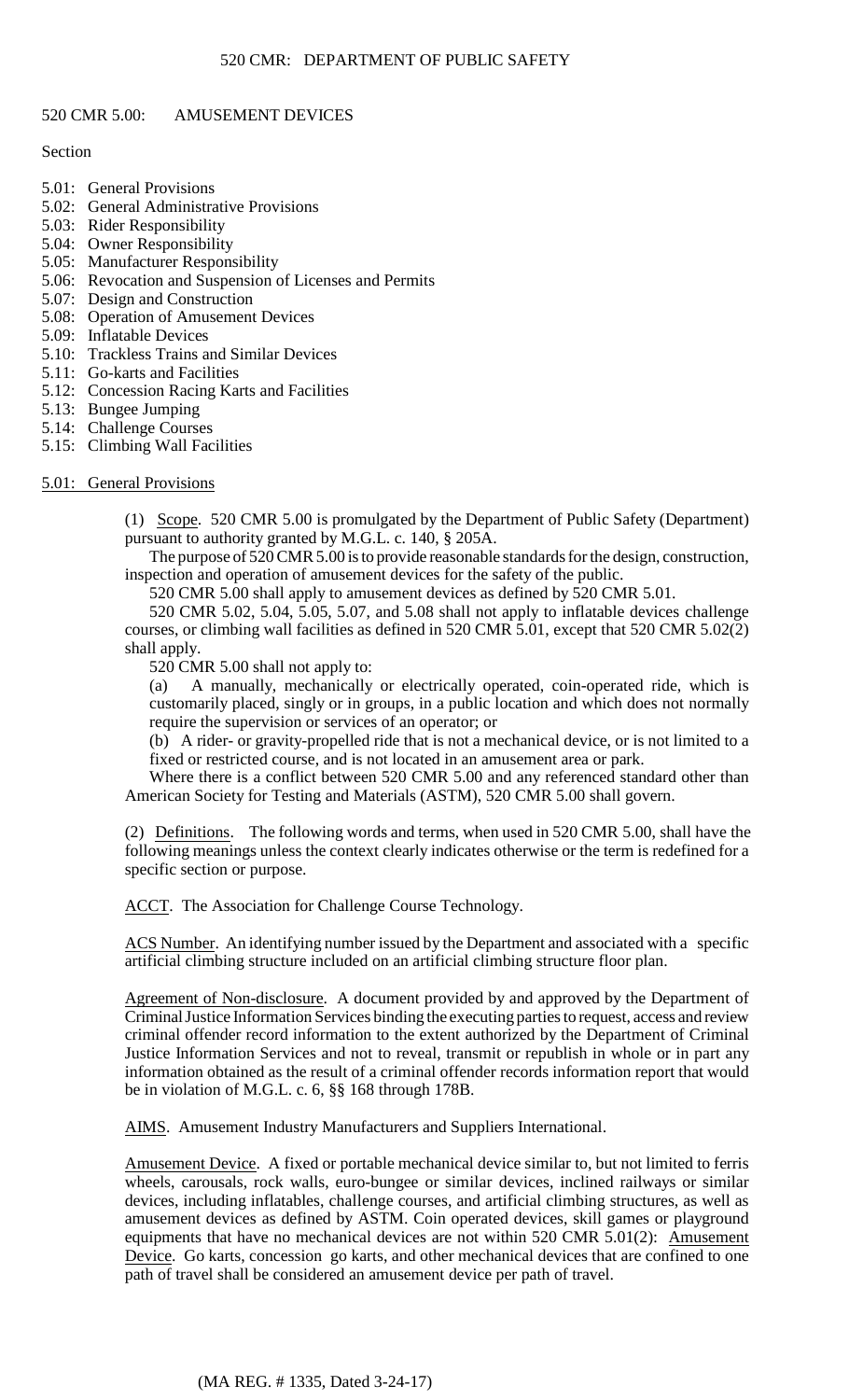# 520 CMR: DEPARTMENT OF PUBLIC SAFETY

### 5.01: continued

Amusement Park. A location that has 35 or more amusement devices that may be operated.

Amusement Park Operator. Any person, firm or corporation that owns, leases, manages or operates an amusement park.

Application. A standard form of application, issued by the Department, for a license to operate an amusement device as defined by 520 CMR 5.00.

A.N.S.I. American National Standards Institute.

 to simulate rock climbing and not located in an amusement park or carnival. ACSs may be Artificial Climbing Structure (ACS). Sports equipment exclusively designed and originally built designed and used for lead climbing, top rope climbing, and/or bouldering. ACSs may be temporary or permanent. ACSs may be considered Challenge Course elements when used as part of a supervised educational/recreational curriculum.

A.S.M.E. American Society of Mechanical Engineers.

ASTM. American Society for Testing and Materials International.

Automatic Mode. The ability, after initialization, of the amusement ride or device to start, operate, move, *etc*. with limited or no operator intervention.

A.W.S. American Welding Society.

 systems may employ a variety of equipment and techniques and may be human-operated or Belay Systems. Systems of equipment, and corresponding techniques, which control a climbing rope, lanyard, cable or other material to provide fall protection to a moving climber. Belay automatic mechanical systems.

Block System. A system on an amusement device with separate vehicles designed to limit the number of vehicles in a certain area of the ride.

 public in, upon, or by means of portable amusement devices or temporary types of structures in any number or combination, whether or not associated with other structures or forms of public Carnival. A mobile enterprise principally devoted to offering amusement or entertainment to the attraction.

Certificate of Competency. A certificate issued to individuals pursuant to M.G.L. c. 146, § 62.

 amusement industry, or a person certified by the Department as an inflatable device mechanic Certified Inflatable Device Mechanic. An individual designated by the owner of an inflatable device as the person responsible for overseeing the maintenance of an inflatable device and who has a valid NAARSO Level I or II certification, AIMS Level I or II maintenance certification or a person holding a B.S. in engineering with a minimum of three years experience in the in accordance with 520 CMR  $5.09(1)(i)$ .

 Certified Inspector. A person who has obtained a Massachusetts Certificate of Competency to inspect amusement devices or to inspect climbing walls and challenge courses, and who is not an employee of the Department.

Certified Maintenance Mechanic. An individual designated by the owner of an amusement device as the person responsible for overseeing the assembly, set up and maintenance of amusement devices and who has been certified by the Department as a certified maintenance mechanic in accordance with 520 CMR 5.02.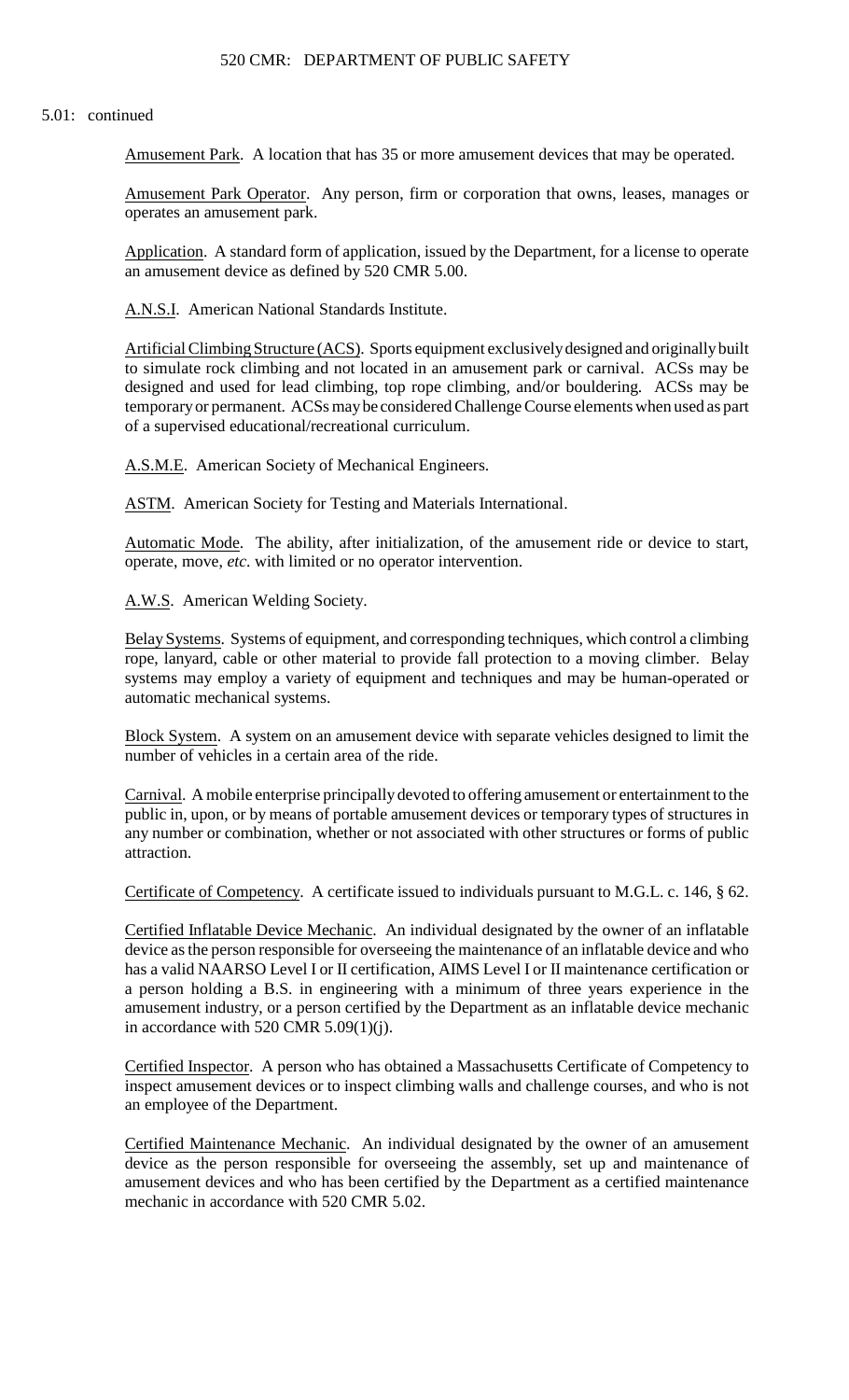Challenge Course. A facility or facilities not located in an amusement park or carnival consisting of one or more elements that challenge participants as part of a supervised educational/ recreational curriculum.

 Challenge Course Manager. A person who is 21 years of age or older and is primarily responsible for the oversight, management, and general operation of the Challenge Course, including, but not limited to, developing and maintaining operating policies and procedures, supervision and training of staff, performance evaluation, routine maintenance and inspection of the facility and equipment, and general record keeping.

Challenge Course Staff. A person located on-site during the operation of the challenge course who is 18 years of age or older who works under the supervision of the Challenge Course Manager and is responsible for day-to-day operation of the Challenge Course, including but not limited to supervision of Staff Assistants, routine maintenance and inspection of equipment and general equipment record keeping.

 Challenge Course Staff Assistant. A person who may operate Challenge Course elements only under the direct supervision of Challenge Course Staff.

CIK. Commission International de Karting.

Climbing Wall Facility. A facility not located in an amusement park or carnival designed and built for the sport of rock climbing, including ascending, descending, and traversing over simulated rock surfaces that use belay systems in their normal operation.

 responsible for the oversight, management, and general operation of the Climbing Wall Facility, Climbing Wall Facility Manager. A person who is 21 years of age or older and is primarily including, but not limited to, developing and maintaining operating policies and procedures, supervision and training of staff, performance evaluation, routine maintenance and inspection of the facility and equipment, and general record keeping.

 Climbing Wall Facility Staff. A person located on-site during the operation of the Climbing Wall Facility who is 18 years of age or older who works under the supervision of the Climbing Wall Facility Manager and is responsible for the day-to-day operation of the climbing wall, including but not limited to supervision of Staff Assistants, routine maintenance and inspection of equipment and general equipment record keeping.

Climbing Wall Facility Staff Assistant. A person who may assist in the operation of an Artificial Climbing Structure only under the direct supervision of Climbing Wall Facility Staff.

Climbing Wall Operating Manual. A document that includes policies and procedures for the orientation of patrons, belay training and testing or patrons, care and use of facility-owned climbing equipment, and emergency procedures.

Commissioner. The Commissioner of the Department of Public Safety.

 Containment. The features in an amusement device which accommodate the patron for the purpose of riding the ride. This may include but is not limited to the seats, side walls, walls or bulkheads ahead of the rider(s), floors, objects within the vicinity of the rider(s), restraint systems and cages.

CORI. Criminal Offender Record Information.

Criminal History Inquiry Procedure. A document required to be produced by an applicant for licensure that establishes the applicant's policy for conducting criminal history inquiries and providing subsequent notification to applicants of their suitability for employment.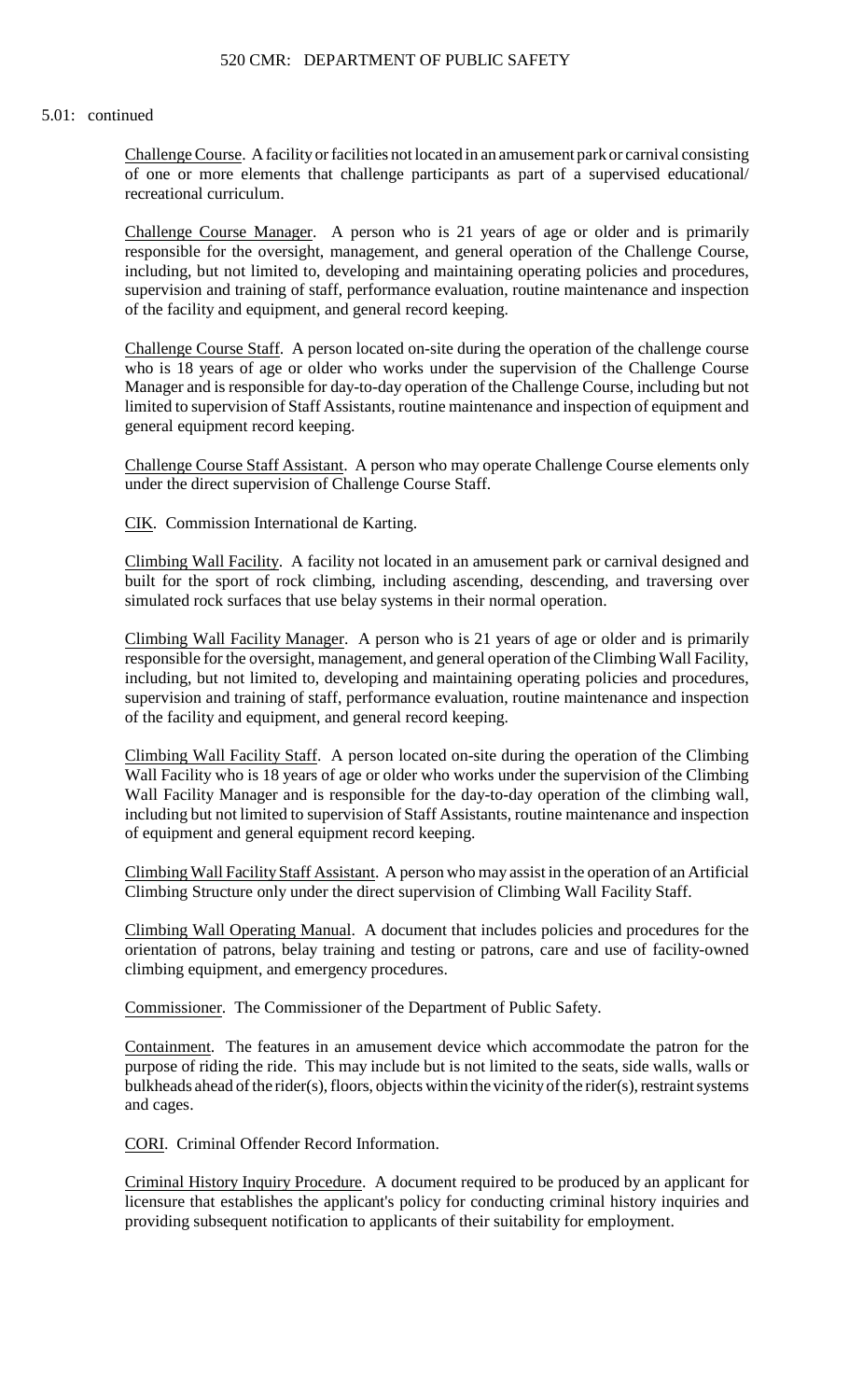CWA. Climbing Wall Association.

Daily Equipment Inspection Log. A form for use on Challenge Courses and in Climbing Wall Facilities completed by the Challenge Course Staff or Climbing Wall Facility Staff which documents that the equipment has been inspected before each day's use.

Daily Maintenance Inspection Log. A form completed by the certified maintenance mechanic or the maintenance technician which details the results of the maintenance inspection.

Daily Operator's Inspection Log. A form completed by the ride operator which details the results of the operator's inspection.

DCJIS. Department of Criminal Justice Information Services.

Department. The Department of Public Safety.

 and maintained by the Board of Probation regarding the criminal history of the applicant within Department of Criminal Justice Information Services CORI Request Form. A form produced by the Department of Criminal Justice Information Services which, when executed by an applicant, grants authority to a Department of Criminal Justice Information Services-authorized party to access information regulated by the Department of Criminal Justice Information Services the Massachusetts Court system.

 Element. An apparatus which may include but not be limited to, equipment designed to simulate rock climbing, beams, bridges, cable traverses, climbing walls, nets, platforms, ropes, swings, towers, or zip wires that employ fall protection systems in their operation. Elements may be installed on or in trees, poles, portable structures, buildings or be a part of a self-supporting structure.

Element Number. An identifying number issued by the Department and associated with a specific element or artificial climbing structure included on a challenge course site plan.

Employee CORI Reports. Documents generated as a result of the process of requesting, receiving, and evaluating criminal offender record information.

Employee Training Documentation. A form that details specific training received by operators of amusement devices.

Fastening Devices. Bolts, nuts, pins, clips or any other component that secures one part to another.

Fence. A type of barrier consisting of, but not limited to, posts, boards, wire, stakes, or rails that is used to inhibit patrons from coming into undesirable contact with the moving portion or restricted portion of an amusement ride or device.

FIA. Federation International de l'Automobile.

First Aid. The one-time treatment or subsequent observation of scratches, cuts not requiring stitches, burns, splinters, contusions and minor complaints. For purposes of 520 CMR 5.00, "first aid" shall not include first response to a serious injury.

Fixed Amusement Device. An amusement device which stays at one location during the term of the licensed year.

 sequentially until all ACS are numbered and the plan indicates the approximate location in a Floor Plan. A document which includes a graphic representation of sufficient clarity to identify all ACS, the corresponding ACS number beginning at 01 for the first element and continuing specified facility.

Gate. A section of fencing that may be opened.

Hand Mode. The ability of the amusement ride or device to start, operate, move, *etc*. only with operator intervention.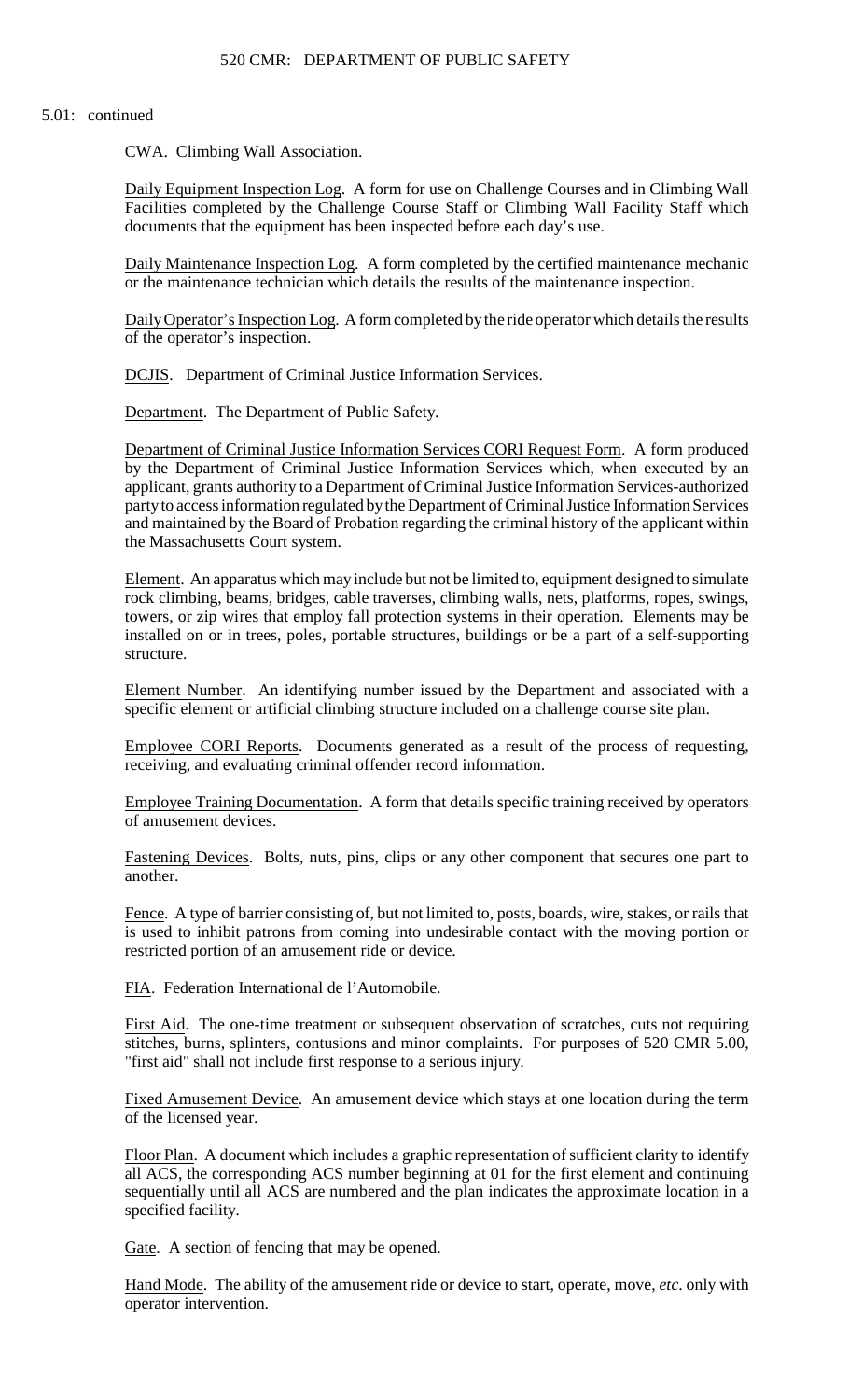IKF. International Karting Federation.

Illness. Personal discomfort resulting in treatment including personal illness, food poisoning, drug abuse, toxic inhalation, insect stings or other similar occurrence.

Inflatable. A device of any size that incorporates a structural and mechanical system and employs a high strength fabric or film that achieves its strength, shape, and stability by tensioning from internal air pressure. Inflatable shall not include devices which are privately owned and/or operated or similar inflatable devices that are used for professional exhibition or stunt work, safety and rescue activities, aerial or aviation structures or devices, exhibit floats or similar inflatable devices.

Injury. Sustained bodily harm resulting in treatment such as trauma, cuts, bruises, burns, and sprains.

Injury and Incident Documentation. A form detailing all specific information regarding any injury or incident that may have occurred.

Itinerary. A form provided to the Department, by an owner which lists the locations and dates where the owner intends to use an amusement device, as well as the intended amusement devices to be used at that location.

Key Component. A component or system that has been designated by the manufacturer as requiring special fabrication, maintenance, inspection or operation due to its importance to the continued proper and safe operation of the amusement device.

Large Inflatable. An inflatable that has a surface that is designed to enable patrons to stand, sit or climb to a height of 12 feet or higher.

 Latched. Held securely against opening except by intentional action of the rider, operator or other means.

License. A certificate issued by the Department to an owner after the owner's application has been submitted to and approved by the Department.

Local Operating Procedures. Site specific information and procedures that are based upon the Standard Operating Procedure and reviewed by the Certified Inspector which establish minimum acceptable criteria for all Challenge Course programming at the site. The documents are developed by the Challenge Course Manager and shall define policies, procedures and practices and shall include, but not be limited to, appropriate operating procedures for specific elements and the Daily Equipment Inspection Log

Low Element. A Challenge Course element or activity where participant is spotted if needed to limit risk, and where the use of a belay system is not required.

Maintenance Repair Log. A log completed by the certified maintenance mechanic, the maintenance technician, the Challenge Course Staff, or the Climbing Wall Facility Staff which details all work performed on the amusement ride, artificial climbing structure, or challenge course.

 upkeep of amusement devices and their components and has received training appropriate to Maintenance Technician. A person who is appropriately trained in the maintenance, repair, and their job function.

Major Modification. Any change in either the structural or operational characteristics of a ride which alters its performance from that specified in the manufacturer's design criteria.

Manufacturer. A person who has responsibility for the manufacture of any amusement device to be used or installed in the Commonwealth, or sold for use in the Commonwealth.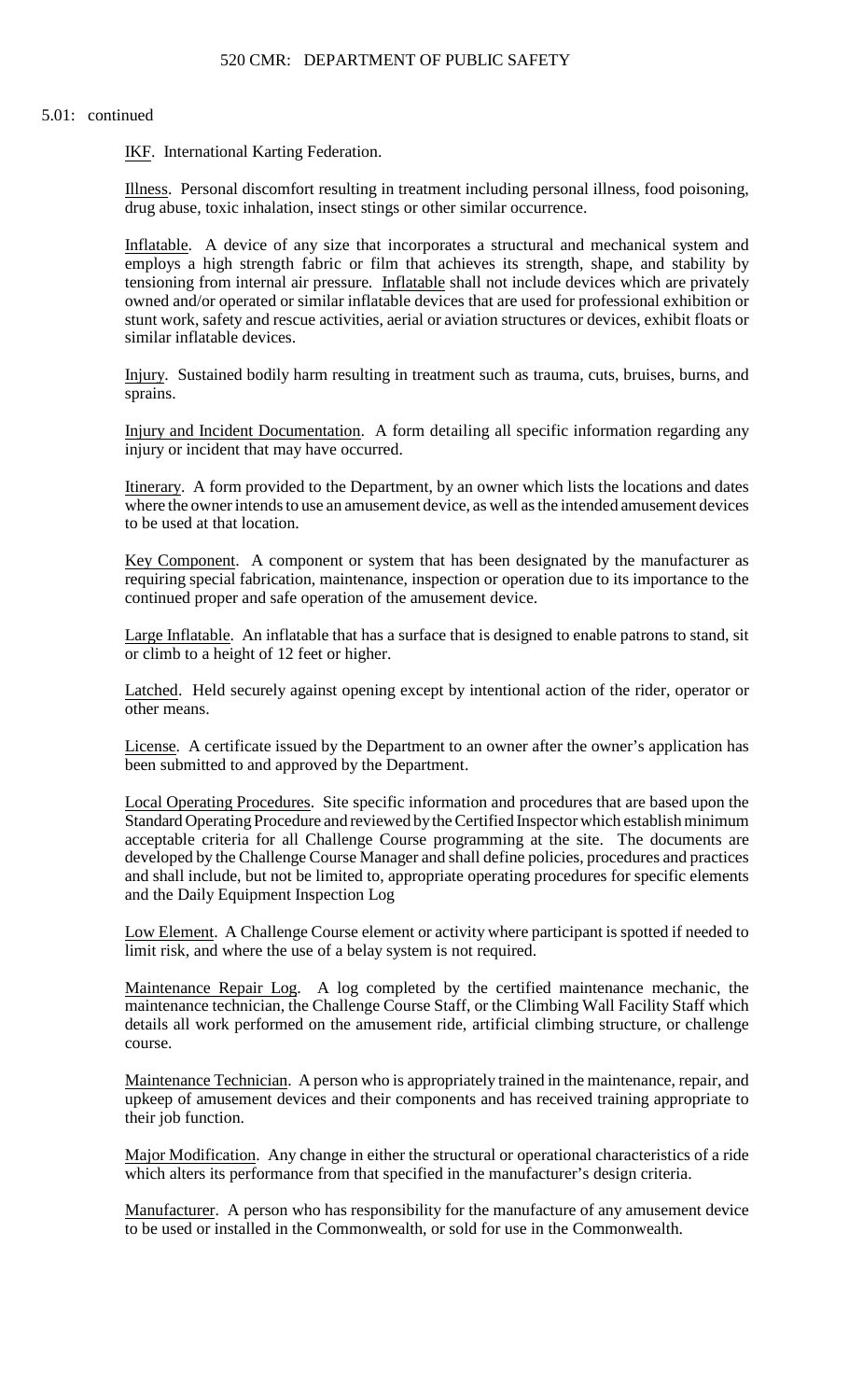## 520 CMR: DEPARTMENT OF PUBLIC SAFETY

#### 5.01: continued

Manufacturer's Bulletins. Documents provided by the manufacturer to owners regarding alerts and maintenance modifications after an amusement device has been manufactured.

Manufacturer's Maintenance Manual. A document provided by the manufacturer that details the maintenance requirements and procedures of the amusement device.

Manufacturer's Operators Manual. A document provided by the manufacturer that details the operational requirements of an amusement device.

Manufacturer's Set-up and Assembly Manual. A document provided by the manufacturer of an amusement device that details the requirements and procedures to properly erect the amusement device.

Mechanical Malfunction. A structural failure of a load bearing element, a mechanical or electrical failure of a drive or control system component or a failure of a restraint system that compromises ride safety.

 or significant treatment, or both, but cannot be otherwise classified as a serious injury or illness. Minor Injury/Illness. Injuries and illnesses which may or may not require emergency first aid This category includes incidents where treatment is limited to such things as the dispensation of over-the-counter medication or plastic adhesive strips, cleansing, rest, and other similar duties or assistance.

Minor Modification. Any change that does not alter the structural or operational characteristics of the ride or change its performance from that specified in the manufacturer's design criteria.

MSA. Motor Sports Association.

NAARSO. National Association of Amusement Ride Safety Officials.

NDT "Non-destructive Testing". To examine and evaluate parts, areas, or items for defects at or below the surface.

NDT Statement. A non-destructive testing plan or a statement from the manufacturer that NDT is not required.

Operating Manual. The document that contains the required procedures and forms for the safe operation of an amusement device at the stated site.

Operator. *See* Ride Operator.

Operator Assistant. A person 16 years of age or older whose duties include, but are not limited to, loading and unloading riders of amusement devices, including inflatable devices, collecting tickets, checking seatbelts, lap bars and other restraints and occupying the entrance or exit areas to prevent intrusion while the amusement device or the inflatable is in operation, but who is not the operator.

 Operator Presence Device. A device which, when activated, requires an operator to remain in contact with the switch during the entire ride cycle.

Owner. A person who owns, leases, or manages the operations of amusement devices, including individuals, partnerships, and corporations.

Park. *See* Amusement Park.

Parking Brakes. Brakes that are used to keep the amusement device from moving once the ride has stopped.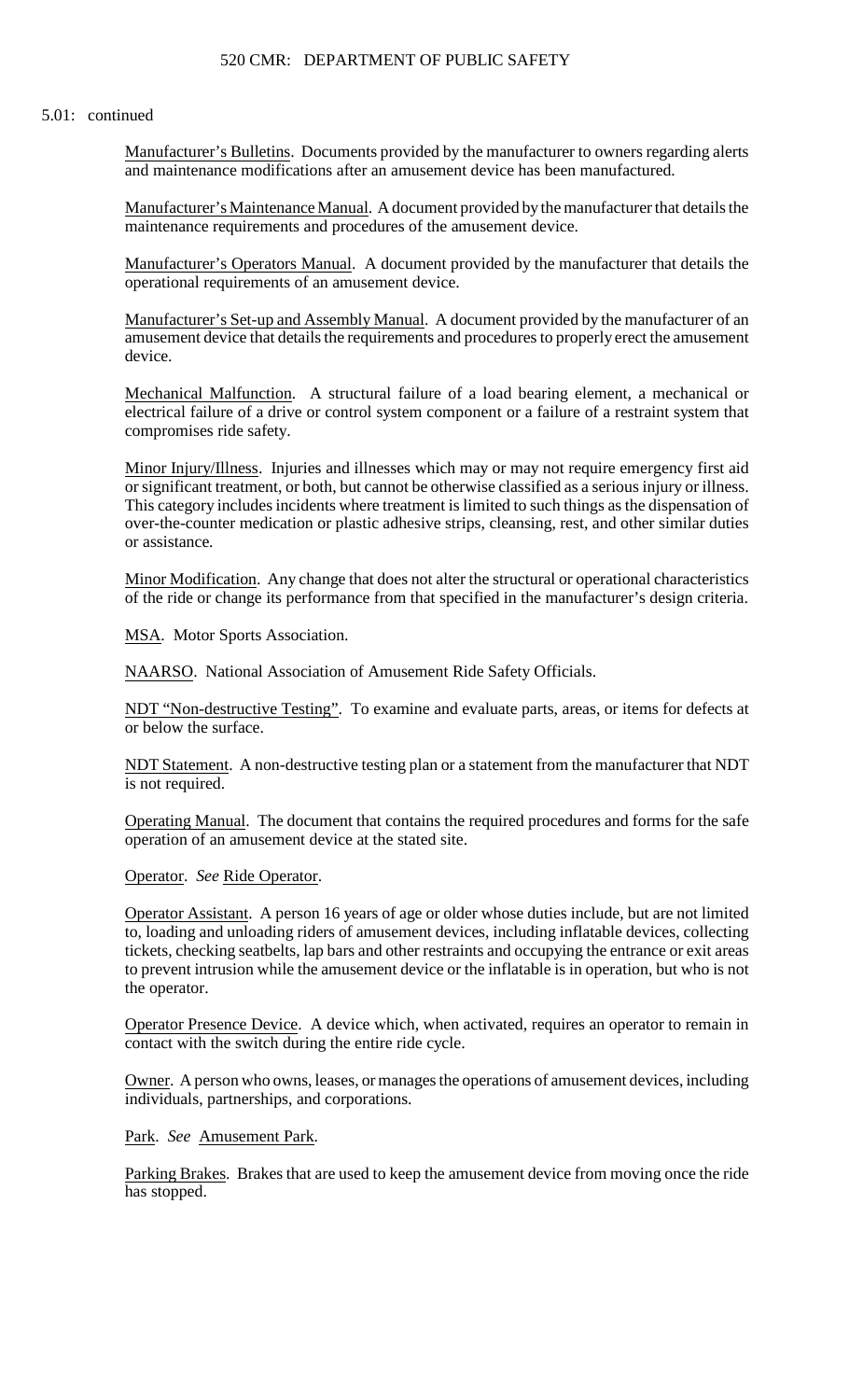Participant. An individual who engages in activities on a Challenge Course element under the supervision of Challenge Course Staff.

Patron. *See* Rider.

Permit. A sticker with a unique number, assigned by the Department and adhered to the Unique State Identification (USID) plate of an amusement device at the beginning of each amusement season. *See* USID.

 Portable Amusement Device. An amusement device which is transported to different locations within the term of the licensed year.

Primary Circulation Area. An area leading directly to the entrance or exit of a ride that is normally traveled by patrons. These areas would not include emergency exit routes, maintenance areas, or other areas not normally on the route of the patron.

Qualified Challenge Course Professional. An individual who is trained in providing Challenge Course services including any one or combination of the following: design, installation, inspection and training services and who has been certified by the ACCT, an equivalent organization, or submits evidence of comparable qualification that is approved by the Commissioner. Evidence of qualification to be a Qualified Challenge Course Professional may include, but shall not limited to: a person holding a B.S. in engineering with a minimum of one year experience in the design, engineering, or manufacturing of challenge courses, or a person with a minimum of three years experience in the design, engineering, or manufacturing of challenge courses.

Qualified Manufacturer's Representative. The person or persons qualified by prior experience, education, or training, and designated by the manufacturer, to inspect artificial climbing structures. The Qualified Manufacturer's Representative shall be trained by the manufacturer to conduct inspections of artificial climbing structures, and may be trained to inspect related personal protective equipment. Evidence of qualification to be a Qualified Manufacturer's Representative may include, but shall not limited to: a person holding a B.S. in engineering with a minimum of one year experience in the design, engineering, or manufacturing of artificial climbing structures, or a person with a minimum of three years experience in the design, engineering, or manufacturing of artificial climbing structures.

Reassembly. The installation, erection, or reconstruction of an amusement device following transportation or storage and prior to operation.

Records. Documents that an owner shall be in possession of, and shall make available to inspectors of the Department upon request.

(a) In accordance with the requirements of  $520$  CMR  $5.04(5)$ ;  $5.09(2)(d)$ ;  $5.13(17)(d)$ , such documents shall include, but are not limited to:

- 1. Manufacturer's set up and assembly manual;
- 2. Manufacturer's maintenance manual;
- 3. Manufacturer's bulletins;
- 4. Manufacturer's operators manual;
- 5. Daily maintenance inspection logs (except for inflatables);
- 6. Daily operator inspection logs;
- 7. Maintenance repair logs;
- 8. Amusement incident reports;
- 9. Employee training documentation;

(b) In accordance with the requirements of 520 CMR 5.14(2)(d)(challenge courses) and 5.15(3)(d)(climbing walls) such documents shall include, but are not limited to:

- 1. Local operating procedures;
- 2. Site plans;
- 3. Daily equipment inspection logs;
- 4. Staff training plans; and
- 5. Maintenance repair logs.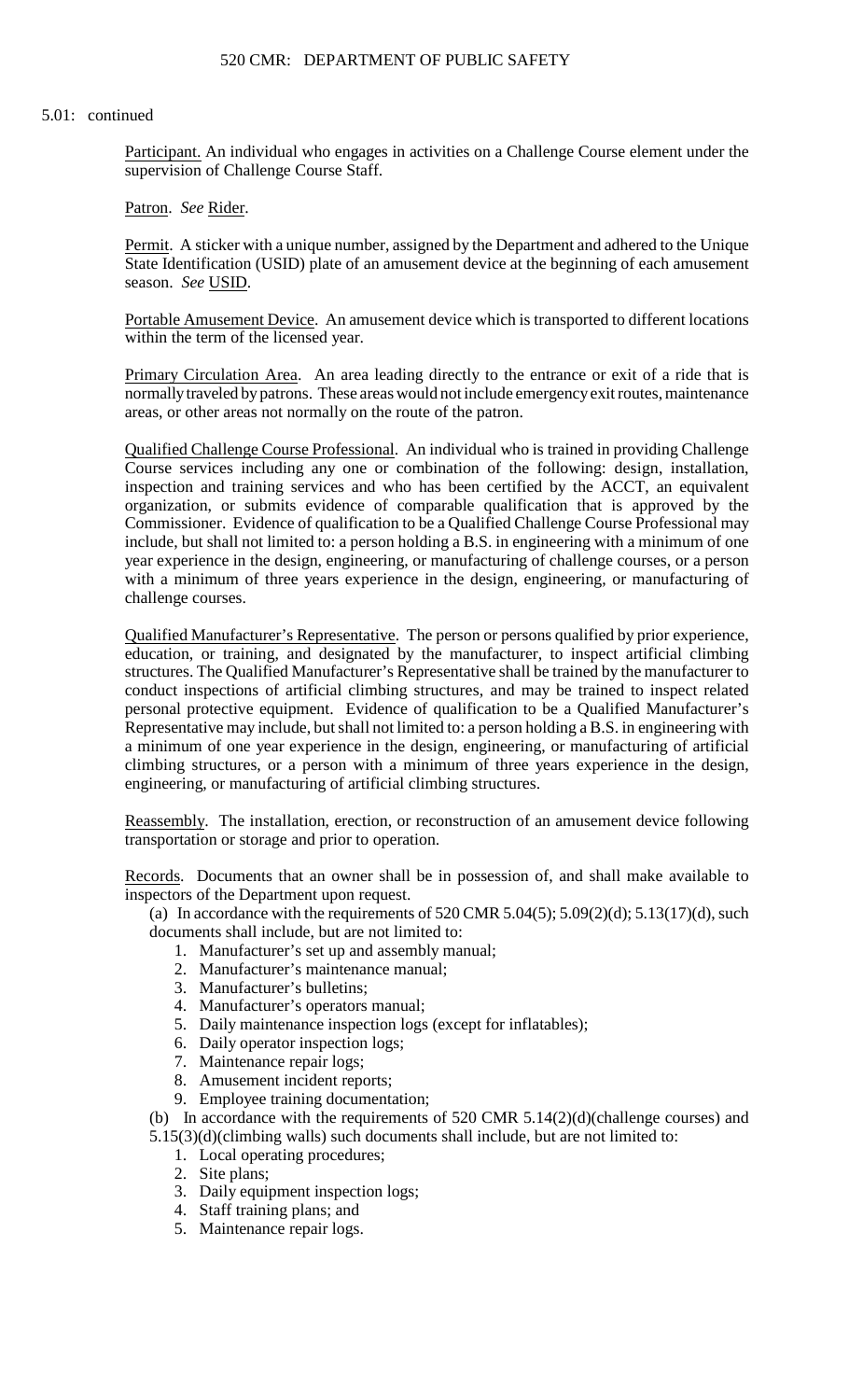# 520 CMR: DEPARTMENT OF PUBLIC SAFETY

#### 5.01: continued

Reduction Brakes. Brakes designed to slow the motion of the amusement device.

Redundant Restraint Devices. Independent restraints in the sense that the secondary device, for example, lap bar, containment enclosure, is able to restrain the patron in case of failure of the primary restraint.

Renter. An individual who executes a contract with the owner of an inflatable device for the temporary use of the device.

Repair. To restore an amusement device component with like components or materials that meet or exceed current design specifications for the amusement device.

Restraint. The system, device or characteristic that is intended to inhibit or restrict the movement of the patron(s).

Retarding Brakes. A device that prevents the ride from exceeding a determined speed by means of friction or induction magnets.

### Ride. *See* Amusement Device.

Ride Operator. Any person 18 years of age or older, engaged in or directly controlling the operations of an amusement device, including large inflatable devices.

Rider. A person riding on or utilizing an amusement device, including inflatable devices and artificial climbing structures.

Safety Bulletin. A supplemental notification delivered by the manufacturer to an owner that contains new information or new recommendations for inspections, testing, repair, operation or training. This term includes, but is not limited to, Safety Alerts, Service Bulletins, and Notifications as indicated in ASTM F-853.

SCCA. Sports Car Club of America.

Serious Injury/Illness. A personal injury/illness that results in death, dismemberment, significant disfigurement, permanent loss of the use of a body organ, member, function, or system, a compound fracture, or other significant injury/illness that requires immediate admission and overnight hospitalization and observation by a licensed physician.

Site Plan. A document which includes a graphic representation of sufficient clarity to identify individual Challenge Course Elements, the corresponding element number beginning at 01 for the first element and continuing sequentially until all elements are numbered and the approximate location in a specified course or facility.

Small Inflatable. An inflatable that has a surface that is designed to enable patrons to stand, sit or climb at a height of less than 12 feet.

 Structure or Challenge Course. The Staff Training Plan shall be created by the Challenge Course Manager or the Climbing Wall Facility Manager in conjunction with the Qualified Challenge Staff Training Plan. A written document that records the professional and internal training history and training requirements for Climbing Wall Facility personnel or Challenge Course personnel. The training requirements must be completed prior to Climbing Wall Facility personnel or Challenge Course personnel being allowed to operate an Artificial Climbing Course Professional or Qualified Manufacturer's Representative and shall at a minimum adhere to training standards set forth within *ACCT Challenge Course Standards*, 8<sup>th</sup> Edition for challenge course personnel or CWA *Industry Practices A Sourcebook for the Operation of Manufactured Climbing Walls*, 3<sup>rd</sup> Edition, 2007, for climbing wall staff or equivalent standards as approved by the Commissioner.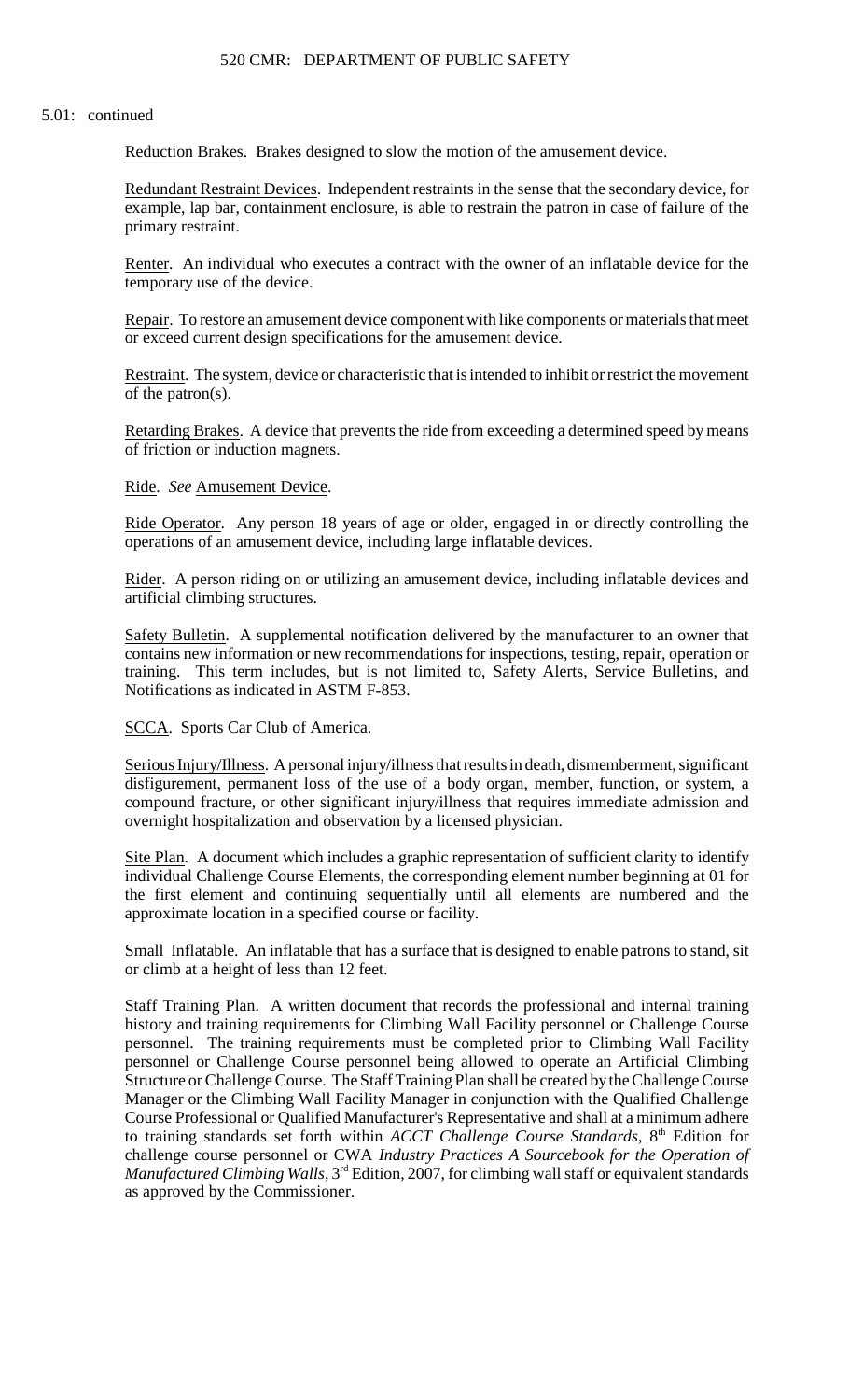Standard Operating Procedure. A document approved by the Qualified Challenge Course Professional that establishes general minimum acceptable standards of operation for the Challenge Course in accordance with ACCT or equivalent standards as approved by the Commissioner. Standard Operating Procedures are not designed to address issues that are specific to individual Challenge Course programs.

State Inspector. An inspector of the Department of Public Safety assigned by the Commissioner, who has been trained by the Department in the inspection of amusement devices to ensure compliance with ASTM standards and 520 CMR 5.00.

Trailer Mounted Kiddie Ride. An amusement device designed primarily for use by children up to 12 years of age which is mounted on a trailer and is designated as a kiddie ride by the manufacturer.

 amusement device and which shall contain the records and state or certified inspection reports Traveler. A binder or electronic file in a universally accepted format that travels with the performed on the ride for the past 30 days.

Trim Brakes. *See* Retarding Brakes.

UIAA. International Climbing and Mountaineering Federation (*Union Internationale des Association d'Alpinisme*).

 USID Number. A unique identifying number assigned to each ride at the time the first permit is issued.

WKA. World Karting Association.

 (3) Standards Adopted. The standards listed below are adopted and incorporated as part of recognized engineering standards in effect at the time of the device's manufacture shall be 520 CMR 5.00. Devices constructed in accordance with the ASTM standards or other considered constructed in accordance with the following standards. In the event that any provision in any of the following standards, other than ASTM, conflicts with a provision of 520 CMR 5.00, 520 CMR 5.00 shall govern.

| 29 CFR OSHA            | Part 1910 | OCCUPATIONAL SAFETY AND HEALTH STANDARDS                                                                           |
|------------------------|-----------|--------------------------------------------------------------------------------------------------------------------|
|                        |           | Subpart O -- Machinery and Machine Guarding                                                                        |
| <b>ACCT</b>            |           | Challenge Course Standards 8 <sup>th</sup> Edition                                                                 |
| <b>ANSI B11.19</b>     | 2010      | Performance Criteria for Safeguarding                                                                              |
| <b>ASTM F770 - 11</b>  |           | Standard Practice for Ownership and Operation of Amusement<br><b>Rides and Devices</b>                             |
| <b>ASTM F846-92</b>    |           | Standard Guide for Testing Performance of Amusement Rides<br>and Devices (2009)                                    |
| <b>ASTM F853 - 05</b>  |           | Standard Practice for Maintenance Procedures for Amusement<br><b>Rides and Devices</b>                             |
| <b>ASTM F1159-11</b>   |           | Practice for Design and Manufacture of Patron Directed,<br>Artificial Climbing Walls, Dry Slide, Coin Operated and |
|                        |           | Purposeful Water Immersion Amusement Rides and Devices and<br><b>Air-supported Structures</b>                      |
| <b>ASTM F1193 - 06</b> |           | Practice for Quality, Manufacture, and Construction of<br><b>Amusement Rides and Devices</b>                       |
| <b>ASTM 1772 - 12</b>  |           | Standard Specifications for Harnesses for Rescue, Safety, and<br><b>Sport Activities</b>                           |
| <b>ASTM F2374 - 10</b> |           | Standard Practice for Design, Manufacture, Operation, and<br>Maintenance of Inflatable Amusement Devices           |
| <b>ASTM F2974-13</b>   |           | Standard Guide for Inspection of Amusement Rides and Devices                                                       |
| AWS D1.1/D1.1M         | 2010      | STRUCTURAL WELDING CODE - STEEL                                                                                    |
| AWS D1.2/D1.2M         | 2008      | STRUCTURAL WELDING CODE - ALUMINUM                                                                                 |
| AWS D1.3               | 2008      | STRUCTURAL WELDING CODE - SHEET STEEL                                                                              |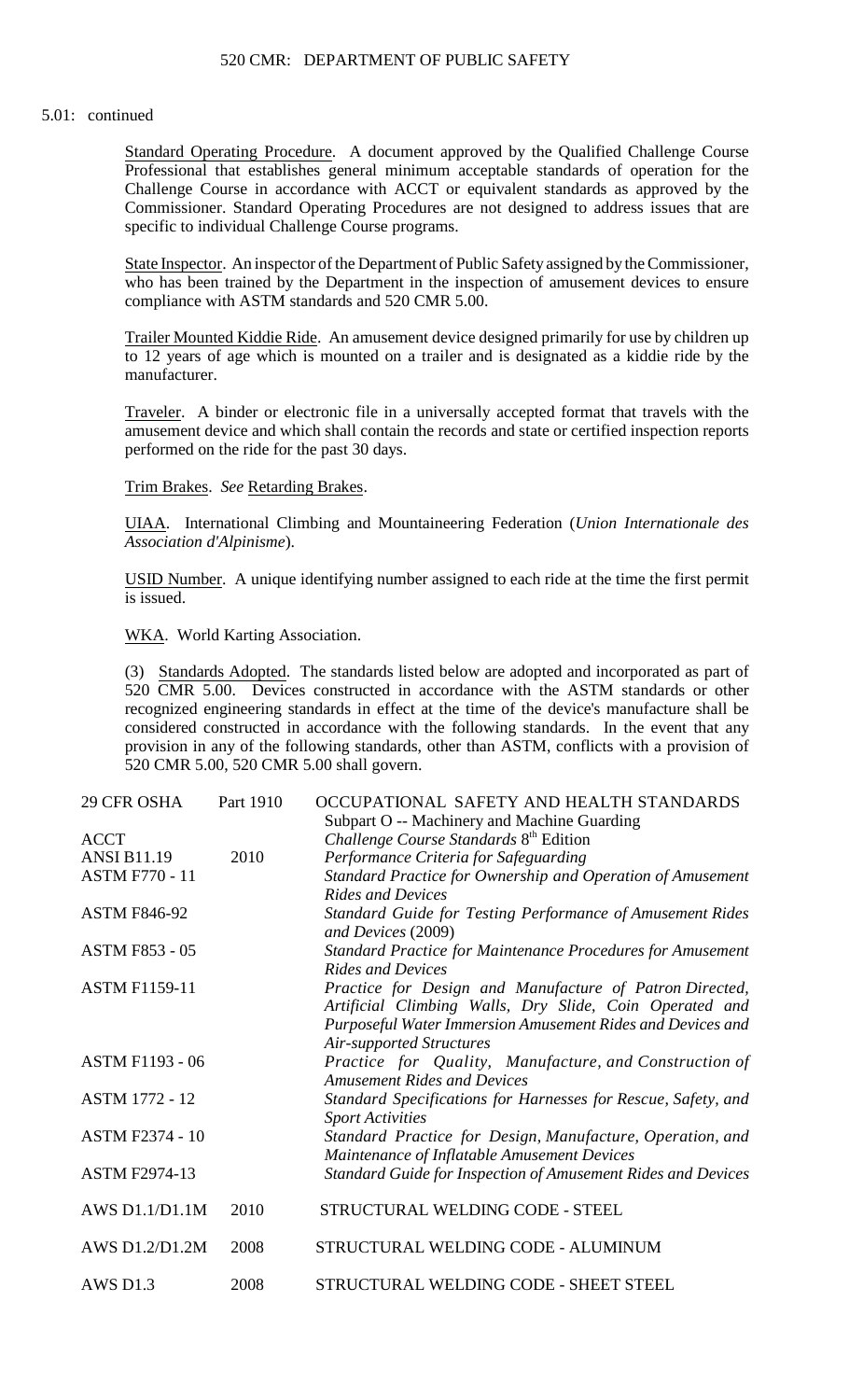CWA IndustryPractices. *A Sourcebook for the Operation of Manufactured Climbing Walls*, 3rd Edition (2007)

CWA Climbing Wall Association Standard. *General Specification for the Design and Engineering of* Artificial Climbing Structures, 1<sup>st</sup> Edition (January 2009)

CWA Climbing Wall Association Standard. *Specification for the Structural Inspection of Artificial* Climbing Structures, 1<sup>st</sup> Edition (March 2009)

| EN 12277 - 07 | Mountaineering Equipment - Harnesses - Safety Requirements and Test       |
|---------------|---------------------------------------------------------------------------|
|               | <i>Methods</i>                                                            |
| EN 12572 - 07 | Artificial Climbing Structures - Safety Requirements and Test Methods for |
|               | <b>Bouldering Walls</b>                                                   |
| EN 12492 - 12 | Mountaineering Equipment - Helmets for Mountaineers - Safety              |
|               | <b>Requirements and Test Methods</b>                                      |

 These standards are on file with the Secretary of State and are incorporated by reference in the 520 CMR 5.00.

 The following standards are adopted in 520 CMR 5.00 and are available from the National Fire Protection Association:

| NFPA 10 2013 | Portable Fire Extinguishers                                                |
|--------------|----------------------------------------------------------------------------|
| NFPA 70 2014 | <b>National Electrical Code</b>                                            |
| UIAA 105-04  | International Climbing and Mountaineering Federation Standards for         |
|              | <i>Harnesses</i>                                                           |
| UIAA 106-04  | International Climbing and Mountaineering Federation Standards for Helmets |

# 5.02: General Administrative Provisions

(1) Scope. 520 CMR 5.02 establishes general administrative provisions including license and permit issuance, fees, inspections, and variances for all amusement devices other than inflatables, Challenge Courses and Artificial Climbing Structures.

 shall represent the Challenge Course industry, and one of whom shall represent the Climbing discretion of the Commissioner. The Commissioner of Public Safety or his or her designee shall (2) Amusement Advisory Board. There shall be a voluntary board appointed by the Commissioner, which shall hold at least one meeting annually and at such other times as it may determine, to review issues relative to 520 CMR 5.00 and safety of amusement devices. The Board shall submit recommendations regarding changes to 520 CMR 5.00 as it deems necessary and appropriate. Such recommendations may be adopted at the discretion of the Commissioner. The Board shall consist of 16 members, one of whom shall be the Commissioner of Public Safety or his or her designee, two of whom shall be owners of traveling amusement devices, two of whom shall represent owners of permanent amusement devices, one of whom shall represent the kart industry, one of whom shall be a member of the New England Association of Amusement Parks and Attractions, one of whom shall be a member of the Amusement Industry Manufacturers and Suppliers International, one of whom shall be a member of the American Society for Testing and Materials, one of whom shall be a district engineering inspector, one of whom shall be a state building inspector, one of whom shall be a local building inspector, one of whom shall be a member on the Board of Fire Prevention Regulations specializing in electrical components and connectors, one of whom shall be a third party inspector, one of whom Wall industry. Board members shall serve for a term of four years and may be removed at the serve as the Chairman.

(3) Signage. Signage shall be posted in accordance with the Amusement Device Manual. The owner shall comply with the established minimum and/or maximum height requirements of the manufacturer. In pre-existing rides whereby the manufacturer no longer exists, and minimum height requirements were not provided, the owner shall establish the minimum height requirements based on nationally recognized standards or from design criteria stamped by a professional engineer which shall reference height restrictions from nationally recognized publications. Such height restrictions shall be provided to the Department by the owner or manufacturer prior to issuance of the license.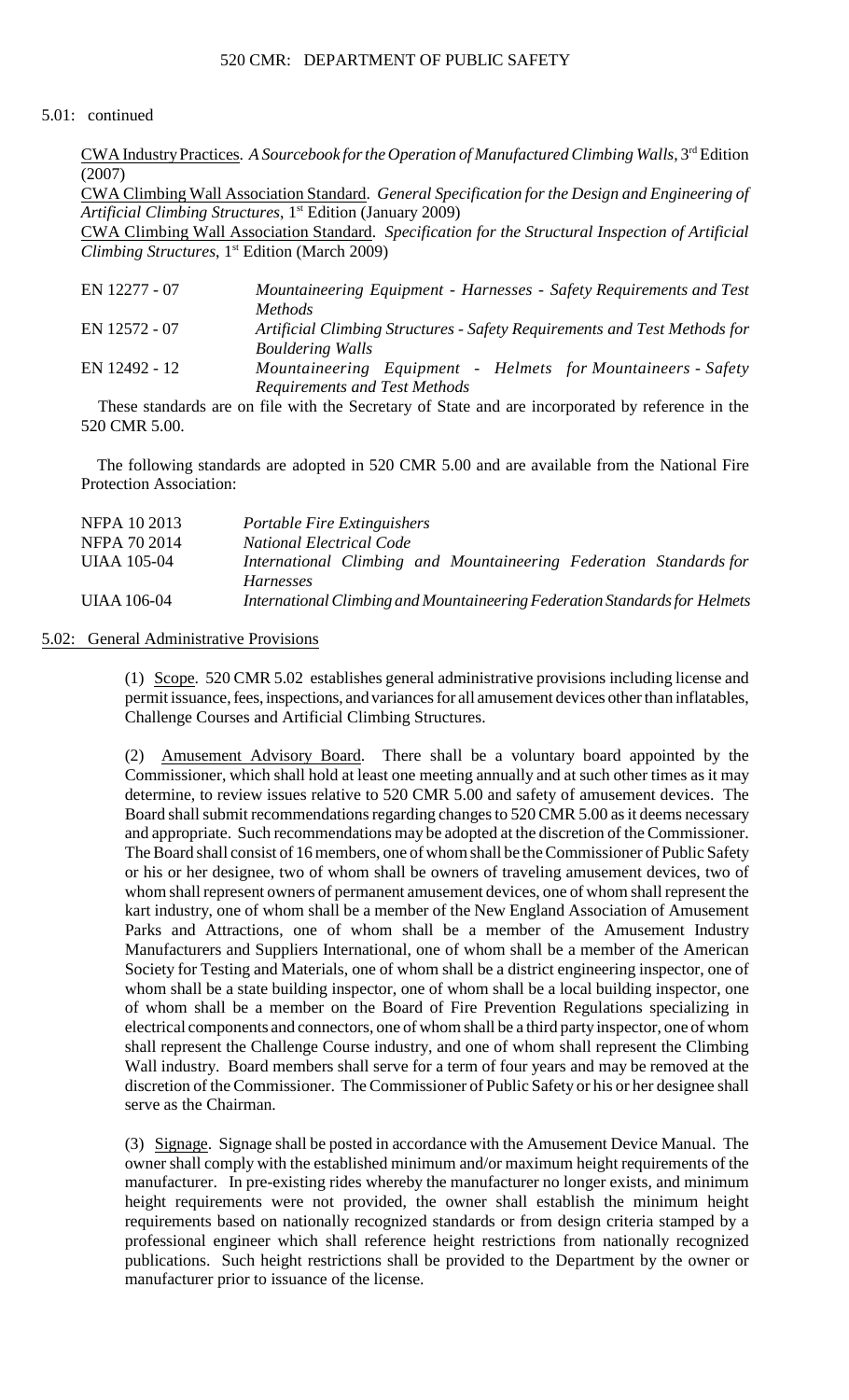permit for a new amusement device coming into the Commonwealth for the first time shall also (4) New Amusement Devices. Owners applying for a license that includes a request for a be required to submit the following information with the application:

(a) The plans for the new amusement device; and

(b) A copy of the manufacturer's maintenance and operating manuals for the new amusement device.

(5) Issuance of Annual License and Ride Permits; Denials; Appeals.

 (a) No person shall manufacture or sell for use in the Commonwealth, operate, arrange for, or cause to be used, any ride that is not in compliance with 520 CMR 5.00.

(b) Prior to any amusement owner being licensed to operate in the Commonwealth, the owner shall provide the following documents to the Department:

1. Completed application as provided by the Department;

 2. Required Fees in accordance with the fee schedule set forth in 801 CMR 4.02: *Fees for Licenses, Permits, and Services to Be Charged by State Agencies*;

3. Certified Inspector Report;

4. Itinerary (except for trailer mounted kiddie rides and permanent amusement parks);

 5. Certificate of insurance demonstrating compliance with M.G.L. c. 140, § 205A, and 520 CMR 5.00;

6. A list of all Certified Maintenance Mechanics and a Certificate issued by the Department pursuant to 520 CMR 5.02(14);

7. A list of the operators trained in conformance with the manufacturer's specifications and attested to annually by the owner. Such list shall include the names of the certified operators who are 18 years of age or older and the devices for which they have been trained and certified to operate.

 walls with a height in excess of 12 feet measured from the landing surface to the highest 8. A list of staff operating belay systems for portable, fabricated non-inflatable rock anchor, who have been provided training as specified by the climbing wall manufacturer and\or belay system manufacturer. The owner shall require a certification signed by the belay operator indicating the ride name and level of training. This certification shall be kept on file by the owner for at least three years.

 9. A manufacturer's data report for each amusement device (if not currently on file with the Department).

10. A completed criminal offender record information (CORI) Request Form,

11. A criminal history inquiry procedure in accordance with 520 CMR 5.04(16).

 12. For portable, fabricated non-inflatable rock walls with a height in excess of 12 feet measured from the landing surface to the highest anchor; the owner shall affirm that:

a. Anchor supports for the wall comply with manufacturer specifications, EN12572 or CWA Engineering Specifications;

b. Only automatic belay systems are used;

c. Anchor supports for climbing wall meet the requirements of the auto belay manufacturer;

d. Harnesses that conform to either the rock wall manufacturer recommendations ASTM F1772, UIAA105, or EN12277 are used by all patrons;

e. Helmets that conform to either the rock wall manufacturer recommendations, EN12492 or UIAA106 or equivalent ASTM standards are used by all patrons.

13. An operating fact sheet per ASTM F770 – 06a for each device.

 14. Maintenance requirements, maintenance schedules, inspection requirements, and inspection schedules each in a checklist format on a ride by ride basis per ASTM F770–06a and ASTM F 853-98 for each device.

 operations each year on a form supplied by the Department. An annual license shall be valid for a period of one year or until the expiration of the insurance certificate, whichever occurs (c) The owner shall apply for an annual license at least ten days prior to commencing sooner.

 § 172(b) and in accordance with the Department's guidelines for evaluating CORI reports. (d) Licensure shall be conditioned upon the completion of a CORI inquiry by the Department pursuant to authorization granted by the DCJIS in accordance with M.G.L. c. 6,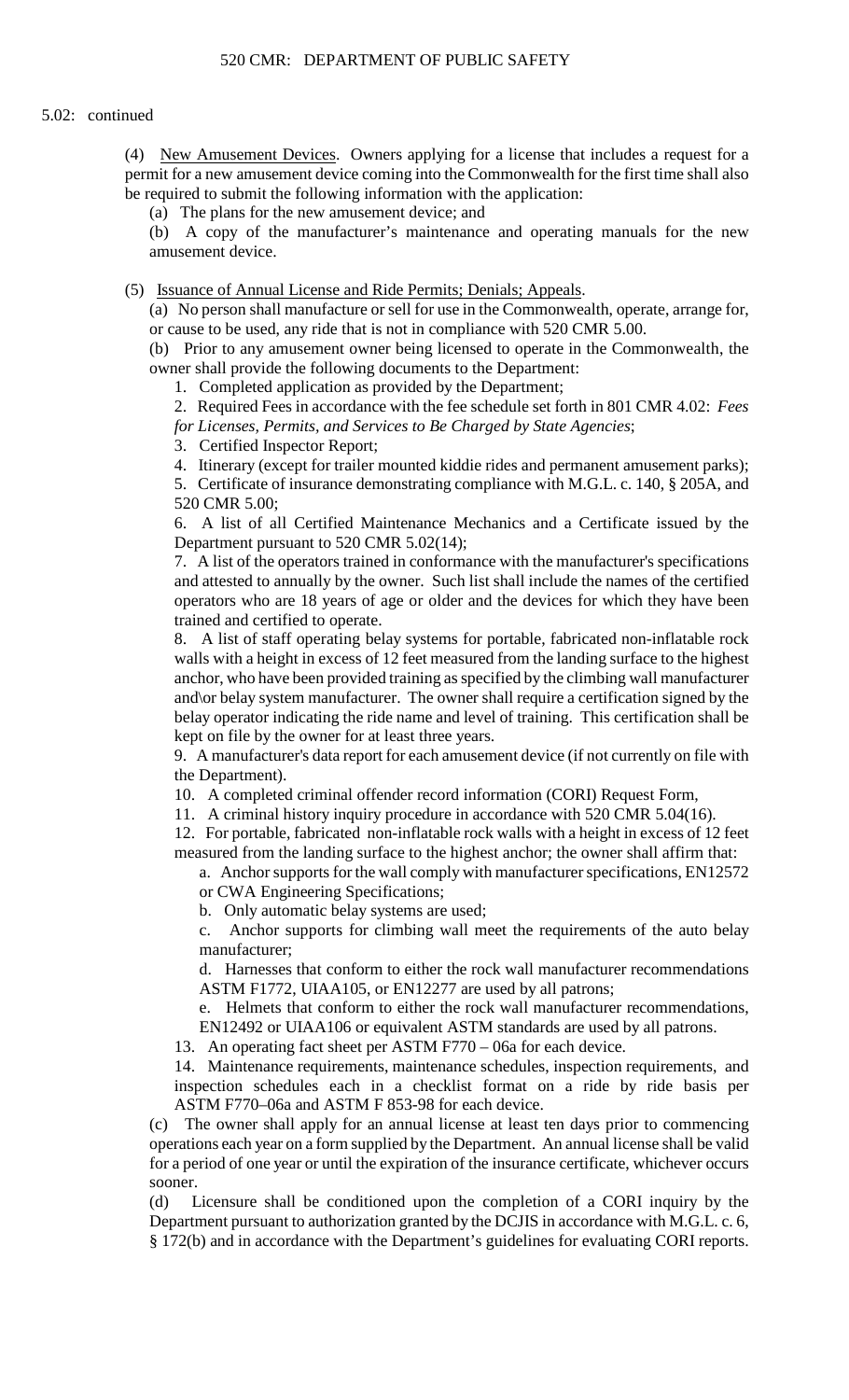(e) Upon approval, the Department shall issue a license to the owner to operate in the Commonwealth and permits for the amusement devices identified in the application. The owner shall affix the permit to the USID plate(s) upon receipt for each approved amusement device.

(f) No amusement device shall be operated without a valid annual license and permit.

(g) Denial; Appeals.

1. The Commissioner may refuse to issue a license to an applicant based on the following grounds:

a. Submittal of an incomplete application or submittal of an application on a form not authorized by the Department;

- b. Failure to submit a completed CORI Request Form;
- c. Failure to submit a criminal history inquiry procedure;
- d. Failure to submit required fees;
- e. The knowing submission of false, invalid, incorrect or fraudulent information;

f. If at the time of application, the applicant is under investigation by the Department or other law enforcement agency in connection with the operation of amusement devices;

g. If the Commissioner finds that the applicant does not possess the integrity and general fitness to operate amusement devices in a safe manner and in the public interest consistent with 520 CMR 5.00 or M.G.L. c. 140, § 205A.

 2. If the Commissioner refuses to issue a license, he shall notify the applicant in writing, setting forth the reasons for the denial. Within 21 days of receipt of the denial, the applicant may make written demand upon the Commissioner for a hearing before the Commissioner or his designee to determine the reasonableness of the Commissioner's action. The hearing shall be held promptly and in accordance with M.G.L. c. 30A and 801 CMR 1.02: *Informal/Fair Hearing Rules*.

3. If, after a hearing, the Commissioner denies the issuance of the license, he shall notify the applicant in writing. Such notice shall be sent by certified mail and first class mail and shall contain the reasons supporting the denial. Within 30 days after receipt of the notice, the applicant may appeal such denial to Superior Court in accordance with M.G.L. c. 30A, § 14.

(6) Modification. When a ride with a valid permit undergoes a major modification, the owner of the ride shall take the ride out of service and re-apply to the Department for a new permit.

(a) The application for a new permit shall include the following:

1. One copy of the original license issued by the Department;

2. All supplemental safety bulletins, safety alerts, or notifications issued following the issuance of the original license;

 3. One full set of drawings, designs, specifications, and other construction documents, signed and sealed by the manufacturer or a Massachusetts registered professional engineer, that demonstrate compliance with 520 CMR 5.00; and

4. An inspection report from the certified inspector.

(b) The differences between the information submitted in support of the original license and that provided with the application for a modification shall be clearly shown by the applicant.

 mechanical amusement devices, listed in the application in accordance with the fee schedule as  set forth in 801 CMR 4.02: *Fees for Licenses, Permits, and Services to be Charged by State*  (7) Fees. A fee shall be paid by the applicant for each amusement device, other than non-*Agencies*.

# (8) Insurance.

(a) Except as provided for owners of fixed carousels in 520 CMR 5.02(8)(b), the owner of an amusement device shall furnish proof that all individual amusement devices permitted by the Department are insured and shall further furnish proof of financial responsibility to satisfy claims for damages on account of any physical injury or property damage suffered by any person during the authorized operation of the amusement device by way of commercial general liability insurance in the minimum amount of \$1,000,000.00 per occurrence limit with a \$2,000,000.00 general aggregate limit written on an occurrence form, a bond or other substantially equivalent proof approved by the Commissioner.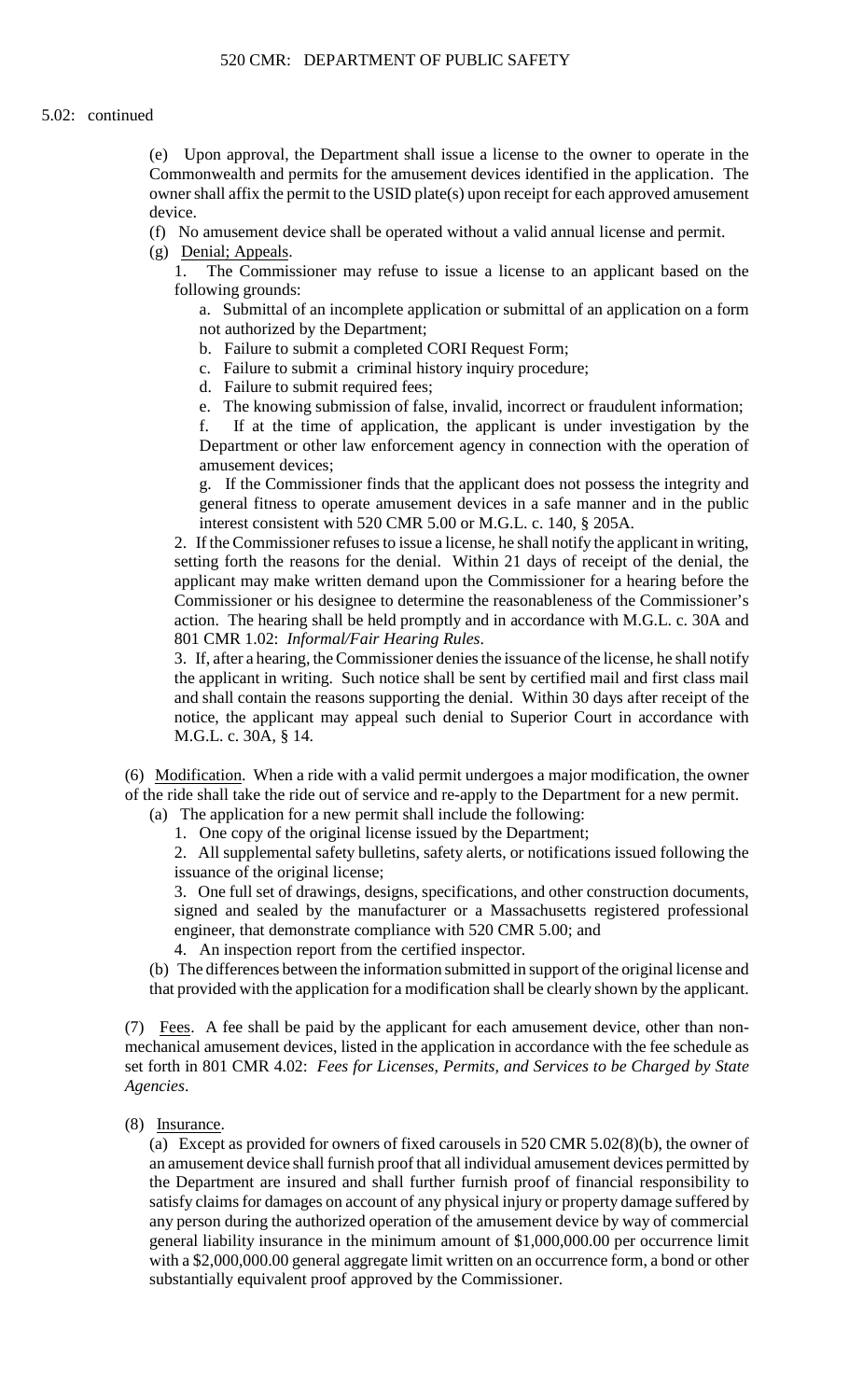(b) Owners of an amusement device which is a fixed carousel shall furnish proof of property damage suffered by any person by way of commercial general liability insurance in financial responsibility to satisfy claims of damages on account of any physical injury or the minimum amount of \$1,000,000.00 per occurrence written on an occurrence from, bond or other substantially equivalent proof approved by the Commissioner.

 $(c)$ Certified inspectors shall also furnish proof of general liability insurance in the minimum amount of \$1,000,000 per occurrence limit written on an occurrence form.

 liability insurance coverage, including but not limited to cancellation of the policy for 1. Certified inspectors shall notify the Department within 14 days of changes in general which proof was previously provided to the Department.

 obtaining general liability coverage that varies in any way from the proof originally 2. Certified inspectors shall provide proof of insurance to the Department upon provided to the Department for initial certification. Reasons for providing proof of new insurance may include but shall not be limited to relocation and new employment.

### (9) State Identification Numbers.

 to the amusement device. Amusement devices shall not operate unless affixed with a USID (a) Each amusement device shall be identified using a USID number permanently affixed number plate.

 annual permit to the USID plate to identify to the public that the amusement device conforms (b) When an amusement device is approved for an annual permit, the owner shall affix an with the requirements to be licensed for that year.

(c) New amusement devices that do not have a USID number plate shall receive such plate upon application for the annual permit along with the submission of the corresponding manufacturer's data sheet. Such plate will be placed on the amusement device by a state inspector. The owner shall facilitate the installation of the plate by the state inspector.

(d) The owner shall notify the Department in writing immediately upon discovery that a previously issued USID number plate is missing from an amusement device. The Department shall issue a new USID number and number plate upon resubmission of the following:

- 1. A Completed Application;
- 2. Certified Inspector Report;

3. A Certificate of insurance demonstrating compliance with M.G.L. c. 140, § 205A and 520 CMR 5.00; and

4. A list of the names of the certified operators who are 18 years of age or older and the devices for which they have been trained and certified to operate; and

 5. A manufacturer's data report for each amusement device (if not currently on file with the Department).

(10) Inspector and Police Admission to Grounds. As a condition of the license, owners shall Department to the grounds and amusement devices covered by 520 CMR 5.00 in the grant unlimited access to any law enforcement officers, fire officials or inspector(s) of the performance of their duties.

# (11) Inspections

(a) All amusement devices shall undergo an annual inspection that shall include but is not limited to all components specified by the manufacturer. All manufacturer recommendations pertaining to specialized testing and inspection procedures shall be followed and comply with ASTM F2974.

# (b) Inspection by the Certified Inspector.

1. All amusement devices shall be inspected by a certified inspector prior to being allowed to operate in the Commonwealth.

2. The certified inspector shall ensure that the manufacturer's specifications and recommendations as they pertain to parts to be disassembled, inspected, and replaced are followed.

The certified inspector shall review maintenance records for the ride from the previous year and ensure that all pertinent safety bulletins and manufacturer specified repairs/modifications/upkeep requirements have been implemented where necessary.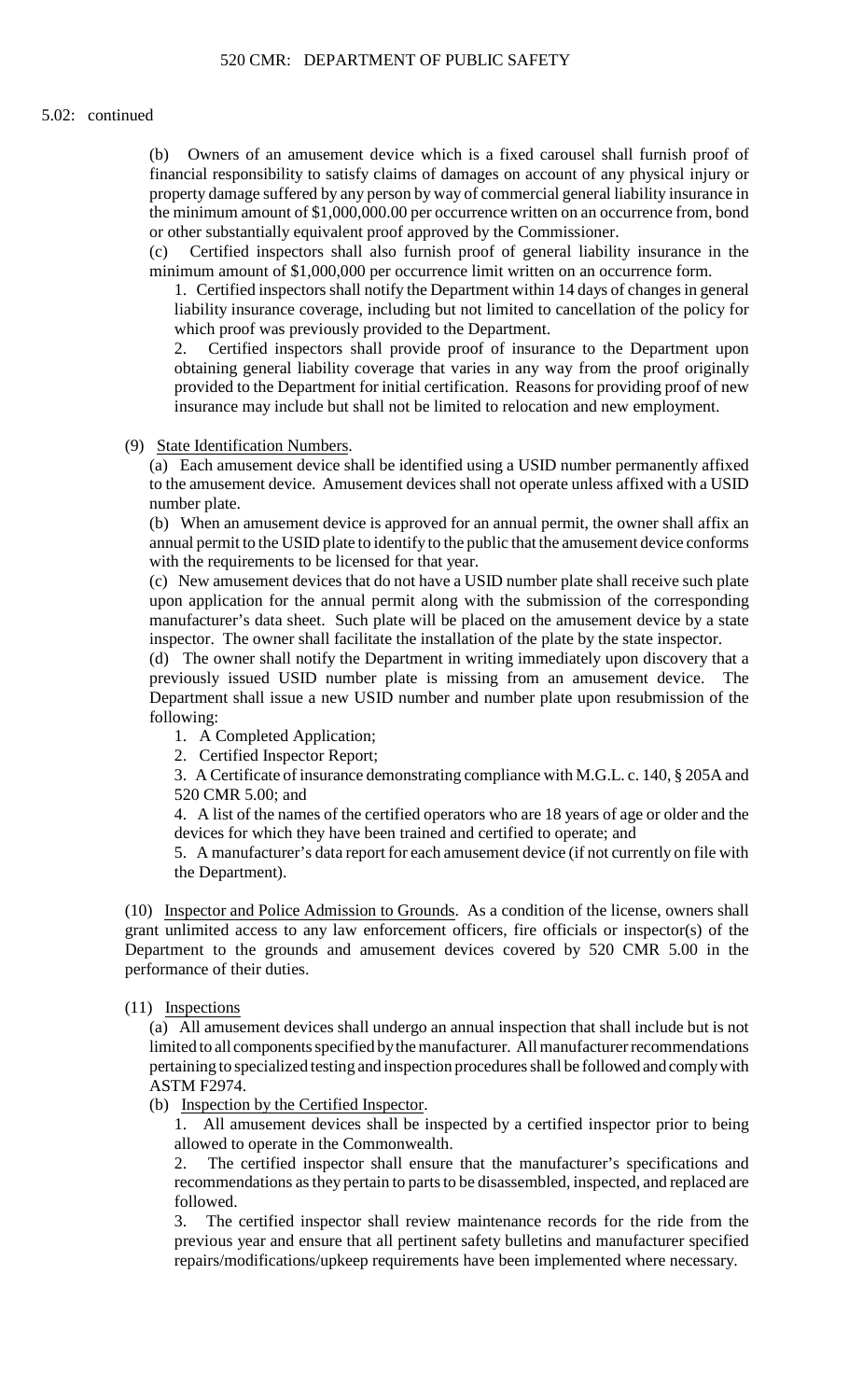4. The certified inspector will document, both in report form and photographs, any unusual issue that may be discovered. The inspector shall notify the owner and shall not certify the ride until the issues are abated.

 5. Upon completion of the inspection, the certified inspector shall document any and all findings that require attention as per the manufacturer, as well as any areas that are of concern to the certified inspector for further observation.

6. The certified inspector shall:

a. Conduct an in-depth physical/visual inspection that may require disassembly of the ride and its components, and may also require the services of a person certified or trained in a specialty. The inspection shall include:

- i. Moving parts;
- ii. Integrity of bolts, pins, clips and nuts;
- iii. Leveling system;
- iv. Proper guarding of motors, belts and drives;
- v. Structural integrity;
- vi. Brakes;
- vii. Hydraulic and pneumatic systems;
- viii. Vehicle integrity;
- ix. Electrical components; and
- x. Review of any specialty inspection report.

b. Review of the certification that the manufacturer has tested the ride in accordance with applicable ASTM standards and determined that the ride is satisfactory. This certification shall remain with the ride.

c. Review of all maintenance documentation concerning ride repairs, all modifications and standard upkeep for the previous year;

d. Review of operator training records for the previous year;

e. Review of any specialist's reports not already cited in the certified inspector's report;

 f. Conduct operational tests of all rides, including but not limited to block checks, redundant safety systems, emergency brakes, anti-roll back systems; and

g. Observe test cycles of all rides.

 h. For portable, fabricated non-inflatable rock walls with a height in excess of 12 feet measured from the landing surface to the highest anchor; the inspector shall confirm that:

i. Anchor supports for the wall comply with manufacturer specifications, EN12572 or CWA Engineering Specifications;

ii. Only automatic belay systems are used;

iii. Anchor supports for climbing walls meet the requirements of the auto belay manufacturer;

iv. Harnesses provided conform to either the rock wall manufacturer recommendations ASTM F1772, UIAA105, or EN12277;

Helmets provided conform to either the rock wall manufacturer recommendations, EN12492 or UIAA106 or equivalent ASTM standards.

 such concerns. Issues directly affecting the safety and integrity of the ride shall be 7. The certified inspector shall document any issues of concern and notify the owner of immediately addressed. The certified inspector shall not certify a ride until the issues have been appropriately abated.

8. The certified inspector shall submit a report to the Department on a form provided by the Department. This report shall:

a. Identify all major modifications performed on the ride for the past year;

b. Confirm the review of the following records;

c. Specialty inspection reports;

- d. Maintenance logs from the previous year;
- e. Operator training logs from the previous year;

f. Provide documentation of all non-destructive examinations performed in the past year;

g. Identify items found to be out of compliance and what was done to bring the device into compliance;

h. Include the signature of the certified inspector; and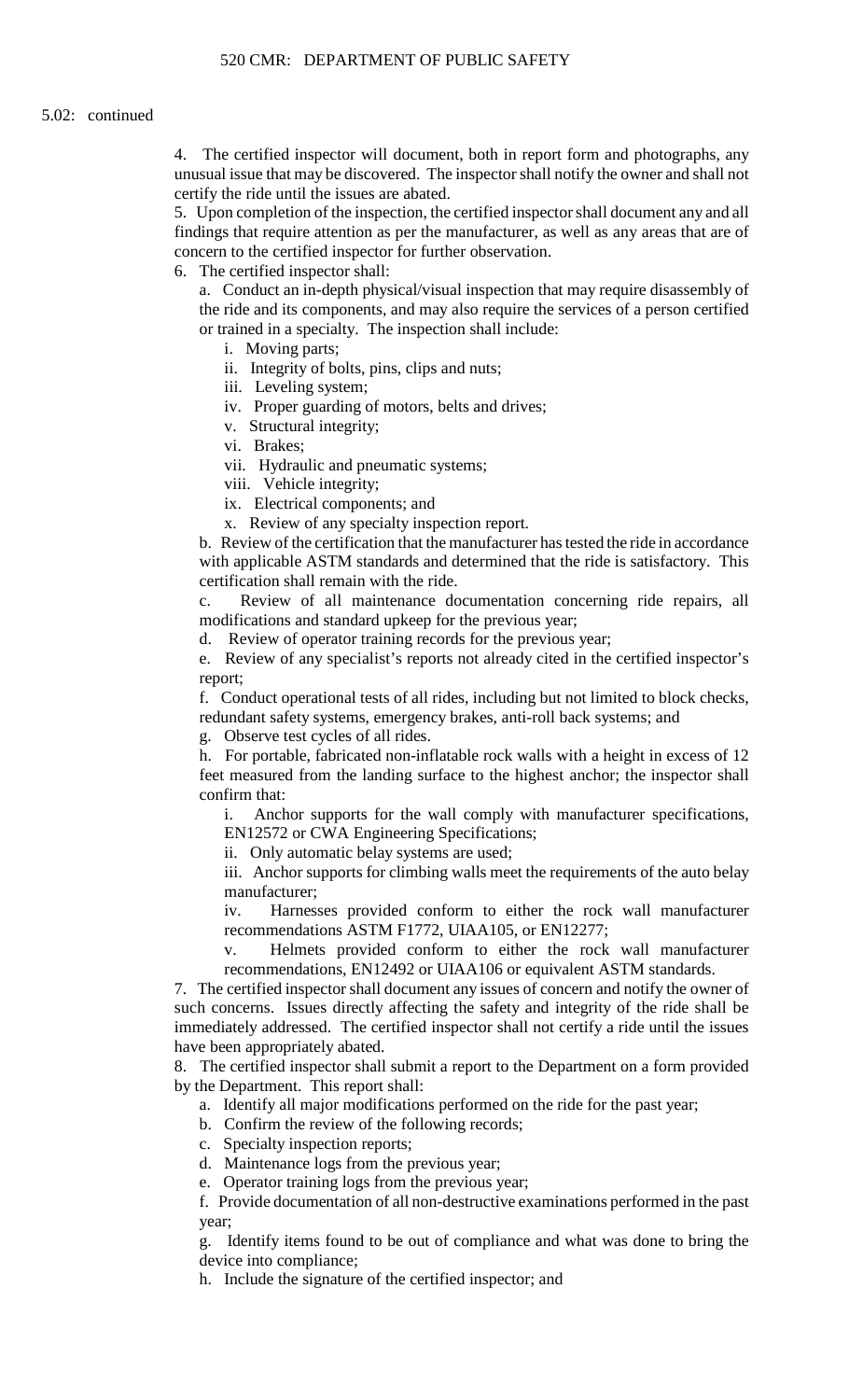i. State the name and Massachusetts Certificate of Competency License Number of the certified inspector printed legibly.

(c) Acceptance Inspection.

1. An acceptance inspection shall be performed on all newly constructed and manufactured rides which are brought in to the Commonwealth for the first time. The acceptance inspection may be performed by either the certified inspector or the manufacturer's representative. The acceptance inspection shall include the following: a. A review of the operator training records and owner certification;

b. A review of the certification that the manufacturer has tested the ride in accordance with applicable ASTM standards and determined that the ride is satisfactory. This certification shall remain with the ride;

c. A check of redundant safety systems; and

d. An operating inspection, during which all safety systems shall be checked and the ride shall be cycled as during normal operation.

2. The results of the Acceptance Inspection shall be submitted to the owner and the Department using the "New Ride Acceptance Form".

 3. For all other amusement devices brought into the Commonwealth for the first time, an inspection shall be performed by the certified inspector in accordance with the requirements of 520 CMR 5.02(11)(b) before the ride may operate. Such inspections shall be documented and submitted to the Department using the "New Ride Acceptance Form".

(d) Maintenance Inspection.

 inspection logs shall be retained by the owner for the life of the ride unless the 1. A maintenance inspection shall be performed by a certified maintenance mechanic or a maintenance technician working under the direction of a certified maintenance mechanic. The inspection and tests shall be based on any manufacturer requirements and shall include but not be limited to the operation of control devices, speed limiting devices, brakes and other equipment provided for safety. It shall be performed at a frequency required by the manufacturer, but not less than each day, prior to the amusement device being open to the general public. Such inspections shall be conducted at the location at which the amusement device is being operated. Maintenance inspections shall be documented in the daily maintenance inspection logs and shall be kept on location with the amusement device for one year. The daily maintenance amusement device is transferred to a new owner pursuant to 520 CMR 5.04(14).

 2. Trailer mounted kiddie rides and inflatables may be inspected at the owner's designated location prior to the device being transported to the location where it will be operated.

3. Maintenance inspections shall include, but not be limited to:

a. A review of the maintenance records including daily maintenance inspection logs, maintenance repair logs;

b. A physical inspection of the device including:

i. Inspection of all passenger carrying devices including all restraints, latches, pins, clips, fasteners, padding, and pinch points;

ii. Function test of all block systems, signal systems, brakes and control devices;

iii. Visual inspection of fencing and guards;

iv. Visual inspection of stairways, ramps and platforms for potential hazards;

v. Visual inspection of ride structure and moving parts including fasteners, safety pins, clips and keys;

vi. Blocking, support braces and jack stands;

vii. Inspection of the leveling system;

viii. Inspection for adjacent hazards and interferences;

ix. Inspection of proper bracing, anchors and guy lines;

x. Inspection of proper guarding on motors, belts and drives;

xi. Inspection of wheels, sprockets, chains, belts and pulleys for excessive wear;

xii. Visual inspections of the brakes for excessive wear;

xiii. Inspection of the hydraulics and pneumatic systems for leaks; and

 $\dot{x}$ iv Inspection for apparent electrical problems and to ensure that the amusement device is properly grounded.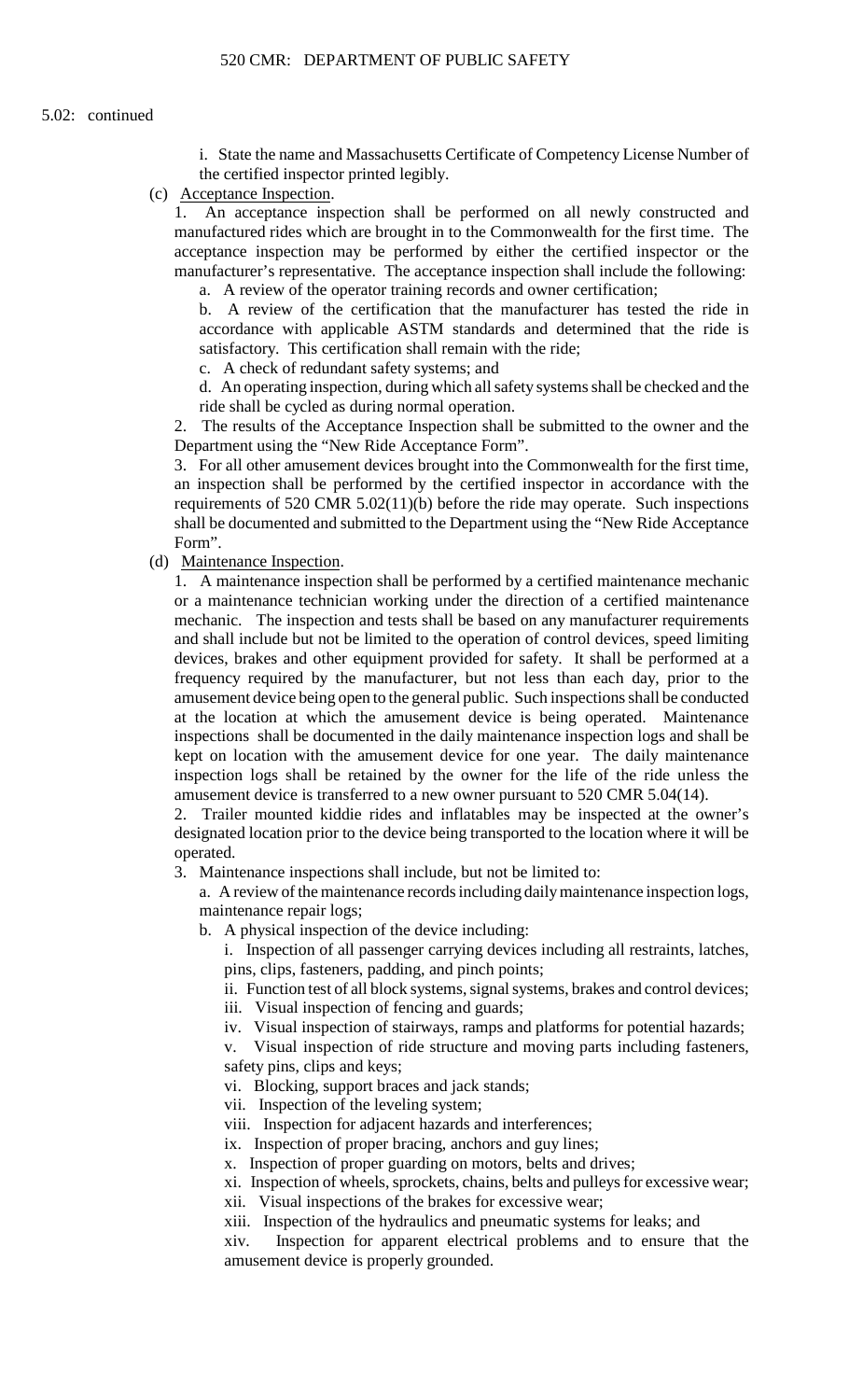feet measured from the landing surface to the highest anchor; the inspector shall c. For portable, fabricated non-inflatable rock walls with a height in excess of 12 confirm that:

i. Anchor supports for the wall comply with manufacturer specifications, EN12572 or CWA Engineering Specifications;

ii. Only automatic belay systems are used;

iii. Anchor supports for climbing walls meet the requirements of the auto belay manufacturer;

iv. Harnesses provided conform to either the rock wall manufacturer recommendations ASTM F1772, UIAA105, or EN12277;

 v. Helmets provided conform to either the rock wall manufacturer recommendations, EN12492 or UIAA106 or equivalent ASTM standards.

d. In addition to 520 CMR 5.02(11)(d)3.b., the maintenance inspection shall also include any additional inspectional requirements contained in the manufacturer's manual for that ride.

e. Completion of the maintenance inspection log, which shall include the following: i. The name of the ride;

ii. The printed name of the certified maintenance mechanic reviewing the inspection log;

iii. The signature of the certified maintenance mechanic reviewing the inspection log;

iv. If the inspection is performed by a maintenance technician under the direction of the certified maintenance mechanic, the maintenance inspection log shall include the printed name and signature of both the maintenance technician and the certified maintenance mechanic.

v. Date and time of the inspection;

 vi. A summary of deficiencies found and corrected during the inspection of the device;

vii. The results of the maintenance inspection.

(e) Inspections by the State Inspector.

 safety of all amusement devices, to ensure that they are in compliance with 520 CMR 5.00. The Department may charge a fee in accordance with the fee schedule as set forth 1. Prior to the use of any amusement device, the state inspector may inspect the general in 801 CMR 4.02: *Fees for Licenses, Permits, and Services to be Charged by State Agencies*.

2. Trailer mounted kiddie rides and inflatables may be inspected at the owner's designated location prior to the device being transported to the location where it will be operated.

3. This general safety inspection may include:

a. A review of the maintenance records for the past 30 days, including daily maintenance logs;

b. A review of the daily operator logs;

- c. A review of the operator training records and operator identification;
- d. A visual inspection of the device including:

i. Safety belts, bars, locks and other passenger restraining devices;

 ii. Proper operation of all automatic and manual safety devices, including safety lockout switches;

iii. Proper operation of all signal system, and control devices, including emergency stops and overspeed systems;

iv. Proper bolting, safety pins and keys that are normally disassembled and reassembled at each setup;

v. Fencing, guards, stairways and ramps;

vi. Ride structure and moving parts;

vii. Inspection of the blocking and leveling system;

viii. Inspection of proper bracing, anchors and guy lines;

ix. Identification of the ride;

x. Inspection for adjacent hazards and interferences;

xi. Inspection of proper guarding on motors, belts and drives;

xii. Inspection of the ride for obvious excessive wear;

xiii. Inspection of the brakes;

xiv. Inspection of the hydraulics and air systems for obvious leaks;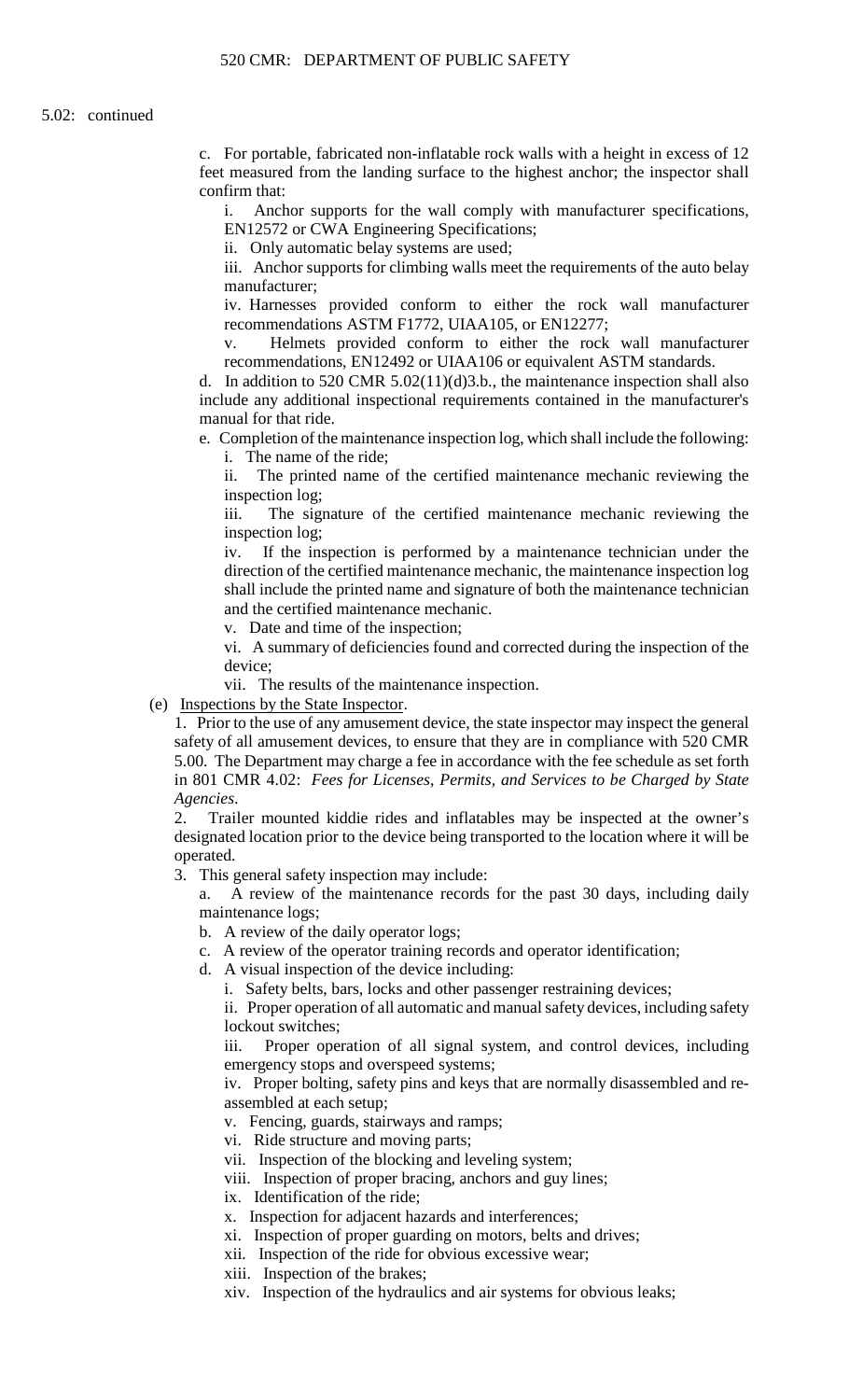xv. Inspection of the containment for obvious sharp points and pinch points; xvi. Inspection for obvious electrical problems.

e. An inspection of the device in operation.

f. For portable, fabricated non-inflatable rock walls with a height in excess of 12 feet measured from the landing surface to the highest anchor; the inspector shall confirm that:

i. Anchor supports for the wall comply with manufacturer specifications, EN12572 or CWA Engineering Specifications;

ii. Only automatic belay systems are used;

iii. Anchor supports for climbing walls meet the requirements of the auto belay manufacturer;

iv. Harnesses provided conform to either the rock wall manufacturer recommendations ASTM F1772, UIAA105, or EN12277;

v. Helmets provided conform to either the rock wall manufacturer recommendations, EN12492 or UIAA106 or equivalent ASTM standards.

 not expected to remove panels that, by design, are not intended to be regularly removed, 4. State inspectors shall not be responsible for dismantling amusement devices and are such as those riveted or welded in place.

 inspector on the inspection report unless expressly authorized in writing by the inspector. The state inspector shall document any issues of concern and immediately notify the owner, or owner's representative, of such concerns. Issues directly affecting the safety and integrity of the ride shall be immediately addressed. Upon completion of the inspection, the state inspector shall provide the owner, or owner's representative, with a written inspection report. No ride shall be permitted to operate without correction of all issues listed by the Such authorization shall include a specific date within which to abate the violation; however, in no case shall a ride be permitted to operate at another location until the violation has been cleared.

 scheduled time, the owner may operate the amusement device(s) only after receiving explicit If through no fault of the owner, a state inspector does not perform the inspection at the written authorization from the Commissioner or his or her designee.

(f) Ride Preparation.

1. The owner shall ensure that the ride is ready for the state inspection and operation at the scheduled time for the state inspection.

2. Prior to the state inspection being performed, the owner or his designee shall provide the state inspector with a completed Daily Maintenance Inspection Log.

3. Prior to the state inspection being performed the certified maintenance mechanic shall certify by signing the Amusement Device Checklist that the ride(s) to be inspected comply with 520 CMR 5.00 and are ready for state inspection and operation.

4. Personnel shall be available to operate the ride during the state inspection.

5. Where required, power shall be provided to operate the ride.

6. If the ride is not ready at the time of the scheduled state inspection, it shall be deemed to have failed the inspection. The ride shall not operate until such time that it has passed the state inspection.

 7. Rides shall not be allowed to operate until all violations have been resolved to the satisfaction of the Commissioner or his designee.

8. If a ride is not certified at the time of inspection, the state inspector performing the inspection shall state on the Amusement Device Checklist whether a re-inspection is required after the violation has been resolved.

(g) Re-inspection. Where a ride is not certified for operation at the time of inspection and requires a re-inspection, an owner shall apply to the Department for a re-inspection of the device. The Department may charge a fee for the re-inspection in accordance with the fee schedule as set forth in 801 CMR 4.02: *Fees for Licenses, Permits, and Services to be Charged by State Agencies*.

 (h) Operator Inspection. An operator inspection shall be performed prior to the operator inspections when the owner determines that further inspections are required. The operator placing a ride into operation for the first time that day. The operator shall make subsequent inspection shall include, but not be limited to:

- 1. Safety belts, bars, locks and other passenger restraining devices;
- 2. All automatic and manual safety devices, as designated by the owner;
- 3. Signal systems, brakes and control devices;
- 4. Safety pins and keys as designated by the owner;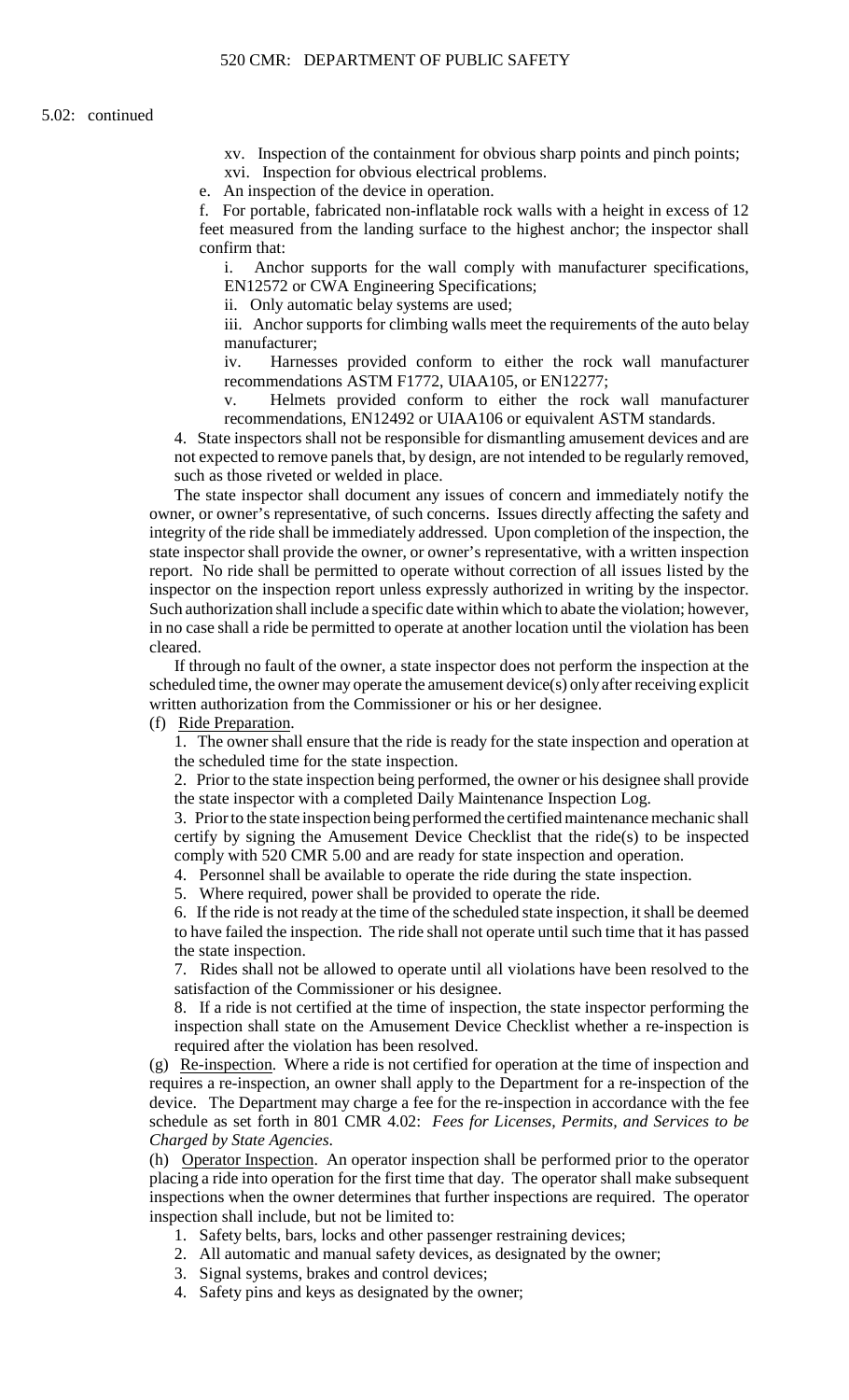- 5. Fencing, guards, stairways and ramps;
- 6. Ride structure and moving parts as designated by the owner;

7. Blocking, support braces and jackstands to ensure the ride is level as designated by the owner;

8. Confirmation with the certified maintenance mechanic that the ride is properly grounded;

 9. Confirmation with the certified maintenance mechanic that the ride is properly lubricated per the manufacturer's recommendations;

10. Testing communication equipment necessary for operation (if applicable);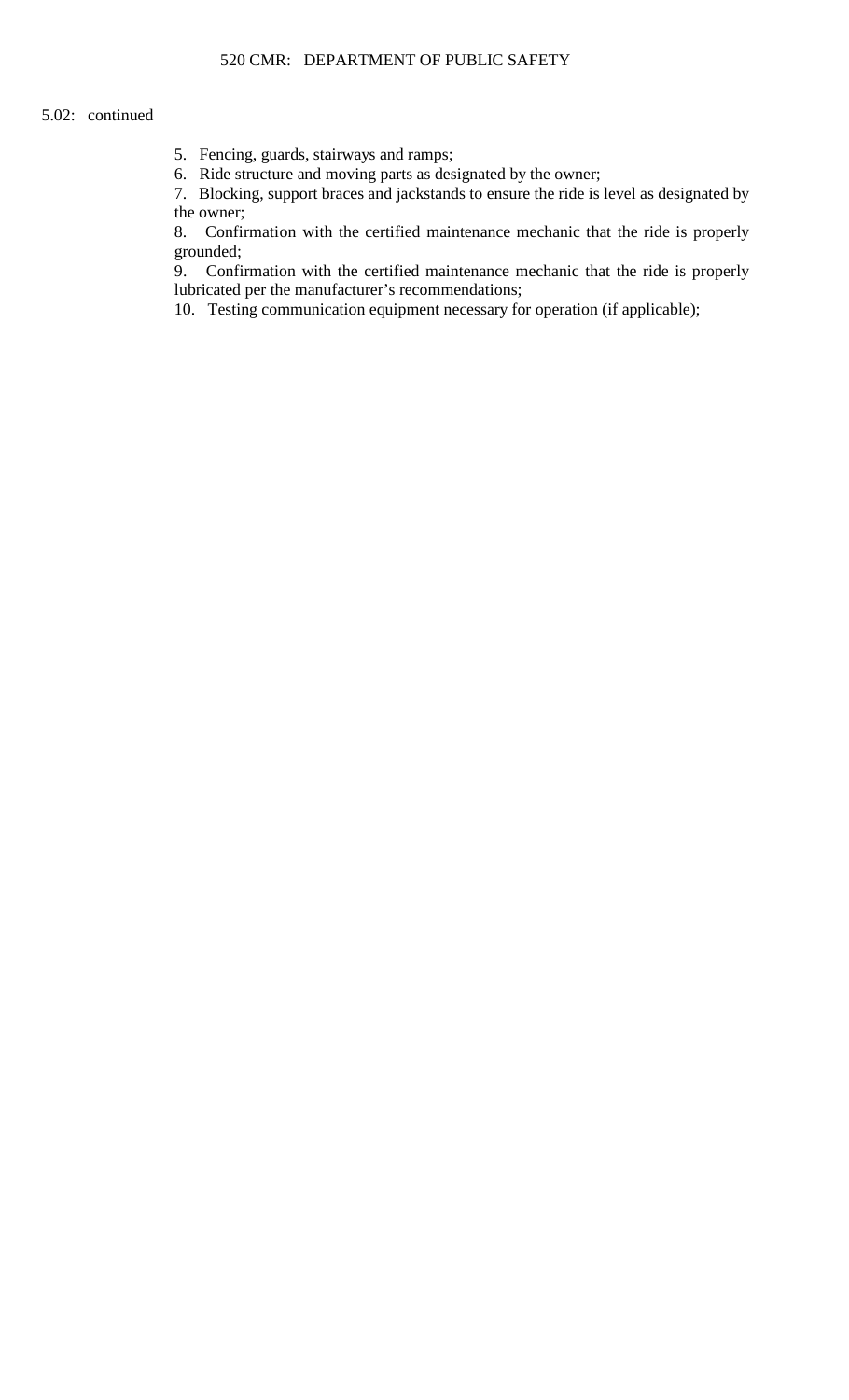11. Prior to opening, operating the ride through one complete cycle to ensure safe and proper functioning of all controls and devices;

12. The printed name of the operator making the inspection;

13. Signature of the operator making the inspection; and

14. Date and time of the inspection.

The maintenance inspection log may be accepted in place of the operator log only if the certified maintenance mechanic and operator are the same person.

### (12) Manuals.

(a) All manuals shall be printed or prepared in English.

(b) The owner shall provide the Department with electronic copies of the manufacturer's maintenance and operator manual for each amusement device for which a permit is being sought, unless the amusement device is listed on the Department's website at [www.mass.gov/dps](http://www.mass.gov/dps).

(c) Where there is no manufacturer to provide these manuals, the owner shall submit to the Department electronic manuals prepared by a Massachusetts registered professional engineer. (d) When the owner encounters difficulty in providing these manuals, the applicant may request that the Department approve a schedule for their submittal.

(e) Following the initial electronic submission and acceptance of these documents, the annual application shall include only changes to the manufacturer's maintenance recommendations and operating instructions, if any.

(f) The manufacturer may submit these documents on behalf of all applicants who own or operate a particular ride.

### (13) Variance.

 burdensome, the owner or manufacturer may apply to the Commissioner for a variance from (a) If the owner or manufacturer believes that full compliance with 520 CMR 5.00 is overly 520 CMR 5.00. The burden is on the applicant to demonstrate in writing to the Department that the granting of the variance would not compromise public safety or otherwise undermine the purpose of 520 CMR 5.00. Application for a variance shall be made on a form provided by the Department for this purpose shall contain such information as is required by the Department, and shall be signed by the applicant.

(b) Upon receipt of an application for a variance, the Commissioner, or his or her designee may:

1. Grant the application with whatever conditions are deemed appropriate;

2. Deny the application without a hearing.

 with the Department within 30 days of receipt of the decision. All adjudicatory hearings *Informal/Fair Hearing Rules*. Any person aggrieved by a decision made after a hearing 3. Any person aggrieved by this decision may file a request for an adjudicatory hearing shall be held in accordance with the provisions of M.G.L. c. 30A and 801 CMR 1.02: may appeal to the Superior Court in accordance with M.G.L. c. 30A, § 14.

 certificate shall continue in force until the date of birth of the holder occurring more than 12 in an even year, any subsequent renewal shall expire on the next anniversary of the holder's date (14) Certified Maintenance Mechanic State Certification. Any individual who performs maintenance for an owner may apply to the Department to be certified as a Massachusetts certified maintenance mechanic through an examination administered by the Department, except that an individual who holds a NAARSO or AIMS Level I or II certification may be certified by the Department by providing proof of said certification in *lieu* of taking an examination. A months but not more than 24 months after the effective date of such certificate unless suspended or revoked for incompetence or untrustworthiness of the holder. If any such certificate expires of birth occurring in an even year. If any such certificate or renewal thereof expires in an odd year, any subsequent renewal shall expire on the next anniversary of the holder's date of birth occurring in an odd year. A certificate issued to a person born on February  $29<sup>th</sup>$ , for the purposes of 520 CMR 5.02(14), expire on March  $1<sup>st</sup>$ .

 Certificate Extension - Military Service. If the certificate holder is on active duty with the armed forces of the United States, as defined in M.G.L. c. 4, § 7, clause forty-third, the certificate shall remain valid until the certificate holder is released from active duty and for a period of not less than 90 days following that release. For 520 CMR 5.02(14) to apply, the certificate holder must be given an Honorable Discharge, a General Discharge, or an Under Other than Honorable Conditions (UOTHC) Discharge, as noted on their discharge and separation papers.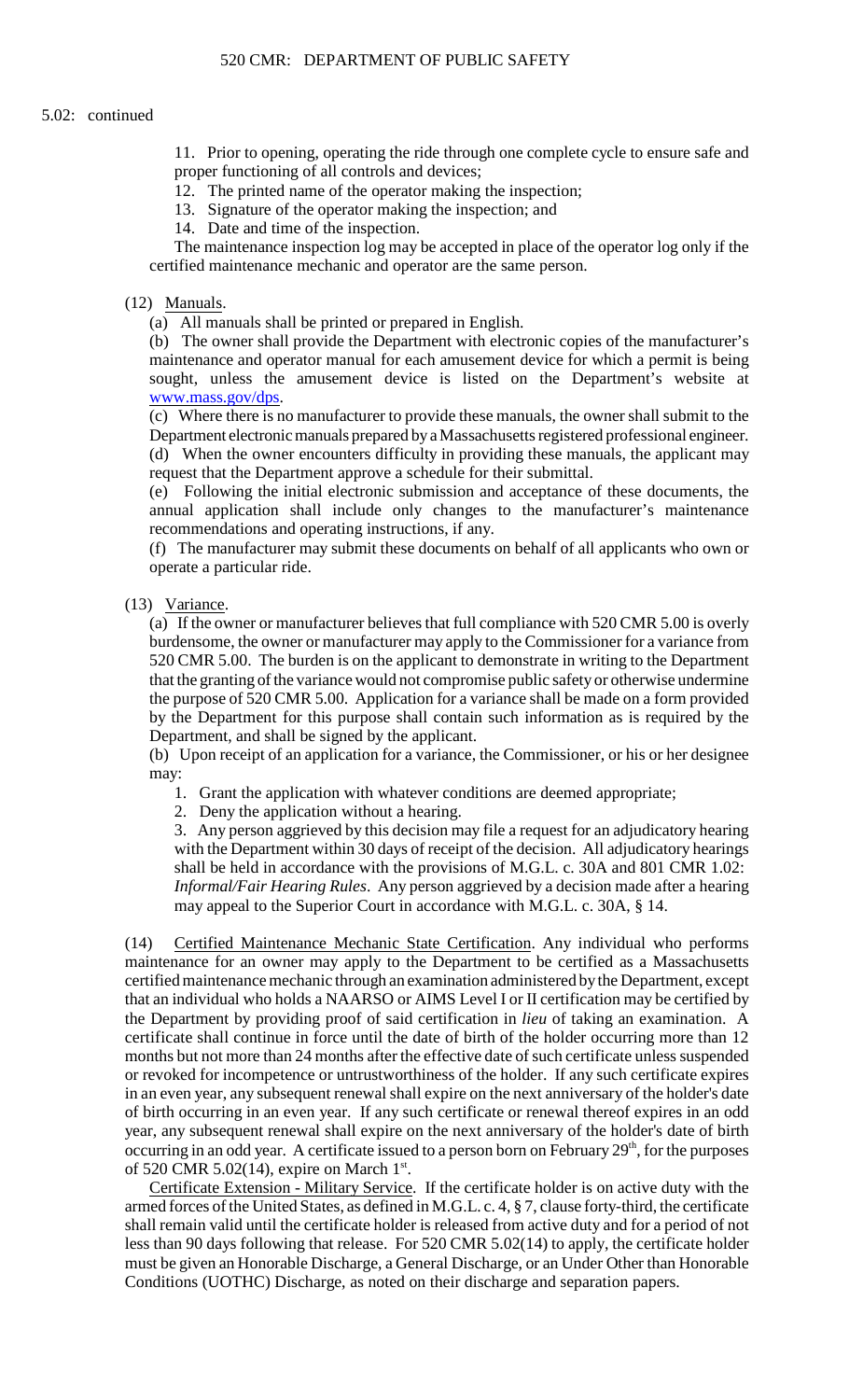# 5.03: Rider Responsibility

(1) Scope. 520 CMR 5.03 establishes the rider's responsibilities when using amusement devices including inflatables.

(2) Rider Responsibility Requirements. There are inherent risks in the participation in or on any amusement device. Riders accept the risks inherent in such participation of which the ordinary prudent person is or should be aware.

 (a) Riders shall exercise good judgment and act in a responsible manner while using any amusement device. Riders shall obey all oral warnings by the ride operator, certified maintenance mechanic, or any inspector.

(b) Riders shall obey all instructional and warning signs clearly posted on the amusement device.

(c) Riders shall not place themselves on any amusement device when under the influence of drugs or alcohol.

(d) Riders shall use all amusement ride safety devices provided on a ride to ensure their safety. No person shall bypass, remove or make any safety device inoperable.

(e) Riders have a responsibility to notify the ride operator of any pre-existing health conditions that may negatively affect the health and safety of the rider if he or she were to ride the amusement device.

# 5.04: Owner Responsibility

(1) Scope. 520 CMR 5.04 establishes the responsibilities of the owner of an amusement device other than inflatables regarding the safe operation and maintenance of such devices.

# (2) Ride Equipment.

 (a) The owner shall not install, operate, or allow to be operated, any ride that does not have a valid license and permit issued pursuant to 520 CMR 5.00.

(b) Existing equipment shall be maintained in accordance with 520 CMR 5.00.

(3) Compliance with Manufacturer's Recommendations for Modifications.

(a) An owner shall comply with any safety related manufacturer's recommendation or requirement including but not limited to, the repair, replacement or modification of a component of the ride, a change or addition to the maintenance schedule for a ride, or the performance of a test on a ride.

 recommendation included in a safety bulletin, alert or notification received by the owner (b) Copies of all manufacturer's bulletins, recommendations, alerts and notifications received by the owner shall be forwarded to the Department within 14 days of receipt. An attestation documenting the completion of all repairs, replacements, modifications, changes or additions made to a ride that are based upon a manufacturer's requirement or since the issuance of the previous license shall be signed by the amusement owner or CMM of record and submitted to the Department within seven days of completion. The Commissioner may require an inspection by a state inspector to confirm compliance with manufacturer recommendations or requirements as a condition of continued operation of the ride.

(4) Amusement Device Assembly or Disassembly.

 (a) The assembly or disassembly of an amusement device shall be done in accordance with the manufacturer's specifications and under the supervision of a certified maintenance mechanic.

(b) The manufacturer's assembly and construction manuals shall be kept with the amusement device and shall be available for use by the Department.

 (c) Assembly work shall be performed in a proper and workmanlike manner. Parts shall be manufacturer's specifications. Nuts shall be secured per the manufacturer's specifications. properly aligned, and shall not be bent, distorted, cut or otherwise injured to force a fit. Parts requiring lubrication shall be lubricated in the course of assembly. Fastening and locking devices, such as bolts, caps, screws, cotter pins and lock washers, shall be installed per the Broken, damaged or undersized bolts, and pins shall not be used.

 or damage. Inspection of fastening devices shall be made after assembly by or under the (d) Parts which are excessively worn or which have been materially damaged shall not be used. Close visual inspection of parts shall be made during assembly to discover such wear supervision of the certified maintenance mechanic to assure that they have been properly installed prior to operating the ride.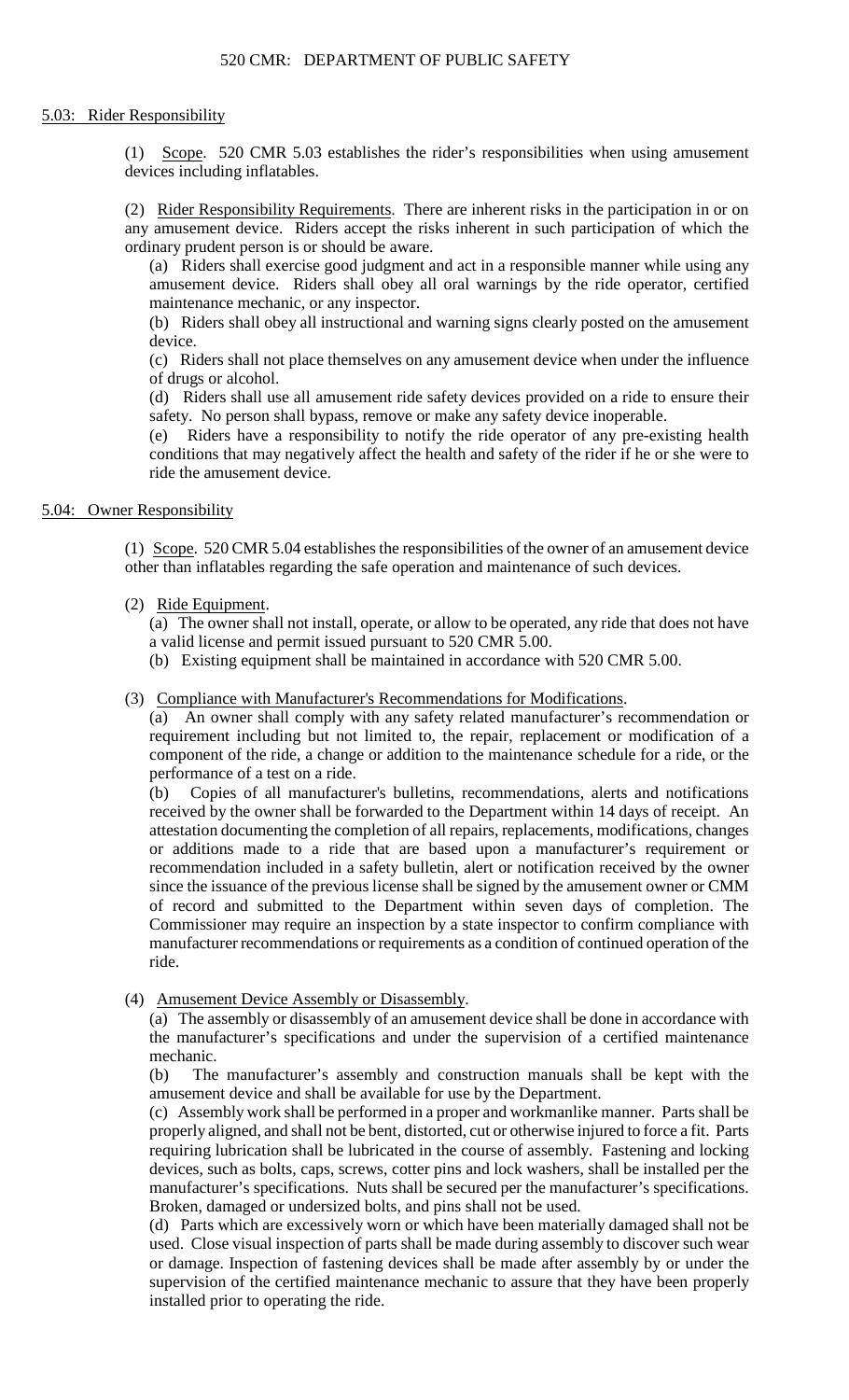(e) Persons engaged in the assembly or disassembly of amusement devices shall use tools of proper size and design to enable work to be done in a proper manner. Broken, damaged and unsuitable tools shall not be used.

(f) The public shall not be allowed to enter the area in which assembly or disassembly is being performed.

### (5) Records.

 (a) The manuals for each amusement device shall be kept with the amusement device and shall be available for use by the Department.

 upon completion of the test, inspections and maintenance performed, and shall be kept with (b) A record of all maintenance, inspections and tests shall be documented immediately the amusement device and available to the Department for one year. After one year, such records shall be maintained by the owner and may be stored off site for the life of the ride, unless the ride is transferred to a new owner in accordance with 520 CMR 5.04(14).

 (c) Daily Operator's Inspection logs shall be kept with the amusement device and available to the Department for one month. After one month, such records shall be maintained by the owner for one year and may be stored off site.

(d) The owner shall retain current records of all maintenance, inspections and tests including those required by 520 CMR 5.00 and by the manufacturer for each amusement device at the amusement site. These records shall include but not be limited to:

1. The date and nature of all tests, including the identity of the tester, the purpose of the test and the results of the test;

2. The date and nature of all inspections, including the identity of the inspector, the purpose of the inspection and the results of the inspection;

3. The date and nature of all maintenance, including the identity of the individual who performed the maintenance, and the purpose of the maintenance;

 4. The date and nature of all breakdowns or repairs of a mechanical part, including the identity of the individual who completed the repair, and a reference to the specific manufacturer's procedure which was followed. If the manufacturer does not provide a procedure for repair, the owner shall have a professional engineer create a procedure and shall notify the Department in writing of the new procedure which shall be added to the permanent record of the ride; and

 maintenance technician shall complete the daily maintenance inspection log each day 5. Daily Maintenance Inspection Log. The certified maintenance mechanic or the before the ride is allowed to operate. A daily maintenance inspection log shall be kept for each ride. The daily maintenance inspection log shall be signed by the certified maintenance mechanic. The daily maintenance inspection entry shall include, but not be limited to:

a. The name of the ride;

b. The printed name of the certified maintenance mechanic reviewing the inspection log;

 c. The signature of the certified maintenance mechanic reviewing the inspection log; d. If the inspection is performed by a maintenance technician under the direction of the certified maintenance mechanic, the maintenance inspection log shall include the printed name and signature of both the maintenance technician and the certified maintenance mechanic;

e. Date and time of the inspection;

f. A summary of deficiencies found and corrected during the inspection of the amusement device;

g. The results of the maintenance inspection.

 each time maintenance is performed on the amusement device. Each maintenance repair shall be signed by the certified maintenance mechanic. The maintenance repair log shall 6. Maintenance Repair Log. The certified maintenance mechanic or the maintenance technician shall complete the maintenance repair log. A maintenance repair log shall be kept for all work performed on each ride. The maintenance repair log shall be completed log entry shall be made within 48 hours of performing work. The maintenance repair log include but is not limited to:

a. The name of the ride on which maintenance was performed;

b. The date on which the maintenance was performed;

i. The legible name of the person who performed the maintenance and a copy of any licenses or certificates held by such persons;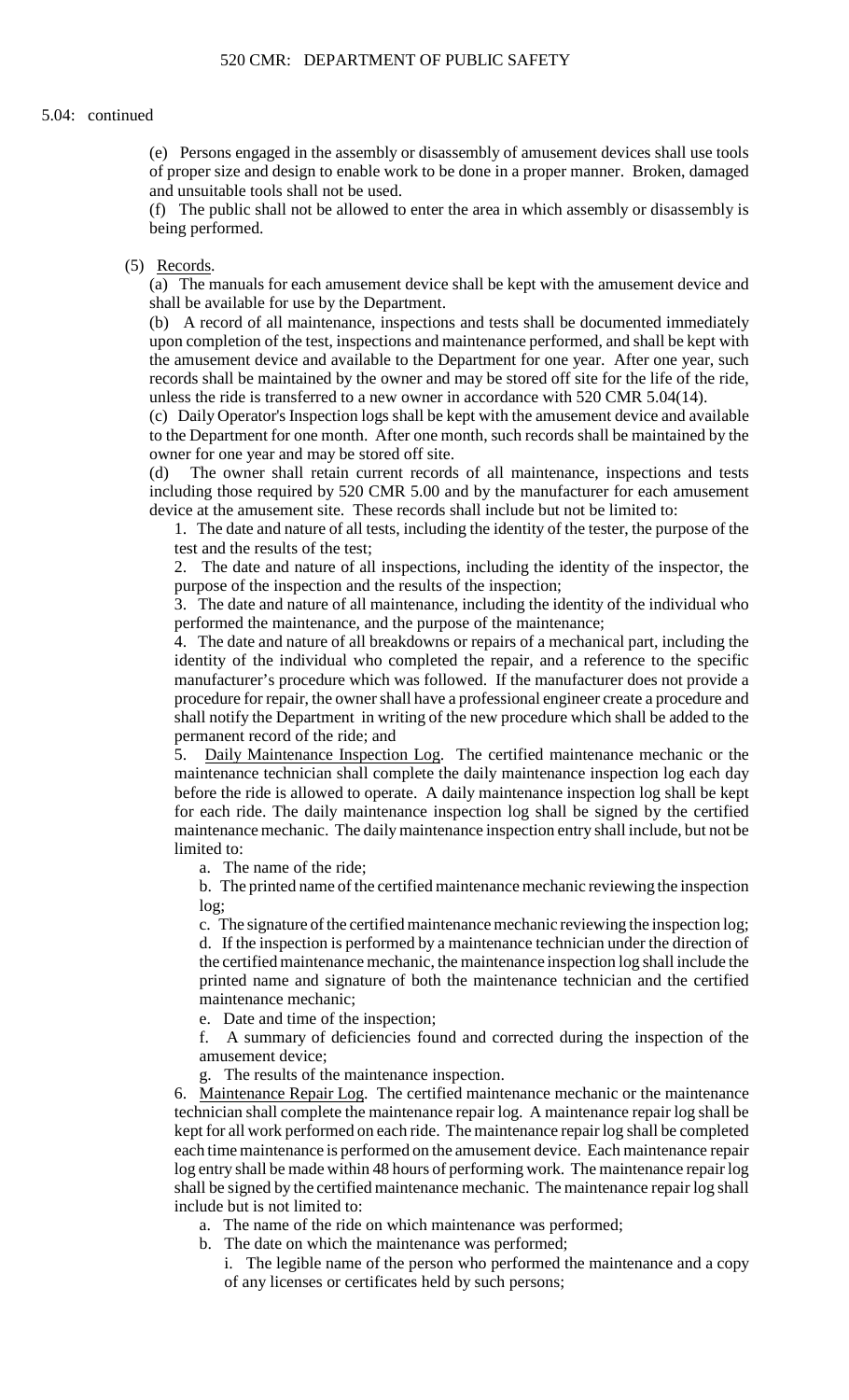ii. Details of any repairs performed (for example, malfunction, repair, adjustment, lubrication, set-up, inspection, violation abatement, *etc*.);

c. An attachment of other repair related records such as welded repairs and NDT including but not limited to the manufacturer's authorized procedure.

7. Daily Operator's Inspection Log. Operators shall complete a daily operator inspection log before allowing patrons on a ride for the day. If a ride has been non-operational for any period of time and at the discretion of the owner, the operator shall perform a re-inspection and document their findings in the inspection log before placing the ride into operation again. The operator inspection log shall include, but not be limited to:

- a. The name of the ride being inspected;
- b. The legible name and signature of person completing the log;
- c. The date of the inspection;
- d. A detailed list and description of all items being checked; and

e. Details of testing within the timeframe specified in the operating manual of all control devices, speed-limiting devices, block system, emergency brakes, automatic and manual lowering devices and any other equipment provided for safety.

8. Itinerary.

a. At least ten business days prior to the first date of intended operation of an amusement device, the owner shall submit a complete itinerary to the Department on the form provided by the Department for this purpose. Itineraries for trailer mounted kiddie rides and inflatables shall be provided at least two business days prior to the first date of intended operation.

- b. The itinerary shall:
	- i. Be in writing;
	- ii. Identify the intended ride by the USID number;
	- iii. Include scheduled rain date;
	- iv. Include requested time and date of inspection;
	- v. State the date the amusement device is scheduled to arrive at the location;
	- vi. State the date the amusement device is scheduled to begin operation;

vii. State the last date the amusement device is scheduled to be in operation at that location; and

viii. State the specific locations of use including the municipality, street and street number or block and lot.

Fees. The owner shall submit to the Department the fee for inspection as established by the fee schedule set forth in 801 CMR 4.02: *Fees for Licenses, Permits, and Services to be Charged by State Agencies*.

d. Amendments to the Itinerary.

i. The owner shall submit to the Department any additional dates and locations to the original itinerary at least ten days prior to the first date of intended operation on a form provided by the Department for this purpose.

 additional dates and locations to the original itinerary at least two business days ii. The owner of trailer mounted kiddie rides shall submit to the Department any prior to the first date of intended operation on a form provided by the Department for this purpose.

iii. The owner shall submit any deletions to the original itinerary to the Department as soon as the owner becomes aware of such deletions.

 iv. The owner shall submit any substitutions for amusement devices previously identified in the itinerary to the Department as soon as the owner is aware of the substitution. All substituted amusement devices shall have a valid permit.

e. Owners shall not set up at a location unless they have submitted a proper itinerary for that location. Owners shall not rely on or use itineraries of other companies in order to set up at a location. Each owner is responsible for submitting a proper and timely itinerary for its amusement devices.

#### (6) Training and Certification of Ride Operators.

(a) The owner shall ensure that all operators comply with the requirements of 520 CMR 5.00.

(b) In order to obtain a permit, the owner shall ensure that, at the time of initial operation in the Commonwealth, at least one operator is trained in conformance with the manufacturer's specifications, and has been issued an operator's certification by the owner, in a format approved by the Department.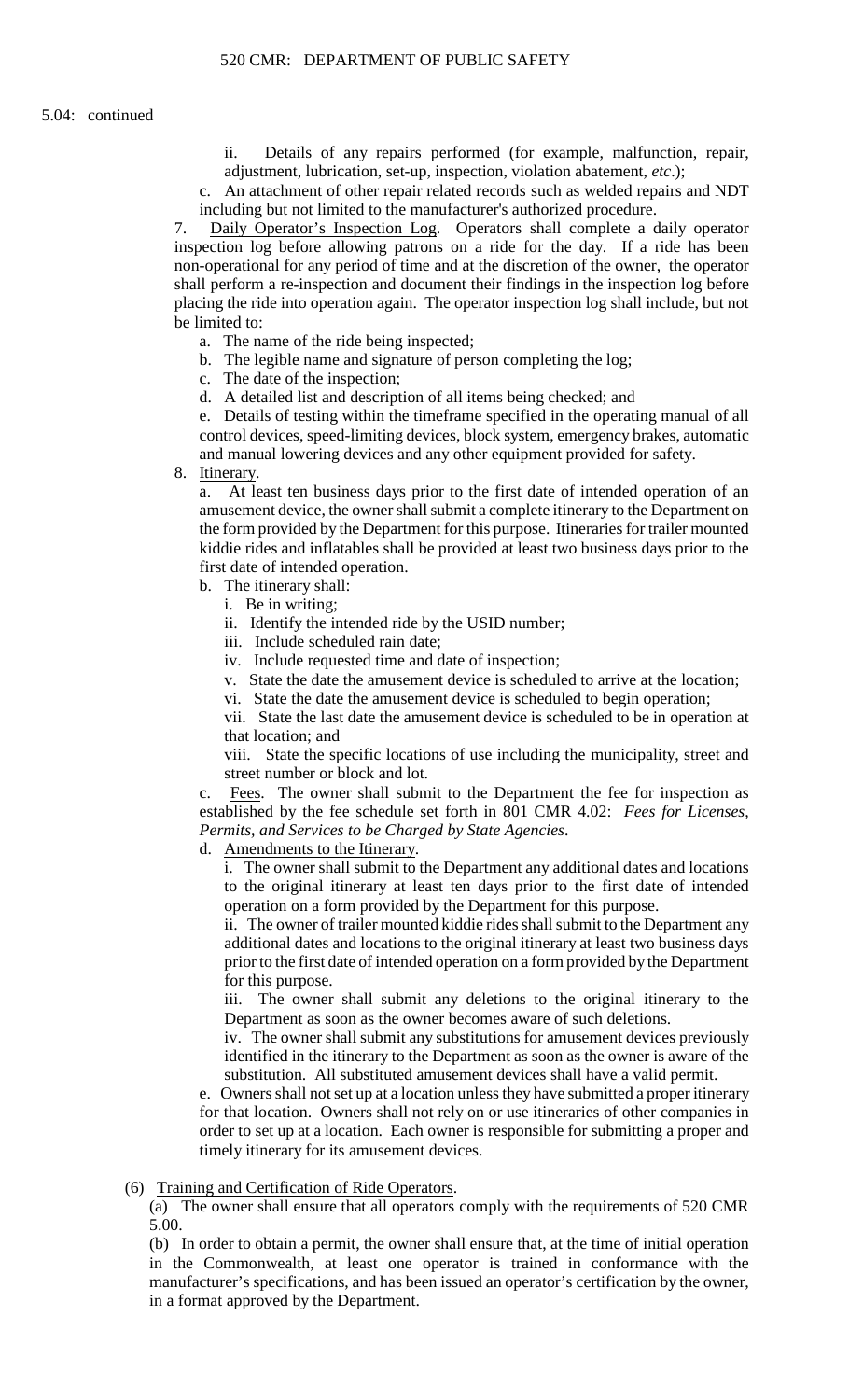(c) Only individuals who have been certified and who possess the required identification may operate the amusement device for which they have been trained and certified.

(d) The owner shall ensure that operators are trained to operate the ride based on manufacturer requirements covered by the operational manual and any supplemental safety bulletins, safety alerts or other notices related to operational requirements. The owner shall ensure that operators are trained annually.

 (e) The owner shall that all staff operating belay systems for portable, fabricated inflatable surface to the highest anchor, have been provided training as specified by the climbing wall and non-inflatable rock walls with a height in excess of 12 feet measured from the landing manufacturer and\or belay system manufacturer. The owner shall require a certification signed by the belay operator indicating the ride name and level of training. This certification shall be kept on file by the owner for at least three years.

(f) The owner shall ensure that ride operators operate no more than one ride at any given time.

(g) The owner shall instruct all operators to give their full attention to any ride they operate. (h) The owner shall ensure that anyone who operates a ride shall have demonstrated the ability to operate the ride in compliance with all applicable requirements of 520 CMR 5.00.

1. The owner shall ensure that each operator has read and understood the manufacturer's recommendations for the operation of the ride and, if applicable, any operations manual provided by the owner;

2. Knows the safety-based limitations, including height, weight or other rider requirements regarding who may ride the ride;

3. Is well versed on emergency procedures;

4. Has had adequate training to operate the ride;

5. Knows how to do the pre-startup operational ride checks as required by the manufacturer or as established by the owner in compliance with 520 CMR 5.00;

6. Knows how to verify that the daily maintenance inspection log has been done prior to operating the ride;

7. Has knowledge of the use and function of all normal and emergency operating controls and the proper use of the ride; and

8. Has signed a ride specific certification attesting to 520 CMR 5.04 $(6)(g)1$ . through 7.

(i) Operator certification must be worn by the operator and be readily visible to the general public. This certification must indicate whether the operator is over 18 years of age, display the operator's photograph, and indicate the amusement device for which the certification has been issued.

 Where any conflict occurs between the operating manual and 520 CMR 5.00, 520 CMR 5.00 (7) Control of Operation. All amusement rides shall have an operating manual. The owner of an amusement ride shall operate the ride in accordance with the manufacturer's operating manual. In the absence of a manufacturer's operating manual, the owner shall write an approved operating manual, which shall be submitted to the Commissioner for review and approval. shall govern. The operating manual shall be kept at the site where the ride is in use and shall be available for use by the Department.

# (8) Certified Maintenance Mechanics.

(a) Every owner of amusement devices shall engage at least one individual as a certified maintenance mechanic. The certified maintenance mechanic shall be responsible for the maintenance and oversight of all amusement devices including ensuring that the proper maintenance repair logs and daily maintenance inspections logs are completed and are accurate.

(b) The certified maintenance mechanic shall not perform or direct another person to perform any maintenance on a ride that does not comply with the manufacturer's specifications or 520 CMR 5.00.

 (c) During the term of the license period, owners shall notify the Department within 14 days of a change in the person engaged by the owner as the certified maintenance mechanic, including the dismissal from the owner's employment of any individual that served as a certified maintenance mechanic and the employment of a new individual as a certified maintenance mechanic.

(9) Riders or Operators Under the Influence of Alcohol or Drugs.

 (a) The owner or operator of an amusement device shall not permit a person who appears to be under the influence of alcohol or drugs to enter or ride an amusement ride.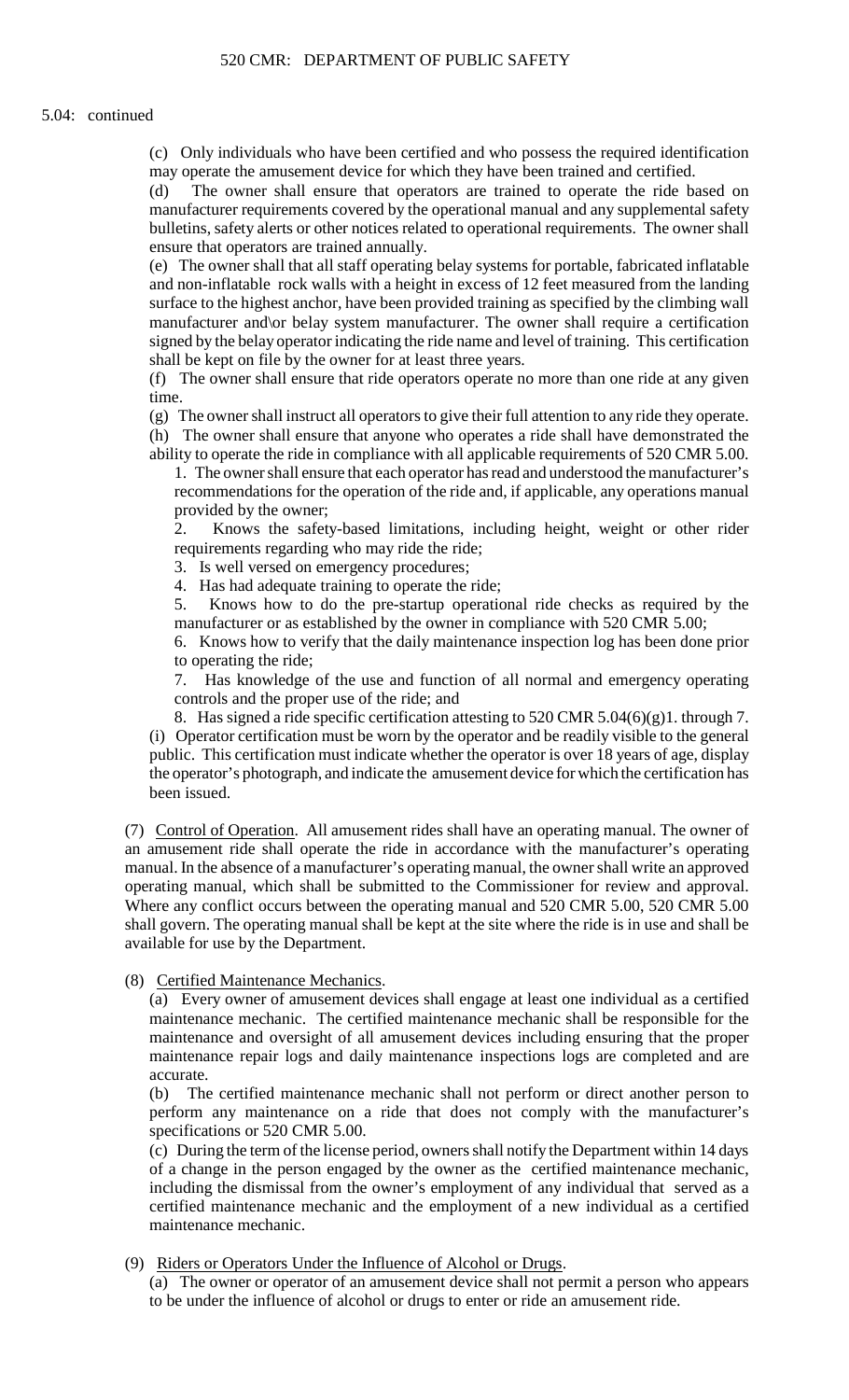(b) Drug and Alcohol Policy. All owners shall have a drug and alcohol policy that prohibits employees from using or being under the influence of drugs or alcohol while operating amusement devices.

(10) Rider Accident Reporting Requirement. The owner shall designate an office or location as a site for reporting accidents or injuries. The office shall be open during operating business hours and shall be marked with clear signage. The owner shall be responsible for ensuring that the amusement incident report, or a form supplied by the owner containing the same information, has been completed. More than one office or location may be required so that the locations are within reasonable walking distance from any ride.

# (11) Required Notices of Rider Responsibility.

 (a) Printed notices advising the rider of the reporting requirements shall be in English, easily accessible to the general public, in areas where rides covered by 520 CMR 5.00 are operating, including all entrances, exits, and shall identify locations for receiving forms and the first aid station(s).

 (b) Owners shall post warnings and directions for each ride which comply with the manufacturer's requirements. Such warnings shall be clearly legible and shall be in a conspicuous location.

(c) This sign shall be next to, above, below or may be combined with the required signs regarding accident reporting, rider conduct and warnings.

### (12) Rider Conduct.

(a) The owner shall have the right to refuse any member of the public admission to a ride if his or her conduct might endanger himself, herself or other members of the public.

(b) The owner shall have the right to refuse admittance to any rider if the intended rider's health or physical condition makes it unsafe to use the ride.

(c) The owner shall refuse a rider admission to a ride if the rider cannot meet a companion, height, or other physical restriction.

# (13) Serious Injury/Investigation.

 $(a)$  shall not be disturbed, cleaned, or altered in any way that will impede the investigation. The Notification. Within one hour from the time that a serious injury or mechanical malfunction becomes known or should have been known, the owner or his or her representative shall report the incident to the following telephone number: 508-820-1444. The amusement device shall not be moved from the site of the serious injury until approval is granted by a state inspector. The only exceptions to this requirement are for preservation of life and property, the removal of injured persons or bodies, or to permit the flow of emergency vehicles. The amusement device and area surrounding the amusement device Department shall investigate the incident pursuant to M.G.L. c. 140, § 205A.

(b) Investigation.

 a serious injury incident results in major damage to the amusement device or any of its until the state inspector has determined that the ride is safe. If a serious injury incident injury results in major damage to the amusement device or any of its component systems, 1. In the event that a serious injury or mechanical malfunction (major damage to device without injury) incident occurs as a result of a malfunction of an amusement device or component systems, the amusement device shall be immediately shut down and secured until a state inspector has completed an investigation. No person shall move or alter the serious injury incident scene or the amusement device, except to remove the victim(s), occurs on an amusement device as the result of the malfunction of the device or a serious a report shall be submitted to the Department within 48 hours as required under M.G.L. c. 140, § 205A.

2. In the event of a serious injury incident/mechanical malfunction, the owner and operator of the amusement device shall be responsible for securing the amusement device and shall be accessible to the Department and its state inspector.

(14) Transfer of Ownership. Upon the transfer of ownership of any amusement device, the owner of the amusement device being transferred shall notify the Department in writing of the transfer, and shall transfer all records pertaining to that amusement device to the new owner. The new owner shall obtain a new license and permit prior to operating the amusement device.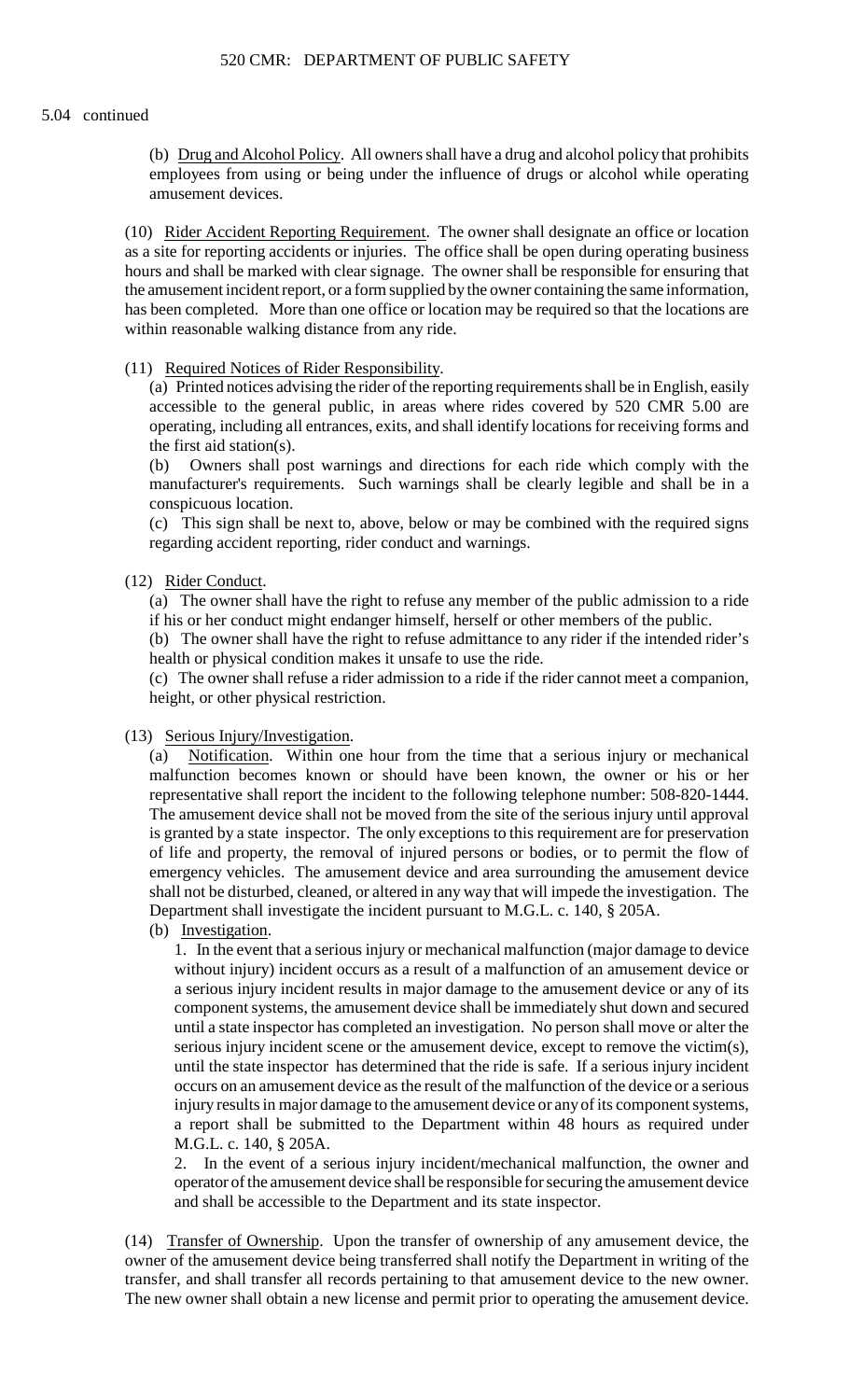- (15) Non-destructive Testing (NDT) Requirements and Reports.
	- (a) NDT Plan.

 shafts, spindles, and pins not visible to the naked eye. All documentation submitted shall 1. The owner shall obtain all required non-destructive testing (NDT) plans from the manufacturer. The plan shall include the non-destructive testing requirements and schedules. The NDT plan shall include provisions for the non-destructive testing of critical structural and mechanical components, including, but not limited to, journals, comply with ASTM F 846 (2009).

- 2. The non-destructive testing plan shall include, but not be limited to:
	- a. The part to be tested, including photographs or illustrations;
	- b. The percentage of parts of each type to be tested;
	- c. How often the parts are to be tested; and
	- d. Type of NDT specified by manufacturer.

 owner shall submit to the Department a non-destructive testing plan prepared by a 3. Where there is no manufacturer to provide the required documents to the owner, the Massachusetts registered professional engineer or other qualified professional with training, experience, and certification pertaining to the inspection and evaluation of amusement rides that is acceptable to the Department.

 applicant may request that the Department approve a schedule for the submission of the 4. When the applicant encounters practical difficulty in providing these documents, the required documents.

(b) Testing. Non-destructive testing shall be performed by the individuals holding nationally recognized certification to perform such testing. The owner shall ensure compliance with the provisions of 520 CMR 5.07(14)(b).

(c) Report.

1. Individuals performing the testing shall document their findings in a report and shall submit a copy of their report to the Department, and the owner.

- 2. The report of the non-destructive tests shall include the following:
	- a. The name and business address of the owner;
	- b. The date and location where the test was performed;
	- c. The name of the ride;
	- d. The manufacturer's name, the serial number of ride, and the USID number; e. The name and business address of the firm that conducted the test;
	- The name and business address of the firm that conducted the test;

f. The type of non-destructive test performed and a description of the test equipment by name and serial number;

g. The results and certification of results and the criteria used for acceptance or rejection of the part(s);

h. The part name, part number, and quantity of each part that was inspected;

i. A statement that the test was performed in compliance with the ride manufacturer's maintenance manual or bulletin, identifying the bulletin by number and giving the date of publication or revision, a copy of the NDT statement, U.S. Consumer Product Safety Commission (CPSC) test requirement, owner's requirement or Department requirement being followed;

j. A detailed map, drawing, or photograph of sufficient clarity showing the area tested;

k. If rejected, a detailed sketch of the area repaired, the manufacturer's recommendation for repair, repair method used and the results of the retest;

l. Level of certification and signature of person performing test; and

m. Level of certification and signature of person interpreting the test results.

 the ride in the Commonwealth or prior to the expiration date of the NDT report on file 3. The report required above shall be received by the Department prior to operation of with the Department.

(16) Criminal History Inquiries.

(a) All Owners shall submit for the Department's approval, a pre-employment criminal history inquiry procedure as a condition for their license.

(b) At a minimum, the procedure must include the following provisions:

 1. The owner will conduct criminal history inquiries of all individuals 18 years of age or older seeking employment for the positions of certified maintenance mechanic, maintenance technician, ride operator, and operator assistant, pursuant to M.G.L. c. 6, § 172(c) and the rules and regulations promulgated pursuant to M.G.L. c. 6, § 171.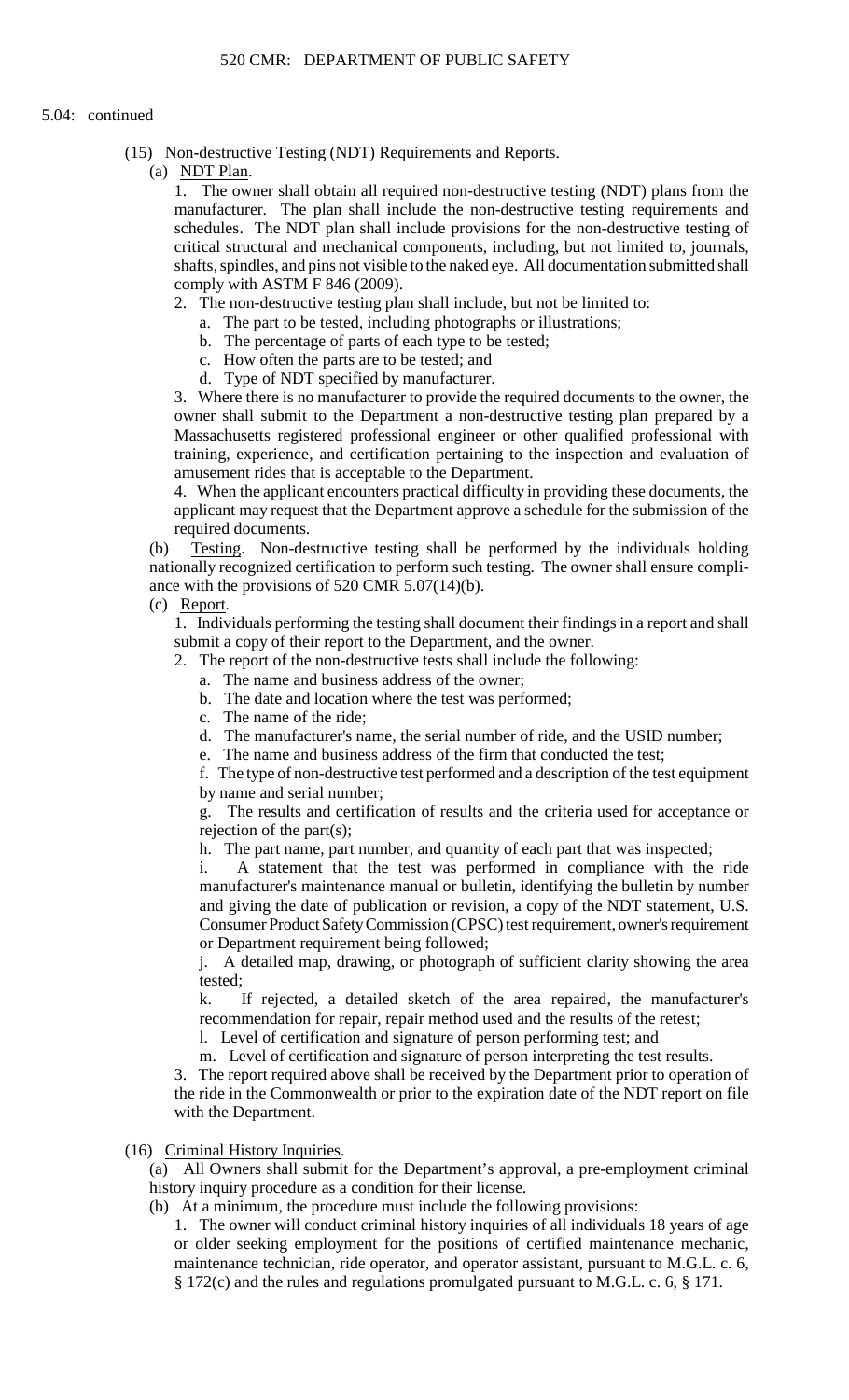2. The owner will make all reasonable efforts to complete the inquiry prior to making an offer of employment for these positions.

3. The owner may offer provisional employment to an applicant not to exceed a period of 14 days, provided that the criminal history inquiry has been initiated and that the provisional employee is at all times under the direct supervision of an employee for whom a criminal history inquiry has been completed.

 4. The owner will require that each applicant for employment for these positions who are 18 years of age or older provides consent to an inquiry as part of his or her application for employment.

 periodically review the records of all CORI requests made by owners to ensure compli-5. The owner will inform the applicant that the information may be utilized by the owner in the determination of suitability for employment. The Department may ance with M.G.L. c. 6, §§ 168 through 175.

 6. The signature of the owner or the owner's designee certifying the licensee's intent to comply with the provisions included in the criminal history inquiry procedure submitted to the Department.

 (c) Owners may collect additional criminal offender information on employees for these positions provided that such information is lawfully obtained and that the procedure to collect such information is submitted to and approved by the Department prior to licensure of the owner.

(d) Owners shall comply with all terms outlined in the procedures submitted to the Department pursuant to 520 CMR 5.02(16)(c).

(e) In addition to the requirements set forth in 520 CMR 5.04(16)(a) through (e), owners must conduct criminal history inquiries on all individuals 18 years of age or older who are currently employed or seeking employment as a certified maintenance mechanic, maintenance technician, ride operator, or operator assistant.

5.05: Manufacturer Responsibility

(1) Scope. 520 CMR 5.05 establishes responsibilities for manufacturers of amusement devices other than inflatables.

(2) General Requirements.

(a) The manufacturer shall ensure that all rides are designed and constructed in compliance with the ASTM in compliance with other standards adopted by 520 CMR 5.00 as well as M.G.L. c. 140, § 205A

(b) The manufacturer shall provide the owner and the Department with a completed manufacturer's data sheet.

(3) Quality Assurance Manual. The manufacturer shall provide the Department with a quality assurance manual that is in compliance with ASTM F-1193.

(4) Retention of Documents, Drawings and Calculations. All required quality assurance documents including, but not limited to, material certifications, test reports, inspection reports, drawings and calculations shall be retained by the manufacturer for at least the design life of the ride or 20 years from the date of last manufacture, whichever is longer, or until all such rides have been destroyed or scrapped.

(5) Notification, Bulletins and Other Information as Required by the Department.

(a) When the manufacturer is notified by an owner of an incident, whether in the Commonwealth or elsewhere, involving a serious injury or a critical structural or mechanical component of a ride, the manufacturer shall promptly evaluate the information in that notification and, if necessary, provide, in the form of a safety bulletin, the results of that evaluation, together with any recommendations to eliminate or prevent the situation that created the incident, to the Department and to all known owners of the ride in the Commonwealth.

(b) The manufacturer of a ride shall also provide to the Department and to all known owners of the ride in the Commonwealth:

1. All bulletins and notifications on rides;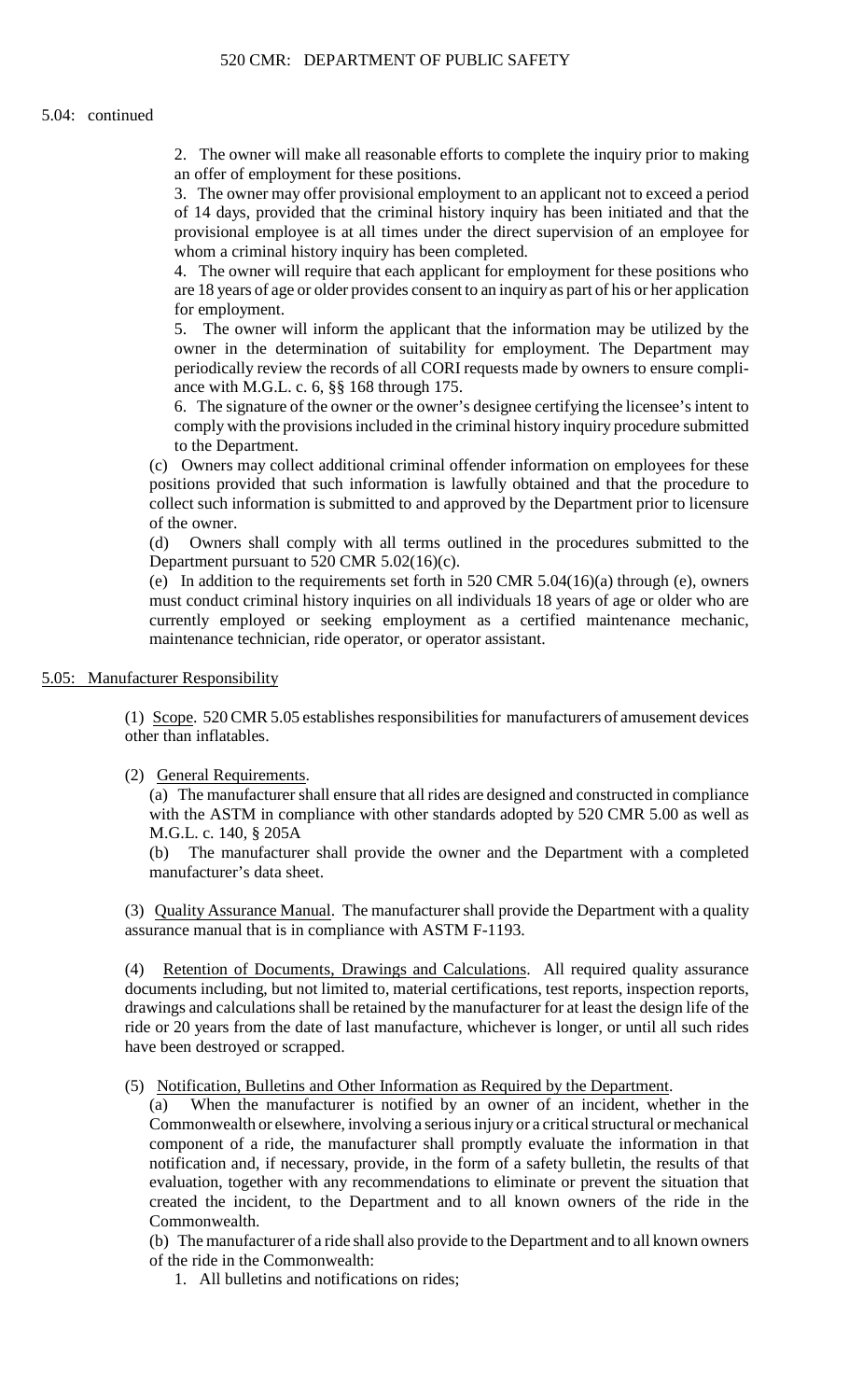2. Information as necessary for those rides that have individual approval or supplemental modification certification based on the manufacturer's documentation supplied by the owner or responsible person; and

3. Other documents requested by the Department as a result of an incident involving a ride.

(6) Departmental Remedies for Non-compliant Manufacturers. The Department shall have the authority to prohibit the use of any amusement device in the Commonwealth until such time that the manufacturer has:

(a) Complied with the orders of the Department requiring engineering analysis to be prepared and submitted to the Department;

(b) Submitted to the Department all safety bulletins issued on the amusement device or classes of amusement devices, as well as all operational and maintenance manuals for the amusement device; and

(c) Complied with any orders imposed by the Department in order to bring the amusement device into compliance with 520 CMR 5.00.

# 5.06: Revocation and Suspension of Licenses and Permits

 and permits, including those for inflatables, challenge courses and artificial climbing structures. (1) Scope. 520 CMR 5.06 establishes the suspension and revocation procedures for all licenses

(2) Suspension or Revocation of Amusement Device License or Permit.

(a) An owner may have his or her license or permit suspended or revoked after a hearing for:

- 1. Unauthorized operation of an amusement device;
- 2. Failure to properly maintain records as required by 520 CMR 5.00;

3. Failure to repair any amusement device as ordered or noted by a certified inspector or state inspector;

4. Negligence of the owner, operator or certified maintenance mechanic, or certified inflatable device mechanic in connection with the maintenance, repair or operation of an amusement device;

5. Continuing to operate an amusement ride without the Department's authorization when an incident or accident occurs that is required to be reported by 520 CMR 5.00;

6. Failure to notify the Department of any incident or accident as required by 520 CMR 5.00;

7. Modifying a ride without approval by the Department;

8. Operating in a manner likely to cause injury;

9. The knowing submission of false, invalid, incorrect or fraudulent information related to the maintenance or design of the ride or its safe operation;

 10. Failure to provide the Department with a proper or timely itinerary or modified itinerary in accordance with 520 CMR 5.04(5);

11. Failure to maintain the required insurance;

12. Failure to comply with the provisions of 520 CMR 5.00 or M.G.L. c. 140, § 205A; 13. Permitting an employee to work, other than on a provisional basis, as a certified maintenance mechanic, certified inflatable device mechanic, maintenance technician, ride operator, or operator assistant without having first conducted a criminal history check on that employee as required by  $520$  CMR  $5.04(16)$  and  $5.09(2)(h)$ ; and

 14. Failure to abide by a term of the criminal history inquiry procedure submitted to the Department pursuant to 520 CMR 5.04(16) and 5.09(2)(h).

 5.06(2) shall not operate the affected amusement device or devices until the supervisory (b) Any owner who has a permit or license suspended or revoked pursuant to 520 CMR period is over or such license and/or permit is restored by the Department through the regular application process.

# (3) Notice of Violations; Hearing and Appeals.

(a) Notice of Violation. The Department shall send written notice of the alleged violation(s) to the owner.

(b) Hearings. All hearings held pursuant to 520 CMR 5.06(3) shall be conducted in accordance with M.G.L. c. 30A and 801 CMR 1.02: *Informal/Fair Hearing Rules*.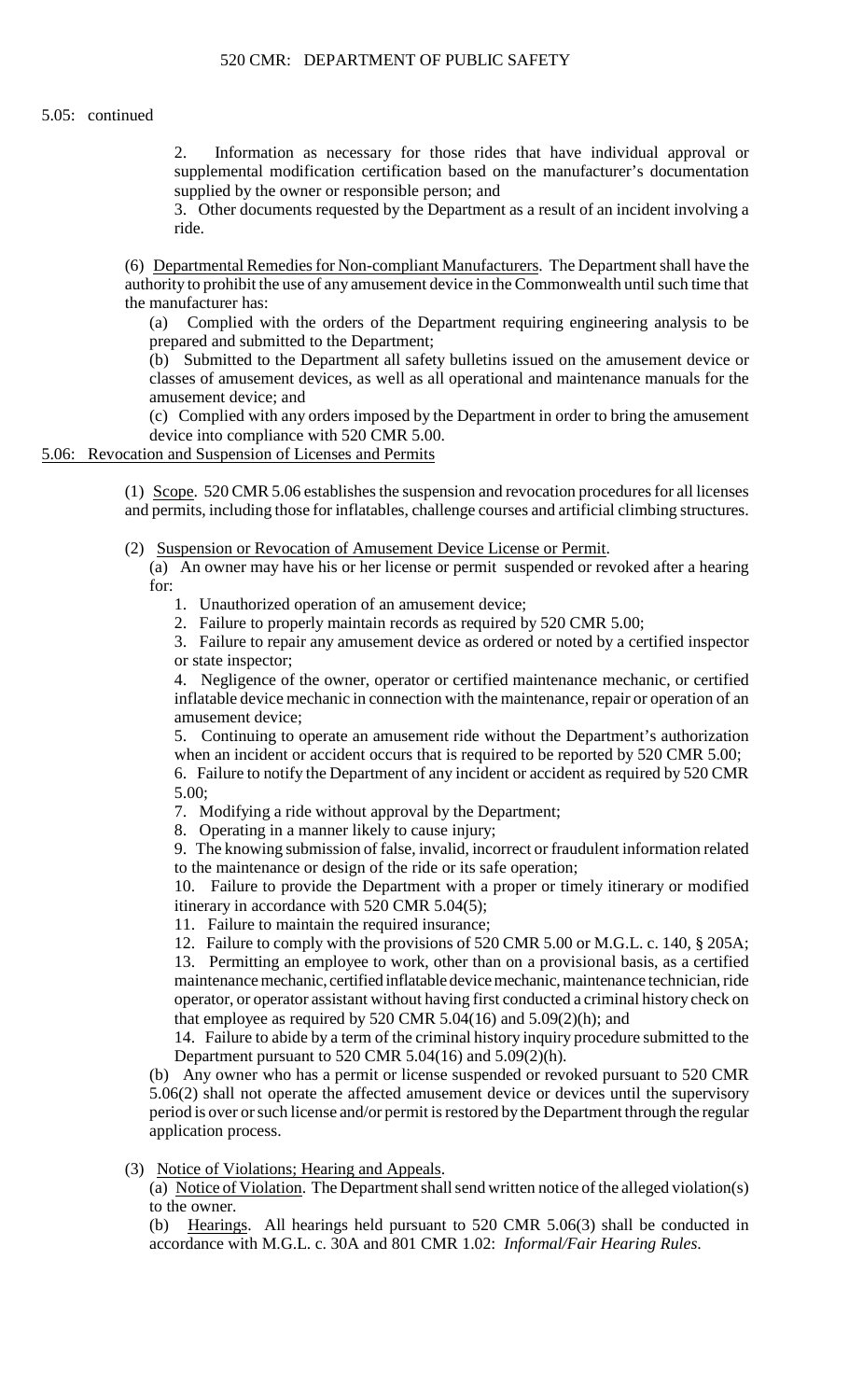(c) Appeal. Any person aggrieved by a determination of the Commissioner or his or her designee may appeal to the Superior Court in accordance with M.G.L. c. 30A, § 14.

(d) Immediate Shutdown of an Amusement Device. The Commissioner or his or her designee shall immediately shut down an amusement device if:

1. An injury requiring medical treatment has occurred on an amusement device, reasonably due to a defect or malfunction in the amusement device; or

2. If the amusement device constitutes a hazard to life, limb or property as determined by the Commissioner or his or her designee or by an agent of the insurance carrier.

(4) Re-inspections Following a Shut Down. The amusement device shall remain closed until all necessary repairs have been completed to the satisfaction of the Commissioner or his or her designee and the insurance carrier. Operation of the amusement device shall not be resumed until the amusement device has been re-inspected by the Department and found to be safe for operation.

# 5.07: Design and Construction

(1) Scope. 520 CMR 5.07, in addition to the national standards adopted by 520 CMR 5.00, establishes minimum criteria, information and procedures for the design and construction of amusement devices other than inflatables.

(2) Passenger Tramways. Passenger tramways are not amusement devices and are not subject to the requirements of 520 CMR 5.00.

 (3) Fire Prevention. All aspects of fire prevention shall be in accordance with 780 CMR: *The Massachusetts State Building Code* and 527 CMR 1.00: *Massachusetts Comprehensive Fire Safety Code*.

(4) Construction Requirements. Any building or structure associated as a functional part of or housing the ride shall be constructed in conformance with 780 CMR 1.00: *Scope and Administration*.

 to the requirements of 522 CMR 7.00, 522 CMR 8.00 and M.G.L. c. 146, §§ 34 through 41. Air (5) Pressure Vessels, Air Compressors, and Hydraulic Systems. Pressure vessels shall conform tanks and other receptacles used in connection with air compressors shall be inspected in accordance to M.G.L. c. 146, § 39 and the certificate of inspection issued by the Department shall be kept in the maintenance repair log at the ride at all times.

# (6) Manufacturer's Data Plate.

 (a) The manufacturer shall affix a data plate to each ride in compliance with 520 CMR 5.00. (b) Every amusement device shall be identified by a data plate which contains the

information required by ASTM F 698. This includes, but is not limited to:

- 1. The name and address of the manufacturer;
- 2. A trade or descriptive name of the ride;
- 3. The manufacturer's serial number;
- 4. The maximum safe number of riders;
- 5. The maximum safe speed at which the ride can operate;
- 6. The minimum and maximum safe weight limit per vehicle or per rider (if applicable);
- 7. The recommended direction of travel; and

 8. The minimum and maximum height restrictions or weight restrictions for riding alone and riding accompanied.

(c) This data plate information shall be legibly impressed on a metal plate or equivalent and permanently affixed in a location on the ride visible at all times.

 (d) Where no data plate exists, the owner shall apply a new data plate in conformance with the manufacturer's instructions with approval of the Department.

(7) Electrical Requirements. The Department hereby adopts by reference the *2008 National Electrical Code* as it pertains to amusement devices.

As indicated in the *National Electric Code*, the following should be noted:

(a) All Controls Shall Be Lockable. Operator switches are not a substitute for lockable controls.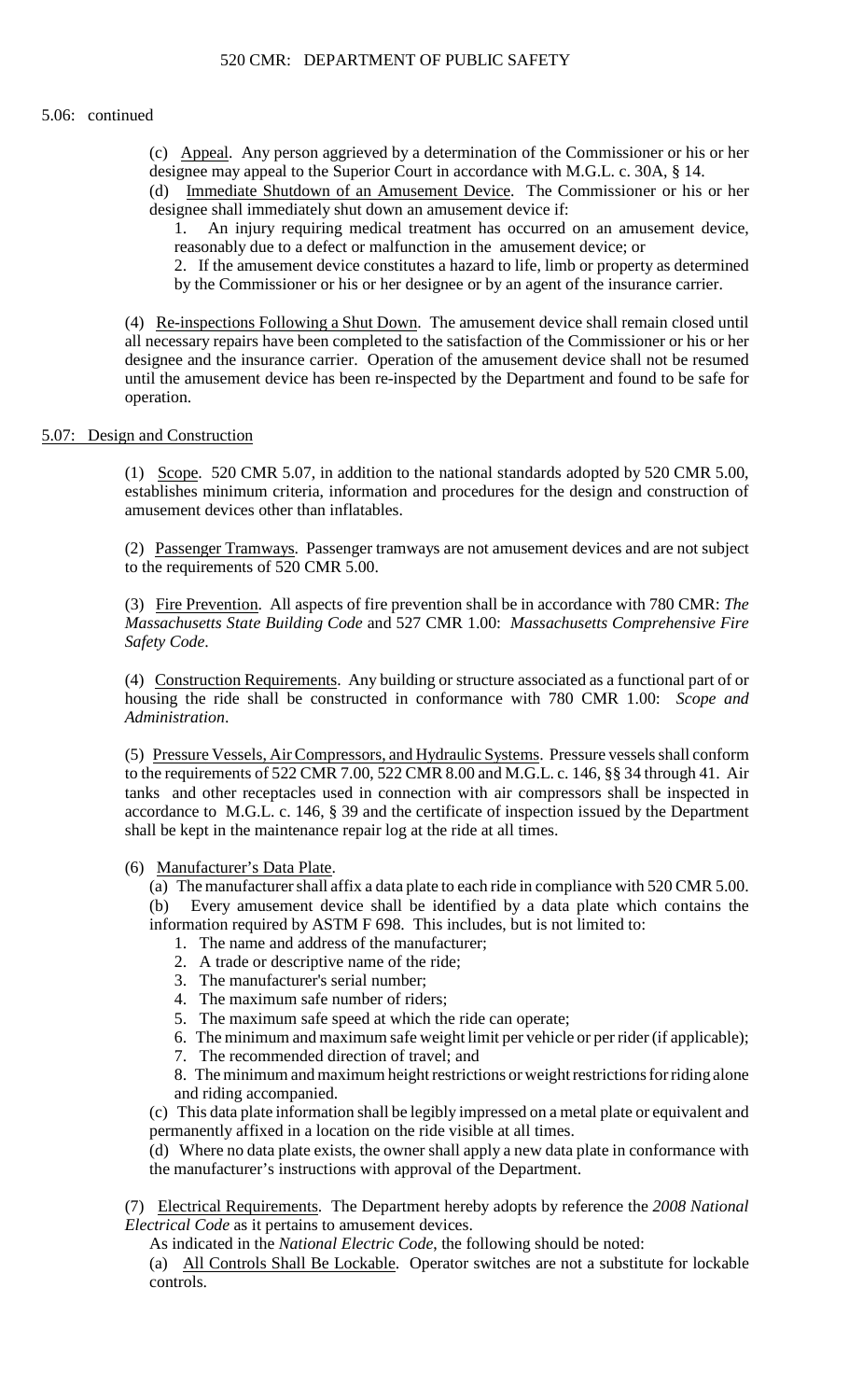(b) Local electrical inspectors have the authority to inspect any electrical device to ensure that it is safe and installed in accordance with the currently accepted code.

(c) During assembly/disassembly, no energized points/surfaces shall be exposed to any personnel.

### (8) Chain.

 (a) The chain factor of safety shall be defined as the ultimate tensile strength of the chain divided by the maximum steady state tension.

(b) Chain and related accessories shall be selected and designed for specified design loads,

speed, corrosion, operating environmental and dynamic conditions, and for wear and fatigue. (c) Chain manufacturer's specifications shall include dimensions, strength, grade, and nominal breaking strength-working load limit, and shall be included in the maintenance instructions.

 (d) The capacity of the chain and related accessories, for example, terminations, adapters, shall be verifiable either by certificates, manufacturer's markings, or testing.

(e) Chains in the primary load path that do not pass around sprockets or wheels shall have a minimum factor of safety of five.

(f) Chains in the primary load path that pass around sprockets or wheels shall have a minimum factor of safety of six.

(g) A method shall be used to maintain proper chain contact with sprocket teeth and pulleys.

(h) The amusement device manufacturer shall include in the maintenance instructions the method to measure chain wear and the maximum allowable change in pitch length.

(i) Metallic chain guides shall be lined or appropriately protected.

(j) The amusement device manufacturer shall include cleaning and lubrication details in the maintenance instructions.

(k) Chains on lift hills shall be retained in the trough.

(9) Wire Rope.

(a) Wire rope may be used in systems such as drive, suspension, tension, braking, and counterweight.

 (c) Wire rope and wire rope accessories, including terminations, adapters, and clamps, shall (b) Wire rope consists of individual wires that are twisted into strands that form the rope. be designed for the specified design drive configuration, cycles, load(s), corrosion, dynamics, environment, wear, fatigue, and service conditions.

(d) Wire rope and wire rope accessories in the primary load patch shall have a minimum factor of safety of six.

 (e) The wire rope factor of safety is defined as the ultimate tensile strength of the wire rope divided by the maximum steady state tension.

(f) The capacity of the wire rope and related accessories, for example, terminations, adapters, shall be verifiable either by certificates, manufacturer's markings or testing.

(g) Wire rope systems shall be configured to minimize the forming of kinks or knots on any part of the wire rope system from normal use, and shall be designed to avoid excessive local stressing of individual elements. For example, individual wires or strands within the rope. (h) All splices shall be done according to the rope manufacturer's wire rope splice specifications.

(i) A method shall be used to maintain proper rope contact with sheaves and pulleys.

(j) Wire rope guides shall be lined or appropriately protected.

(k) The wire rope manufacturer shall recommend the type and frequency of lubrication and corrosion protection. Ropes that have little or no motion, such as ropes in static tension systems, anchors, and guys, require special consideration for protection against corrosion. (l) Wire rope on amusement rides shall be thoroughly examined periodically, by a

 proper design and capacity as per the manufacturer's specifications. Any of the following maintenance mechanic. Wire rope found to be damaged shall be replaced with new rope of conditions shall be cause for replacement:

 1. In running ropes, six randomly distributed broken wires in one rope lay or three broken wires in one strand in one rope lay;

2. In pendants or standing ropes, evidence of more than one broken wire in one rope lay;

3. Any condition which causes the loss of more than  $\frac{1}{3}$  of the original diameter of the outside individual wires;

4. Severe corrosion;

5. Kinking, crushing, bird-caging, or other damage resulting in distortion of the rope structure;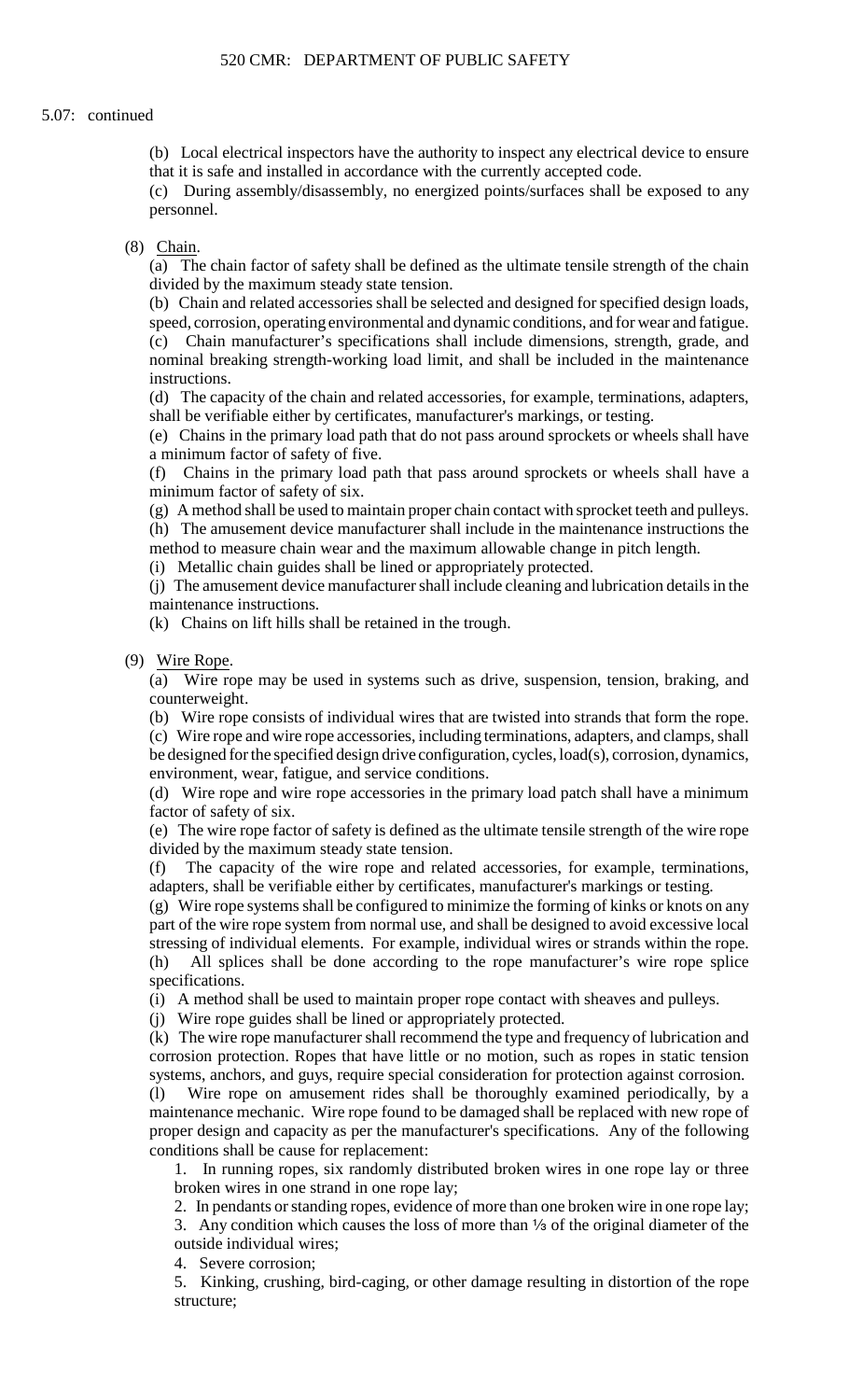6. Heat damage;

 7. Reduction from normal diameter of more than 3/64 inch for diameters up to and including  $\frac{3}{4}$  inch,  $\frac{1}{16}$  inch for diameters,  $\frac{7}{8}$  inch to  $\frac{1}{8}$  inches,  $\frac{3}{32}$  inch for diameters 1¼ inches to l½ inches;

8. Birdcaging or other distortion resulting in some members of the rope structure carrying more load than others; or

 9. Noticeable rusting or development of broken wires in the vicinity of attachments. When this condition is localized in an operational rope, it may be eliminated by making a new attachment.

 (m) Wire ropes used to support, suspend, bear or control forces and weights involved in the load. Redundancy of the support system may also be accomplished with a design that movement and utilization of tubs, cars, chairs, seats, gondolas, other carriers, the sweeps, or other supporting members of an amusement ride shall not be lengthened or repaired by splicing. In addition, these shall have a redundant support system capable of carrying the full includes a higher safety factor in the manufacture of the support system.

(n) Rides utilizing vehicles hanging or suspended from a wire rope shall relocate the vehicles on an annual basis as required by manufacturer's specifications.

(o) Previous fastening points shall be clearly marked for identification when disassembling.

(10) Machine Guards.

 (a) The manufacturer shall provide machine guards or other appropriate measures to inhibit employees and patrons from undesirable contact with belts, chains, pulleys, gears, drive lines, and similar moving machinery.

(b) Drive shafts shall be provided with safety containment.

 (c) Chain and sprocket guards shall be provided in compliance with ANSI/ASME B15.1, Safety Standards for Mechanical Power Transmission and Conveyors and Related Equipment.

(11) Stopping and Emergency Brakes. Emergency brakes and anti-rollback devices shall be provided and maintained in compliance with the manufacturer's specifications. If any apparent damage beyond normal wear, as indicated in the maintenance manual, is occurring to the antirollback dogs, the ride shall be shut down and repaired.

(12) Parking Brakes. Parking brakes shall keep the ride from moving during loading and unloading. In some cases, the brake may be a dynamic brake that stabilizes the ride.

(13) Fencing.

(a) General. All amusement devices shall be provided with fences or other apparatus and controls as may be necessary to do the following:

1. Confine operating staff and patrons within the boundaries of the device to safe areas.

2. Ensure the safety of persons in the vicinity of the amusement device, but not immediately participating in the activity of the amusement device; and

3. Ensure the safety of the operating staff.

 to spectators and riders, they shall be constructed to meet the following minimum (b) Fencing. When fences and gates are designed and manufactured to provide protection requirements:

1. They shall be a height of at least 42 inches above the surface on which the inspectors and riders stand.

2. They shall be constructed in such a fashion so as to reject a four inch ball at all openings;

3. They shall be designed, constructed, and erected to inhibit overturning by spectators; 4. Where used, entrance, exit, and loading gates shall open away from the ride or device unless equipped with a positive latching device;

5. Gates shall be designed such that if opened during the amusement ride cycle, the gate will not come into contact with the amusement ride or cause a hazard to riders; and

6. Fences and gates shall be constructed as to inhibit spectator contact with the ride or rider contact with fences or gates, or both.

(14) Means of Access and Egress. Safe and adequate means of access to and egress from a ride shall be provided. Stairways or ramps and connecting landings or platforms shall be provided where the entrance to or exit from a ride is not at grade.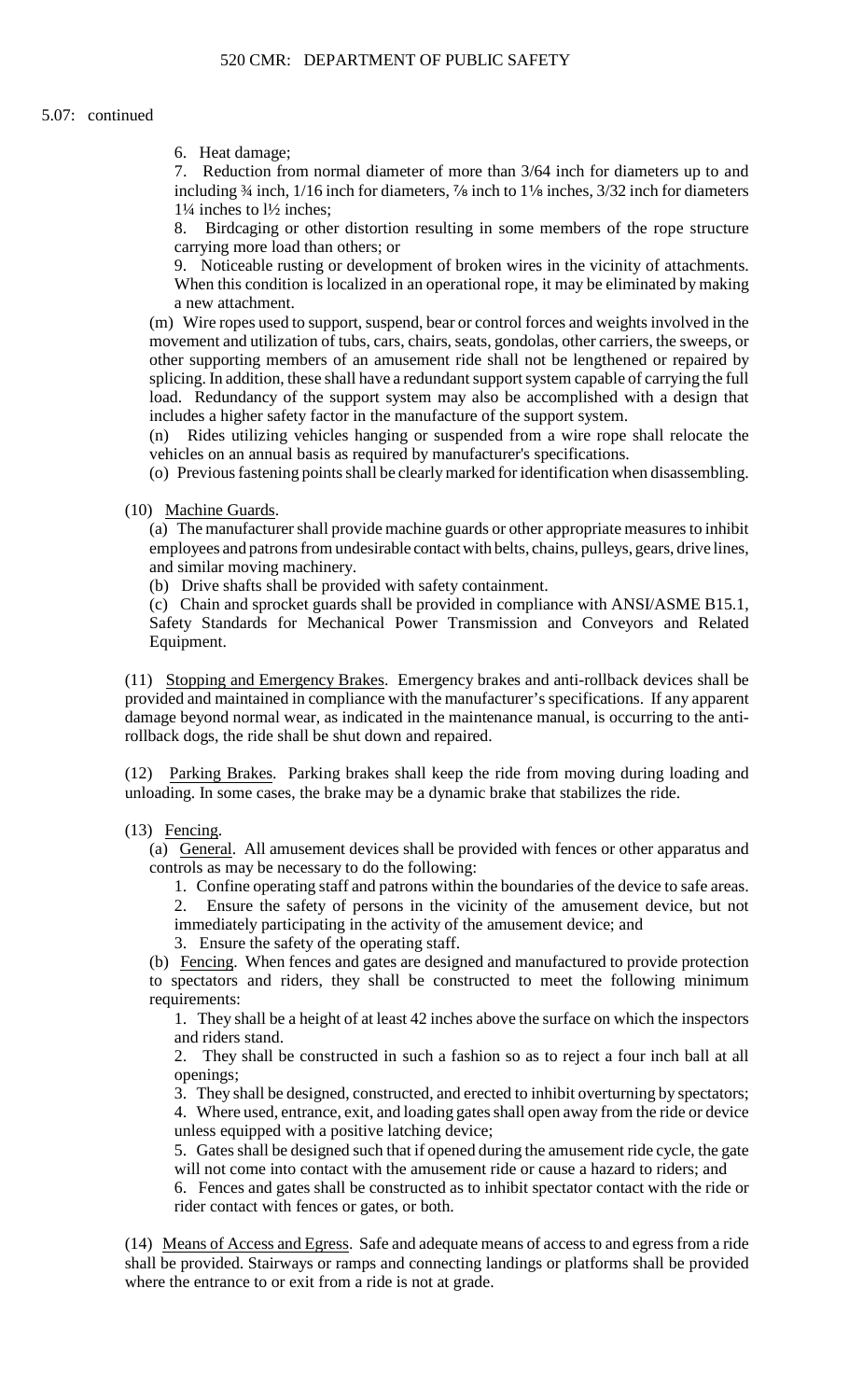(15) Welding. All welding on structural parts of an amusement device or on sections of amusement devices that effect the mechanical safety of the device shall conform to 520 CMR 5.07(15).

 (ASME), or equivalent standards. All welding used as a method of fabrication or assembly shall Welding procedures shall be in accordance with American National Standards Institute/American Welding Society (ANSI/AWS) or American Society of Mechanical Engineers be in accordance with the appropriate American Welding Society (ANSI/AWS D1 specification).

(16) Mechanical Fastening. All fasteners and replacement fasteners shall be in accordance with the ride design specifications per the manufacturer.

(17) Foundations for and Siting of Rides at Fixed Locations.

 (a) Before any ride is sited for the first time or moved, a copy of the permit application submitted to the local building department, including all plans and specifications, shall be submitted to the Department for review. The submission shall include the following:

1. Foundation drawing(s) and calculations signed and sealed by a licensed professional engineer or a letter signed and sealed by a Massachusetts registered professional engineer certifying that the existing foundation, pad, or other support structure will support the ride in all design conditions;

2. A soil report for rides that require new foundation work; and

3. Site specific environmental information, if this information was not already submitted to the Department. Site specific environmental information shall not be required for rides when the design covers all environmental design conditions found in the Commonwealth.

(b) After the ride is erected, but prior to opening to the public, a copy of the inspection report by the designer or its representative shall be submitted to the Department.

 (c) If a ride, which is designed for traveling, is set up for three months or more, the following information shall be submitted to the Department for review: Documentation of the manufacturer's set-up requirements, including documentation regarding the weather or other conditions under which the ride may safely operate and the environmental design conditions. When those conditions are exceeded, the ride shall be taken down.

(18) Internal Combustion Engines.

(a) Internal combustion engines shall be of adequate type, design, and capacity to handle the design load.

(b) Where fuel tanks of internal combustion engines for amusement rides are not of adequate capacity to permit uninterrupted operation during normal operating hours, the amusement ride shall be closed down and unloaded or evacuated during the refueling procedure. The fuel supply shall not be replenished while the engine is running.

 (c) Where an internal combustion engine for an amusement ride is operated in an enclosed area, the exhaust fumes shall be discharged to the outside.

(d) Internal combustion engines for amusement rides shall be located to allow proper maintenance and shall be protected by guards, fencing or enclosure.

(19) Warning Signs.

(a) On rides that expose a rider to high speed, substantial centrifugal force or a high degree of excitement, the owner shall post a conspicuous warning sign at the entrance of the ride advising the public of the potential risk to riders.

(b) The signs required shall be in sharply contrasting colors and be legible to a person of normal vision standing at a point of entrance to the ride.

(c) The limitations shall be as specified by the manufacturer.

 of the safest way to ride shall be maintained at all times. If any vehicle is missing the safety (d) Operators and operator assistants are responsible for the maintenance of signage in or around the ride. Rides and attractions requiring signs inside each vehicle instructing riders signage, the ride shall not be allowed to operate unless the owner has submitted and received approval from the Department for a policy that requires the vehicle to be positively locked and tagged out to prevent inadvertent use.

(e) If a sticker or on-ride signage is missing, the individual car or vehicle will be locked out utilizing a procedure that has been approved by the Commissioner or his designee. In *lieu*  of such a program, the entire ride shall be taken "out of service" and not allowed to be operated until the proper signage is in place.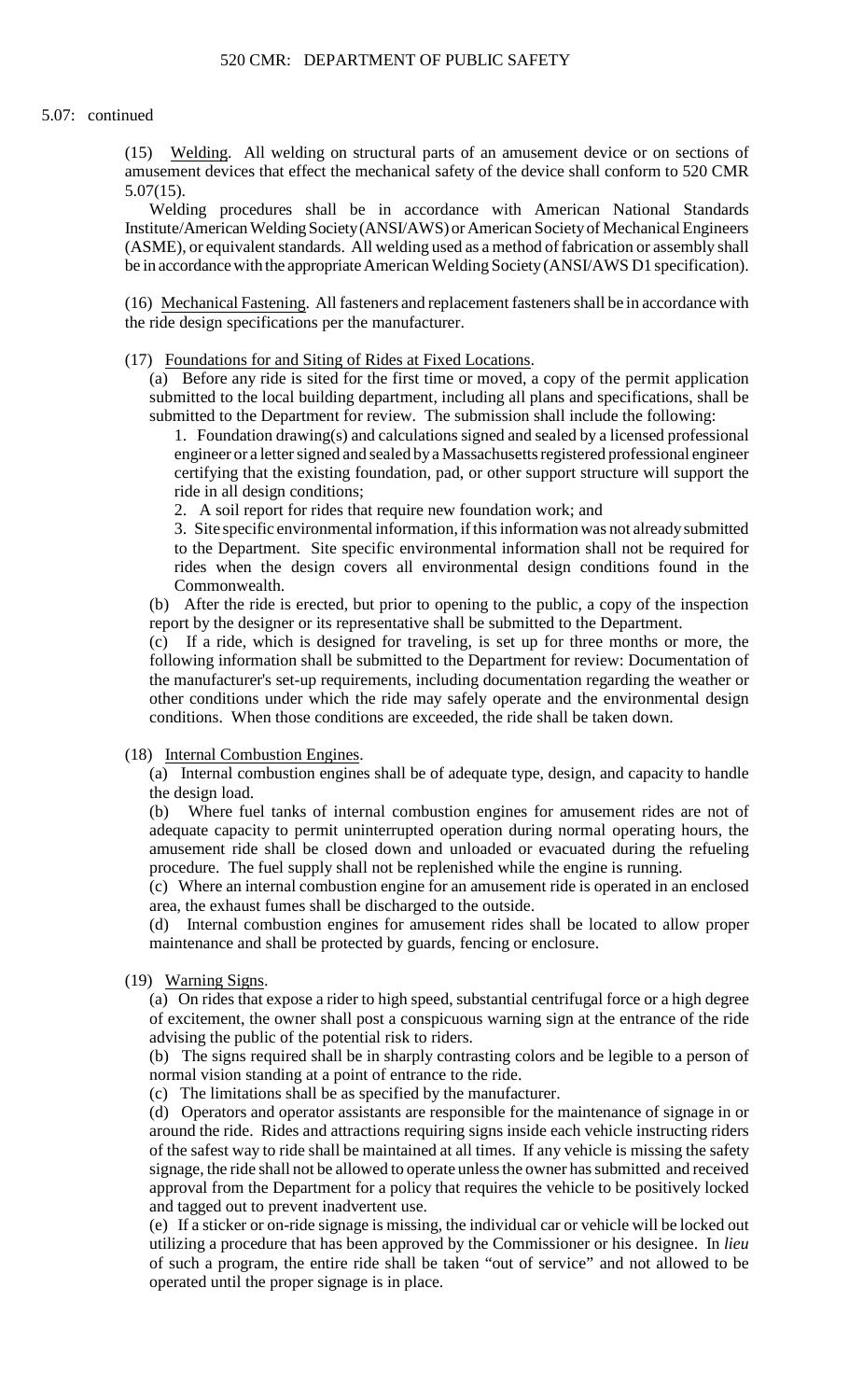# 5.08: Operation of Amusement Devices

(1) Scope.

(a) 520 CMR 5.08 establishes the procedures for owners, operators and manufacturers of amusement devices other than inflatables to follow during the operation of an amusement device in Massachusetts to assure that the ride is properly set-up, maintained and will be safe for the riding public.

(b) All rides shall be maintained in conformance with the manufacturer's specifications and the approved design.

(2) Daily Maintenance and Operator Inspections and Test.

 (a) Operators shall not operate any ride that has not had a daily maintenance inspection and operator's inspection done prior to opening to the public on that day.

(b) The Department shall not inspect or issue a permit for a ride without a current copy of the following items being on site and available to the inspector:

- 1. The manufacturer's set up and assembly manual;
- 2. The manufacturer's maintenance manual;
- 3. The manufacturer's operation manual;
- 4. The daily maintenance inspection and checklist;
- 5. The daily operational inspection and checklist;
- 6. The maintenance log; and
- 7. The NDT plan, if applicable.

8. The maintenance log shall be done prior to the ride being opened to the public. The maintenance log may be completed by the same person that will be operating the ride as long as that individual is qualified to complete the maintenance log.

(c) Individual tubs, sweeps, vehicle chassis, bents, towers, and supports to ground shall be uniquely identified and marked with no more than a combination of six characters or numbers to facilitate identification during maintenance and inspection.

(3) DIGSAFE Number. When any excavating is to be performed or ground rods are to be used, DIGSAFE shall be called and the DIGSAFE number shall be identified on the local building permit (use of premise permit). DIGSAFE requires 72 hours prior notice before work can be started. The DIGSAFE telephone number to be called to obtain this number is 888-344-7233.

# (4) Site Layout.

- (a) The site on which rides are to be erected shall be reasonably:
	- 1. Free of large rocks and debris that might pose a hazard;
	- 2. Well maintained to ensure safe operation;
	- 3. Free of holes that might pose a hazard;
	- 4. Sufficiently level to allow safe operation of the ride; and

5. Far enough away from vehicle traffic to provide a safe environment for the public.

(b) Wherever required by the manufacturer, proper protection between the amusement device and the ground shall be provided.

(c) Whenever foundations are required for a ride, the owner shall submit the required documentation to the local building department.

- (5) Ride Operator.
	- (a) Control of Operation.

 1. The correct number of operators necessary to safely operate the ride, based on the operating manual, shall be on site and in the correct location(s).

2. An operator shall not leave the ride unattended without disabling the controls so that the ride cannot be started by unauthorized persons. If the ride is left unattended and disabled during an operational day, the operator, upon returning, shall run a complete cycle of the ride, prior to re-opening the ride.

 3. The operator or operator assistants shall check each and every restraint, constraint, seatbelt, lap bar and any other device used in securing riders into a vehicle individually to assure that it is locked properly and that the rider fits properly in the safety system.

4. Additional operation start button(s) shall be provided where loading and unloading operations are being performed in an extended area where safety restraints, harness and other devices are required to prevent ejection from the ride during operations. The start button(s) shall work in series in that all button(s) shall be depressed by operators before the ride will start.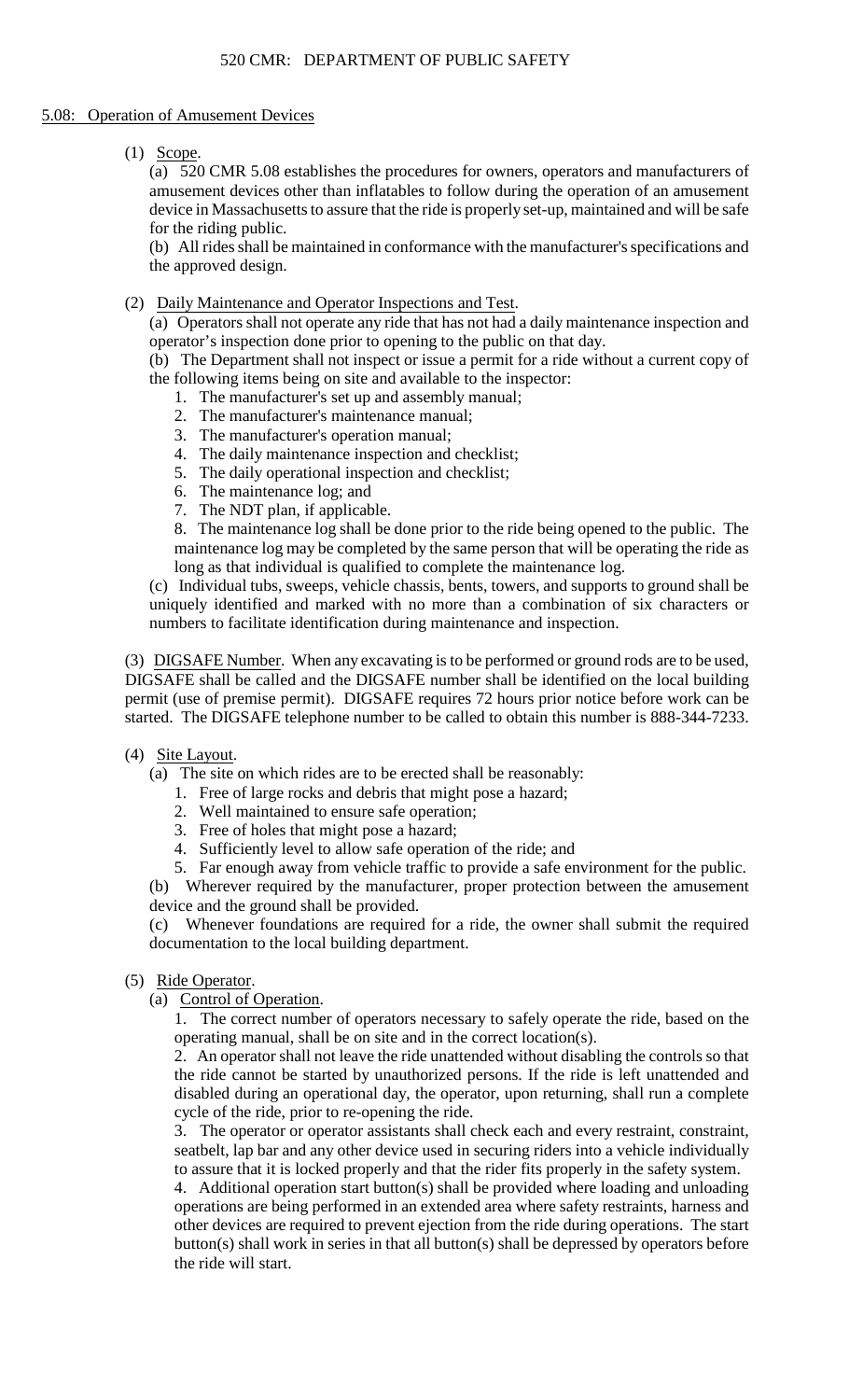5. The operator or operator assistant shall check the height, weight or size of riders, as applicable, with the height mark, scale or other means of measurement provided by the owner. The means of measurement shall enable the operator to determine whether a rider meets the required limit in a "go, no go" fashion. No one who does not meet the required limits shall be permitted to ride the ride.

a. When the weight of a rider is used to determine entry to or use of a ride, an accurate scale shall be provided.

b. A rider not meeting the approved height restriction may be accompanied by a companion if provided for in the manufacturer's operations manual or otherwise specified by the manufacturer. Companions shall meet any requirements given in the manufacturer's specifications. The larger person shall be by the exit door to ensure it stays closed and latched during operation unless this arrangement of riders creates a conflict with 520 CMR  $5.08(5)(a)5.c.$ 

c. Where riders are of disparate sizes, riders shall be placed in the ride such that any action caused by centrifugal forces shall push the weight of the lighter rider into the heavier rider.

 d. Riders at or above the maximum weight may be allowed if such riders are provided for in the manufacturer's operations manual. Distribution of such riders shall be as per the operations manual.

6. All powered rides shall be equipped with a properly functioning operator presence device.

a. The operator shall be in constant contact with the operator presence device at all times during normal operation of the ride. 520 CMR 5.08(5)(a)6. shall not be construed to prohibit riders from using ride operating controls designed for use by a rider.

b. The operator presence device shall be tested at each inspection.

c. Where, by design, no operator presence device is available, the operator shall remain within arms' reach (a safety zone) of the ride's control panel while monitoring the ride during normal operation. The safety zone will be highlighted by contrasting color which shall delineate the operator's area of allowable movement.

7. The ride operator shall exercise control over the ride to prevent dangerous actions by a rider.

 8. In the event of an emergency stop, routine stop (for the purpose of loading or unloading of a rider), or a stop for any other reason, the operator or operator assistants shall assure that no other riders have exited their vehicles unexpectedly.

(b) Operator Qualifications.

1. The ride operator shall be 18 years of age or older.

2. The ride operator or operator assistant shall not operate any ride while under the influence of drugs or alcohol.

 operation of the restraint system, lap bar locking system, seatbelts and the proper way to 3. The operator and all operator assistants shall have a complete knowledge of the seat a rider in a vehicle.

(c) Operator Training.

1. The ride operator shall be properly trained before being assigned the duties of operating a ride as specified in 520 CMR 5.04(6). The owner shall require a certification to be signed by each ride operator and operator assistant indicating the ride name and operator's level of authority regarding the ride. This certification shall be kept on file by the owner for at least three years.

 2. The staff operating belay systems for portable, fabricated non-inflatable rock walls with a height in excess of 12 feet measured from the landing surface to the highest anchor, have been provided training as specified by the climbing wall manufacturer and\or belay system manufacturer. The owner shall require a certification signed by the belay operator indicating the ride name and level of training. This certification shall be kept on file by the owner for at least three years.

3. The ride operator shall wear a tag identifying they have successfully completed the training program for the ride they are operating. Any such identification shall include their full name, that they are 18 years of age or older, a photo and the name of the device for which they are certified.

 to read and understand the manual as written by the manufacturer and to safely operate 4. The ride operator shall have access to a copy of the manual and shall have the ability and communicate safe riding policies to the public for the ride.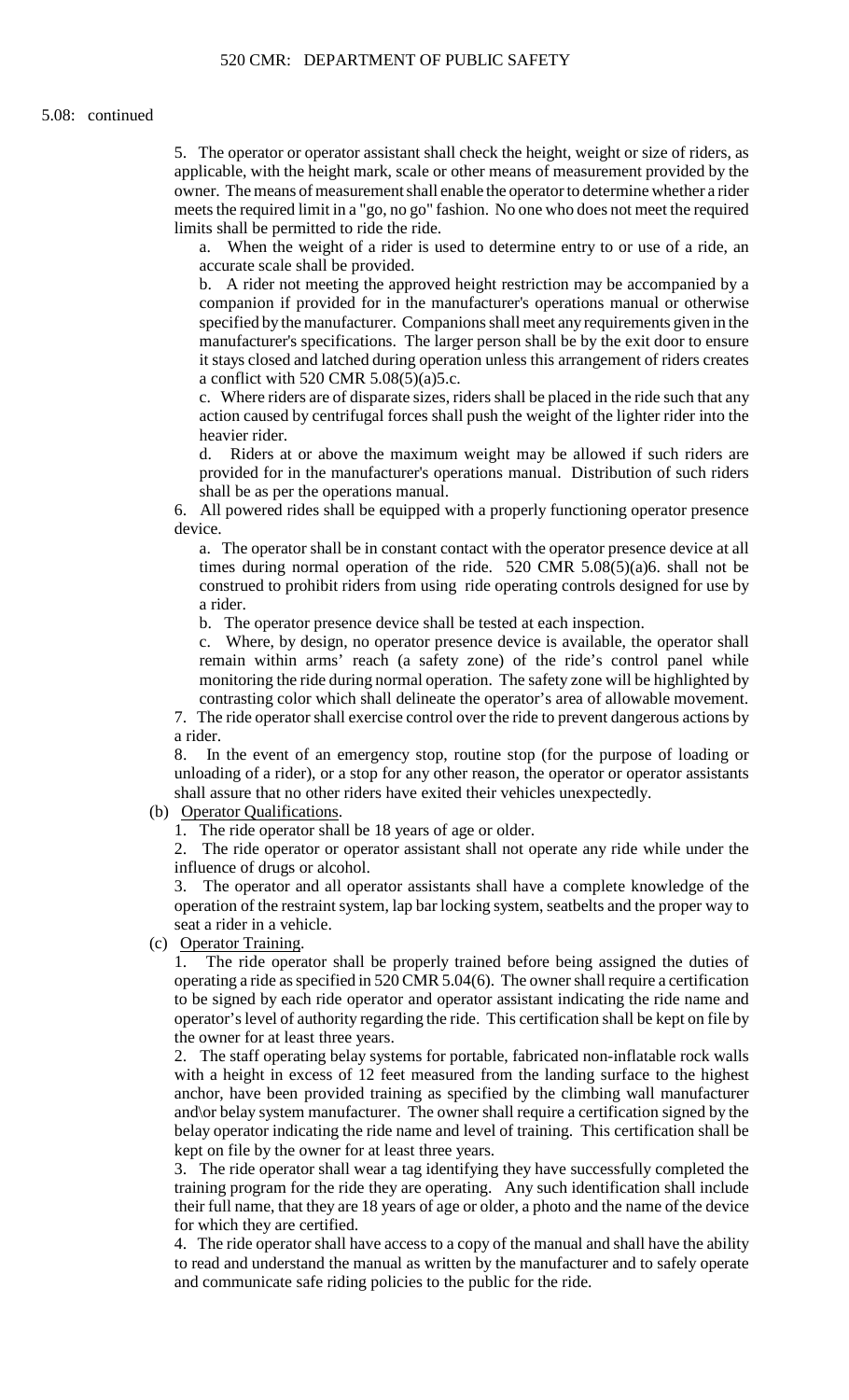5. The operator and all operator assistants shall be trained to be aware of the motions and sounds attributed to the normal operation of the ride. The operator shall be familiar with how the ride looks when it is functioning normally, and be alert to any unusual conditions. If there are any changes in the normal operating condition, operation shall cease and the owner shall be called immediately. The owner will decide the appropriate action to be taken.

6. Operators and operator assistants shall know the whereabouts of all safety equipment such as fire extinguishers, emergency main electrical disconnect, lock-out point and nearest telephone for routine or emergency assistance.

# (6) Lock-out Procedure.

(a) All owners shall have in place a written lock-out procedure.

(b) All amusement device disconnecting devices shall be provided with a means of lockout. Where rides have mechanical, pneumatic or hydraulic energy, these systems shall have a means of being locked out when necessary for doing maintenance and inspections.

 restoration of power to an amusement ride could create a hazard to persons during the (c) The ride operator or maintenance mechanic shall lock-out the disconnect switch when performance of maintenance, repair, inspection or an emergency evacuation of riders, and ensure that it remains locked-out until such time that restoration of power will not create a hazard.

 except as allowed by the written procedure for lock-outs. Lock-outs put in place by the (d) A lock-out shall not be removed by any person other than the person, who installed it, Department shall be removed only by the Department.

# (7) Set Up, Maintenance and Repair Operations Affecting Structural Integrity or Key Components.

 (a) Rides shall have no excessive corrosion or pitting affecting structural integrity or the functioning of key components.

 (b) Rides shall be operated and maintained in compliance with the manufacturer's specifications for fatigue loading. No holes shall be drilled into tubing that might compromise the integrity of the structure without written permission from the manufacturer. In the event the manufacturer does not exist, a Massachusetts registered professional engineer shall review and approve, in writing, the actions and reasons for said actions. The manufacturer or the professional engineer shall demonstrate to the Department upon request, from materials standards or from the maintenance manual, that the proposed hole sizes and locations will not compromise the integrity of the structure.

 professional engineer shall review and approve, in writing, the actions and reasons for said (c) No structural shaft may be cross-drilled or welded without the written permission of the manufacturer. In the event the manufacturer does not exist, a Massachusetts registered actions.

 (d) During installation, set-up to begin seasonal operation or assembly after disassembly for mechanical malfunction, an owner shall use or order to be used fasteners supplied by or the equivalent to those specified by the manufacturer.

1. All pins used shall adhere to manufacturer's specifications in length, hardness and type.

2. All safety pins, such as "R" keys, and "cotter pins", shall be as per manufacturer's specifications.

3. All fasteners shall be tightened to manufacturer's specified torque values.

 (e) Before being used by the public, rides shall be so placed or secured with blocking, cribbing, outriggers, guys or other means as to be stable under all operating conditions.

(f) Any and all welding done on the amusement ride shall be performed by a welder certified by the American Welding Society (AWS) or an acceptable alternative welding certification with proof of certification on site at all times.

 (g) Any and all work performed by a machine shop, repair facility, or a third party of any kind for any reason shall be done to the documented specifications of the manufacturer or of a Massachusetts registered professional engineer, as appropriate, based on a written repair plan.

(h) All work done shall be done to manufacturer's specifications.

 (i) Prior to re-inspection following a repair, the owner shall provide the Department with documentation that the repair was performed in accordance with the maintenance manual or any instruction from the manufacturer.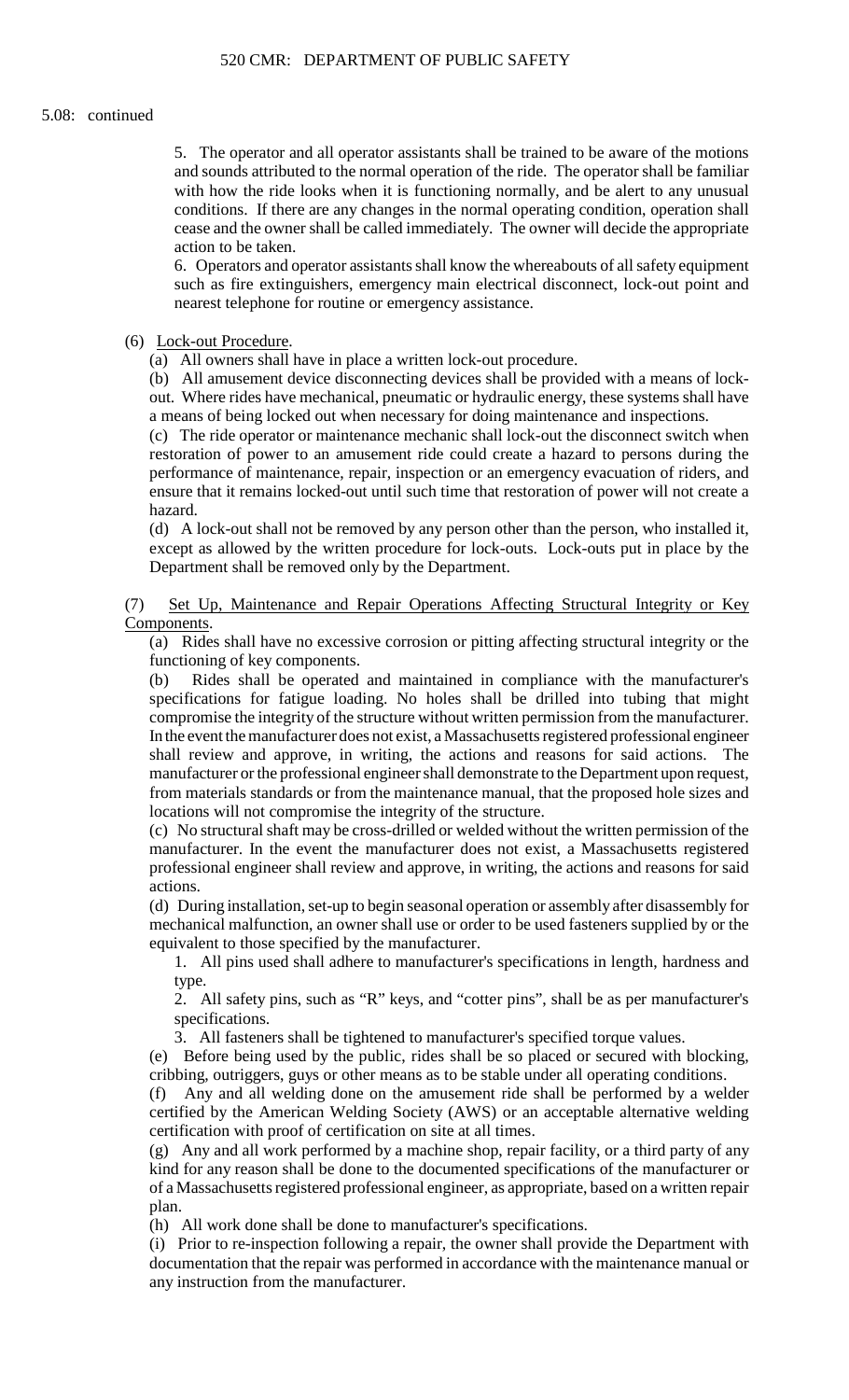1. When requested by the Department, copies of all correspondence regarding a specific repair not covered in the manual shall be sent to the Department. Copies of subsequent correspondence shall be sent as they occur.

2. If a manufacturer no longer exists or no other manufacturer has taken over responsibility for the technical support of the ride, then the ride owner shall make the repair following accepted engineering practice. Notice of such repair, including a description of the repair procedure, shall be given to the Department.

## (8) Vehicle Integrity.

(a) The interior and exterior parts of all rider carrying rides with which a rider may come in contact shall be smooth and rounded, free from sharp, rough or splintered edges and corners, with no protruding studs, bolts, screws or other projections which might cause injury.

 (b) Interior parts upon which a rider may be forcibly thrown by the action of the ride shall be adequately padded.

 allowable exception shall be the use of an approved "seat lockout" program to be utilized to (c) Seatbelts, lap bars, straps, shoulder harnesses, chains, secondary locking devices and any other form of restraint, constraint or containment device shall be in proper working order or the entire device shall be removed from service and tagged "Out of Service". The only shut down an individual seat where a repair is needed. In *lieu* of such a program, the entire device shall be shut down until a repair has been made.

 (d) Handholds, bars, footrests and other equipment as may be necessary for safe entrance and exit to and from amusement rides shall be provided and maintained in a safe condition. Such equipment shall be of sufficient strength to support the riders.

 clearly marked with a sign reading "Out of Service", unless the owner has submitted and (e) Where only individual units of a ride, such as cars, seats or other carriers are defective and not in compliance with 520 CMR 5.00, the entire device shall be taken out of service and received approval from the Department for a seat lockout program.

### (9) Voice Communication and Signal System.

(a) Voice communication shall be provided between the ride operators at the entrance, intermediate points, and the termination of an amusement ride where voice communication improves control of the ride by reducing a hazardous condition created by distance or lack of visibility between these points.

(b) An additional operator and a signal system shall be provided where the operator of the ride does not have a clear view of the point at which riders are loaded or unloaded. The additional operator shall be stationed so as to be able to observe all areas not visible to the operator of the ride.

 this instruction shall be given in a manner that is clearly audible to all riders prior to the start (c) For rides and attractions which require verbal instruction or warning prior to operation, of each ride cycle. This instruction shall be consistent with the operation manual.

 posted at both the operator and signalman's stations. All persons who may use these signals (d) Any code of signals adopted for the operation of any ride shall be printed and kept shall be carefully instructed in their use.

(e) Signals for the movement or operation of a ride shall not be given until all riders and other persons who may be endangered are in a position of safety.

(10) Proximity to High Voltage Lines. It is the responsibility of the owner to ensure that amusement devices are located so that they do not come in close proximity to high voltage lines, which could result in electrocution or ride damage.

(11) Ride Loading and Unloading. The means of loading and unloading from each ride shall be maintained in compliance with the manufacturer's specifications.

# (12) Protection Against Moving Parts or Other Hazards and Clearance Envelopes.

 (a) Owners, operators and operator assistants shall be aware of any construction equipment or vehicles operating in the immediate vicinity. Any equipment encroaching on the normal range of motion of the ride shall be removed to a safe distance or the ride shall not be operated.

 (b) A ride shall not be used or operated while any person is so located as to be endangered by it. Areas in which persons may be so endangered shall be fenced, barricaded or otherwise guarded against public intrusion.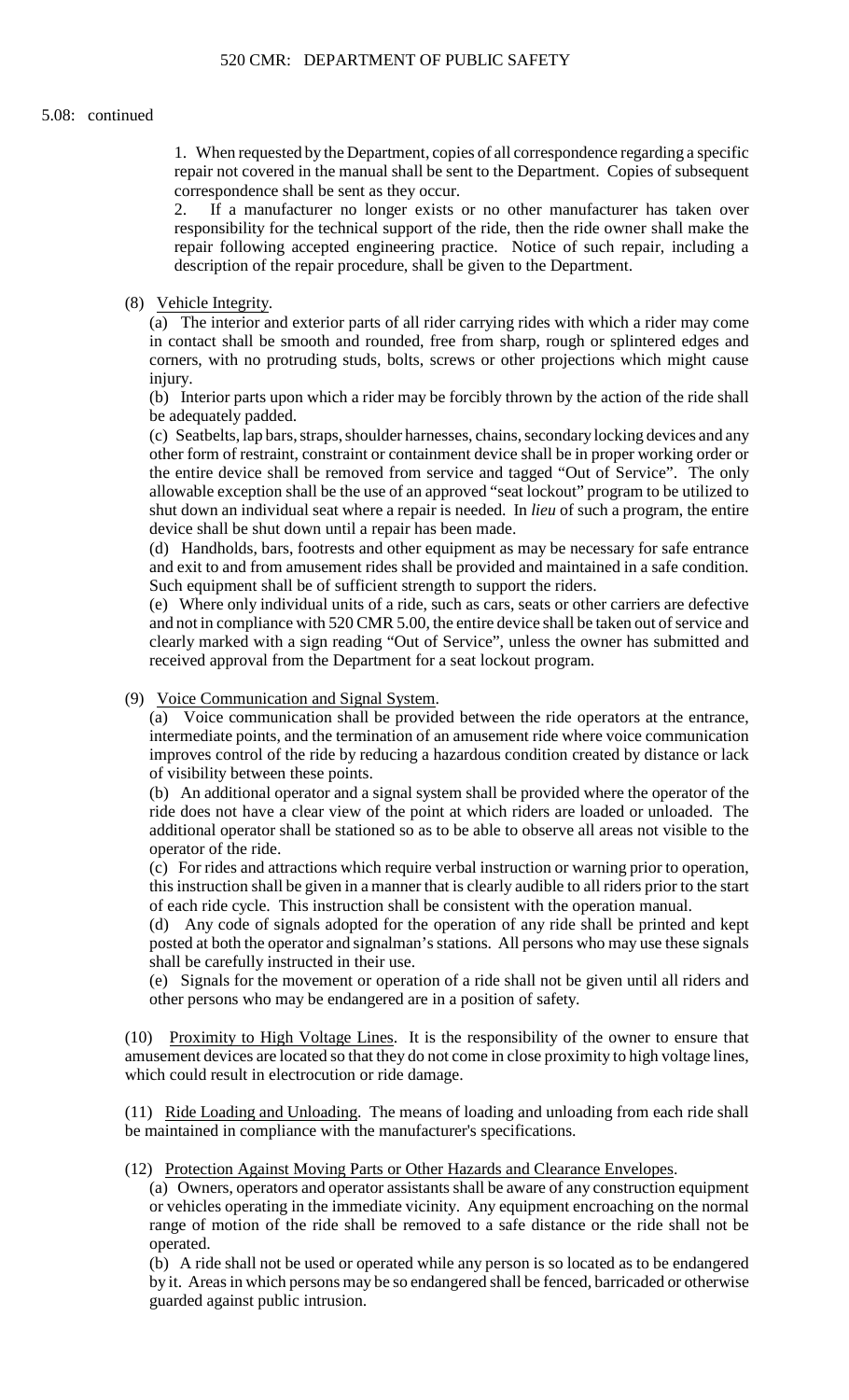(c) Where a public access, queuing, loading or unloading area is under the ride, overhead protection from objects that might reasonably be expected to fall from a ride (for example, items carried or worn by riders) shall be provided, unless otherwise allowed by the Commissioner.

 (d) Machinery used in or with an amusement ride shall be enclosed, barricaded or otherwise effectively guarded against contact. Guards removed for maintenance purposes shall be replaced before normal operation is resumed.

(e) Rides which are self-powered and which are operated by a rider shall have the driving mechanism so guarded and the guard so secured in place as to prevent riders from gaining access to the mechanism.

(f) Each ride shall be rendered inoperable when not attended or in use.

 (g) Clearance envelopes shall be maintained as per manufacturer's specifications at all times during the operation of an amusement ride.

 (h) Decorations, such as flags, or lighting fixtures shall be secured in a fashion that they will not create a hazard to riders or members of the public in the event of high winds or normal vibration caused by moving equipment and shall be placed far enough from the ride so as not to encroach on the clearance envelope.

(13) Rider Restraint, Restrictions, Containment. Restraining, containing or cushioning devices shall be maintained in compliance with the manufacturer's specifications.

(14) Overload and Over Speed.

(a) An amusement device shall not be overcrowded or loaded in excess of its safe carrying capacity. The maximum safe number of riders listed in the manufacturer's operations manual and on the data plate affixed to the ride shall govern loading.

(b) Amusement device and attractions clearly suitable for children only shall not carry adults, unless allowed by the manufacturer's operations manual.

(c) Amusement device shall not be operated at an unsafe speed or at any speed beyond that recommended by the manufacturer. The maximum safe operating speed of an amusement device can be found in the operations manual provided by the manufacturer and on the data plate affixed to the ride.

(d) An amusement device capable of exceeding its maximum safe operating speed shall be provided with a maximum speed limiting device.

 1. An amusement device requiring a maximum speed-limiting device shall have the device connected in the control circuit immediately bringing the ride to a safe stop if the ride exceeds the maximum safe operating speed or the device is disabled or malfunctioning.

2. The speed-limiting device shall not be by-passed or disabled in any way.

 3. The Department, when necessary, shall require the testing of speed limiting devices by the owner or owner's representative for reasons of ensuring proper functioning of these devices.

(15) Wind and Storm Hazards.

(a) Operators and operator assistants shall be aware of weather conditions including, but not limited to, wind, rain, lightning and any approaching storm.

(b) An amusement device which is exposed to wind or storm shall not be operated under dangerous weather conditions except to release or discharge riders.

 (c) Manufacturer wind and weather related restrictions shall be followed during periods of wind or storm. The restrictions shall be addressed in the operation manual, which shall be on site at all times.

(16) Lighting.

(a) Amusement devices, including access and egress , while in operation or occupied, shall be provided with illumination by natural or artificial means sufficient to guard against injuries to the public.

 (b) All florescent lighting shall have the proper guarding to minimize shattering of glass on patrons.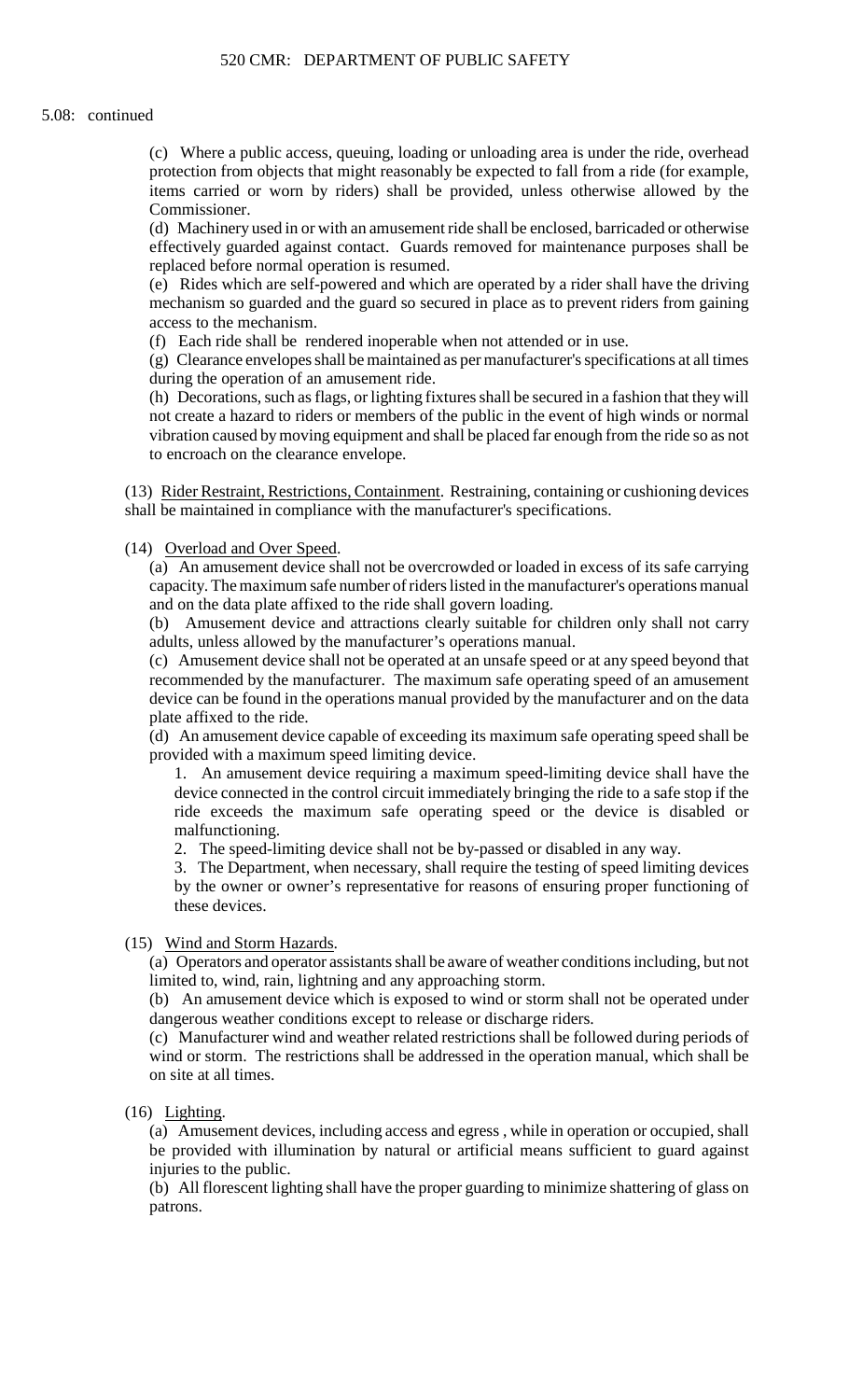# 5.09: Inflatable Devices

(1) General Administrative Procedures.

(a) Scope. 520 CMR 5.09(1) establishes general administrative provisions including license and permit issuance, fees, and inspections for inflatable devices.

(b) Issuance of Annual License and Permits Denials; Appeals.

 1. No person shall manufacture or sell for use in the Commonwealth, operate, arrange for, or cause to be used, any inflatable device that is not in compliance with 520 CMR 5.09.

2. Prior to any amusement owner being licensed to operate in the Commonwealth, the owner shall provide the following documents to the Department:

a. Completed application as provided by the Department;

b. Required fees in accordance with the fee schedule set forth in 801 CMR 4.02: *Fees for Licenses, Permits, and Services to be Charged by State Agencies*;

c. Certified Inspector Report (except for small inflatables);

 d. Certificate of insurance demonstrating compliance with M.G.L. c. 140, § 205A, and 520 CMR 5.09.

A list of the ride operators trained in conformance with the manufacturer's specifications and certified by the owner. Such list shall include the names of the certified ride operators who are 18 years of age or older and the devices for which they have been trained and certified to operate.

f. A list of staff operating belay systems for portable, fabricated inflatable rock walls with a height in excess of 12 feet measured from the landing surface to the highest anchor, who have been provided training as specified by the climbing wall manufacturer and\or belay system manufacturer. The owner shall require a certification signed by the belay operator indicating the ride name and level of training. This certification shall be kept on file by the owner for at least three years. g. A list of Certified Inflatable Device Mechanics and a Certificate issued by the

Department pursuant to 520 CMR 5.09(1)(j) for each Certified Inflatable Device Mechanic.

h. A completed Criminal Offender Record Information (CORI) Request Form.

i. A Pre-employment criminal history inquiry procedure in accordance with 520 CMR 5.09(2)(h).

 j. For portable, fabricated inflatable rock walls with a height in excess of 12 feet measured from the landing surface to the highest anchor; the owner shall affirm that:

i. Anchor supports for the wall comply with manufacturer specifications, EN12572 or CWA Engineering Specifications;

ii. Only automatic belay systems are used;

iii. Anchor supports for climbing wall meet the requirements of the auto belay manufacturer;

iv. Integral base and guardrail systems are provided as required by the manufacturer;

v. Harnesses that conform to either the rock wall manufacture recommendations ASTM F1772, UIAA105, or EN12277 are used by all patrons;

 vi. Helmets that conform to either the rock wall manufacturer recommendations, EN12492 or UIAA106 or equivalent ASTM standards are used by all patrons.

3. The owner shall apply for an annual license at least ten days prior to commencing operations each year on a form supplied by the Department. An annual license shall be valid for a period of one year or until the expiration of the insurance certificate, whichever occurs sooner.

 $\mathbf{4}$ . Licensure shall be conditioned upon the completion of a CORI inquiry by the Department pursuant to authorization granted by the DCJIS in accordance with M.G.L. c. 6, § 172(b) and (c) and in accordance with the Department's guidelines for evaluating CORI reports.

 owner shall mark each inflatable device with a designated number for each approved 5. Upon approval, the Department shall issue a license to the owner to operate in the Commonwealth and permits for all inflatable devices identified in the application. The inflatable device.

6. No inflatable device shall be operated without a valid annual license and permit.

7. Denial; Appeals. The Commissioner may refuse to issue a license to an applicant based on the following grounds: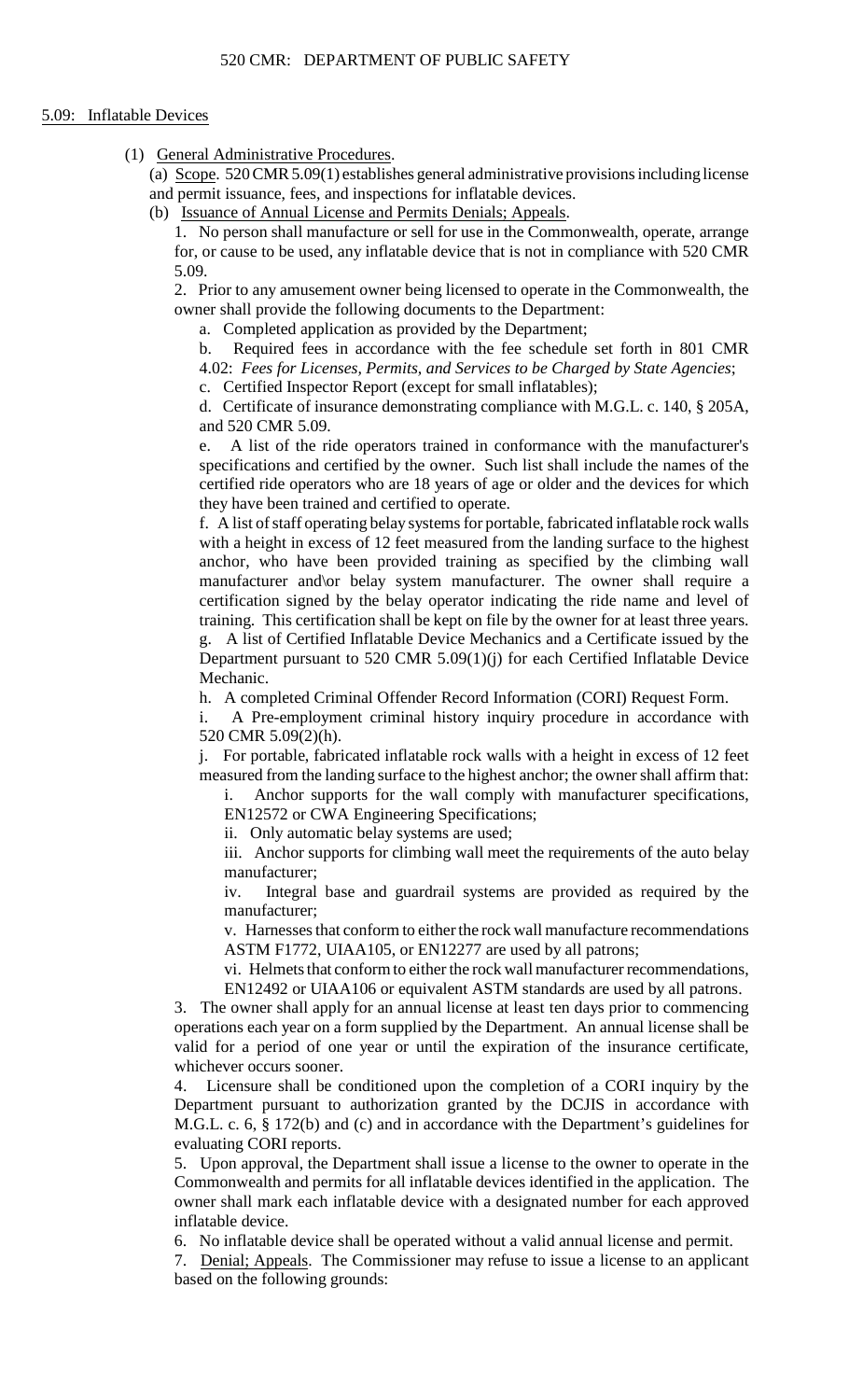a. Submittal of an incomplete application or submittal of an application on a form not authorized by the Department;

- b. Failure to submit a Pre-employment criminal history inquiry procedure;
- c. Failure to submit required fees;
- d. Knowingly submitting false, invalid, incorrect or fraudulent information;
- e. Failure to submit a CORI Request Form;

f. If at the time of application, the applicant is under investigation by the Department or other law enforcement agency in connection with the operation of inflatable devices;

g. If the Commissioner finds that the applicant does not possess the integrity and general fitness to operate amusement devices in a safe manner and in the public interest consistent with 520 CMR 5.00 or M.G.L. c. 140, § 205A.

 8. If the Commissioner refuses to issue a license, he shall notify the applicant in writing, setting forth the reasons for the denial. Within 21 days of receipt of the denial, the applicant may make written demand upon the Commissioner for a hearing before the Commissioner or his or her designee to determine the reasonableness of the Commissioner's action. The hearing shall be held promptly and in accordance with M.G.L. c. 30A and 801 CMR 1.02: *Informal/Fair Hearing Rules*.

 shall notify the applicant in writing. Such notice shall be sent by certified mail and first class mail and shall contain the reasons supporting the denial. Within 30 days after 9. If, after a hearing, the Commissioner denies the issuance of the license, he or she receipt of the notice, the applicant may appeal such denial to Superior Court in accordance with M.G.L. c. 30A, § 14.

 (c) Fees. A fee shall be paid by the applicant for each inflatable device listed in the application in accordance with the fee schedule as set forth in 801 CMR 4.02: *Fees for Licenses, Permits and Services to Be Charged by State Agencies*.

(d) Insurance Requirements.

 1. Large Inflatables. The owner of a large inflatable device shall furnish proof of financial responsibility to satisfy claims for damages on account of any physical injury or property damage suffered by any person by way of commercial general liability insurance in the minimum amount of \$1,000,000.00 per occurrence limit with a \$2,000,000.00 general aggregate limit written on an occurrence form.

2. Small Inflatables. The owner of a small inflatable device shall furnish proof of financial responsibility to satisfy claims for damages on account of any physical injury or property damage suffered by any person by way of commercial general liability insurance in the minimum amount of \$1,000,000.00 per occurrence written on an occurrence form.

3. Certified inspectors shall also furnish proof of general liability insurance in the minimum amount of \$1,000,000 per occurrence limit written on an occurrence form.

(e) State Identification Numbers.

1. Each inflatable device shall be identified using a number issued by the Department and marked on each device.

 2. When an inflatable device is approved, the Department shall assign an annual permit number to each device which shall be kept by the Department to identify that the inflatable device conforms with the requirements to be licensed for that year.

3. New inflatable devices that do not have a Departmental issued number shall receive such number upon application for the annual permit along with other documentation required by 520 CMR 5.00.

(f) Inspector and Police Admission to Grounds. As a condition of the license, owners shall grant unlimited access to any law enforcement officers fire officials or inspector(s) of the Department to the grounds and devices covered by 520 CMR 5.09 in the performance of their duties.

(g) Inspections.

1. All large inflatable devices shall undergo an annual inspection that shall include but is not limited to all components specified by the manufacturer. All manufacturer recommendations pertaining to specialized testing and inspection procedures shall be followed.

2. Inspection by the Certified Inspector.

a. All large inflatable devices shall be inspected by a certified inspector prior to being allowed to operate in the Commonwealth. Small inflatables are not required to be inspected by a certified inspector prior to operation.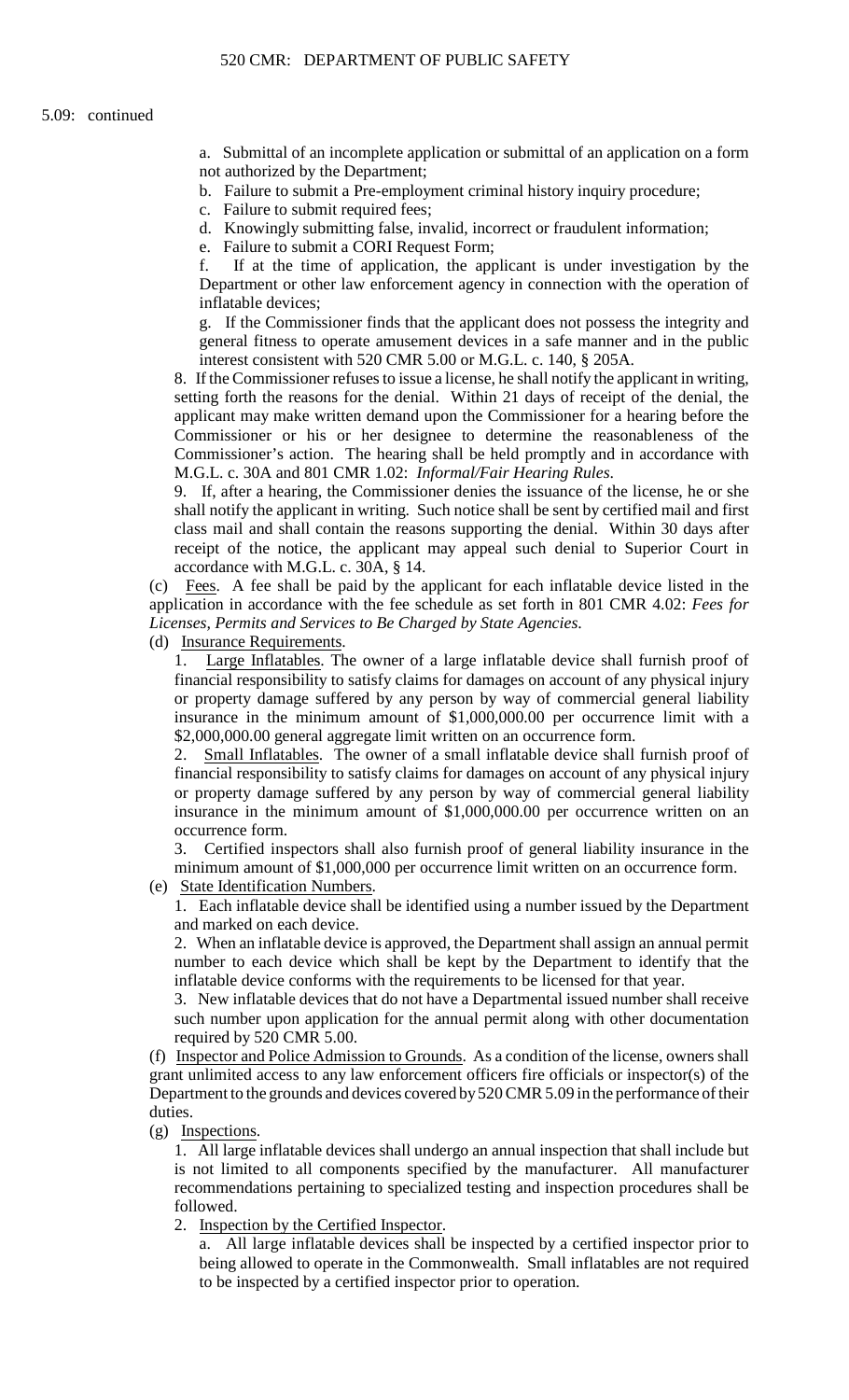b. The certified inspector shall ensure that the manufacturer's specifications and recommendations as they pertain to parts to be disassembled, inspected, and replaced are followed.

c. The certified inspector shall review all maintenance records for the inflatable device from the previous year and ensure that all pertinent safety bulletins and manufacturer specified repairs/modifications/upkeep requirements have been implemented where necessary.

d. For portable, fabricated inflatable rock walls with a height in excess of 12 feet measured from the landing surface to the highest anchor; the inspector shall confirm that:

i. Anchor supports for the wall comply with manufacturer specifications, EN12572 or CWA Engineering Specifications;

ii. Only automatic belay systems are used;

iii. Anchor supports for climbing wall meet the requirements of the auto belay manufacturer;

iv. Integral base and guardrail systems are provided as required by the manufacturer;

v. Harnesses provided conform to either the rock wall manufacturer recommendations ASTM F1772, UIAA105, or EN12277;

vi. Helmets provided conform to either the rock wall manufacturer recommendations, EN12492 or UIAA106 or equivalent ASTM standards.

 unusual issue that may be discovered. The inspector shall notify the owner and shall e. The certified inspector will document, both in report form and photographs, any not certify the inflatable device until the issues are abated.

 all findings that require attention as per the manufacturer, as well as any areas that f. Upon completion of the inspection, the certified inspector shall document any and are of concern to the certified inspector for further observation.

g. The certified inspector shall review all maintenance documentation concerning device repairs, all modifications and standard upkeep for the previous year. The certified inspector shall document any issues of concern and notify the owner of such concerns. Issues directly affecting the safety and integrity of the device shall be immediately addressed. The certified inspector shall not certify a device until the issues have been appropriately abated.

The certified inspector shall submit a report to the Department on a form provided by the Department. This report shall:

i. Identify all major modifications performed on the ride for the past year;

ii. Confirm the review of the maintenance logs from the previous year;

iii. Identify items found to be out of compliance and what was done to bring the device into compliance;

iv. Include the signature of the certified inspector; and

v. State the name and Massachusetts Certificate of Competency License Number of the certified inspector printed legibly.

(h) Acceptance Inspection.

1. An acceptance inspection shall be performed on all newly constructed and manufactured large inflatable devices which are brought in to the Commonwealth for the first time. The acceptance inspection shall be performed by either the certified inspector or the manufacturer's representative. The acceptance inspection shall include the following:

a. A review of the operator training records and owner certification;

b. A review of the certification that the manufacturer has tested the device in accordance with applicable ASTM standards and determined that the ride is satisfactory. This certification shall remain with the ride;

c. A check of redundant safety systems; and

d. An operating inspection.

2. Such documentation shall be submitted to the owner and the Department using the "New Ride Acceptance Form".

3. For all other large inflatable devices brought in to the Commonwealth for the first time, an inspection shall be performed by the certified inspector in accordance with the requirements of 520 CMR 5.09(1)(g)2. before the ride may operate. Such inspections shall be documented and submitted to the Department using the "New Ride Acceptance Form".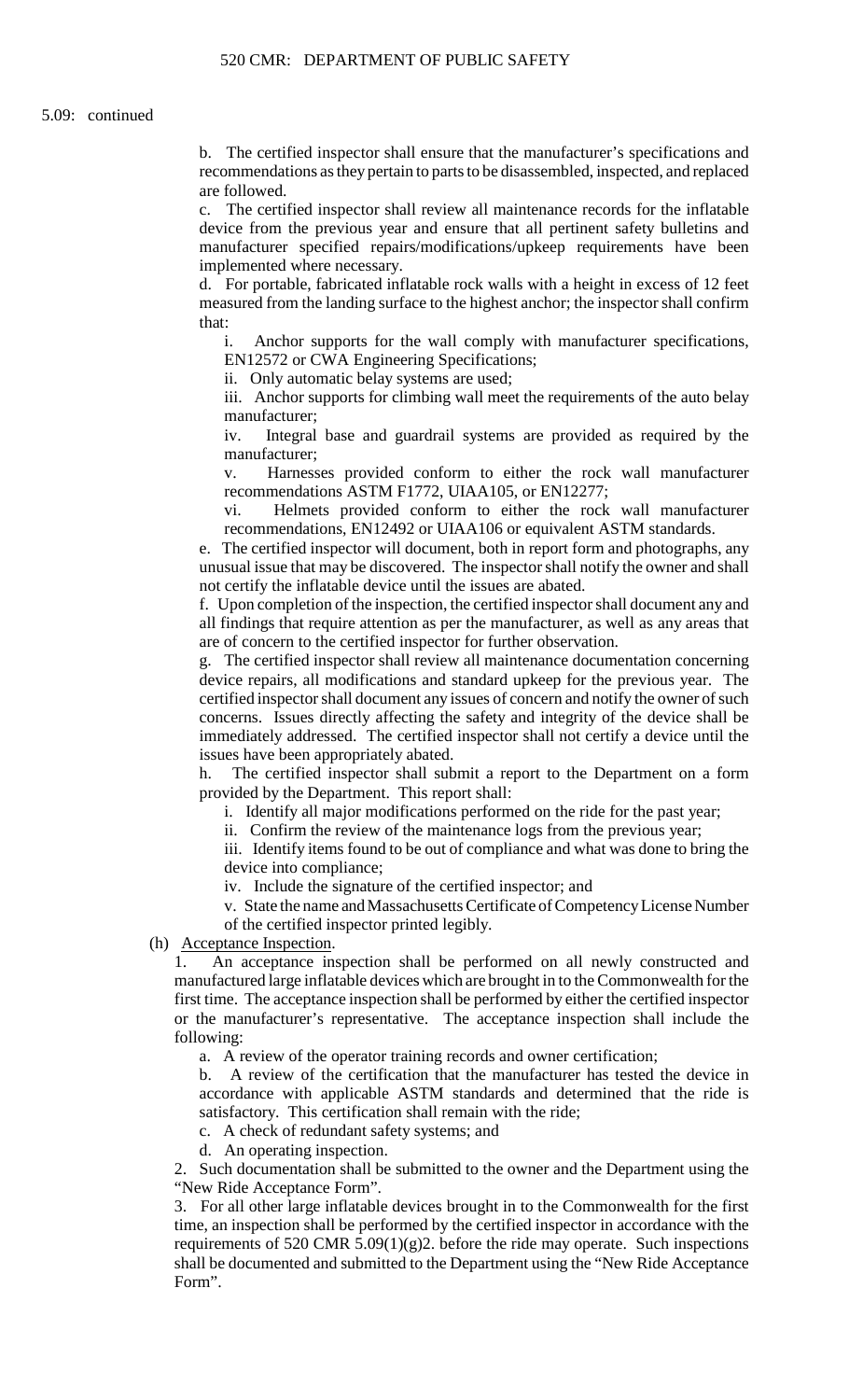#### 5.09: continued

- (i) Inspections by the State Inspector.
	- 1. a. **Small Inflatables**. All small inflatable devices may be inspected by a state inspector at any time during the season as deemed necessary by the Commissioner to ensure that they are in compliance with 520 CMR 5.09. Small Inflatable devices may be inspected at the owner's designated location. The Department may charge a fee for inspections in accordance with the fee schedule set forth in 801 CMR 4.02: *Fees for Licenses, Permits, and Services to Be Charged by State Agencies*. b. Large Inflatables. Prior to the use of any large inflatable device, the state inspector may inspect the general safety of all large inflatable devices at the location
	- of the set up to ensure that they are in compliance with 520 CMR 5.09. 2. The general safety inspection for all inflatable devices may include:
		- a. A review of all maintenance records;
		- b. A review of the daily operator logs;
		- c. A visual inspection of the device including:
		- d. Identification of the ride;
		- e. Inspection for adjacent hazards and interferences;
		- f. Inspection of the ride for obvious excessive wear;
		- g. Review of the blower, motor, and cord;
		- h. Anchorage points and stakes and/or weights.

i. For portable, fabricated inflatable rock walls with a height in excess of 12 feet measured from the landing surface to the highest anchor; the inspector shall confirm that:

Anchor supports for the wall comply with manufacturer specifications, EN12572 or CWA Engineering Specifications;

ii. Only automatic belay systems are used;

iii. Anchor supports for climbing wall meet the requirements of the auto belay manufacturer;

iv. Integral base and guardrail systems are provided as required by the manufacturer;

v. Harnesses provided conform to either the rock wall manufacturer recommendations ASTM F1772, UIAA105, or EN12277;

vi. Helmets provided conform to either the rock wall manufacturer recommendations, EN12492 or UIAA106 or equivalent ASTM standards.

3. The state inspector shall document any issues of concern and immediately notify the owner, or his representative, of such concerns. Issues directly affecting the safety and integrity of the device shall be immediately addressed. Upon completion of the inspection, the state inspector shall provide the owner, or his representative, with a written inspection report.

4. If a ride is not certified at the time of inspection, the state inspector performing the inspection shall state on the Amusement Device Checklist whether a re-inspection is required after the violation has been resolved.

 and requires a re-inspection, an owner shall apply to the Department for a re-inspection. 5. Re-inspection. Where a ride is not certified for operation at the time of inspection 6. The Department may charge a fee for re-inspection of a device in accordance with the fee schedule set forth in 801 CMR 4.02: *Fees for Licenses, Permits, and Services to Be Charged by State Agencies*.

7. Device Preparation.

a. The owner shall ensure that the large inflatable device is ready for the state inspection and operation at the scheduled time for the state inspection.

b. If the large inflatable device is not ready at the time of the scheduled state inspection, it shall be deemed to have failed the inspection. The inflatable device shall not operate until all violations have been resolved to the satisfaction of the Commissioner or his or her designee.

 c. Personnel shall be available to operate all inflatable devices during the state inspection.

8. Variance.

 is overly burdensome, the owner or manufacturer may apply to the Commissioner for a variance shall be made on a form provided by the Department for this purpose shall a. If the owner or manufacturer believes that full compliance with 520 CMR 5.09 a variance from 520 CMR 5.09. The burden is on the applicant to demonstrate in writing to the Department that the granting of the variance would not compromise public safety or otherwise undermine the purpose of 520 CMR 5.09. Application for contain such information as is required by the Department, and shall be signed by the applicant.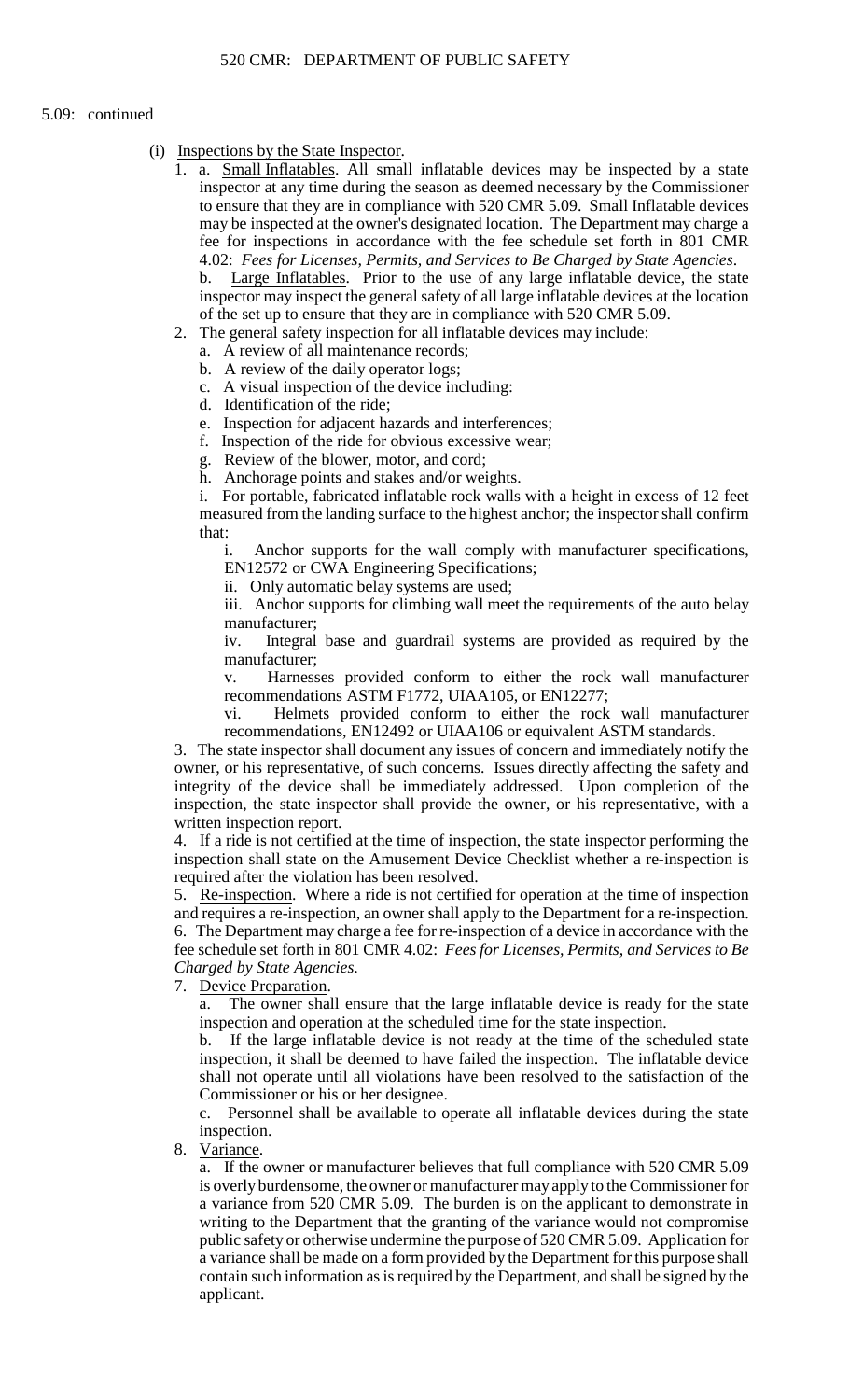b. Upon receipt of an application for a variance, the Commissioner, or his designee may:

i. Grant the application with whatever conditions are deemed appropriate;

ii. Deny the application without a hearing;

iii. Any person aggrieved by this decision may file a request for an adjudicatory hearing with the Department within 30 days of receipt of the decision. All adjudicatory hearings shall be held in accordance with the provisions of M.G.L. c. 30A and 801 CMR 1.02: *Informal/Fair Hearing Rules*. Any person aggrieved by a decision made after a hearing may appeal to the Superior Court in accordance with M.G.L. c. 30A, § 14.

 (j) Certified Inflatable Device Mechanic State Certification. Any individual who performs maintenance on inflatable devices for an owner may apply to the Department to be certified certification may be certified by the Department by providing proof of said certification in as a Massachusetts certified inflatable device mechanic through an examination administered by the Department, except that an individual who holds a NAARSO or AIMS Level I or II *lieu* of taking an examination. A certificate shall continue in force until the date of birth of the holder occurring more than 12 months but not more than 24 months after the effective date of such certificate unless suspended or revoked for incompetence or untrustworthiness of the holder. If any such certificate expires in an even year, any subsequent renewal shall expire on the next anniversary of the holder's date of birth occurring in an even year. If any such certificate or renewal thereof expires in an odd year, any subsequent renewal shall expire on the next anniversary of the holder's date of birth occurring in an odd year. A certificate issued to a person born on February  $29<sup>th</sup>$  shall, for the purposes of 520 CMR 5.09(1)(j), expire on March 1<sup>st</sup>.

 a period of not less than 90 days following that release. For 520 CMR 5.09(1)(j) to apply, Certificate Extension - Military Service. If the certificate holder is on active duty with the armed forces of the United States, as defined in M.G.L. c. 4, § 7, clause forty-third, the certificate shall remain valid until the certificate holder is released from active duty and for the certificate holder must be given an Honorable Discharge, a General Discharge, or an Under Other than Honorable Conditions (UOTHC) Discharge, as noted on their discharge and separation papers.

(2) Owner Responsibility.

(a) Scope. 520 CMR 5.09(2) establishes the responsibilities of owners of inflatable devices regarding the safe operation and maintenance of such devices.

(b) Device Equipment.

1. The owner shall not install, operate, or allow to be operated, any inflatable device that does not have a valid license and permit issued pursuant to 520 CMR 5.09.

2. Existing equipment shall be maintained in accordance with 520 CMR 5.09.

(c) All owners of inflatable devices shall comply with *ASTM Standards*.

(d) Records.

1. Copies of all manufacturer's bulletins or recommendations received by the owner shall be forwarded to the Department within 14 days of receipt.

2. The manuals for all large inflatable devices shall be kept with the device and shall be available for use by the Department.

3. The manuals for all small inflatable devices shall be kept with the owner at a designated location and shall be available to the Department upon request and available to the certified insurance inspector.

 records shall be maintained by the owner and may be stored off site for the life of the 4. A record of all maintenance, inspections and tests for all inflatables shall be documented immediately upon completion of the test, inspections and maintenance performed, and shall be available to the Department for one year. After one year, such device, unless the inflatable device is transferred to a new owner in accordance with 520 CMR 5.09(2)(k).

 the inflatable device. The maintenance repair log shall be signed by the certified inflatable (e) Maintenance Repair Log. The certified inflatable mechanic or the maintenance technician shall complete the maintenance repair log each time maintenance is performed on device mechanic. The maintenance repair log shall include:

1. The name of the inflatable device on which maintenance was performed;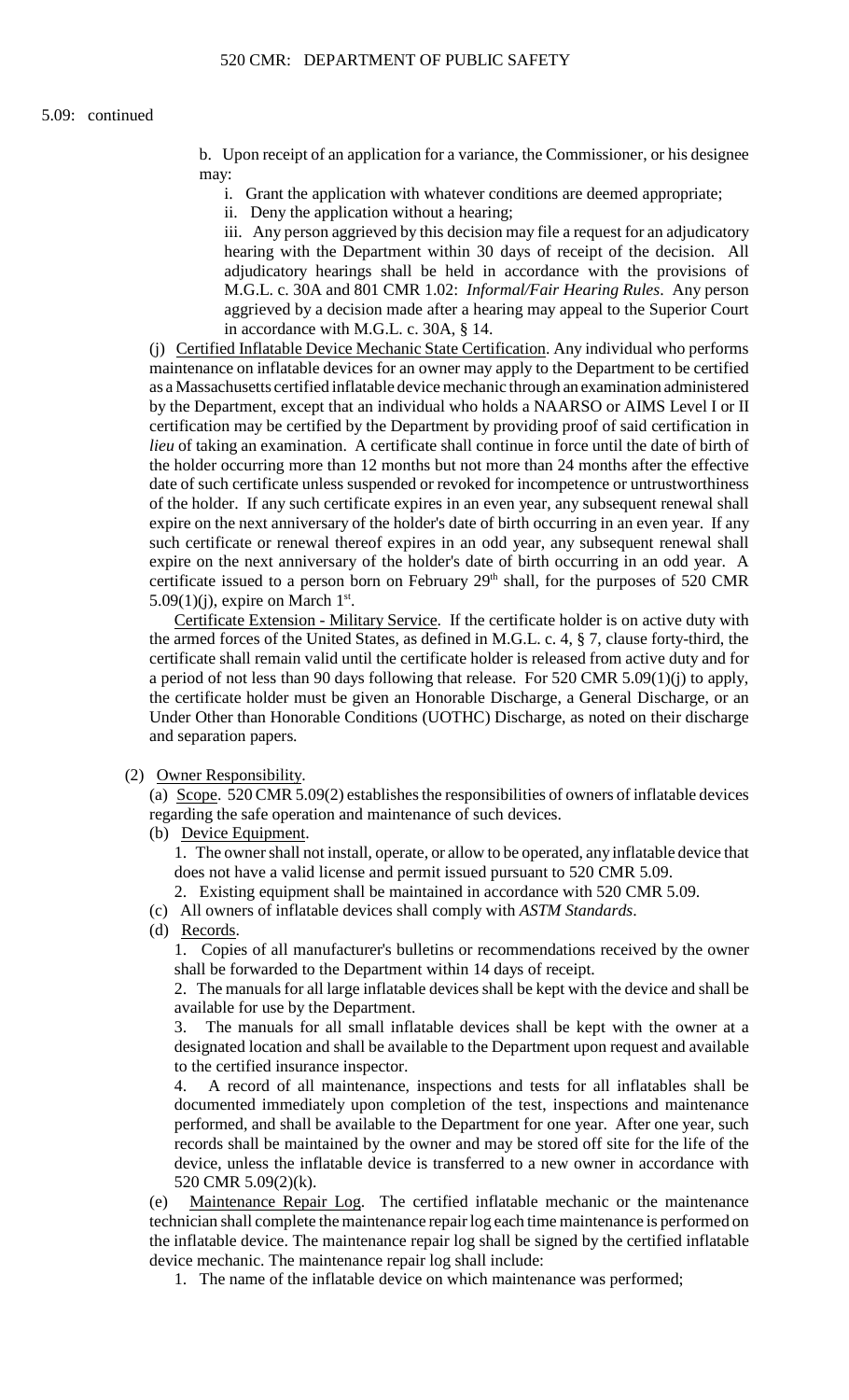2. The legible name of the person who performed the maintenance and a copy of any licenses or certificates held by such persons;

3. Details of any repairs performed;

4. An attachment of other repair related records such as welded repairs and NDT including but not limited to the manufacturer's authorized procedure.

(f) Daily Inspection Log.

1. The daily inspection shall be performed by the ride operator for each day before allowing patrons on a large inflatable device for the day. The inspection log shall include:

- a. The name of the device being inspected;
- b. The legible name and signature of person completing the log;
- c. The date of the inspection;
- d. A detailed list and description of all items being checked.
- (g) Itinerary.

 1. At least two business days prior to the first date of intended operation of a large inflatable device, the owner shall submit a complete itinerary to the Department on the form provided by the Department for this purposes. The itinerary shall:

- a. Be in writing;
- b. Identify the intended device by the USID number;
- c. Include scheduled rain date;
- d. Include requested time and date of inspection;
- e. State the date the inflatable device is scheduled to arrive at the location;
- f. State the date the inflatable device is scheduled to begin operation;

g. State the last date the inflatable device is scheduled to be in operation at that location; and

 h. State the specific locations of use including the municipality, street and street number or block and lot.

i. Fees. The owner shall submit to the Department the fee for inspection as established by the fee schedule set forth in 801 CMR 4.02: *Fees for Licenses, Permits, and Services to Be Charged by State Agencies*.

2. Amendments to the itinerary.

a. The owner shall submit to the Department any additional dates and locations to the original itinerary at least two business days prior to the first date of intended operation on a form provided by the Department for this purpose.

b. The owner shall submit any deletions to the original itinerary to the Department as soon as the owner becomes aware of such deletions.

c. The owner shall submit any substitutions for devices previously identified in the itinerary to the Department as soon as the owner is aware of the substitution. All substituted devices must have a valid permit.

 that location. Owners shall not rely on or use itineraries of other companies in order to 3. Owners shall not set up at a location unless they have submitted a proper itinerary for set up at a location. Each owner is responsible for submitting a proper and timely itinerary for its inflatable devices.

(h) Criminal History Inquiries.

 history inquiry procedure as a condition of their license. At a minimum, the procedure 1. All Owners shall submit for the Department's approval, a pre-employment criminal shall include the following provisions:

 a. The owner will conduct criminal history inquiries of all individuals 18 years of age or older seeking employment for the positions of certified maintenance mechanic, certified inflatable device mechanic, maintenance technician, ride operator, and operator assistant pursuant to M.G.L. c. 6, § 172(c).

b. The owner will make all reasonable efforts to complete the inquiry prior to making an offer of employment for these positions.

c. The owner may offer provisional employment to an applicant not to exceed a period of 14 days, provided that the criminal history inquiry has been initiated and that the provisional employees is at all times under the direct supervision of an employee for whom a criminal history inquiry has been completed.

 provides consent to a CORI inquiry on a form provided by the DCJIS as part of his d. The owner will require that each applicant for employment for these positions or her application for employment.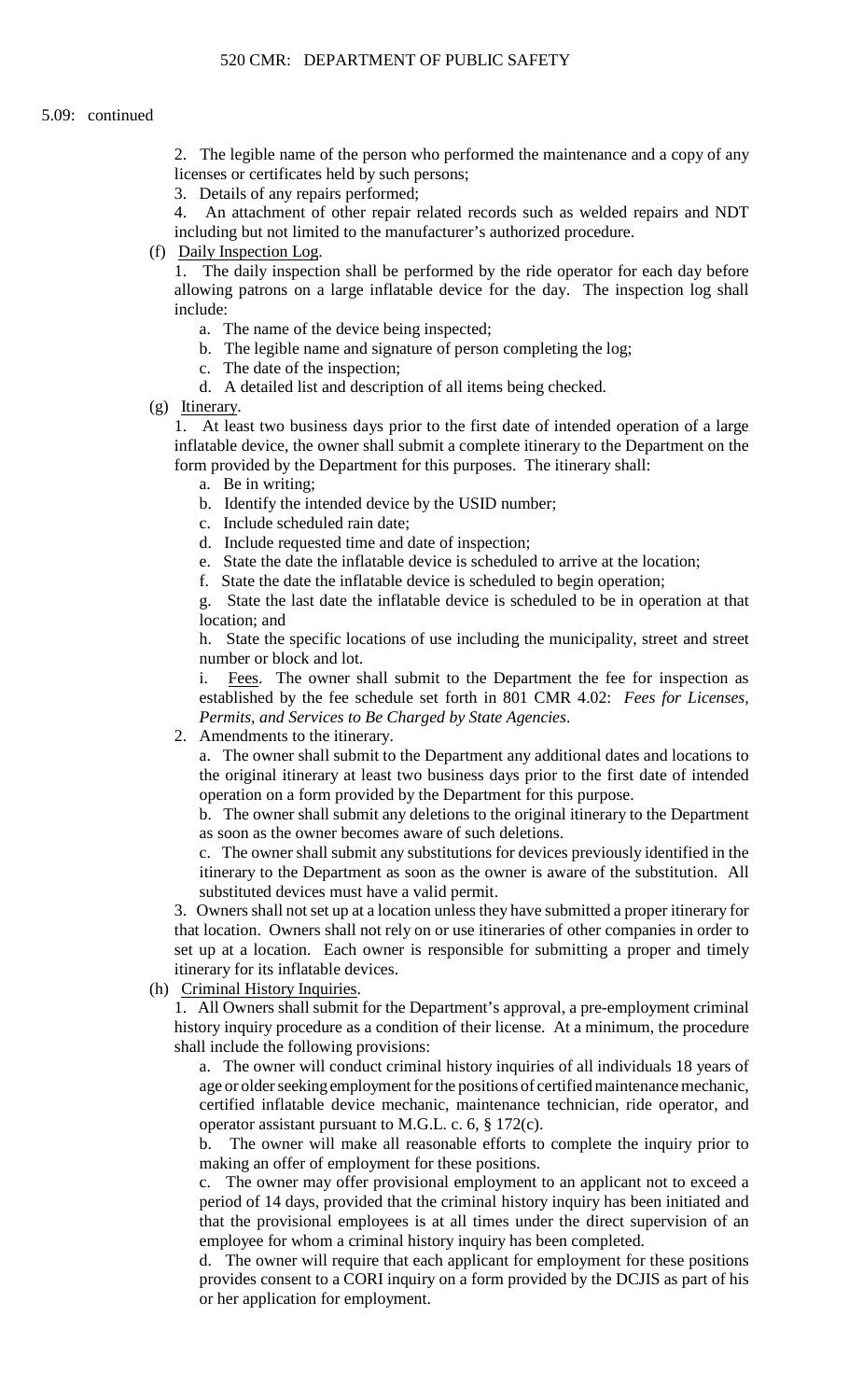e. The owner will inform the applicant that the CORI may be utilized by the owner review the records of CORI inquiry requests made by owners to ensure compliance in the determination of suitability for employment. The Department may periodically with M.G.L. c. 6, §§ 168 through 175.

f. The signature of the owner or the owner's designee certifying the licensee's intent to comply with the provisions included in the criminal history inquiry procedure submitted to the Department.

2. Owners may collect additional criminal offender information on employees for these positions provided that such information is lawfully obtained and that the procedure to collect such information is submitted to and approved by the Department prior to licensure of the owner.

 $\mathcal{R}$ Owners shall comply with all terms outlined in procedures submitted to the Department pursuant to 520 CMR 5.09(2)(h)2.

(i) Ride Operators.

1. The owner shall provide a ride operator for all large inflatable devices and may provide ride operators for small inflatables.

2. Qualifications.

a. The ride operator shall be 18 years of age or older.

b. The ride operator shall not operate any inflatable device while under the influence of drugs or alcohol.

c. The ride operator shall have a complete knowledge of the operation of the inflatable device.

3. Training. The owner shall properly train all ride operators to operate the inflatable based on manufacturer requirements covered by the operational manual and any supplemental safety bulletins, safety alerts or other notices related to operational requirements.

4. The owner shall ensure that each ride operator:

a. Has read and understood the manufacturer's recommendations for the operation of the ride and, if applicable, any operations manual provided by the owner;

b. Knows the safety-based limitations, including height, weight or other rider requirements regarding who may use the device;

c. Is knowledgeable on emergency procedures;

 d. Staff operating belay systems for portable, fabricated inflatable rock walls with a height in excess of 12 feet measured from the landing surface to the highest anchor, have been provided training as specified by the climbing wall manufacturer and or belay system manufacturer. The owner shall require a certification signed by the belay operator indicating the ride name and level of training. This certification shall be kept on file by the owner for at least three years.

5. Ride Operator Identification. The operator of a large inflatable shall wear a tag identifying they have successfully completed the training program for the large inflatable device they are operating. Any such identification shall include their full name, that they are 18 years of age or older, their photograph, and the name of the device for which they are certified.

 Such ride operator shall ensure that the number of patrons in the structure does not 6. The owner shall ensure that a ride operator is monitoring the structure and the activities within the structure anytime a patron is entering, inside or exiting the structure. exceed the manufacturer's recommendations. To ensure public safety, the ride operator shall reserve the exclusive right to limit the number of patrons in the device and to order patrons out of the inflatable device. In the event of deflation, or injury, the ride operator shall immediately order all patrons out of the inflatable device, and shall ensure that the appropriate medical attention is taken for those injured.

(j) Serious Injury/Investigation.

 rented. The inflatable device shall not be moved from the site of the serious injury until permit the flow of emergency vehicles. The inflatable device and area surrounding the 1. Notification. Any serious injury or mechanical malfunction which occurs on an inflatable device shall be reported to the following telephone number 508-820-1444 within one hour of the serious injury or mechanical malfunction or discovery of the serious injury or mechanical malfunction, except where the inflatable device has been approval is granted by a state inspector. The only exceptions to  $520$  CMR  $5.09(2)(j)$  is for preservation of life and property, the removal of injured persons or bodies, or to device shall not be disturbed, cleaned, or altered in any way that will impede the investigation.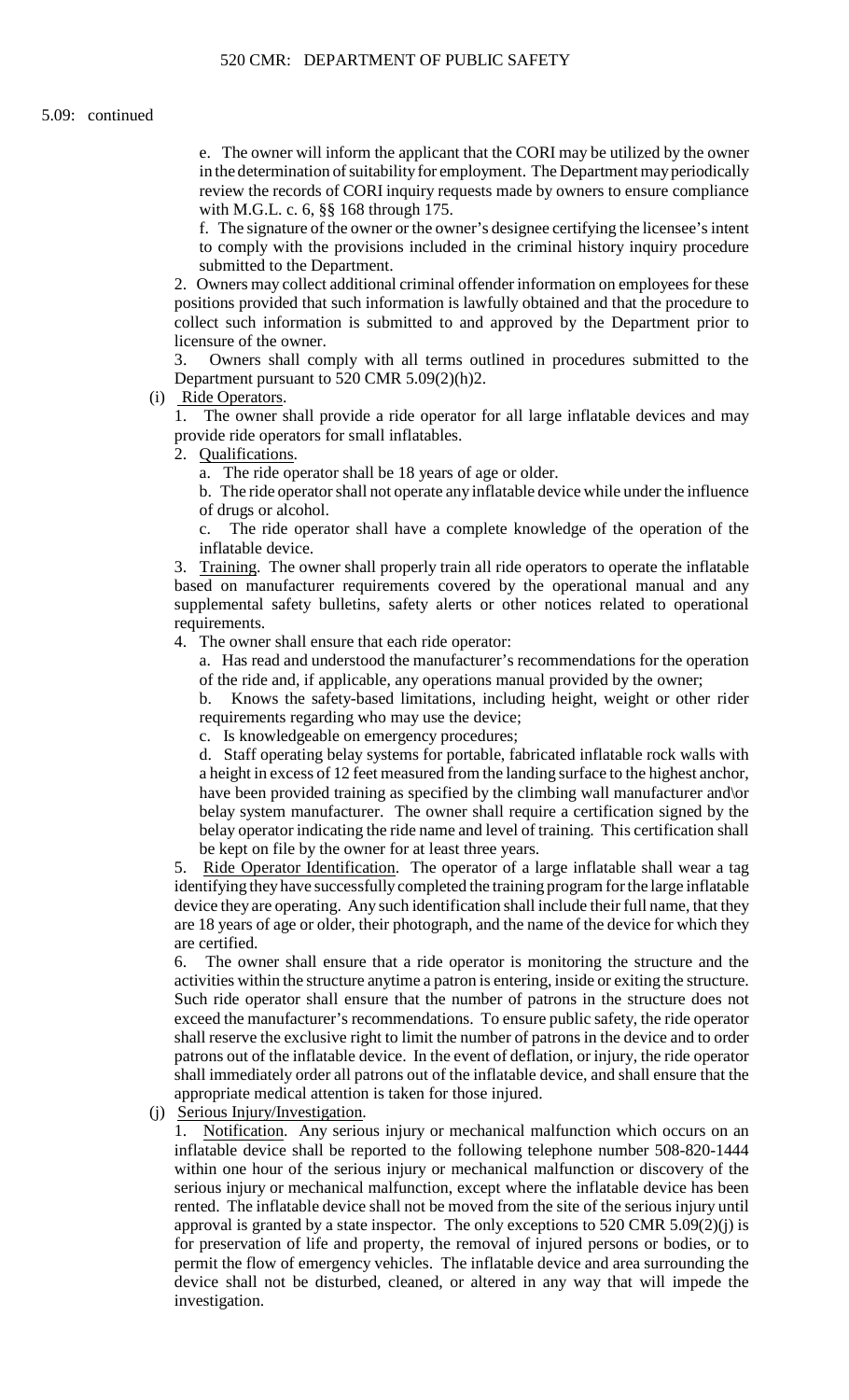# 5.09: continued

 of its component systems, the inflatable device shall be immediately shut down and 2. Investigation. In the event that a serious injury occurs on an inflatable device, or any secured until a state inspector has completed an investigation. No person shall move or alter the serious injury incident scene or the inflatable device, except to remove the victim(s), until the state inspector has determined that the device is safe. If a serious injury incident occurs on an inflatable device as the result of the malfunction of the device or a serious injury results in major damage to the inflatable device or any of its component systems, a report shall be submitted to the Department within 48 hours as required under M.G.L. c. 140, § 205A.

(k) Transfer of Ownership. Upon the transfer of ownership of any inflatable device, the owner of the device being transferred shall notify the Department in writing of the transfer, and shall transfer all records pertaining to that inflatable device to the new owner. The new owner shall obtain a new license and permit prior to operating the inflatable device.

(3) Manufacturer Responsibility.

(a) Scope. 520 CMR 5.09(3) establishes the responsibilities of the manufacturer of inflatables for operation in the Commonwealth.

 (b) All inflatables shall comply with the standard set forth in ASTM F-2374-10: *Standard Practice for Design, Manufacture, Operation and Maintenance of Inflatable Amusement Devices*.

(c) Notification, Bulletins and Other Information as Required by the Department.

1. When the manufacturer is notified by an owner of an incident, whether in the Commonwealth or elsewhere, involving a serious injury or a critical structural or mechanical component of a ride, the manufacturer shall promptly evaluate the information in that notification and, if necessary, provide, in the form of a safety bulletin, the results of that evaluation, together with any recommendations to eliminate or prevent the situation that created the incident, to the Department and to all known owners of the ride in the Commonwealth.

2. The manufacturer of a ride shall also provide to the Department and to all known owners of the ride in the Commonwealth:

a. All bulletins, and notifications on inflatables;

b. Information as necessary for those inflatables that have individual approval or supplemental modification certification based on the manufacturer's documentation supplied by the owner or responsible person; and

c. Other documents requested by the Department as a result of an incident involving an inflatable device.

(d) Departmental Remedies for Non-compliant Manufacturers. The Department shall have the authority to prohibit the use of any inflatable device in the Commonwealth until such time that the manufacturer has:

1. Submitted to the Department all safety bulletins issued on the inflatable, as well as all operational and maintenance manuals for the inflatable device; and

 2. Complied with any orders imposed by the Department in order to bring the inflatable device into compliance with 520 CMR 5.09.

(4) Inflatables for Rent.

(a) Scope. 520 CMR 5.09(4) establishes additional responsibilities of the owner who offers inflatable devices for rent in the Commonwealth.

(b) Inspection by State Inspector of Large Inflatables for Rent. Prior to the rental of any large inflatable device, the state inspector may inspect the general safety to ensure that they are in compliance with 520 CMR 5.09 at the location of the set up.

(c) Inspection by State Inspector of Small Inflatables for Rent. Prior to the rental of any small inflatable device, the state inspector may inspect the general safety to ensure that they are in compliance with 520 CMR 5.09 at the owners designated location.

1. The general safety inspection for all inflatable devices may include:

- a. A review of all maintenance records;
- b. A review of the daily operator logs;
- c. A visual inspection of the device including:
- d. Identification of the ride;
- e. Inspection for adjacent hazards and interferences;
- f. Inspection of the ride for obvious excessive wear;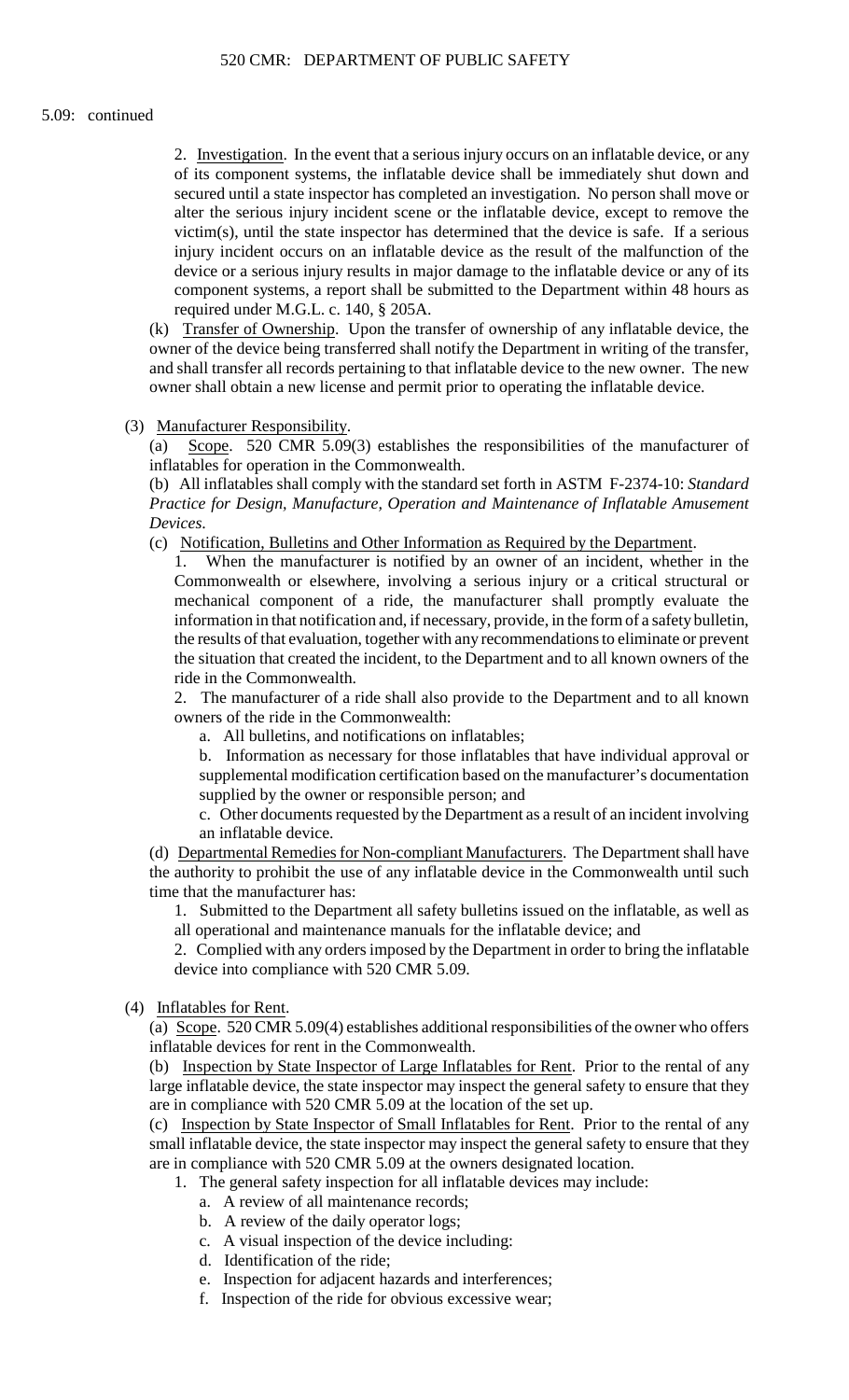g. Review of the blower, motor, and cord;

h. Anchorage points and stakes and/or weights;

 measured from the landing surface to the highest anchor; the owner shall affirm that: i. For portable, fabricated inflatable rock walls with a height in excess of 12 feet

i. Anchor supports for the wall comply with manufacturer specifications, EN12572 or CWA Engineering Specifications;

ii. Only automatic belay systems are used;

iii. Anchor supports for climbing wall meet the requirements of the auto belay manufacturer;

iv. Integral base and guardrail systems are provided as required by the manufacturer;

 recommendations ASTM F1772, UIAA105, or EN12277 are used by all patrons; vi. Helmets that conform to either the rock wall manufacturer recommendations, v. Harnesses that conform to either the rock wall manufacturer EN12492 or UIAA106 or equivalent ASTM standards are used by all patrons.

 owner, or his or her representative, of such concerns. Issues directly affecting the safety and integrity of the device shall be immediately addressed. The state inspector shall not inspection, the state inspector shall provide the owner, or his or her representative, with 2. The state inspector shall document any issues of concern and immediately notify the certify a device until the issues have been appropriately abated. Upon completion of the a written inspection report.

(d) Re-inspection. If the device is not certified by the state inspector, the owner may apply to the Department for re-inspection. The Department may charge a fee in accordance with the fee schedule set forth in 801 CMR 4.02: *Fees for Licenses, Permits, and Services to Be Charged by State Agencies*.

(e) Ride Operators.

 training and instruction to the individual who rented the device to ensure that each rented inflatable device is erected and anchored in accordance with manufacturers' 1. Small Inflatables. Owners of small inflatable devices who choose to rent the inflatable devices may provide a Ride Operator or Operator assistant and shall provide specifications and shall document instruction has taken place on a form furnished by the Department.

2. Large Inflatables. Owners of large inflatable devices who choose to rent the inflatable devices shall provide a Ride Operator to operate the device. The Ride Operator shall be properly trained to ensure that each rented inflatable device is erected and anchored in accordance with manufacturers' specifications.

 (f) Operating Instructions. Owners of inflatable devices for rent shall provide renters with minimize the potential for injury. Such instructions shall also include the accident complete operating instructions. Such instructions shall include instructions for the attendant, maximum capacity, safety guidelines for those entering the structure, and shall include a list of the potential hazards involved in renting this device, and instructions to notification requirement as listed in 520 CMR 5.09(2)(j).

(g) Serious Injury/Investigation.

1. Notification.

 be moved from the site of the serious injury until approval is granted by a state inspector. The only exceptions to this requirement are for preservation of life and a. Large Inflatable. The owner or attendant shall be responsible for notifying the following telephone number 508-820-1444 within one hour of any serious injury incident or the discovery of a serious injury incident on a large inflatable for rent. The owner or attendant shall be responsible for securing the device and shall be accessible to the Department and its state inspector. The inflatable device shall not property, the removal of injured persons or bodies, or to permit the flow of emergency vehicles. The inflatable device and area surrounding the inflatable device shall not be disturbed, cleaned, or altered in any way that will impede the investigation.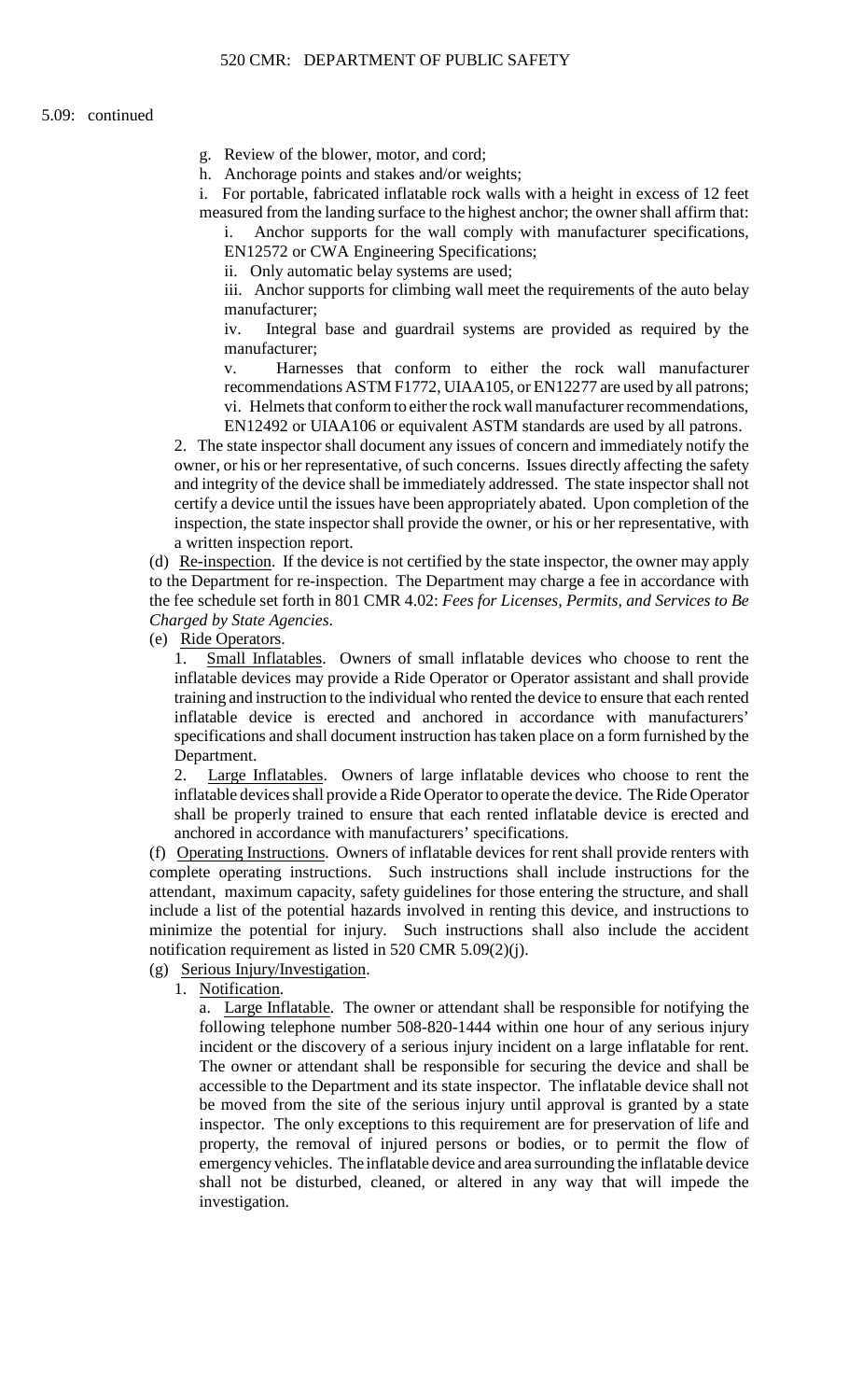b. Small Inflatable.

 i. In the event of a serious injury incident on a small inflatable device for rent, the individual renting the inflatable device shall be responsible for securing the is for preservation of life and property, the removal of injured persons or bodies, device and shall be accessible to the Department and its state inspector. The inflatable device shall not be moved from the site of the serious injury until approval is granted by a state inspector. The only exceptions to this requirement or to permit the flow of traffic. The inflatable device and area surrounding the inflatable device shall not be disturbed, cleaned, or altered in any way that will impede the investigation.

 ii. The owner shall notify the Department as soon as it becomes aware or should have been aware of such an incident.

2. Investigation. The Department shall investigate all incidents pursuant to M.G.L. c. 140, § 205A.

 until the state inspector has determined that the ride is safe. If a serious injury incident occurs on an inflatable device as the result of the malfunction of the device or a serious injury results in major damage to the inflatable device or any of its component systems, In the event that a serious injury incident occurs on an inflatable device, or any of its component systems, the inflatable device shall be immediately shut down and secured until a state inspector has completed an investigation. No person shall move or alter the serious injury incident scene or the amusement device, except to remove the victim(s), a report shall be submitted to the Department within 48 hours as required under M.G.L. c. 140, § 205A.

# 5.10: Trackless Trains or Similar Devices

Operators must have a valid driver's license and must be 18 years of age or older. All new design criteria list in 520 CMR 5.10 shall apply to devices constructed after March 18, 2005.

 plate. Such plate shall include the maximum number of cars the train or device can pull safely and maintain proper braking. It shall also include the maximum number of passengers, as well (1) Data Plate. Each trackless train shall have prominently displayed a manufacturer's data as the national tracking identification number.

(2) Design Grades. Where designed for a specific terrain or road configuration, that the power, traction and stability of the system shall provide adequate margins for safety. The limiting characteristics of the system as designed shall be permanently marked in a prominent position within the cabin on the manufacturer's data plate if provided.

(3) Couplings and Safety Chains. Towing mounts, hitches, balls and ball couplers shall be capable of towing the loads placed on them. Safety chains or ropes shall be installed in accordance with the manufacturer's specifications.

(4) Brakes. A trackless train or similar device shall be fitted with the following minimum braking requirements:

 (a) Travel Brake. Prime movers shall be fitted with a travel brake system capable of stopping the fully loaded towed train under all designed conditions.

(b) Parking Brake. Prime movers shall be fitted with an additional braking system capable only with the prior approval of the Department and for devices carrying less than eight of holding the fully loaded train stationary. A combination travel/parking brake may be used patrons.

 (5) Steering. The carriage steering configuration shall provide stability under all conditions of operation, and the turning circles of the prime mover and carriages shall be compatible and suitable for the application of the train.

(6) Drawbar Capacity. The capacity and configuration of the drawbar shall be consistent with the designer's or manufacturer's recommendation for the number of carriages to be towed in any particular application.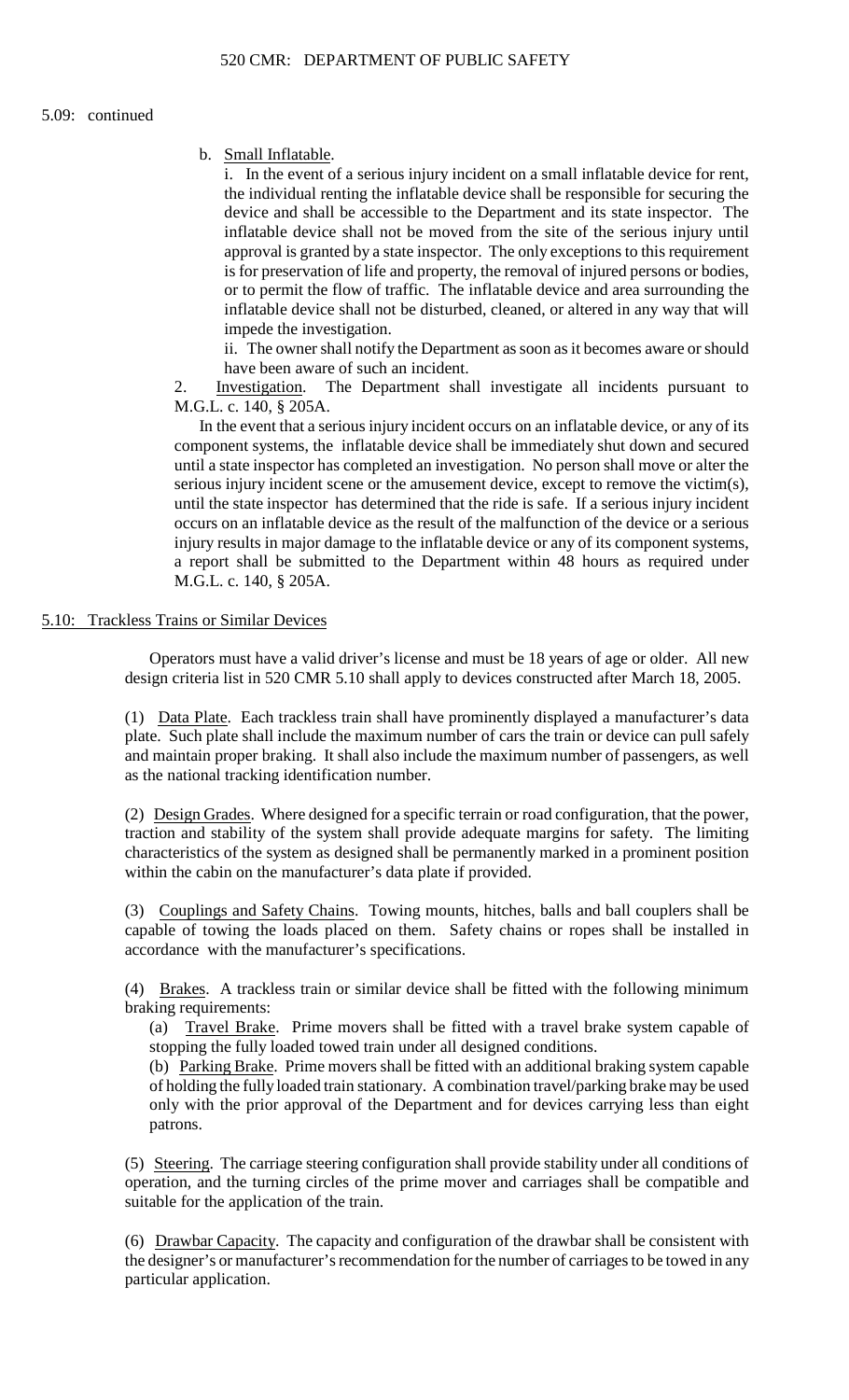### 5.10: continued

(7) Center of Gravity. The center of gravity of any carriage should be as close to the operating surface as possible, and information regarding the maximum allowable sideways inclination should be displayed within the cabin.

(8) Use of Spring Suspension. Spring suspension shall not be used without some shock absorbing and movement limiting devices.

 carriages and across the drawbar. These additional safety features are to ensure that there are no (9) Additional Safety Features. Wheels should not protrude beyond the sides of the carriages and the gaps between carriages should be fitted with safety screens to prevent access between accessible pinch points or hazards that could catch a patron's clothing or long hair.

 carriages. If trains or similar devices are operated on open public roads, they shall be fitted with pedestrians. Operators driving recklessly shall have their permit to operate immediately revoked (10) Other Traffic. Where the train or similar device is operated with other vehicle traffic present, doors shall be fitted with catches which are operable only from the outside of the vehicle and trailer signal systems. Where trains or similar devices are operated with other foot traffic, the operator shall drive the device in a manner that does not present a safety hazard to and shall not be re-issued a permit until a Department hearing has taken place and the appropriate action has been taken to ensure rider and pedestrian safety.

# 5.11: Go-karts and Facilities

# (1) Karts and Kart Tracks.

 (a) The following requirements are for karts powered by either battery or internal combustion and driven on permanently installed indoor or outdoor tracks.

(b) Karts. Karts shall be constructed mainly of non-combustible material with sufficient strength to sustain the weight of patrons and to withstand stress induced by normal operation, collision with other karts or collision with any part of the surrounding structure. The center of gravity of the kart shall be as low as possible to minimize the possibility of a roll-over. The component parts of a kart shall comply with the following requirements:

1. Guarding. Guarding shall be provided to prevent wheels from riding up or becoming enmeshed with the wheels or protrusions of other karts. Guarding shall also be provided to prevent patrons or track attendants contacting any hot or moving parts.

2. Roll-over. Roll-over protection shall be provided to protect patrons in the event of a roll-over, unless a documented hazard identification and risk assessment has been carried out by a competent person, and demonstrates that such a requirement to be unnecessary.

 out by a competent person, and demonstrates that such a requirement to be unnecessary. 3. Headrests. Headrests shall be provided to protect patrons in the event of a rear-end collision, unless a documented hazard identification and risk assessment has been carried

4. Kart Protection. Effective protection shall be provided to prevent the engine surfaces, transmission, fuel tank and exhaust system from coming into contact with the track or its surroundings in the event of a roll-over or collision.

5. Steering Wheels. Steering wheels shall be oval or round in shape and shall be sufficiently padded.

6. Steering Column Support. Where used, a steering column support shall be positioned to avoid contact by the patron in the event of a collision.

7. Steering Limits. Steering shall be limited in accordance with the design specifications for the steering gear.

8. Seats. Seats shall be constructed so that they retain patrons in place under normal driving and turning conditions.

9. Dual-occupancy Karts. Where a kart is designed to carry two patrons, adequate hand and foot rests shall be provided for the second patron.

10. Seat Belts. Seat belts of the lap/sash type configuration shall be fitted to all karts.

11. Brakes. Brakes which operate effectively to bring the kart to a stop in a safe manner and within a safe distance shall be provided.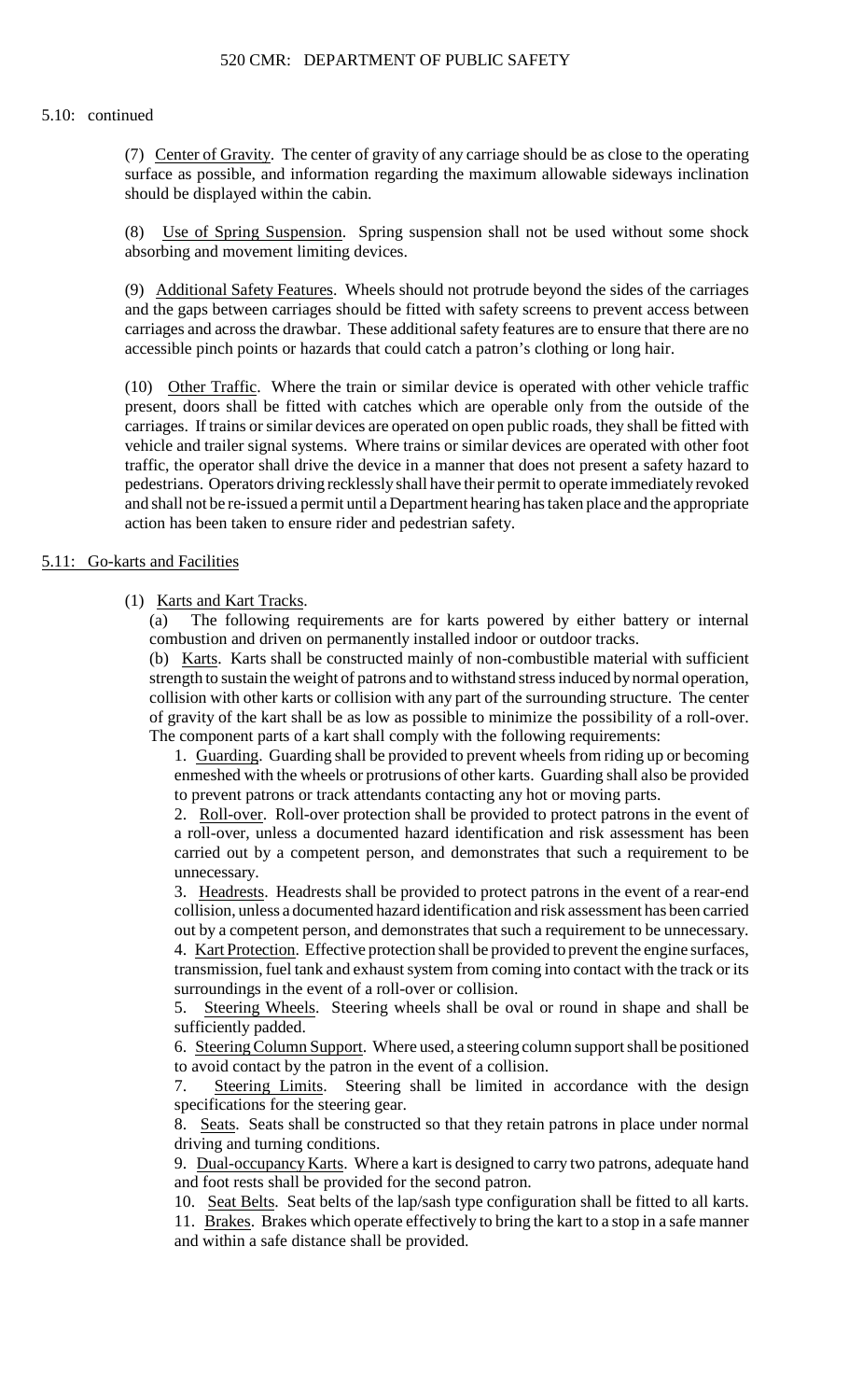12. Fuel Tanks. Fuel tanks shall be fitted with filler caps designed to eliminate any possibility of fuel leakage under any condition of operation or if overturned. The material used in the construction of the fuel tank and associated fittings shall be suitable for the intended function. The material shall be chemically resistant to and compatible with all commercial grades of fuel, including additives normally encountered. The material shall also be suitable for the environmental and operational conditions to which the fuel tank may be exposed.

13. Speed Limit. The maximum attainable speed by any kart shall not exceed that which has been determined by a documented hazard identification and risk assessment performed by a competent person.

14. Vehicle Identification. Each kart shall be marked in accordance with 520 CMR 5.00.

(c) Kart Tracks. The design and manufacture of kart tracks shall comply with the following:

1. Track Design. The track shall be designed and delineated in such a way as to prevent any kart from leaving one portion of the track and entering another portion of the track unless via a designated track route.

Track Surface. The surface of the track shall provide consistent traction characteristics throughout its entire length.

3. Track Width. The width of the track should be sufficient to allow a kart to pass two other karts laid end to end across the track.

 of the track, unless run-off areas are sufficient size are provided to bring a kart to a halt 4. Barriers. Barriers which are capable of stopping a kart traveling at full speed in a manner so as to protect patrons against injury shall be installed around the entire length in a safe manner. Barriers shall be fire resistant and constructed such that the karts cannot climb up the sides of the barrier. Barriers shall be installed to prevent any kart entering spectator areas and inside areas of the track where operating staff are stationed. Barriers shall be in a condition that would not create a hazard or enable a patron to injure themselves if they came in contact with the barrier.

5. Fencing. Fencing shall be provided around the parameter of the track at a sufficient distance to prevent a barrier from striking the fence should a kart strike a barrier. Any area containing persons other than operating staff or patrons shall be enclosed by fencing not less than three feet in height, similarly located behind a barrier.

6. Loading/Unloading Area. An areas separated from the track shall be provided for the loading and unloading of patrons. This area should be arranged to prevent unauthorized entry.

7. Fuel Storage. An area separate from the track and loading/unloading area shall be provided for fuel storage.

 8. Ventilation. Ventilation that complies with 780 CMR: *Massachusetts State Building Code* shall be provided during the operation of indoor kart facilities.

9. Lighting. The track and surrounding area shall be sufficiently illuminated as to allow the supervision of the track, provide adequate visibility and to enable patrons to safely negotiate the course. Light and fittings shall be erected clear of any item with which a kart may collide.

# 5.12: Concession Racing Karts and Facilities

 520 CMR 5.12 applies to the design, manufacture and operation of concession karts and their associated operating facilities where qualified drivers (driver) can take part on concession kart racing and/or lapping sessions.

520 CMR 5.12 does not apply to vehicles specifically offered for use by the General Public to replicate competitive motor sports in an amusement facility setting (concession go-karts), sanctioned racing or racing schools (race karts) or used for general purpose by private owners (fun karts).

Significance and Use. 520 CMR 5.12 is intended to delineate information for the design, manufacture and operation of concession racing karts and related track facilities.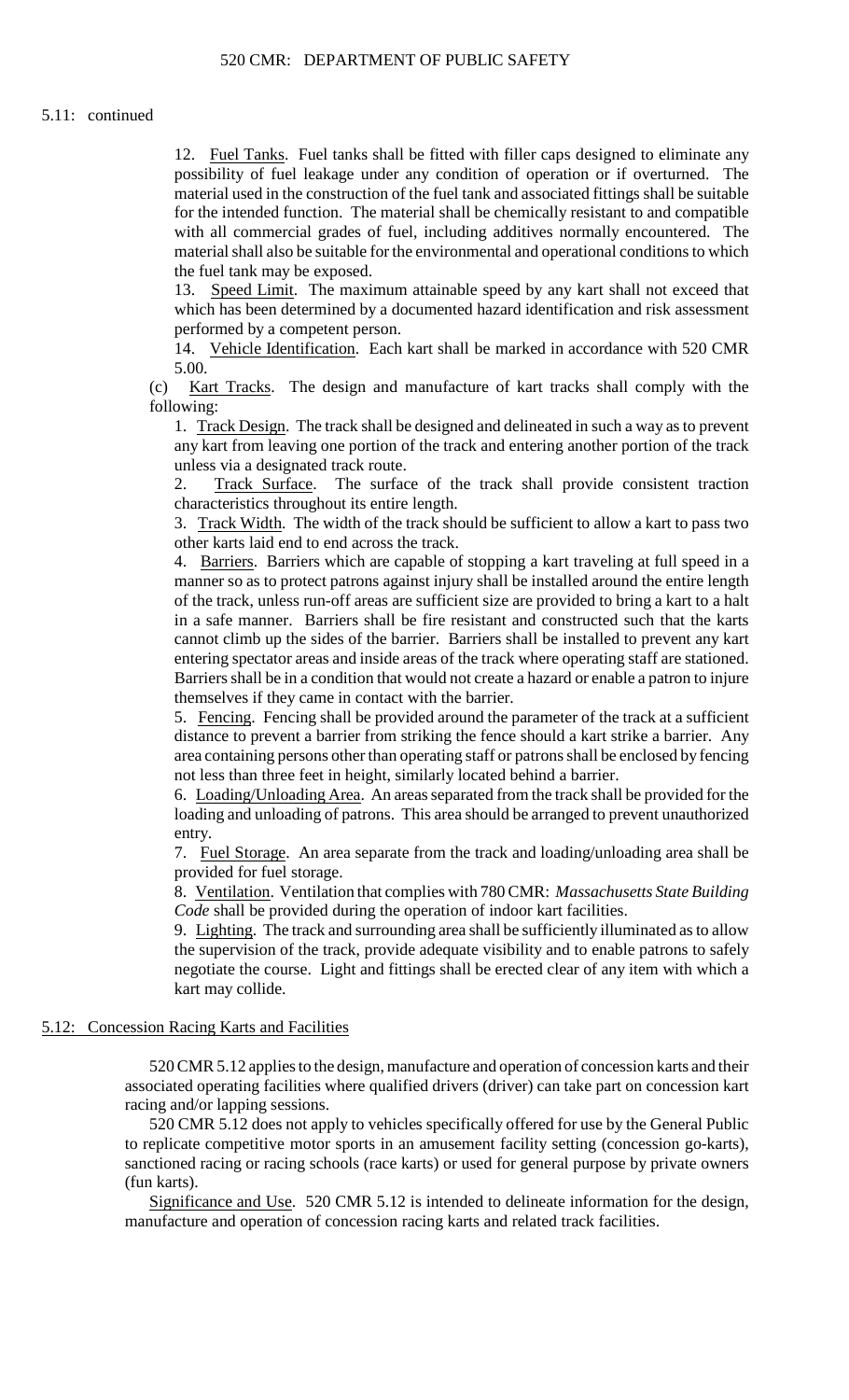#### 5.12: continued

# (1) Definitions.

Barrier System. A device installed on the concession racing kart track which defines the boundaries of the track and/or run-off areas and whose primary purpose is to contain the vehicles within pre-determined boundaries.

Concession Go-kart. A motorized vehicle with four wheels that is driver controlled with respect to acceleration, speed, braking and steering. This vehicle operates within the containment system of a defined track and is intended to simulate competitive motor sports for members of the general public for a fee. A concession go-kart has a maximum capacity of two persons and no cargo capacity.

 Concession Racing Kart. A motorized vehicle with four non-aligned wheels in contact with the are driven and/or raced on tracks. Speeds for Class One and Class Two concession racing karts ground, two of which control the steering while the other two transmit the power. A concession racing kart is a vehicle, with or without bodywork, controlled by the driver with respect to acceleration, speed, braking and steering. Concession racing karts are classified by speed and shall not exceed 35 mph and 55 mph respectively. Speed qualification of concession racing karts shall be based upon speed measured on a flat and level track surface.

 Concession Racing Kart Track Staff. Staff required to operate a concession racing kart facility. Duties include, but are not limited to, registering and briefing drivers, assisting drivers in and out of karts and managing all track operations.

Discussion. Specifically excludes similar devices that are intended for use in an amusement facility setting (concession go-karts), race schools or sanctioned racing (racing karts), devices such as electronically or rail guarded amusement rides and bumper cars or other similar amusement devices that operate under circumstances where there is no defined direction of travel.

Driver. The person who manipulates and controls the direction of travel, braking and speed of a concession racing kart.

In order to drive a Class One concession racing kart, the driver shall have either attended a class and taken and passed a practical test to establish his or her competency or be 18 years of age or older and hold a valid internationally recognized drivers' license.

 In order to drive a Class Two concession racing kart, the driver shall either hold an applicable valid competition license from a recognized motor sport sanctioning body, have taken part in a minimum of six competition events in a Class One concession racing kart or have attended a class and taken and passed a practical test.

 In all cases the driver (and his or her parent/legal guardian if the driver is 18 years old) shall sign a full release and waiver of liability and acknowledgement that he or she are taking part in competitive motor sports and understands the risk of possible injury and/or death.

Fun Kart. A motorized vehicle with four wheels, sold commercially as consumer goods and intended for private personal recreational use by the consumers for off-road use on suitable terrain, as recommended by the manufacturer.

Lapping Session. Any laps driven at a concession racing kart facility in either a race or practice session.

Pit. A defined area for the purpose of drivers getting in and out of the vehicles at the beginning, during or end of any lapping session and where refueling of concession racing karts may take place.

Race Kart. A motorized vehicle with four wheels designed for use in either Sanctioned Racing on tracks, streets, or other areas of competition or in a Racing School facility. Racing Karts are defined and classified by recognized motor sports sanctioning bodies, such as FIA, CIK, WKA, IKF, MSA, SCCA, *etc*. Anyone operating such vehicles shall comply with the requirements for safety equipment as mandated by the Sanctioning body.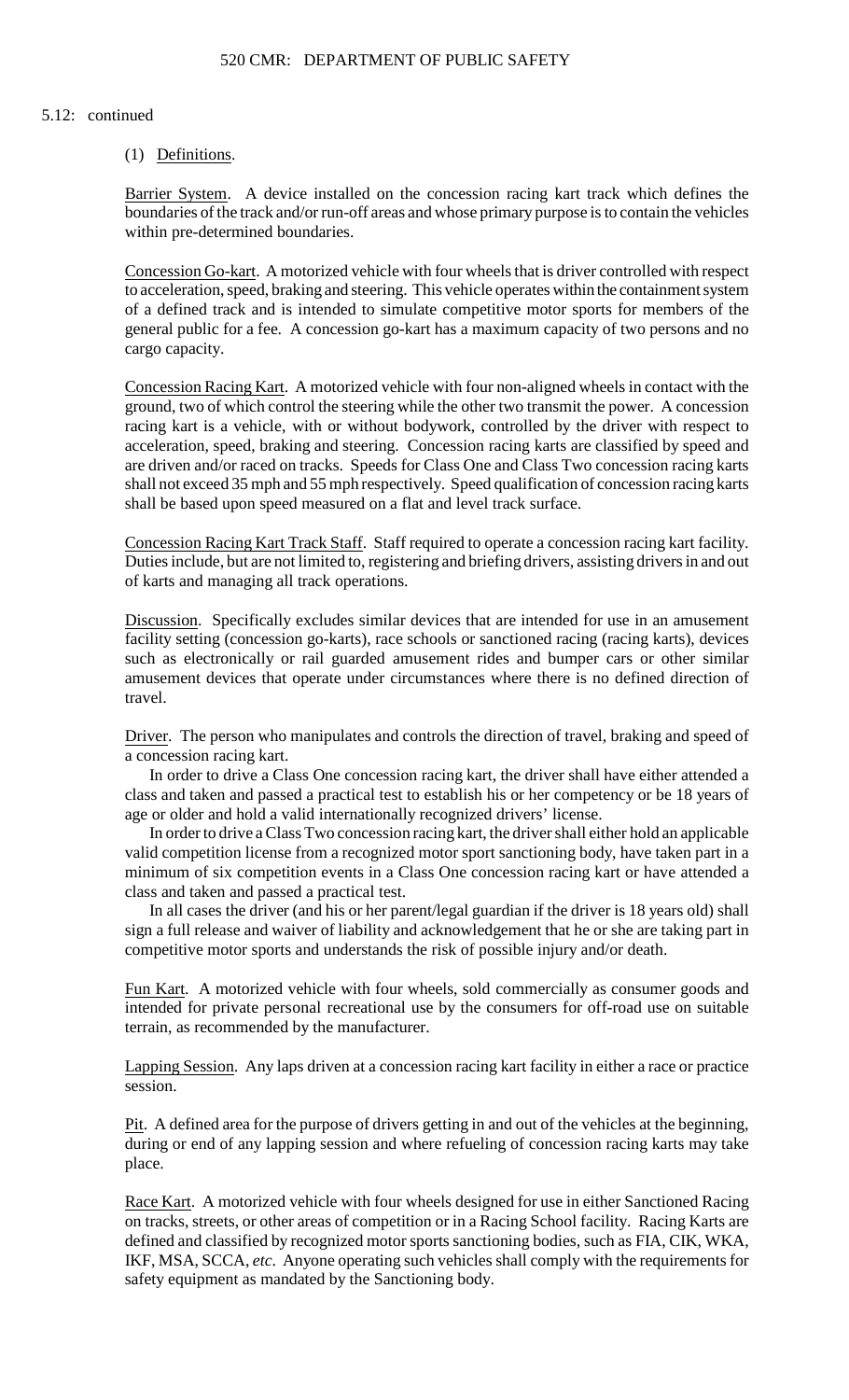#### 5.12: continued

Track. A defined path for the operation of concession racing karts that has either a concrete or asphalt surface.

Significance and Use. 520 CMR 5.12 is intended to delineate information for the design, manufacture and operation of concession racing karts and related track facilities.

# (2) Concession Race Kart and Safety Equipment Specification.

(a) Chassis.

1. Concession racing karts shall be of an adequately strong construction and shall present no undue hazard to its driver or other driver. In particular, steering, brakes, and wheels shall be adequate for speeds that are likely to be attained.

 2. The concession racing kart chassis shall be constructed from magnetic steel tubing. Cross section is free. It shall be of one-piece construction either welded or brazed.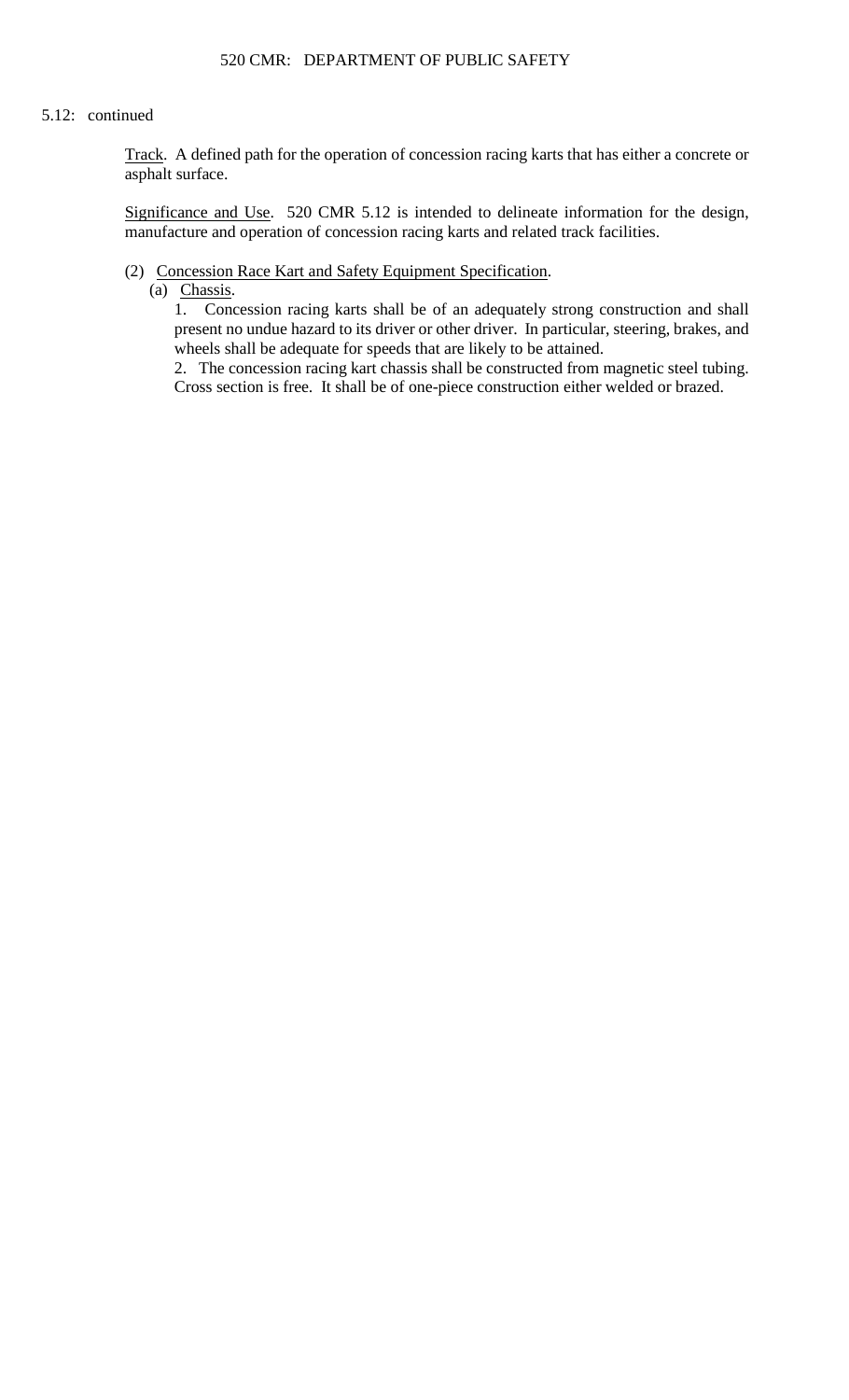3. Any form of chassis frame control, which includes pivots, dampers or similar devices, is prohibited. Anyform of suspension, either byelectrometric material or by any pivot is prohibited.

4. Concession racing karts shall have protected covers or component placement for moving or heated components of the engine and drive train system to prevent or inhibit the driver from inadvertent contact with these components while seated in the intended position for operation.

 wheels in such a manner that the wheels from one concession racing kart cannot engage conditions. The bumper system shall be designed in such a way that under normal 5. Concession racing karts shall incorporate a bumper system that encloses all four or override the wheels of another concession racing kart operating under normal operating conditions a concession racing kart shall be inhibited from climbing, separating or going under a barrier system.

(b) Dimensions.

1. The center of gravity should be as low as possible to minimize the possibility of a rollover. The maximum height for the bottom of the seat to the ground shall be 2½ inches.

2. The track must be a minimum of  $\frac{2}{3}$  of the wheelbase.

- 3. Maximum overall wheelbase is 50 inches.
- 4. Maximum overall length is 80 inches.
- 5. Maximum overall width is 55 inches.
- 6. Maximum unloaded weight is 300 lbs.

 (c) Flooring. There must be a floor made from rigid material that, as a minimum, stretches from the seat to the front of the kart. It must be edged on each side by a tube or a rim to prevent the driver's feet from sliding of the floor.

 potential for rupture or damage in the event of collision with another concession racing kart, (d) Fuel Tank. Concession racing karts that are powered by gasoline engines shall be equipped with a fuel tank, filler neck and cap that will not leak more than one ounce of fuel over five minutes when inverted, in accordance with SAE J1241. Concession racing kart fuel tanks shall be installed separately form the engine and in such a manner to minimize the obstacle or rollover.

(e) Speed Controls.

 1. Speed limitation devices shall be incorporated in concession racing karts, that is, throttle stops, pedal stops, governors, gearing, throttle linkage adjusters, *etc*., to control speeds.

 2. Concession racing karts will be fitted with a remote electronic limiter and/or engine shut-off device.

3. Concession racing karts will be fitted with an electronic timing transponder and all races will be timed to within an accuracy of 100<sup>th</sup> of a second.

(f) Brakes.

 1. Brakes may be hydraulic or mechanical disc brake operating on the rear wheels only. front and 18 inches from the side of the kart. Hydraulic lines must be securely fitted to Master cylinders must be fitted in a position safe from impact at least ten inches from the the chassis upper sides and should be protected against damage. Drum brakes are not permitted.

2. Brakes must be capable of stopping a kart at maximum potential speed with maximum load within an adequate distance.

(g) Seats. Seat must be rigidly located on the chassis and designed to securely locate the driver without movement relative to the chassis when cornering or braking.

(h) Pedals. Pedals must not protrude forward on the front bumper. A pedal equipped with a return spring must operate the throttle.

(i) Axle. Axle must be one piece, of either solid or hollow magnetic steel bar.

(j) Safety Equipment. Drivers of concession racing karts will be required to wear a DOT approved full-face helmet with visor, neck brace and an abrasion resistant racing suit of one or two piece design, such as an FIA/CIK approved kart racing suit, or a suit manufactured to a similar specification or a leather racing suit.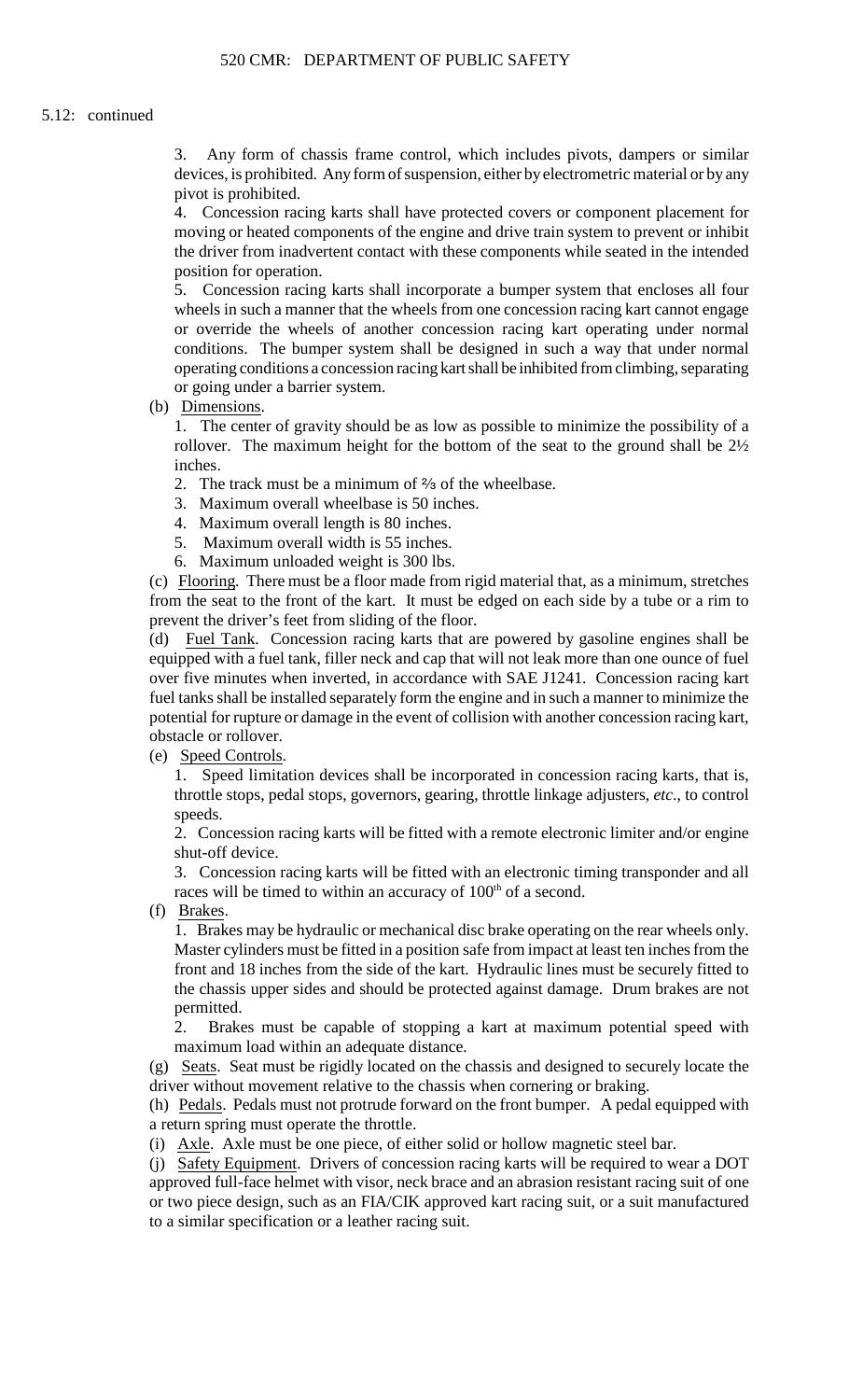# 5.12: continued

- (3) Concession Racing Kart Track Design and Construction.
	- (a) Track.

 distance. The track surface must be non-combustible concrete or asphalt. At all times, 1. Concession kart racing tracks must be at least 16 feet wide at the narrowest point and shall be free of vertical misalignment greater than ½ inch within one inch horizontal there must be a minimum of three feet between separate parts of the track.

2. The number of karts permitted to race at any one time will be determined by the length of the track; one kart per 55 linear feet measured at the centerline of the track.

3. The concession racing kart track running surface shall not have intersections on the same horizontal plane with the exception of the entrance point of the pit (or similar) area.

(b) Barriers.

 capable of stopping a concession racing kart at full speed in a manner so as to minimize the risk of injury to a driver in the event of a collision. The barrier system shall be installed around the entire length of the track, unless run-off areas are sufficient in size 1. Concession kart racing tracks shall have a fire resistant barrier system that must be to bring a kart to a halt in a safe manner.

2. Any spectator area or areas where track staff are stationed must be protected by barriers.

3. Barriers shall be of sufficient height and present a vertical face to the concession racing kart to minimize the risk of the kart climbing and/or crossing the barrier. Barrier systems shall be maintained in a condition that would create a hazard or present an unnecessary risk to a driver should they come into contact with it.

 that are securely fastened and anchored to prevent relocation. Tires shall be free of rims 4. Tire barrier systems, if used without a trackside continuous band, shall consist of tires or wheels.

 5. When tires are used as support components for a continuous band barrier system, the tires shall be secured in a manner to help prevent the tires from raising the band upon impact by a concession racing kart.

6. Unauthorized public access to the concession racing kart track must be restricted.

(c) Bridges and Elevated Tracks.

 1. Concession racing kart track bridges or elevated sections of track shall have a and the elevated portion of the track. This containment system shall be adequate to retain secondary containment system behind the primary barrier system on the approach, egress a concession racing kart, member of staff or a driver on the track or perimeter surface.

2. Any incline or decline must not exceed one foot for each five feet traveled.

3. Any elevated section of the track must be designed and built to support 50 lbs. per sq. ft. live load.

(d) Ventilation.

1. Ventilation that complies with the current 780 CMR: *The Massachusetts State Building Code* shall be provided during the operation of indoor concession kart racing. When occupied, the air quality of an indoor concession racing kart track must be constantly monitored in respect of engine emissions. Air quality must be maintained at a level pursuant to OSHA standard.

2. If a concession racing facility comprises any non-racing areas, such as registration, administration, retail, dining or general assembly areas, these must be separately ventilated with the track maintaining negative pressure to ensure that air moves from non-racing to racing areas and not vice versa.

 (e) Lighting. Concession racing kart tracks shall have appropriate illumination to allow for visual observation of the entire track and pit areas by concession racing kart track staff and drivers. Such lighting must be erected clear of any item which a kart might collide.

(f) Safety Equipment.

 1. All concession kart racing track staff involved in controlling any lapping session must Department. Any track staff stationed out on the track must be supplied with headsets, communication at all times. Such headsets should cover both ears to mitigate the noise be equipped with a two-way radio or similar communication system approved by the or similar communication system approved by the Department, to ensure clear from the concession racing karts.

 2. A signaling system or procedure comprising colored flags or colored lights or signs or any combination thereof, shall be provided to alert or warn drivers of hazardous conditions or caution situations during any lapping session.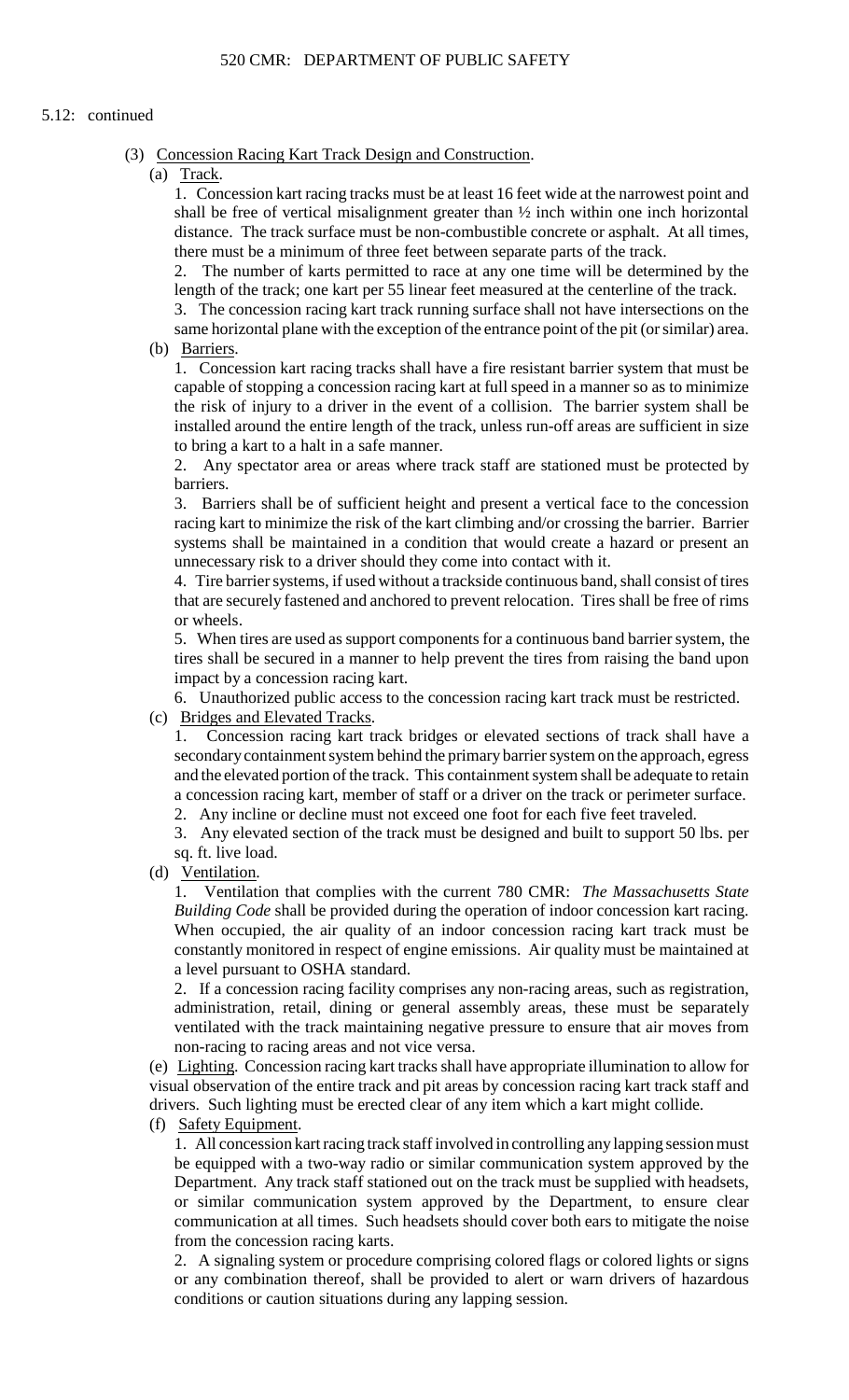3. Concession racing kart facilities should be equipped with sprinkler systems and fire extinguishers to meet 780 CMR: *The Massachusetts State Building Code* and should include, but not be limited to:

a. A minimum of a 10 lbs. BC-rated fire extinguisher shall be accessible within a maximum of 100 feet of any point of the concession racing kart track in accordance with 527 CMR 1.00.

 concession racing kart track pit area and easily accessible to concession racing kart b. A minimum of a 10 lbs. BC-rated fire extinguisher shall be located in the track staff.

4. Fire extinguisher locations should be marked in accordance with 527 CMR 1.00.

5. Fire extinguishers permanently mounted in weather-exposed locations shall be protected by an enclosure approved by 527 CMR 1.00.

 location along with a first aid bag that can be easily carried to the scene of any incident. 6. Comprehensive first aid equipment and supplies must be maintained in a central (g) Fuel Storage and Dispensing.

1. Fueling areas at a concession racing track must have a concrete surface and shall comply with 527 CMR 1.00.

2. Concession racing kart tracks shall have a minimum of A 250-gallon fuel tank installed on-site with a comprehensive fire suppression system in accordance with 527 CMR 1.00.

(h) Pit Area.

1. Concession racing kart tracks shall have a clearly defined Pit Area in which drivers may get in and out of their karts at the start, during and at the end of any lapping session. The pit area should be laid out in such a manner as to prevent drivers waiting to race from inadvertently being hit by karts entering or leaving the pits.

2. Any area where karts are left standing or are maintained to any degree must have adequate drainage with oil/water separation capability to meet 780 CMR: *The Massachusetts State Building Code* and/or 248 CMR: *Massachusetts State Plumbing Code*.

 520 CMR 5.00 should be posted in this area along with detailed explanations of any signs, (i) Briefing Room. Concession racing kart tracks shall have drivers' briefing room/area. flags that may be used during a race. Signage should include, but not be limited to:

1. Instructions concerning placement of hands on the steering wheel and feet Inside concession racing kart at all times.

 2. Driver qualification requirements. Instruction concerning the correct use of the safety equipment provided.

3. Restrictions regarding smoking in concession racing karts or in pit areas.

4. Information on complying with verbal, or signaled instructions, or both, given by track staff.

5. Instructions concerning blocking, bumping or pushing with go-karts.

6. Information regarding the importance of following rules and instructions.

7. A map of the track should be provided in the briefing room clearly showing the pit area, the direction of travel and location of any track staff, warning signals, pit entrance and/or penalty box.

 8. Warning signage should be posted at appropriate locations (driver registration desk 9. Warning concerning forces and actions that could aggravate physical conditions such and/or briefing room), which must include, but not limited to, the following messages: as heart conditions, pregnancy, neck and back conditions,

10. Warning that motor sport can be potentially dangerous and that drivers take part in full knowledge of the risks involved and understands the risk of possible injury and/or death.

11. Warning that smoking is not permitted while in the vicinity of concession racing karts, the track, pits or fueling area of the concession racing track.

12. Zero tolerance policy regarding alcohol and drugs.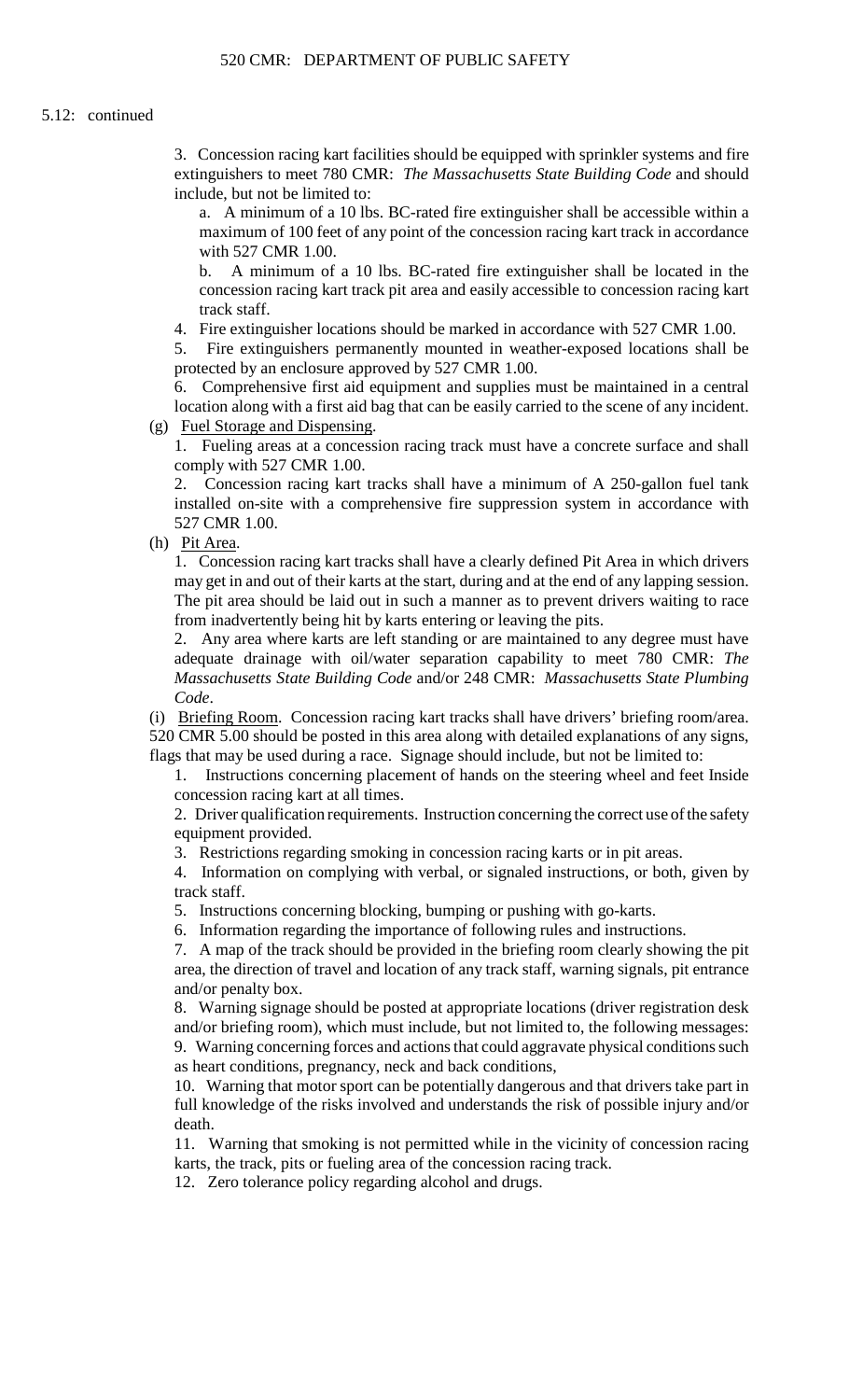# 5.12: continued

### (4) Concession Racing Kart Track Staff.

(a) General.

1. All concession racing kart tracks must be adequately staffed and at least one member of staff on duty at any time must be trained in basic first aid and CPR. The following descriptions outline the responsibilities that must be allocated to various personnel within any organization that owns, operates or manages a concession racing kart facility. Although it is acknowledged that one person might adopt multiple roles, this must not in any way detract from the safety of the facility or the execution of any one of these functions.

2. All concession racing kart track staff must be adequately trained prior to the commencement of any duties. Initial and on-going training shall include, but not limited to:

- a. Instruction on concession racing kart track operating procedures.
- b. Instruction on specific duties of an assigned position.
- c. Instruction on the use of all communication equipment.
- d. Instruction on general safety procedures.
- e. Instruction on emergency procedures.
- f. Observation of the concession racing kart staff's execution of their duties.
- g. Concession racing kart track employees shall receive training in fueling
- h. Operations in accordance with all local, state and federal fire codes.
- i. All concession racing kart track staff shall be easily identifiable to drivers and/or spectators.

 concession racing kart facility and the establishment, maintenance and development of all (b) Director of Operations. Responsible for overseeing the design and construction of the operational procedures. This person must have a minimum of five years active experience in motor racing, preferably karting.

(c) Concession Kart Racing Director. Responsible for overseeing all racing operations. This also includes the supervision of all personnel that are employed trackside ensuring they are fulfilling their job responsibilities. This position involves training, motivating and maintaining a qualified staff to work in different trackside roles.

(d) Track Manager. Responsible for all racing activities and personnel on the track during his or her shift. This includes ensuring that the track is well maintained, the karts are prepared, the equipment and briefing rooms are properly equipped and that all necessary signage is present and that the staff is prepared for any racing that will take place during the forthcoming shift. The Track Manager is responsible for ensuring that all drivers are adequately briefed and that the races are run in a safe manner.

 (e) Race Controller. Responsible for controlling all racing events from the central control station. This includes running the computer systems. Speed control/emergency shutdown systems and any centrally controlled signaling systems.

 (f) Pit Lane Marshal. Responsible for ensuring that drivers get in and out of karts safely and lane marshal to ensure that all drivers are correctly using the required safety equipment prior to the start of any lapping session. Senior marshals may also provide safety and procedural providing assistance to drivers during any lapping session. It is the responsibility of the pit briefings.

(g) Track Marshal. Responsible for ensuring that any lapping sessions are run in a safe and professional manner. Each Track Marshal is responsible for controlling a defined portion of the track and communicating with the drivers through a series of established signal, *i.e.*  flags, signs, *etc*. Track Marshals report directly to the Track Manager keeping him updated at all times regarding all activities on the track.

(h) Mechanic. Responsible for safety inspections, the preparation and repair of concession racing karts, which should be clean and mechanically sound at all times.

(i) Driver Registration Clerk. Responsible for scheduling drivers into any lapping session. This person must ensure that any driver wishing to take part in a lapping session meets the necessary criteria and has completed the appropriate Release and Waiver of Liability and Assumption of Risk and Indemnity documentation prior to scheduling them into a lapping session.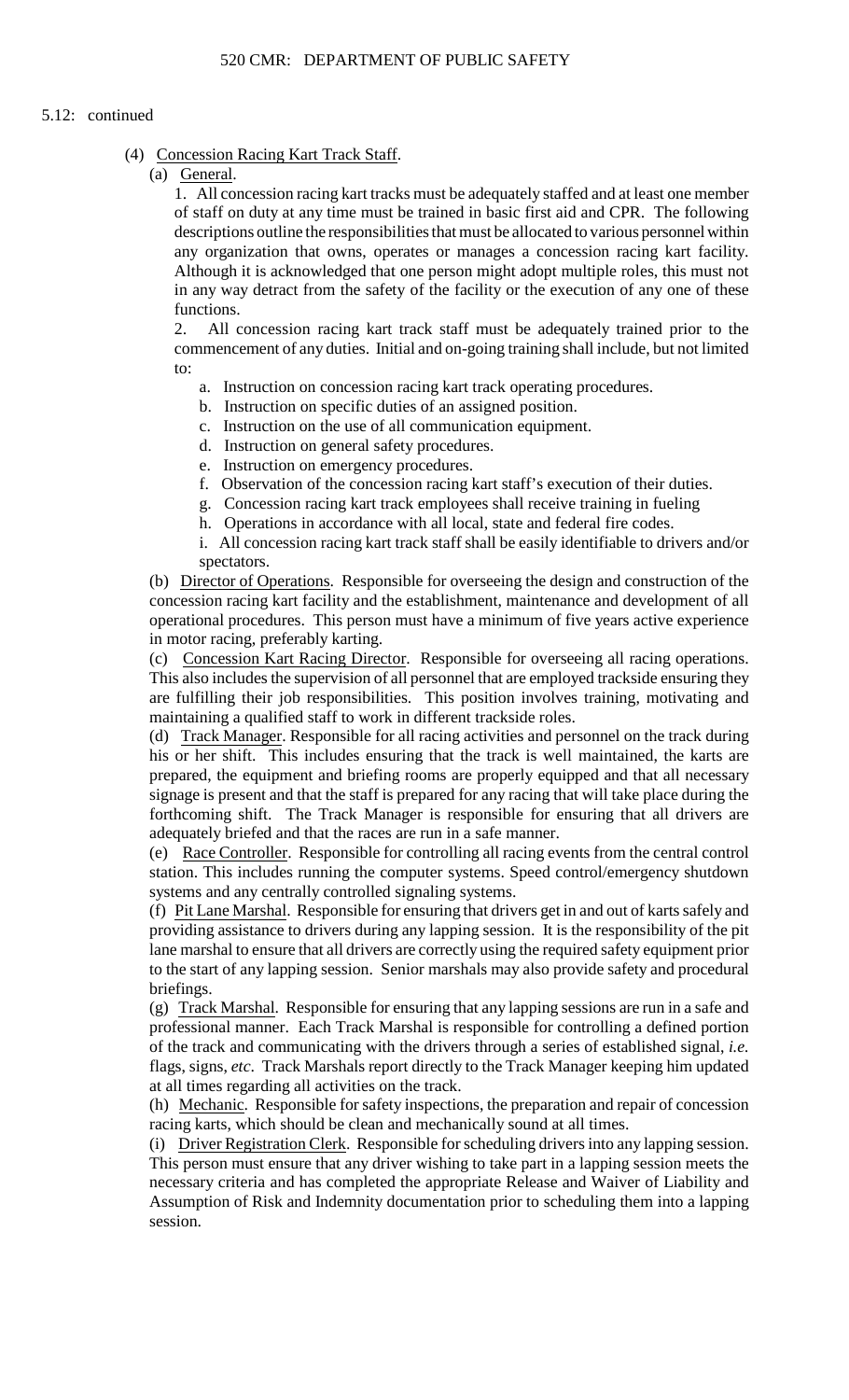# 5.12: continued

# (5) Operations.

(a) Lapping Sessions.

 1. Prior to taking part in any lapping session track staff must ensure that all drivers meet the necessary criteria to drive and have completed the appropriate Release and Waiver of Liability and Assumption of Risk and Indemnity documentation.

2. During the mandatory pre-race briefing verbal instructions, concerning concession racing, 520 CMR 5.00 shall be announced to all drivers. This briefing will include, but not limited to:

a. The zero tolerance policy regarding the consumption or use of alcohol and/or drugs.

b. The correct use of any safety equipment required.

c. The required position of hands and feet.

d. Instructions defining the brake and throttle and their operation.

 e. The instituted signaling systems or procedures, which alert or warn drivers of hazardous conditions or caution situations during a race.

f. Instructions concerning blocking, bumping or pushing with go-karts.

g. Information regarding the importance of following rules and instructions.

 3. Concession racing kart track staff shall ensure that all drivers are correctly using the required safety equipment prior to assisting them into the karts prior to the start of any lapping session.

 4. There shall be concession racing kart track staff that shall be positioned so that they can observe and control each portion of the track. They shall be responsible for that portion of the track during any lapping session and must be able to reach any section of that part of the track immediately.

5. 5. At all times during any lapping session, concession racing kart track staff must maintain total control and if required be able to stop a lapping session through either displaying the appropriate signal or using any electronic shut down device in operation.

6. Upon completion of any lapping session concession racing kart track staff shall ensure that drivers safely return to the pit area and assist them out of the karts if required.

(b) Maintenance.

1. All racing equipment including, concession racing karts, must be inspected and maintained in good and safe working order and in accordance with any manufacturers recommendations on a regular basis. All maintenance, both routine and repair, must be detailed in the maintenance and inspection logs along with daily, weekly and monthly inspection sheet for each kart.

2. These inspections should include, but not limited to:

a. General all round nut and bolt check.

 b. Chassis for wear and tear with special regard to the possibility of fatigue and/ or cracks.

c. Fuel and brake lines and throttle assembly.

d. All springs.

e. Tire wear, pressures, toe-in/out, wheel nuts, wheels, kingpin, steering column, axle and front wheel bearings.

- f. Brake master cylinder, disk, caliper and disk.
- g. Sprocket alignment and chain tension.

h. Bodywork, floor, seat and mounting brackets.

i. Concession racing kart track surfaces shall be maintained in good repair, and free of cracks, obstructions or potholes, or combination thereof, of greater than ½ inch vertical change within one inch horizontal distance, that could damage the concession racing kart or cause the driver to lose control of the concession racing kart.

3. All barrier systems that must be regularly maintained to ensure their integrity.

(c) Serious Injuries.

 1. Any serious injury in which a driver or member of staff is injured must be The documentation must detail the nature of the incident, type and extent of any injury, documented on an Incident Report Form. Copies of this form must be maintained at the facility at all times and be available for inspection by an inspector of the Department. any action taken and the disposition of the injured party.

2. Accidents requiring professional medical attention must be reported to the following telephone number 508-820-1444 within one hour from the time that the accident occurred.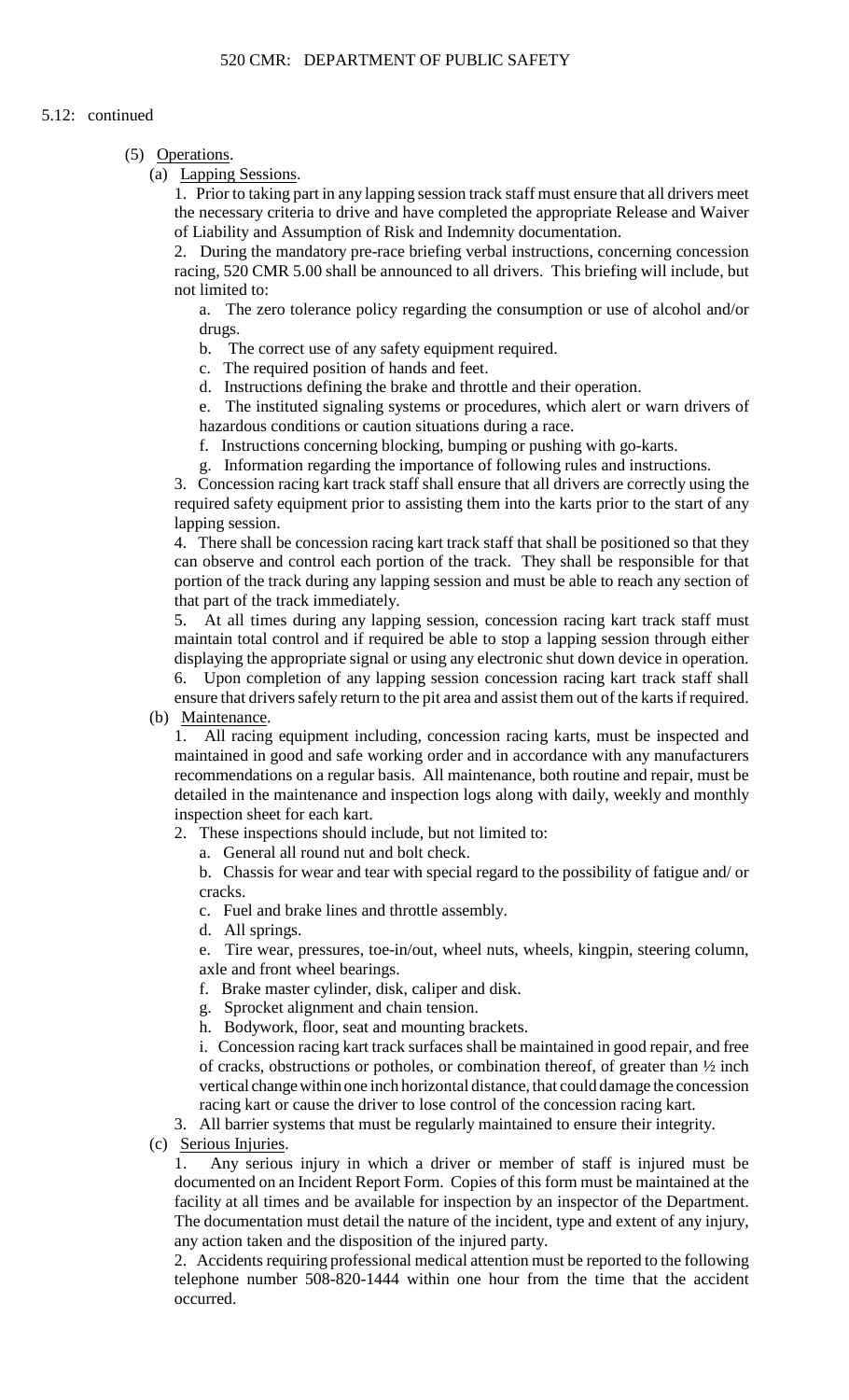is granted by an Inspector of the Department. The only exceptions permitted to device shall not be disturbed, cleaned up or altered to an extent that will impede the 3. In the event an accident results in a death, the scene shall be secured until approval 520 CMR  $5.12(5)(c)1$ . and 2. that will be allowed are for the preservation of life and property, the removal of injured persons or bodies. The kart and area surrounding the investigation. Within eight hours of notification of such incident the Division must start the investigation of the accident.

4. Serious Injury notification shall be made to the following telephone number 508-820 1444.

(d) Driver Responsibility.

 concession racing karts races. Drivers taking part in such races accept the risks inherent 1. There are inherent risks in participating in any form of motor sport, including in such participation of which the ordinary prudent person is or should be aware.

 2. Drivers have a duty to read any and all warnings and waivers and acknowledge that liability has been waived and the risk involved as a condition of being allowed to take part in any lapping session. All drivers must exercise good judgment and act in a responsible manner while racing and obey all oral or written warnings, or both, prior to or during participation, or both.

3. Drivers shall not participate in concession racing kart lapping sessions when under the influence of drugs or alcohol.

 4. Drivers have a duty to ensure that they meet all of the criteria required to drive either a class One or Class Two Concession Racing Kart and to properly use all safety equipment provided.

5. Drivers have a duty to follow all instructions given by the concession racing kart track staff.

(e) Track Staff Responsibility. To ensure safety for Patrons, the Track/Staff/Marshals shall perform the following:

1. Prior to allowing any patron in a kart, at least one employee under the supervision of the Track Manager shall ensure that all drivers are adequately briefed and that the races are run in a safe manner. No one shall allow a person to enter a kart unless they have been adequately briefed.

2. No person shall allow or cause a race to begin or continue unless the entire track is being monitored by a duly trained and qualified member of the Track Staff.

 ensure that each driver is wearing all safety equipment properly before the allowing any 3. The member of Track Staff directing patrons into the karts shall attend each kart to lapping session to commence.

4. Track Staff shall maintain their complete attention on the portion of the track for which they are responsible.

5. Track race Controller shall immediately halt or reduce the speed of all karts in the event that any kart on the track is stationary by reason of an accident, mechanical malfunction or stall, or if any person appears to be in distress or threatens to drive or behave in a careless or reckless manner.

# 5.13: Bungee Jumping

Pursuant to M.G.L. c. 22, § 11B.

(1) Code Reference. The Department hereby adopts by reference version 2.1 of the United States Bungee Association Standards Code. Other comparable bungee codes or standards may be used provided the bungee company can demonstrate to the inspector from the Department that such codes or standards provide equal or better protection.

(2) Application. Any bungee company wishing to operate in the Commonwealth of Massachusetts must make application to the Department of Public Safety and shall obtain a permit to operate from said department before commencing operations. Such application shall be submitted along with a fee of \$250. Such fee shall in the form of a certified check or money order and shall be made payable to the Commonwealth of Massachusetts.

(3) Insurance. Any bungee company operating in the Commonwealth must carry a minimum of \$2,000,000 per incident liability insurance. This policy must cover all aspects of the bungee operation, including all spectators, participants and any operators involved including hoisting engineers who may operate a crane.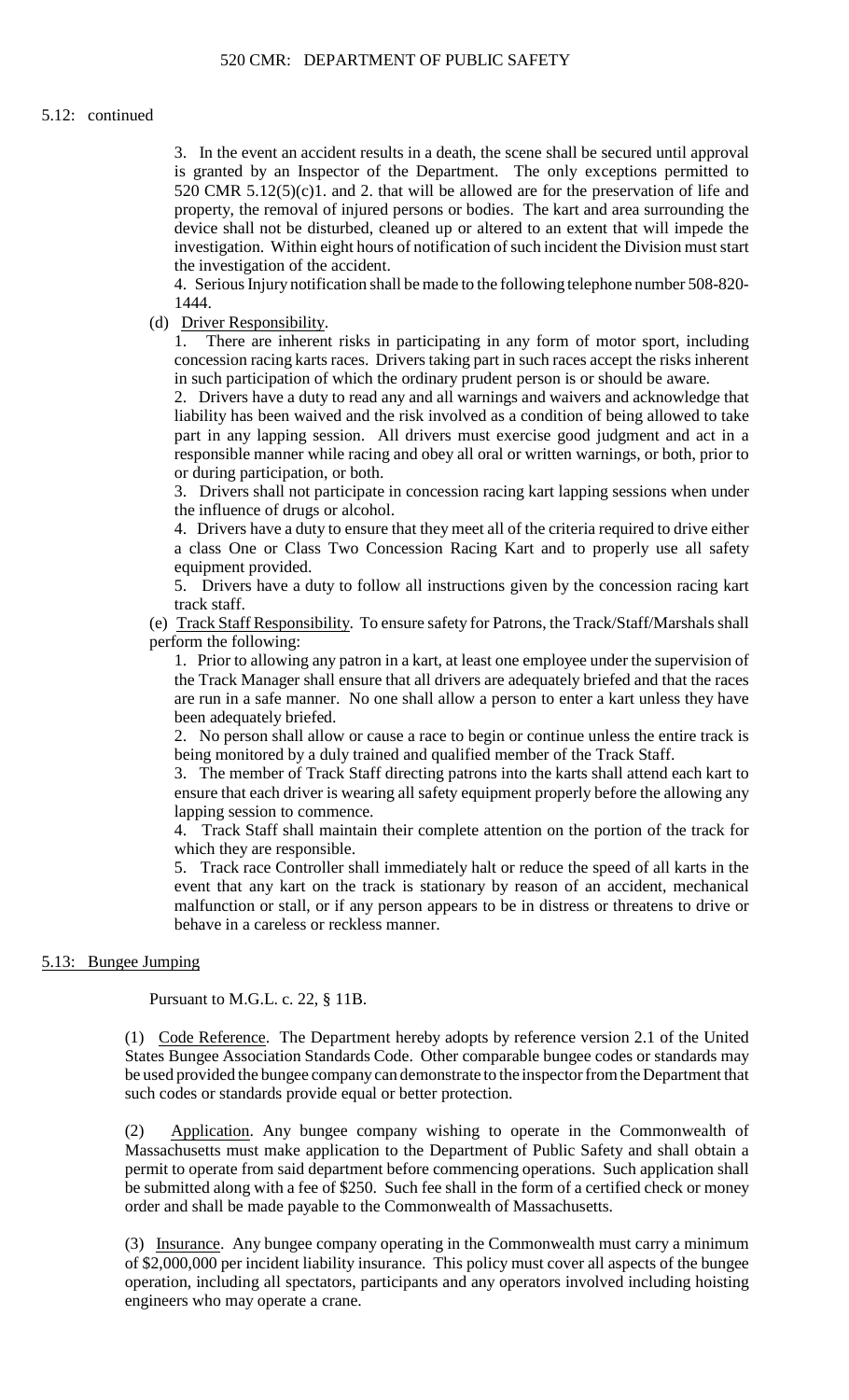#### 5.13: continued

(4) Crane Usage. If a crane is to be used by a bungee company, the on-site hoisting engineer use of a 20 ton crane shall be used to hoist personnel for the purpose of bungee jumping. All cranes used for the purpose of bungee jumping must have an "anti-two block" safety system in must possess a Commonwealth of Massachusetts 1A hoisting license. Nothing smaller than the place and operating.

 a job site of no less than five employees, each of which must meet USBA requirements. One sales or monetary transactions. The license to operate shall only remain valid if five or more employees are present. No bungee jumping is permitted without compliance with 520 CMR (5) Employee Requirements. Any bungee company operating in the Commonwealth shall have employee shall ride in the man basket, at least one employee shall be on the ground continually monitoring the activities in the man basket; one employee shall be the hoisting engineer; and the remaining employees may handle ticket sales, money collection and other related matters. At no time shall the employee designated on the ground to monitor the man basket handle ticket 5.09.

(6) Inspector Presence. An inspector from the Department of Public Safety shall be present for the set up of the crane, inspection of the log, and the testing of the bungee cord. At the discretion of the inspector, the inspector or their designee may perform a test jump as a final check of the bungee safety system and devices.

(7) Communication System. A communication system shall be established, which will allow the hoisting engineer, the ground crew and the personnel in the man basket to remain in direct communication at all times.

(8) Minimum Age. No person under the age of 16 shall be allowed to bungee jump. Bungee companies shall require prospective jumpers to provide proof of age before being allowed to jump.

 exclusive responsibility to notify the Bungee Company that a potential medical condition exists, be responsible for injuries sustained as a result of an undisclosed medical condition of the (9) Medical Conditions. Any person with a medical condition that could be adversely affected by bungee jumping shall be prohibited from bungee jumping. Prospective jumpers have the and to seek professional medical advice prior to making a jump. Bungee Companies shall not jumper.

(10) Proper Signage. A sign shall be erected on all jump sites, listing any medical restrictions, age restrictions, and weight restrictions of jumpers not exceeding 275 pounds.

 emergency. Every employee of the bungee company shall have a good working knowledge of the plan. At least one member of the ground crew or jump master must hold a minimum of a (11) Emergency Plan. Each bungee jumping site shall have a plan in place in the event of an first aid rating or the equivalent, including a cardiopulmonary resuscitation certification.

(12) Injury Notification. In the event of an injury requiring medical attention, the bungee company shall immediately cease operations on that site and shall notify the following telephone number 508-820-1444 within one hour of the serious injury incident. The site shall remain closed until an inspector of the Department has granted approval for reopening.

(13) Intoxication. No individual who is visibly intoxicated or appears to be under the influence of drugs shall be allowed to bungee jump.

(14) Restrictions. Bungee jumping shall be allowed exclusively over air bags or water only. Bungee companies must maintain a safety space beyond the jump some of at least 15 feet over the air bag or water with a depth of less than ten feet. No safety space shall be required when jumping is conducted over water which is more than ten feet deep and there is a means in place to reduce water surface tension, such as a water spray. Bungee jumping from hot air balloons and bridges are prohibited. Stunt jumping, tandem jumping, reverse jumping, launching, sandbagging, and catapulting is strictly prohibited.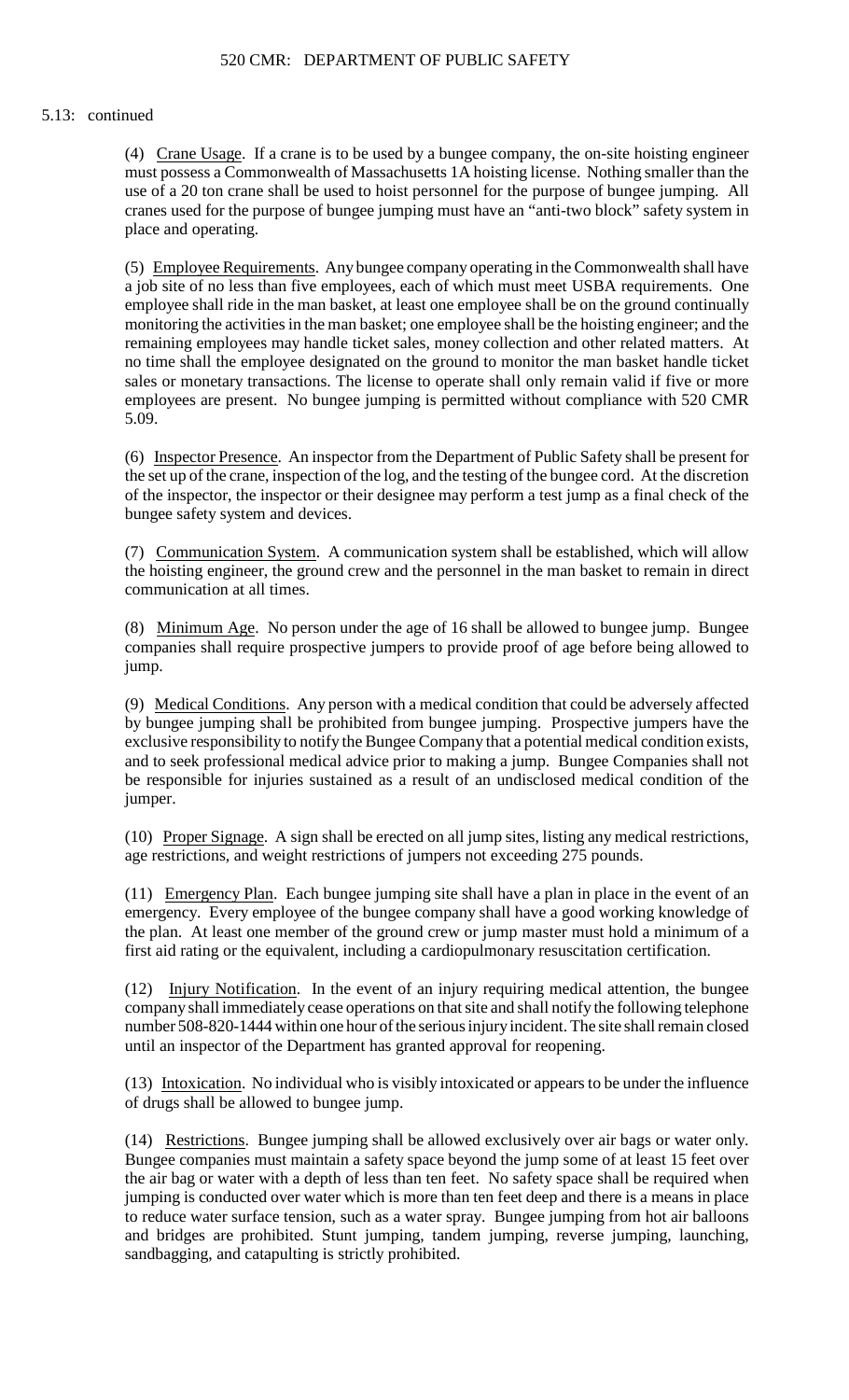(15) Site Jump Master. Each bungee site shall have a site jump master who is designated as the person in charge of the operation. The site jump master shall stop jumping operation when the wind speed, lightning or any other weather condition exists that may effect the safe operation at the bungee site.

(16) Man Baskets. Man baskets used for hoisting personnel must meet Occupational Safety and Health Administration (OSHA) specifications. Such man baskets must be approved by the Department of Public Safety. All baskets shall have the following:

(a) Slip resistant floors

(b) A gate chain or a suitable means that blocks access to the jumping platform while said platform is not in use.

 (c) Solid or semi-solid sides around the four sides of the man basket to prevent prospective jumpers from attempting to abandon a jump after forward motion has begun. Man baskets shall not have any means for a prospective jumper to hold on or re-grasp after the jumper has begun their jump.

# (17) Daily Logs.

 (a) The site jump master shall ensure that daily logs are kept on all bungee equipment. Such logs must include the following;

- 1. Inspection of the cords;
- 2. Inspection of the harnesses;
- 3. Inspection of the ropes;
- 4. Inspection of the crane; and

5. Inspection of any other equipment subject to stress during the act of bungee jumping. (b) These logs must be kept each day regardless of whether or not the equipment was used that day. The information in the logs must include the number of jumps and results of inspection.

 (c) The platform owner is responsible for keeping a daily log of all activities, maintenance and inspections performed on said platform. Any welding on a platform must be performed by a certified welder welding in accordance with ASME Code Section IX.

(d) All logs shall be made available, at any time, to any inspector of the Department upon request. Failure to provide the requested information may result in the revocation of the permit to operate.

# (18) Bungee Cords.

 code as adopted. If cords do not meet the requirements, they must be destroyed by cutting (a) Only "multiple sheathed bungee cord" sets shall be used for bungee jumping in the Commonwealth. Bungee cords must meet the requirements as listed in the USBA standards them into five foot lengths.

(b) Bungee cords must be destroyed when any one of the following conditions exist:

1. Exposure to daylight exceeds 250 hours. This does not apply when the cord cover of the sleeve fully protects all of the cord from visible and ultra-violet exposure.

2. It is past six months from the date of manufacture.

3. Evidence of threads exhibiting wear, such as bunched threads, thread bands or uneven tension between threads.

4. Broken threads in excess of 5%

5. Cord has been in contact with solvents, corrosives or shows evidence of abrasion.

 6. When the dynamic load capacity reduces to less than the maximum designed dynamic load; as the bungee cord stretches over the course of its jump life, the dynamic load required to extend the bungee to four times its unloaded length will reduce.

7. When the cord or its connectors are not in compliance with the manufacturers specifications.

8. When the cord has been used for the maximum allowable number of jumps of 300 jumps.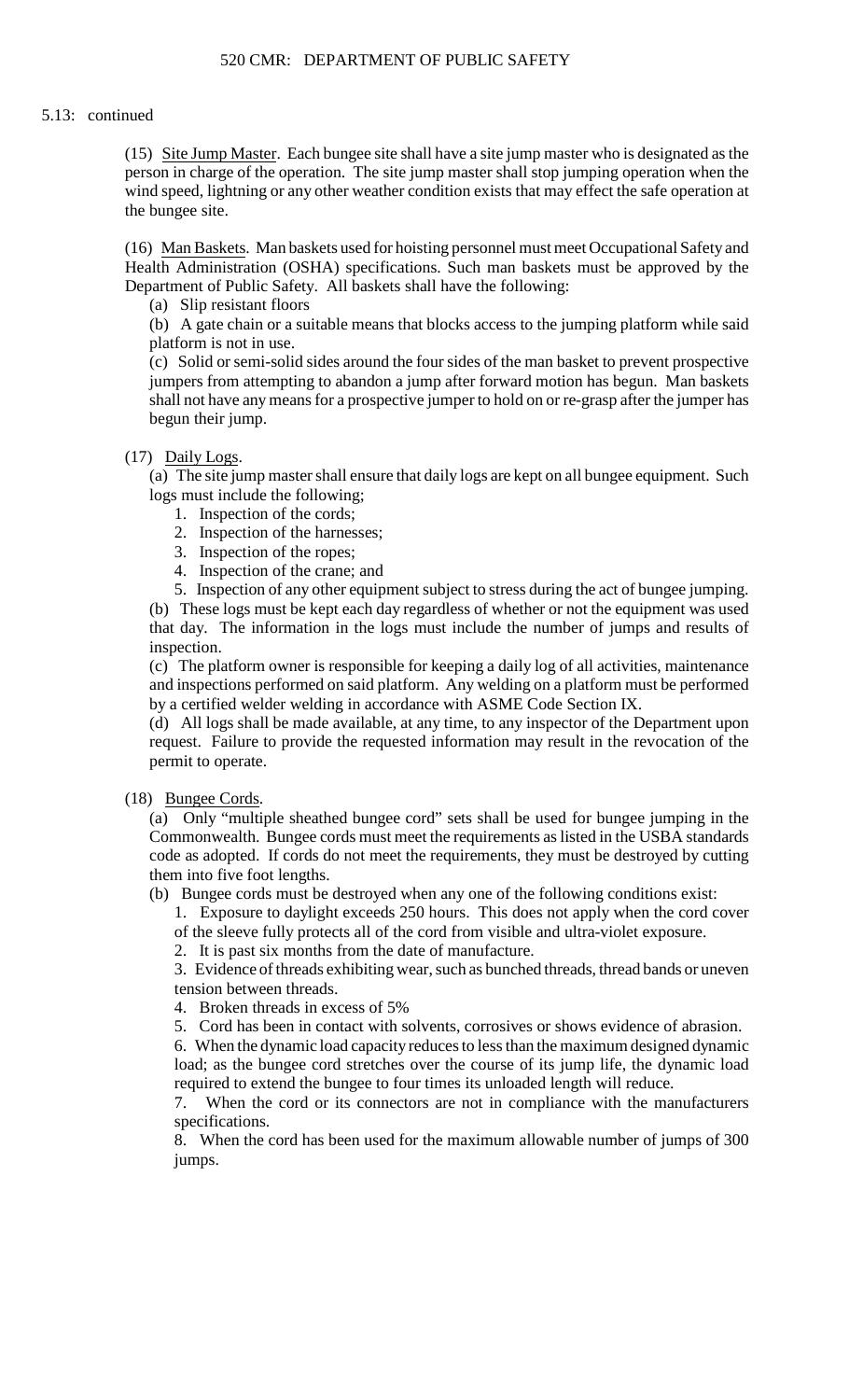# 5.13: continued

(19) Revocation. Failure to comply with 520 CMR 5.00 may result in the immediate revocation of the permit to operate. Such revocation may be issued by any inspector of the Department. Appeal to any revocation shall be made to the Chief of Inspections or his or her designee. Such appeal may begin by notifying the Department as listed in 520 CMR 5.04(10).

# 5.14: Challenge Courses

(1) General Administrative Procedures.

 $(a)$  license and permit issuance, fees, and inspections for Challenge Courses. 520 CMR 5.14 Scope. 520 CMR 5.14 establishes the general administrative provisions including applies to Challenge Courses not located in amusement parks or carnivals. 520 CMR 5.14 does not apply to Challenge Courses having only low elements.

(b) Issuance of Annual License and Permits Denials; Appeals.

 1. No person shall manufacture or sell for use in the Commonwealth, operate, arrange for, or cause to be used, any Challenge Course that is not in compliance with 520 CMR 5.14.

 $\mathcal{D}$ Prior to any Challenge Course owner being licensed to operate in the Commonwealth, the owner shall provide the following documents to the Department:

a. Completed application as provided by the Department;

b. Required fees in accordance with the fee schedule set forth in 801 CMR 4.02: *Fees of Licenses, Permits, and Services to Be Charged by State Agencies*;

c. Certified Inspector's report(s);

d. Certificate of insurance demonstrating compliance with M.G.L. 140, § 205A, and 520 CMR 5.14(1)(d);

e. The name of the designated Challenge Course Manager;

f. A list of the Challenge Course Staff trained in compliance with the specifications of the Qualified Challenge Course Professional;

g. The Staff Training Plan;

h. A completed Criminal Offender Record Information (CORI) Request Form;

i. A pre-employment criminal history inquiry procedure in accordance with 520 CMR 5.14(2)(h);

j. Name and qualifications of the Qualified Challenge Course Professional;

k. Attestation of annual personnel training; and

l. Site plan(s) numbered sequentially beginning with element number 01.

 3. The owner shall apply for the annual license(s) to operate each Challenge Course(s) at least ten days prior to commencing operations or expiration of the annual license(s) on a form supplied by the Department.

 M.G.L. c. 6, § 172(b) and (c) and in accordance with the Department's guidelines for 4. Licensure shall be conditioned upon the completion of a CORI inquiry by the Department pursuant to authorization granted by the DCJIS in accordance with evaluating CORI reports.

 5. Upon approval, the Department shall issue a license to the owner to operate in the Commonwealth. The Department shall assign a state identification number for each Challenge Course.

6. No Challenge Course Element shall be operated without a valid annual license issued to the individual Challenge Course.

7. Denial; Appeals. The Commissioner may refuse to issue a license to an applicant based on the following grounds:

 (a) Submittal of an incomplete application or submittal of an application on a form not authorized by the Department.

(b) Failure to submit a Pre-employment criminal history inquiry procedure.

(c) Failure to submit required fees.

(d) Knowingly submitting false, invalid, incorrect or fraudulent information.

(e) Failure to submit a CORI Request Form.

(f) If at the time of application, the applicant is under investigation by the Department or other law enforcement agency in connection with the operation of Challenge Course elements.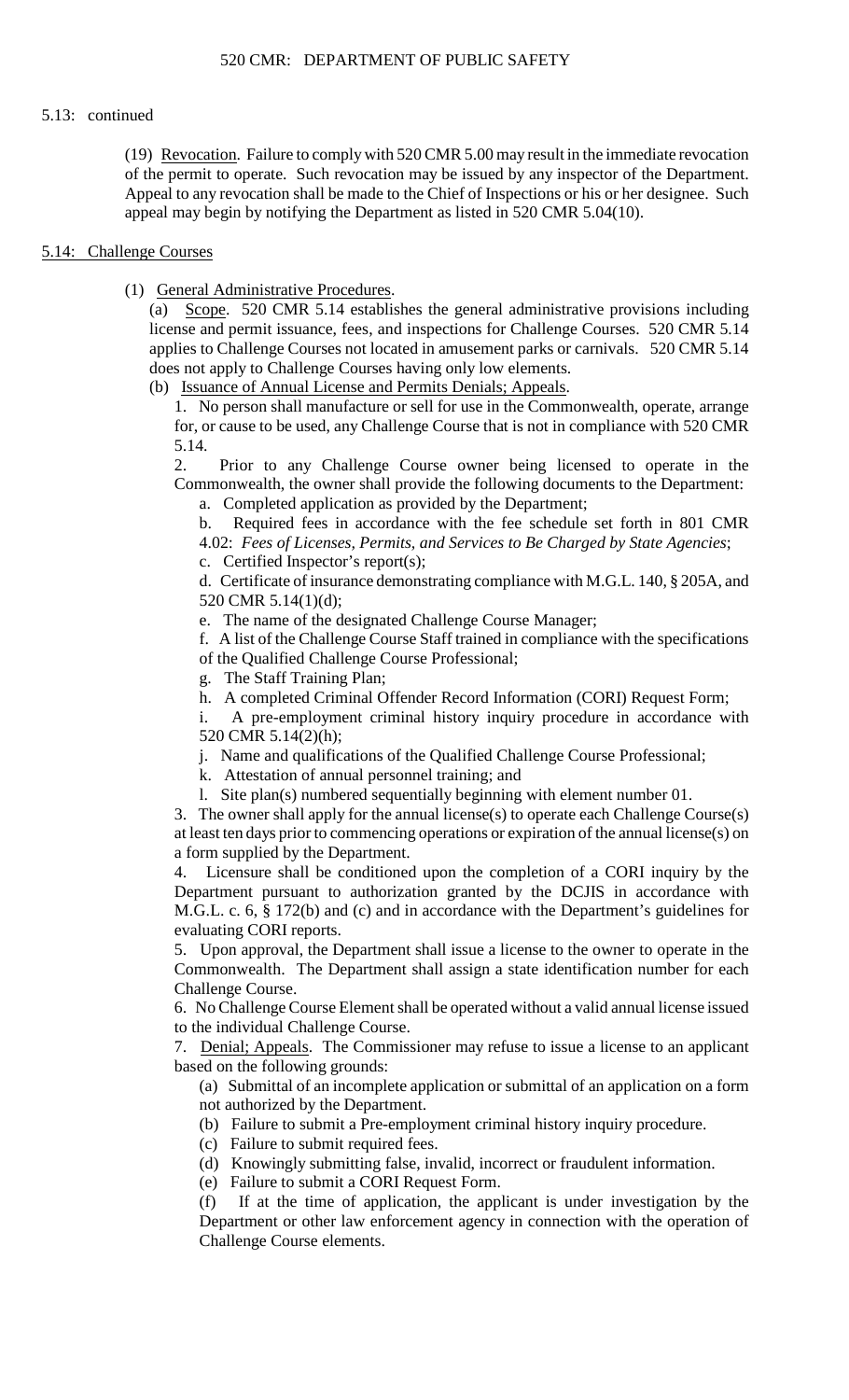(g) If the Commissioner finds that the applicant does not possess the integrity and general fitness to operate Challenge Course elements in a safe manner and in the interest consistent with 520 CMR 5.00 or M.G.L. c.140, § 205A.

 8. If the Commissioner refuses to issue a license, he shall notify the applicant in writing, action. The hearing shall be held promptly and in accordance with M.G.L. c. 30A and setting forth the reasons for the denial. Within 21 days of receipt of the denial, the applicant may make written demand upon the Commissioner for a hearing before the Commissioner or his designee to determine the reasonableness of the Commissioner's 801 CMR 1.02.

9. If, after a hearing, the Commissioner denies the issuance of the license, he shall notify the applicant in writing. Such notice shall be sent by certified first class mail and shall contain the reasons supporting the denial. Within 30 days after receipt of the notice, the applicant may appeal such denial to Superior Court in accordance with M.G.L. c. 30A, § 14.

(c) Insurance Requirements.

 1. The owner of a Challenge Course shall furnish proof that all individual elements that of financial responsibility shall be furnished by way of commercial general liability comprise the Challenge Course are insured and shall further furnish proof of financial responsibility to satisfy claims for damages on account of any physical injury or property damage suffered by any person during the authorized use of the Challenge Course. Proof insurance, or, in the case of self-insured entities, the pecuniary equivalent as approved by the Commissioner. Owners shall indicate coverage, in the minimum amount of \$1,000,000 per occurrence limit with a \$2,000,000 general aggregate limit, or the statutory limit, written on an occurrence form, a bond, or other substantially equivalent proof approved by the Commissioner.

 minimum amount of \$1,000,000 per occurrence limit written on an occurrence form 2. Certified Inspectors shall also furnish proof of general liability insurance in the or other substantially equivalent proof approved by the Commissioner, not later than ten days prior to the operation of the Challenge Course.

a. Certified inspectors shall notify the Department within 14 days of changes in general liability insurance coverage, including but not limited to cancellation of the policy for which proof was previously provided to the Department.

b. Certified inspectors shall provide proof of insurance to the Department upon obtaining general liability coverage that varies in any way from the proof originally provided to the Department for initial certification. Reasons for providing proof of new insurance may include but shall not be limited to relocation and new employment.

(d) State Identification Numbers.

 1. Each Challenge Course shall be identified using a number issued by the Department and posted on each course.

2. When a Challenge Course is approved, the Department shall assign a USID number to each course to identify to the public that the challenge course conforms to the requirements for licensing.

 3. New Challenge Courses that do not have a Department-issued number shall receive such number upon application for the annual license along with other documentation required by 520 CMR 5.00.

4. The Challenge Course USID number shall be visibly displayed at the site of the course.

 (e) Inspector and Police Admission to Grounds. As a condition of the license, owners shall grant unlimited access to any law enforcement officers, fire officials or inspector(s) of the Department to the grounds, elements and structures covered by 520 CMR 5.14 in the performance of their duties.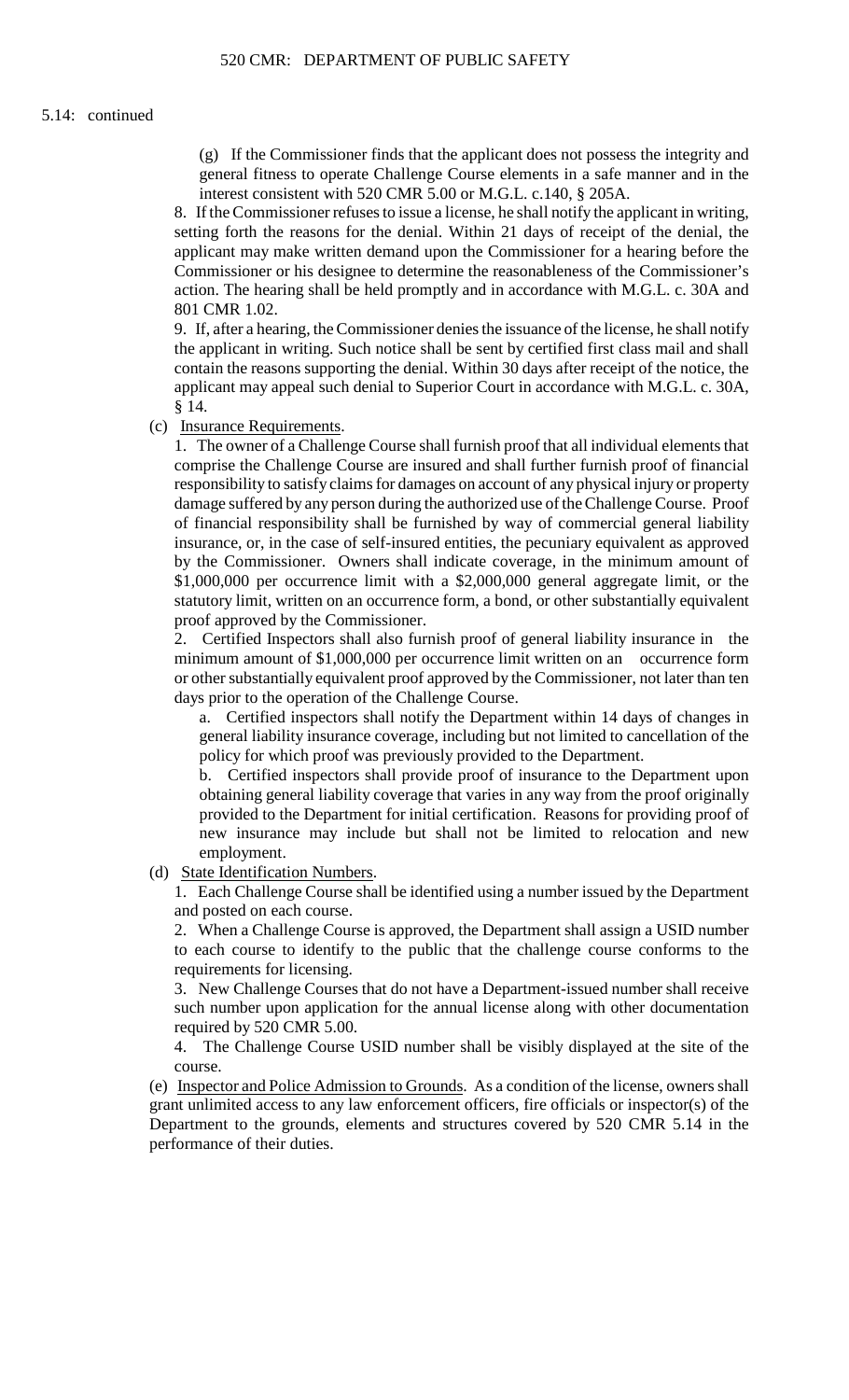### 5.14: continued

- (f) Inspection by the Certified Inspector.
	- 1. Inspection by the Certified Inspector.

a. All Challenge Course elements and equipment shall be inspected by a Certified Inspector in accordance with the ACCT Standards or equivalent standards as approved by the Commissioner prior to being allowed to operate in the Commonwealth.

 b. The Certified Inspector shall examine maintenance records for the elements from the previous year and ensure that all required corrective actions and manufacturer specified repairs, modifications, and upkeep requirements have been implemented. c. The Certified Inspector shall examine the Local Operating Procedures to verify

that they are based upon the *Qualified Challenge Course Professional's Standard Operating Procedures* and are in compliance with *ACCT Standards* 8<sup>th</sup> Edition or equivalent standards as approved by the Commissioner.

d. Upon completion of the inspection, the Certified Inspector shall document any and all findings that require attention, as well as any areas that are of concern for further observation. This information shall be presented in a report to the owner in accordance with the *ACCT Challenge Course Inspection Standards* or equivalent standards as approved by the Commissioner.

 be appropriately corrected before the element or equipment is certified by the e. Issues directly affecting the safety and integrity of the element or equipment shall Certified Inspector.

 with a completed *Challenge Course Inspection Summary* form provided by the f. The owner shall submit the Certified Inspector's report to the Department along Department. This form shall:

- i. Identify items found to be out of compliance;
- ii. Document a review of the following records:
	- a. Specialty inspection reports;
	- b. Maintenance Repair Logs;
	- c. Staff Training Plan; and
	- d. Daily Equipment Inspection Logs;
- iii. Identify corrective action requirements, if any; and

iv. State the name and the Massachusetts Certificate of Competency License Number of the certified inspector, printed legibly.

(g) Acceptance Inspection by the Certified Inspector. An acceptance inspection shall be performed by a Certified Inspector on all newly installed Challenge Course elements in the Commonwealth. The acceptance inspection shall be done in accordance with the requirements of 520 CMR 5.14(1)(h)1. before the element may be operated.

(h) Inspection by the State Inspector.

1. All Challenge Course elements or the equipment associated with such devices may be inspected by a State Inspector. The Department may charge a fee for inspections in accordance with the fee schedule set forth in 801 CMR 4.02: *Fees of Licenses, Permits, and Services to Be Charged by State Agencies*.

2. A general inspection by the State Inspector of all Challenge Course elements, Artificial Climbing Structures, and equipment may include the following:

a. A review of the maintenance records for the past 30 days, including Maintenance Repair Logs;

b. A review of the Daily Equipment Inspection Logs;

c. A review of the operator Challenge Course Staff training records and Staff identifications;

d. A visual inspection of the device or structure; and

e. A review of the Certified Inspector's report.

 owner, or his or her representative, of such concerns. Issues directly affecting the safety inspection, the state inspector shall provide the owner, or his or her representative, with 3. The state inspector shall document any issues of concern and immediately notify the and integrity of the device shall be immediately addressed. Upon completion of the a written inspection report. If any Challenge Course element or associated equipment is not certified at the time of inspection, the state inspector performing the inspection shall state on the Amusement Device Checklist whether a re-inspection is required after the violation has been resolved.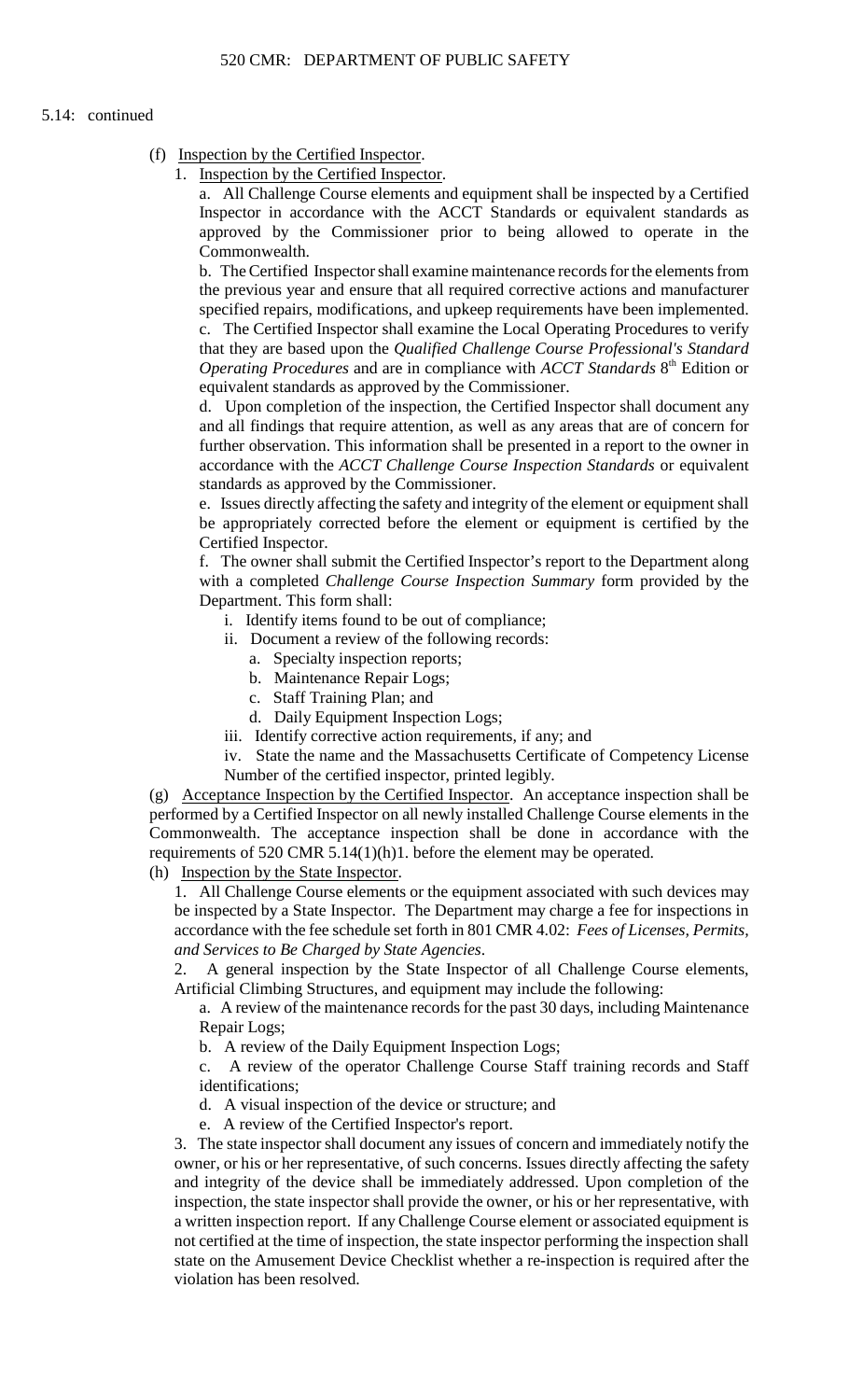4. Re-inspection. Where an element or any associated equipment is not certified for operation at the time of inspection and requires a re-inspection, an owner shall apply to the Department for a re-inspection

5. The Department may charge a fee for re-inspection of a device in accordance with the fee schedule set forth in 801 CMR 4.02.

6. Preparation for State Inspection.

a. The owner shall ensure that the Challenge Course element and associated equipment is ready for the state inspection at the scheduled time.

b. If the Challenge Course element and associated equipment is not available at the time of the scheduled state inspection, it shall be deemed to have failed the inspection.

c. The owner, or his or her designee shall be available to the State Inspector during the inspection.

7. Variance.

a. If the owner believes that full compliance with 520 CMR 5.14 is overly burdensome, they may apply to the Commissioner for a variance from 520 CMR 5.14. The burden is on the applicant to demonstrate in writing to the Department that the granting of the variance would not compromise public safety or otherwise undermine the purpose of 520 CMR 5.14. Application for a variance shall be made on a form provided by the Department for this purpose shall contain such information as is required by the Department, and shall be signed by the applicant.

b. Upon receipt of an application for a variance, the Commissioner, or his designee may:

i. Grant the application with whatever conditions are deemed appropriate.

ii. Deny the application without a hearing.

 c. Any person aggrieved by this decision may file a request for an adjudicatory hearing with the Department within 30 days of receipt of the decision. All adjudicatory hearings shall be held in accordance with the provisions of M.G.L. c. 30A and 801 CMR 1.02. Any person aggrieved by a decision made after a hearing may appeal to the Superior Court in accordance with M.G.L. c. 30A, § 14.

# (2) Owner Responsibility.

(a) Scope. 520 CMR 5.14(2) establishes the responsibilities of owners of Challenge Courses regarding the safe operation and maintenance of such courses.

 on a Standard Operating Procedure that has been verified by the Qualified Challenge Course before each day's use of the element. This manual shall be kept at the site of the Challenge (b) Local Operating Procedures Manual. The owner shall be responsible for ensuring that each Challenge Course site has a Local Operating Procedure (LOP) Manual which is based Professional and includes a list of items that shall be checked by the Challenge Course Staff Course and shall be made available to the Certified Inspector and State Inspectors during inspection visits.

(c) Challenge Courses.

1. The owner shall not install, operate, or allow to be operated, any Challenge Course that does not have a valid license, or any element that does not have a valid element number issued pursuant to  $520$  CMR  $5.14(1)(c)$ .

2. Existing equipment shall be maintained in accordance with 520 CMR 5.14.

3. Climbing equipment used in life support applications associated with the Challenge Course shall be secured from unauthorized use.

(d) Records.

 1. The owner shall submit the Certified Inspector's report to the Department along with a completed *Challenge Course Inspection Summary* form as provided by the Department. 2. Copies of all manufacturer's corrective actions or recommendations received by the owner shall be forwarded to the Department within 14 days of receipt.

3. Local Operating Procedures for all Challenge Course elements shall be kept by the owner at the Challenge Course business address and shall be available to the Department and Certified Inspector upon request.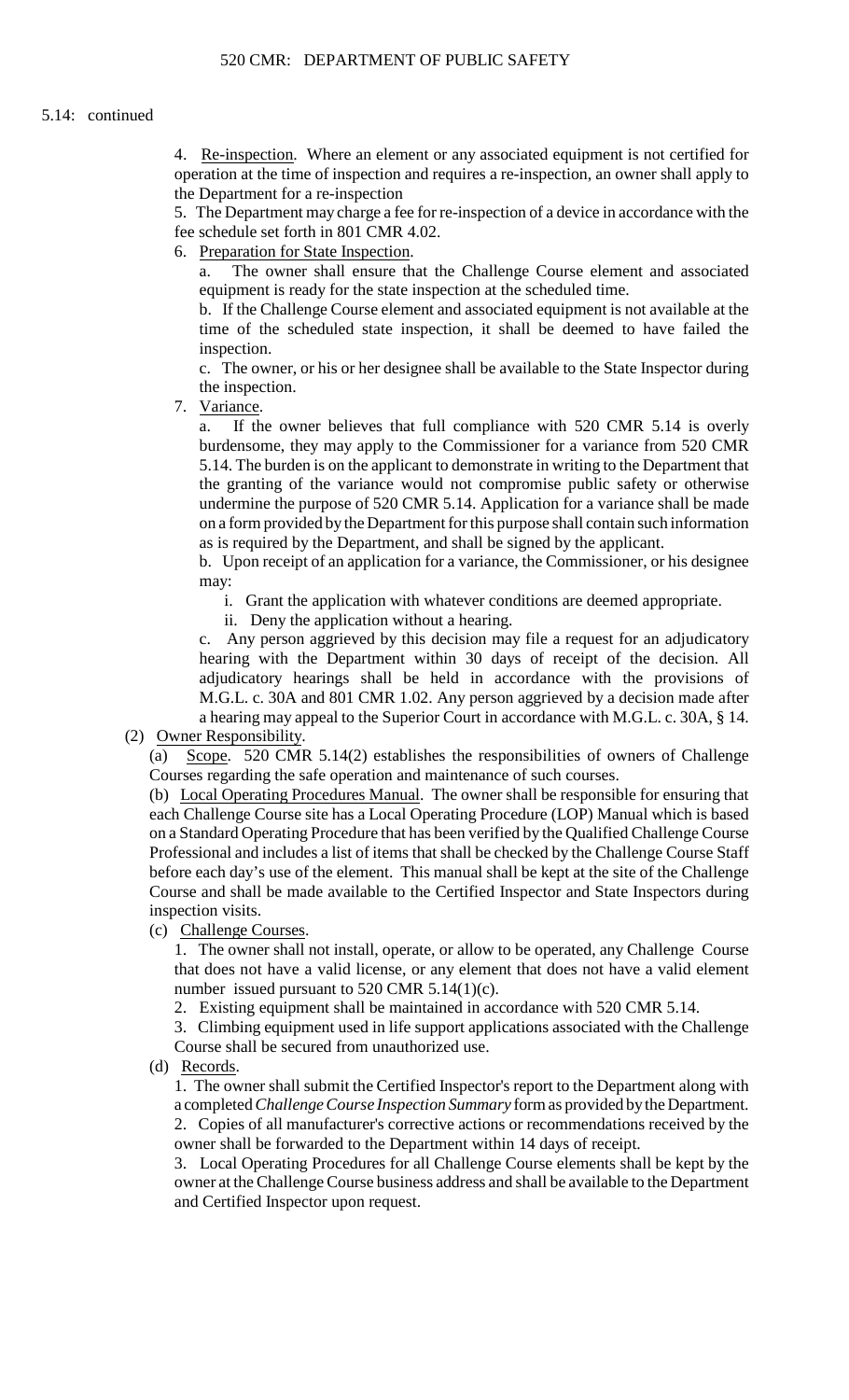4. A record of all maintenance, inspections and tests for all elements shall be documented immediately upon completion of the test, inspections and maintenance performed, and shall be available to the Department for one year. After one year, such records shall be maintained by the owner. Challenge Course records may be stored off site for the life of the device

5. A Staff Training Plan documentation of training performed in accordance with the Staff Training Plan shall be maintained at the business address of the Challenge Course by the owner and shall include documentation of training provided by the Qualified Challenge Course Professional including certificates verifying competency in technical skills for each Challenge Course Staff. Certificates shall be added to the records as new

 6. The owner shall provide a Challenge Course site plan to the Department at the time Challenge Course Staff are employed, trained and deemed competent in technical skills. of application, a copy of which shall also be kept on site. All site plans shall include element numbers beginning with 01 and continuing sequentially until all elements are numbered.

 the owner that at the time of owner licensure the listed individuals have received the 7. The owner shall provide a list of Challenge Course Staff and an attestation signed by training documented in the Staff Training Plan. Additional attestations shall be filed promptly by the owner following the employment and training of any new Challenge Course Manager(s) in accordance with the Staff Training Plan.

(e) Maintenance Repair Log. The Challenge Course Manager or Challenge Course Staff shall document all maintenance and repairs in the maintenance repair log each time maintenance or a repair is performed on the challenge course. Maintenance does not include route setting. The maintenance repair log shall be signed by the Challenge Course Manager. The maintenance repair log shall include:

1. the date;

2. the element on which the maintenance was performed;

3. The legible name of the person who performed the maintenance and a copy of any licenses or certificates held by such persons;

4. Details of any repairs performed.

 Challenge Course Staff for each day before allowing participants on an element for the day. (f) Daily Equipment Inspection Log. The daily inspection shall be performed by the The Daily Equipment Inspection log shall include:

- 1. The name of the element being inspected;
- 2. The legible name and signature of person completing the log;
- 3. The date of the inspection;
- 4. A detailed list and description of all items being checked.
- (g) Itinerary.

 Course element, the owner shall submit a complete itinerary to the Department on the 1. At least ten business days prior to the first date of intended operation of a Challenge form provided by the Department for this purpose. The itinerary shall:

a. Be in writing;

b. Identify the Challenge Course by the USID number;

c. Include requested time and date of inspection;

d. State the date the element is scheduled to begin operation;

e. State the specific locations of use including the municipality, street and street number or block and lot.

 2. Owners shall not set up at a location unless they have submitted a proper itinerary for that location. Owners shall not rely on or use itineraries of other companies in order to set up at a location. Each owner is responsible for submitting a proper and timely itinerary for elements located on the individual site(s) operated by the owner.

(h) Criminal History Inquiries.

1. All Owners shall submit to a CORI for the Department's review as a condition of their license.

2. All Owners shall submit for the Department's approval, a criminal history inquiry procedure as a condition of their license. At a minimum, the procedure must include the following provisions:

a. The owner will conduct criminal history inquiries of all individuals 18 years of age or older who are currently employed or seeking employment as a Challenge Course Manager or Challenge Course Staff pursuant to M.G.L. c. 6, § 172(c).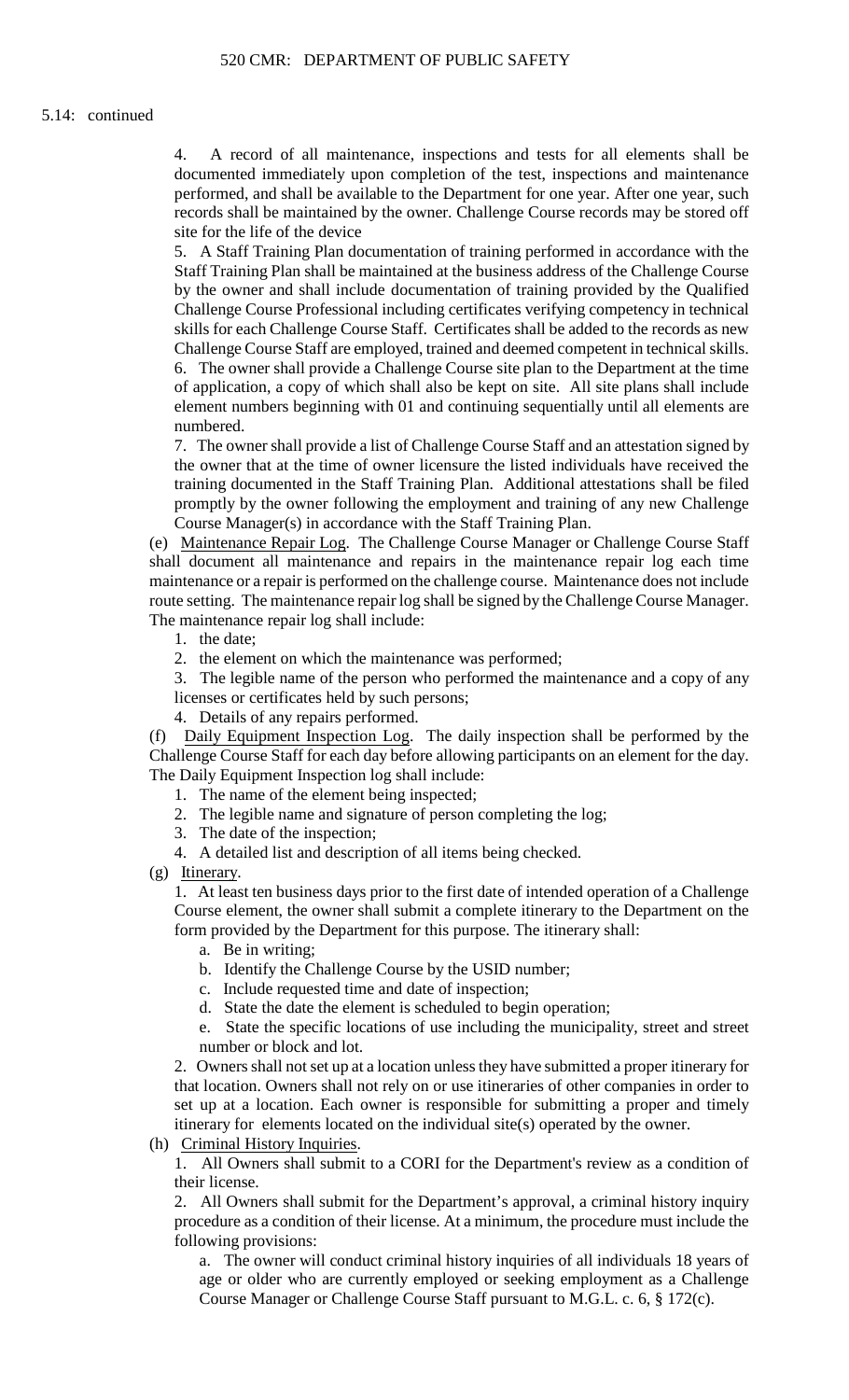$h$ b. The owner will make all reasonable efforts to complete the inquiry prior to making an offer of employment for these positions.

 c. The owner may offer provisional employment to an applicant not to exceed a period of 14 days, provided that the criminal history inquiry has been initiated and that the provisional employee is at all times under the direct supervision of an employee for whom a criminal history inquiry has been completed.

 d. The owner will require that each applicant for employment for these positions consents to a CORI inquiry on a form provided by the DCJIS as part of his or her application for employment.

e. The owner will inform the applicant that the CORI may be utilized by the owner in the determination of suitability for employment. The Department may periodically review the records of CORI inquiry requests made by owners to ensure compliance with M.G.L. c. 6, §§ 168 through 175.

f. The signature of the owner or the owner's designee certifying the licensee's intent to comply with the provisions included in the criminal history inquiry procedure submitted to the Department.

 3. Owners may collect additional criminal offender information on employees for these collect such information is submitted to and approved by the Department prior to positions provided that such information is lawfully obtained and that the procedure to licensure of the owner.

 4. Owners shall comply with all terms outlined in the procedures submitted to the Department pursuant to 520 CMR 5.14(2)(h).

(i) Challenge Course Personnel.

1. The owner shall provide properly trained Challenge Course personnel for all Challenge Course elements.

2. Qualifications for Challenge Course personnel.

a. Challenge Course Managers shall be 21 years of age or older.

 b. Challenge Course Staff shall be 18 years of age or older and shall have complete knowledge of the operation of the element to which they are assigned.

c. Challenge Course Staff Assistants shall operate an element only under the direct supervision of Challenge Course Staff.

d. Challenge Course personnel shall not instruct on any challenge course element while under the influence of drugs or alcohol.

3. Training. The owner shall ensure that Challenge Course Managers, Staff and Staff Assistants are appropriately trained for their respective positions. Those individuals who operate elements shall be trained according to the Staff Training Plan and *ACCT Operations Standards*,  $8<sup>th</sup>$  Edition, or equivalent as approved by the Commissioner. Trainees shall be instructed on the site's Local Operating Procedures, be made aware of the inherent risks involved in each element, including equipment, environmental and human hazards and shall have appropriate knowledge of applicable ACCT Standards and any supplemental corrective actions or other documents provided by the manufacturer.

4. Technical Competencies for Challenge Course Staff. The owner shall annually attest skill assessment that shall be documented in the Staff Training Plan. Training for that individuals holding the position of Challenge Course Staff have received an annual Challenge Course Staff shall occur in each of the following technical competency areas that are applicable to the Challenge Course site:

a. Performing self-belayed climbing competently;

 b. Setting up and taking down high element belay equipment and other removable equipment;

c. Performing belay equipment retrieval from a high element belay cable;

d. Performing appropriate descent from a high element, including but not limited to self-lowering, rappelling, or climbing down;

e. Evaluating the proper set-up and assessing the physical condition of Challenge Course elements, including the ability to take appropriate corrective actions where necessary based on the assessment;

Demonstrating the proper use of climbing equipment used on an element, including but not limited to: harnesses, helmets, belay devices, carabiners, belay hardware, rope and other cordage, and ladders;

g. Evaluating and tying knots, including but not limited to belay rope attachments and anchoring, rescue systems, and utility knots to operate elements;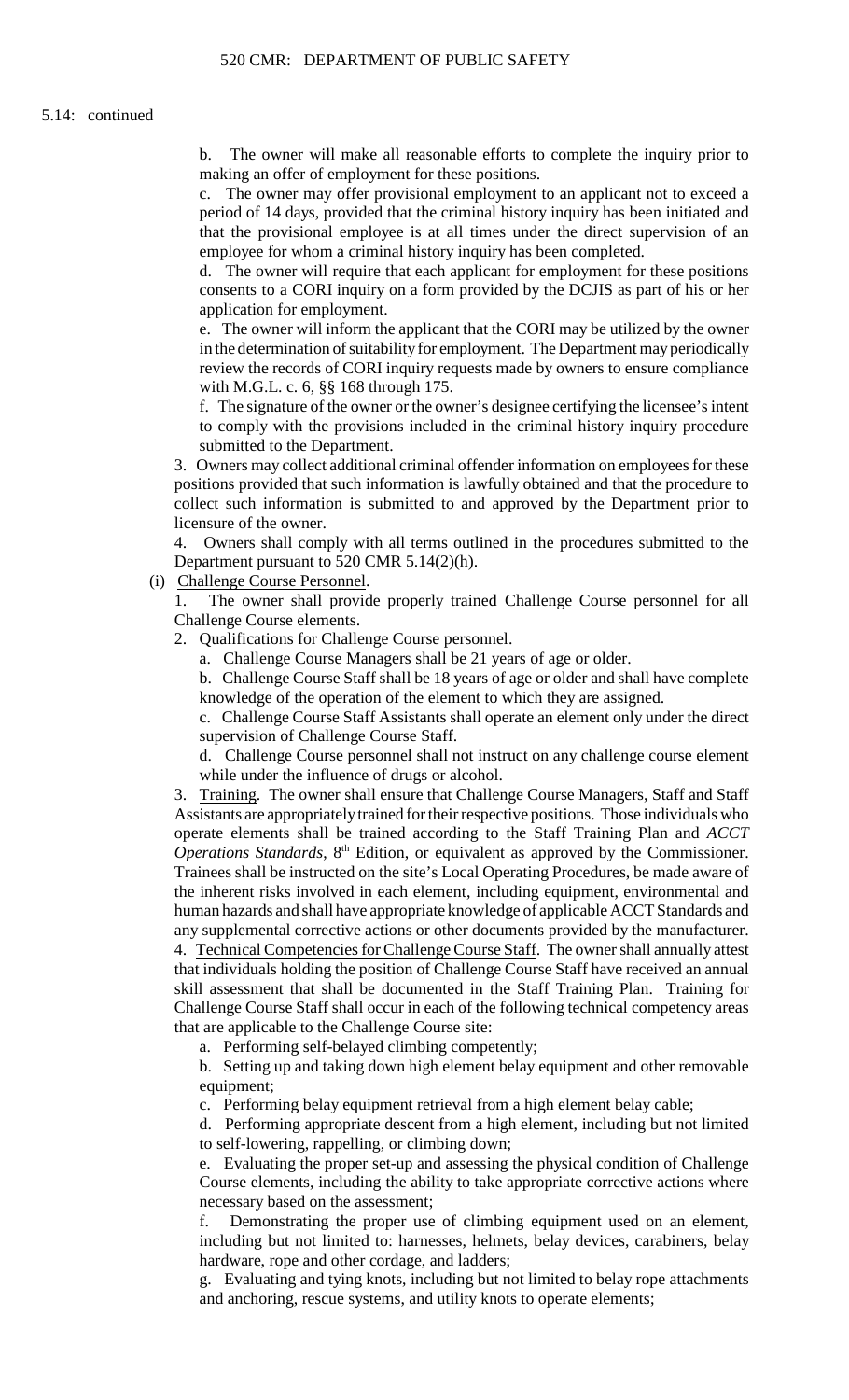h. Conducting a thorough safety briefing;

i. Performing an effective belay, including demonstration of the proper technique, position, control, back-up, anchor system, communication;

j. Assessing and instructing proper belay skills and self-belay procedures and transfers;

k. Assessing and incorporating spotting when necessary during the operation of a belayed element;

l. Performing or providing for appropriate technical rescue on any high elements used in a timely manner; and

m. Performing or providing for appropriate technical rescue on high elements in a timely manner.

5. The owner shall ensure that each member of the Challenge Course personnel has read and understands the Local Operating Procedure Manual and is knowledgeable relative to emergency procedures.

6. The owner shall ensure that the Challenge Course personnel is monitoring activity on the element at any time a participant is entering, inside or exiting the structure. Such personnel shall ensure that the number of participants on the structure does not exceed the manufacturer's or Qualified Challenge Course Professional's recommendations. To ensure public safety, the personnel shall reserve the exclusive right to limit the number of participants on the element and to order participants off of the element. In the event of injury, the personnel shall immediately order all participants off of the element and shall ensure that the appropriate medical attention is given for those injured.

(j) Serious Injury/Investigation.

 of injured persons or bodies, or to permit the flow of emergency vehicles. The challenge 1. Notification. Any serious injury or mechanical malfunction which occurs on an element shall be reported to the following number (508) 820-1444 within one hour of the serious injury or discovery of the serious injury. The element shall not be moved from the site of the serious injury until approval is granted by a state inspector. The only exceptions to 520 CMR 5.14(2)(j) is for preservation of life and property, the removal course element and area surrounding the device shall not be disturbed, cleaned, or altered in any way that will impede the investigation. The Department shall investigate the incident pursuant to M.G.L. c.140, § 205A.

2. Investigation. In the event that a serious injury occurs on an element or any of its component systems, the element shall be immediately shut down and secured until a state incident scene, the element, or structure, except to remove the victim(s), until the state inspector has determined that the device is safe. If a serious injury incident occurs on an inspector has completed an investigation. No person shall move or alter the serious injury element as the result of the malfunction of the element or a serious injury results in major damage to the element or structure, or any of its component systems, a report shall be

 owner. The new owner shall obtain a new license and permit prior to operating the challenge submitted to the Department within 48 hours as required under M.G.L. c. 140, § 205A. (k) Transfer of Ownership. Upon the transfer of ownership of any challenge course element the owner of the device being transferred shall notify the Department in writing of the transfer, and shall transfer all records pertaining to that challenge course element to the new course element.

(3) Manufacturer Responsibility.

(a) Scope. 520 CMR 5.14(3) establishes the responsibilities of the manufacturer of Challenge Courses for operation in the Commonwealth.

 (b) All challenge courses shall comply with the standard set forth in the ACCT *Challenge Course Standards*, 8<sup>th</sup> Edition or equivalent standards as approved by the Commissioner.

 1. When the manufacturer is notified by an owner of an incident involving a serious shall promptly evaluate the information in that notification and, if necessary, provide, in  $2^{+}$ (c) Notification, Corrective Actions and Other Information as Required by the Department. injury or a critical structural or mechanical component of an element the manufacturer the form of a corrective action, the results of that evaluation, together with any recommendations to eliminate or prevent the situation that created the incident, to the Department and to all known owners of the Challenge Courses in the Commonwealth. The manufacturer of an element shall also provide to the Department and to all known owners of the element in the Commonwealth: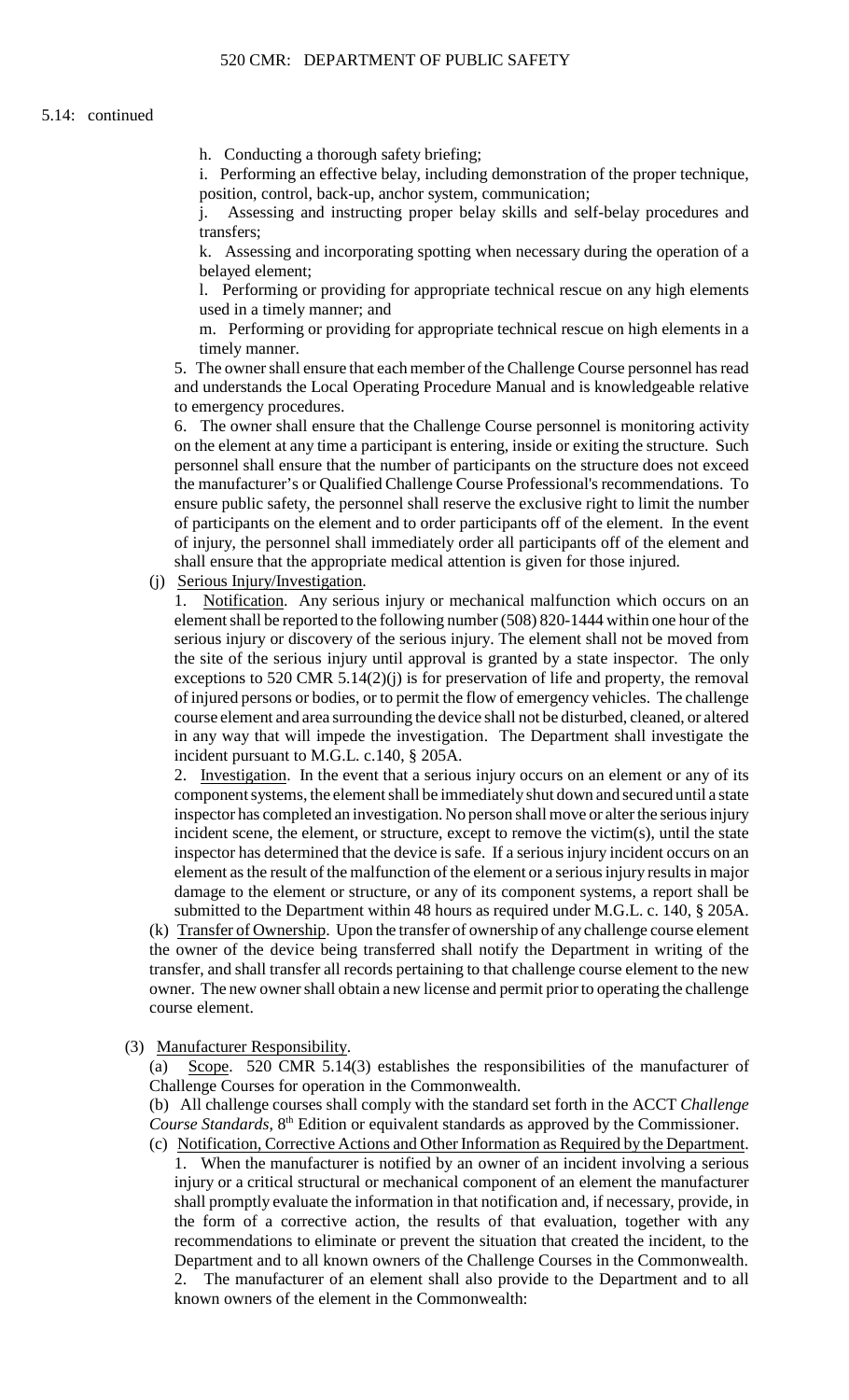b. Information as necessary for those elements that have individual approval or a. All bulletins, corrective actions and notifications on Challenge Course elements; supplemental modification certification based on the manufacturer's documentation supplied by the owner or responsible person.

 the authority to prohibit the use of any Challenge Course element in the Commonwealth until (d) Departmental Remedies for Non-compliant Manufacturers. The Department shall have such time that the manufacturer has:

1. Submitted to the Department all safety bulletins issued on the element or as well as all operational and maintenance manuals for the element; and

2. Complied with any orders imposed by the Department in order to bring the element into compliance with 520 CMR 5.14

# 5.15: Climbing Wall Facilities

(1) General Administrative Provisions.

(a) Scope. 520 CMR 5.15(1) establishes general administrative provisions including license and permit issuance, fees, and inspections for business entities operating Climbing Wall Facilities. 520 CMR 5.15 shall apply to Climbing Wall Facilities that utilize belay systems for fall protection in their normal operation. 520 CMR 5.15 shall not apply to structures or devices otherwise covered in 520 CMR 5.00.

(b) Issuance of Annual License and Permits Denials; Appeals.

 1. No person shall manufacture or sell for use in the Commonwealth, operate, arrange for, or cause to be used, any Artificial climbing structure that is not in compliance with 520 CMR 5.15.

 2. Prior to any owner being licensed to operate in the Commonwealth, the owner shall provide the following documents to the Department:

a. Completed application as provided by the Department;

b. Required fees in accordance with the fee schedule set forth in 801 CMR 4.02: *Fees of Licenses, Permits, and Services to Be Charged by State Agencies*;

c. An inspection report by a certified inspector;

d. Certificate of insurance demonstrating compliance with M.G.L. c. 140, § 205A, and 520 CMR 5.15(1)(d);

e. The name(s) of the Climbing Wall Facility Manager or Managers;

f. A list of the Climbing Wall Facility Staff, trained in compliance with the specifications of the original equipment manufacturer;

 g. A completed Criminal Offender Record Information (CORI) Request Form for the owner;

h. A criminal history inquiry procedure in accordance with 520 CMR 5.15(2)(i)2.; i. The name and qualifications of the Qualified Manufacturer Representative (where applicable for acceptance inspections);

j. Floor Plan(s) numbered sequentially beginning with element number 01; and

k. Annual attestation of personnel training.

 days prior to commencing operations each year on a form supplied by the Department. An annual license shall be valid for a period of one year provided that insurance coverage 3. The owner shall apply for an annual license for each climbing wall facility at least ten is continuous, or until the expiration of the insurance certificate if insurance coverage is not continuous.

4. Licensure shall be conditioned upon the completion of a CORI inquiry by the Department pursuant to authorization granted by the DCJIS in accordance with M.G.L. c. 6, § 172(b) and (c) and in accordance with the Department's guidelines for evaluating CORI reports.

5. Upon approval, the Department shall issue a license to the owner to operate a Climbing Wall Facility in the Commonwealth and permits for all Artificial Climbing Structures identified in the site plan submitted with the application. The Department shall assign each climbing wall facility a designated number.

6. No Climbing Wall Facility shall be operated without a valid annual license.

7. Denial; Appeals. The Commissioner may refuse to issue a license to an applicant based on the following grounds:

a. Submittal of an incomplete application or submittal of an application on a form not authorized by the Department;

b. Failure to submit a criminal history inquiry procedure;

c. Failure to submit required fees;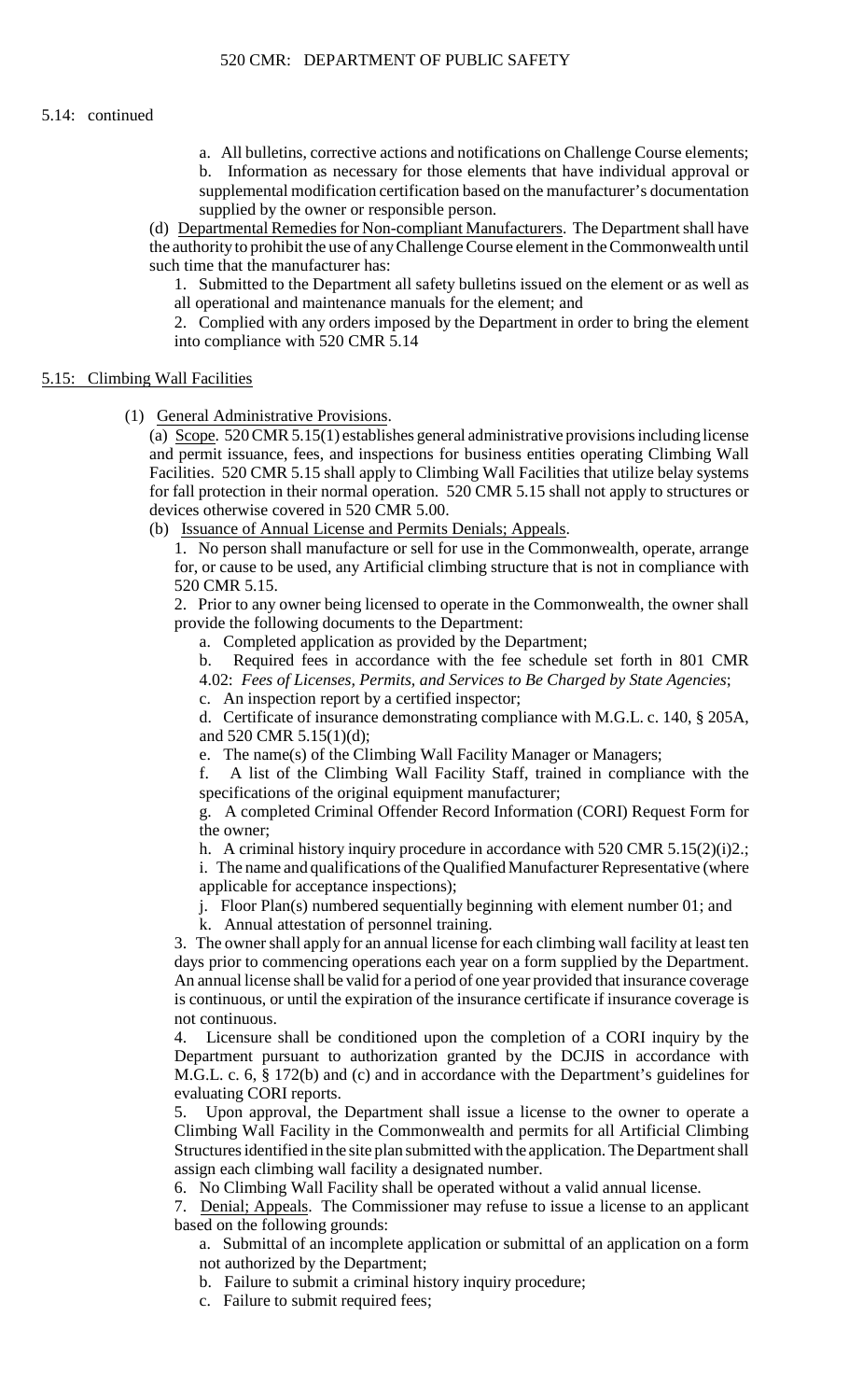d. Knowingly submitting false, invalid, incorrect or fraudulent information;

e. Failure to submit a CORI Request Form;

f. If at the time of application, the applicant is under investigation by the Department or other law enforcement agency in connection with the operation of Climbing Wall Facilities;

 g. If the Commissioner finds that the applicant does not possess the integrity and general fitness to operate Climbing Wall Facilities in a responsible manner and in the public interest consistent with 520 CMR 5.00 or M.G.L. c. 140, § 205A.

 8. If the Commissioner refuses to issue a license, he shall notify the applicant in writing, setting forth the reasons for the denial. Within 21 days of receipt of the denial, the applicant may make written demand upon the Commissioner for a hearing before the Commissioner or his designee to determine the reasonableness of the Commissioner's action. The hearing shall be held promptly and in accordance with M.G.L. c. 30A and 801 CMR 1.02.

9. If, after a hearing, the Commissioner denies the issuance of the license, he shall notify the applicant in writing. Such notice shall be sent by certified mail and first class mail and shall contain the reasons supporting the denial. Within 30 days after receipt of the notice, the applicant may appeal such denial to Superior Court in accordance with M.G.L. c. 30A, § 14.

(c) Fees. A fee shall be paid by the applicant for the Climbing Wall Facility or Facilities listed in the application in accordance with the fee schedule as set forth in 801 CMR 4.02. (d) Insurance Requirements.

 physical injury or property damage suffered by any person during the authorized use of 1. The owner of a Climbing Wall Facility shall furnish proof that all individual artificial climbing structures that comprise the Climbing Wall Facility are insured and shall further furnish proof of financial responsibility to satisfy claims for damages on account of any the Climbing Wall Facility. Proof of financial responsibility shall be furnished by way of commercial general liability insurance, or, in the case of self-insured entities, the pecuniary equivalent as approved by the Commissioner. Owners shall indicate coverage, in the minimum amount of \$1,000,000 per occurrence limit with a \$2,000,000 general aggregate limit, or the statutory limit, written on an occurrence form, a bond, or other substantially equivalent proof approved by the Commissioner.

2. Certified Inspectors shall also furnish proof of general liability insurance in the minimum amount of \$1,000,000 per occurrence limit written on an occurrence form or other substantially equivalent proof approved by the Commissioner, not later than ten days prior to the operation of the Climbing Wall Facility.

a. Certified inspectors shall notify the Department within 14 days of changes in general liability insurance coverage, including but not limited to cancellation of the policy for which proof was previously provided to the Department.

 obtaining general liability coverage that varies in any way from the proof originally new insurance may include but shall not be limited to relocation and new b. Certified inspectors shall provide proof of insurance to the Department upon provided to the Department for initial certification. Reasons for providing proof of employment.

(e) State Identification Numbers.

1. Each Climbing Wall Facility shall be identified using a number issued by the Department and posted in each facility.

 number to each Climbing Wall Facility to identify to the public that the facility conforms 2. When a Climbing Wall Facility is approved, the Department shall assign a USID to the requirements for licensing.

3. New Climbing Wall Facilities that do not have a Department-issued number shall receive such number upon application for the annual license along with other documentation required by 520 CMR 5.00.

 4. The Climbing Wall Facility's USID number shall be visibly displayed at the facility. (f) Inspector and Police Admission to Grounds. As a condition of the license, owners shall grant unlimited access to any law enforcement officers, fire officials, or inspector(s) of the Department to the grounds and facilities covered by 520 CMR 5.15 in the performance of their duties.

 (g) Inspections. All climbing wall facilities shall be inspected annually by a certified inspector.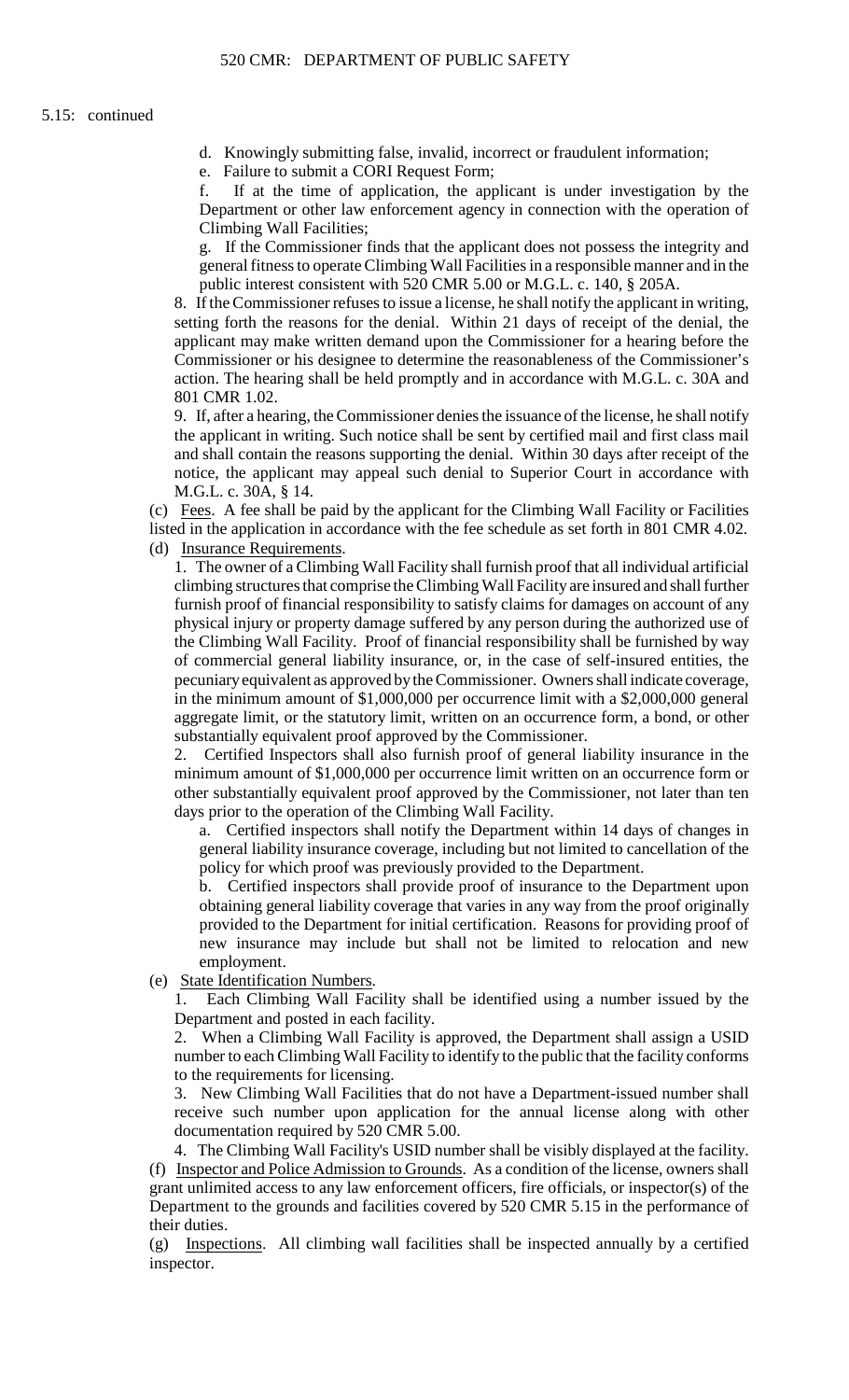1. The inspection shall include all components and procedures specified by the manufacturer of the artificial climbing structure and shall conform to manufacturer specifications.

2. Inspection by the Certified Inspector.

a. All fixed ACS shall be inspected by a certified inspector prior to being allowed to operate in the Commonwealth.

 b. All automatic belay devices shall be inspected by a certified inspector annually. The inspection shall include all components and procedures specified by the manufacturer or per manufacturer's specifications and verified as inspected by the Qualified Manufacturer's Representative.

c. The certified inspector shall review all pertinent manufacturer bulletins and/or technical notices and will note in the inspection report if required manufacturer specified repairs, modifications, or maintenance requirements have not been met.

d. The certified inspector shall review the record of all periodic inspections, maintenance, and repairs for the previous year including the Maintenance Repair Log and Daily Equipment Inspection Log to ensure that all routine inspections, maintenance, and repairs have been performed.

e. The certified inspector shall review the operations manual to ensure that minimally acceptable operational standards, policies, and procedures, are in place. Standards of operation, policies, and procedures shall be in accordance with 520 CMR 5.15 or equivalent standards, as approved by the Commissioner.

f. The certified inspector will document, both in report form and photographs, any unusual issue that may be discovered and shall notify the owner of the issue immediately.

 all findings that require attention as per the manufacturer, as well as any areas that g. Upon completion of the inspection, the certified inspector shall document any and are of concern or in need of further observation. This information shall be presented in a report to the owner.

 h. Issues directly affecting the safety and integrity of the artificial climbing structure shall be corrected promptly. The certified inspector shall not allow any fixed artificial climbing structure, or component of the artificial climbing structure, to pass inspection until the issues are abated or resolved.

i. The owner shall submit the Certified Inspector's report to the Department along with a completed *Climbing Wall Inspection Summary* form provided by the Department. This form shall:

i. Identify items found to be out of compliance that could not be appropriately abated or resolved on site;

- ii. Document a review of the following records:
	- (i) Daily Equipment Inspection Logs;
	- (ii) Staff Training Plan; and
	- (iii) the Climbing Wall Operating Manual.
- iii. Identify any further corrective actions that may be required;

iv. Include the date of inspection, name of inspector, and Massachusetts Certificate of Competency License Number of the certified inspector printed legibly.

(h) Acceptance Inspection.

1. An acceptance inspection shall be performed on all newly constructed fixed ACS which are built in the Commonwealth for the first time. The acceptance inspection shall be performed by a certified inspector, or a qualified manufacturer's representative. The inspection shall be performed in accordance with the requirements of 520 CMR  $5.15(1)(g)$ 2. before the fixed artificial climbing structure may operate.

(i) Inspections by the State Inspector.

 1. All fixed artificial climbing structures, and associated equipment, may be inspected by a state inspector. The Department may charge a fee for inspections in accordance with the fee schedule set forth in 801 CMR 4.02.

- 2. The general safety inspection for all fixed artificial climbing structures shall include:
	- a. A review of any maintenance records;
	- b. A review of Daily Equipment Inspection Logs;
	- c. A review of the Staff Training Plan;
	- d. A review of the Climbing Wall Operating Manual;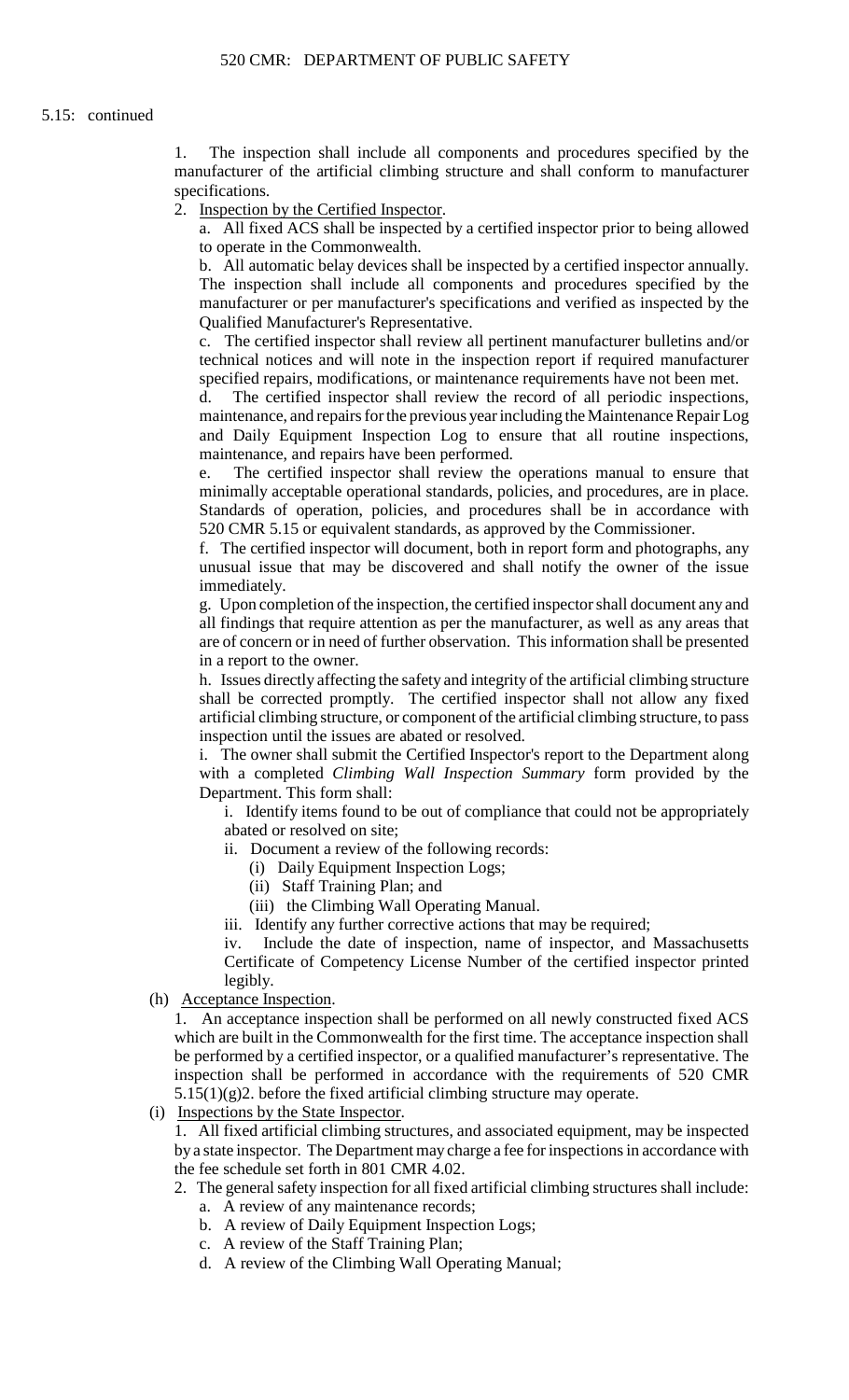- e. A visual inspection of the fixed artificial climbing structure;
- f. A visual inspection of anchor points and belay systems;
- g. A visual inspection of climbing equipment; and
- h. A visual inspection for obvious signs of damage, or excessive wear.

3. The state inspector shall document any issues of concern and immediately notify the owner, or his or her representative, of such concerns. Issues directly affecting the safety and integrity of the fixed artificial climbing structure shall be immediately addressed. Upon completion of the inspection, the state inspector shall provide the owner, or his or her representative, with a written inspection report. If an artificial climbing structure, component of an artificial climbing structure or associated equipment is not certified at the time of inspection, the state inspector performing the inspection shall state on the inspection report whether a re-inspection is required after the violation has been resolved. The Department may charge a fee for re-inspection in accordance with the fee schedule set forth in 801 CMR 4.02.

5. Preparation for State Inspection.

a. The owner shall ensure that the fixed artificial climbing structure is available for the state inspection at the scheduled time. If the fixed artificial climbing structure is not available at the scheduled time, it shall be deemed to have failed the inspection. b. The owner or the owner's designee shall be available to the State Inspector during the inspection.

6. Variance.

 a variance shall be made on a form provided by the Department for this purpose shall a. If the owner or manufacturer believes that full compliance with 520 CMR 5.15 is overly burdensome, the owner or manufacturer may apply to the Commissioner for a variance from 520 CMR 5.15. The burden is on the applicant to demonstrate in writing to the Department that the granting of the variance would not compromise public safety or otherwise undermine the purpose of 520 CMR 5.15. Application for contain such information as is required by the Department, and shall be signed by the applicant.

b. Upon receipt of an application for a variance, the Commissioner, or his or her designee may:

- i. Grant the application with whatever conditions are deemed appropriate; or
- ii. Deny the application without a hearing;

 c. Any person aggrieved by this decision may file a request for an adjudicatory hearing with the Department within 30 days of receipt of the decision. All adjudicatory hearings shall be held in accordance with the provisions of M.G.L. c. 30A and 801 CMR 1.02. Any person aggrieved by a decision made after an adjudicatory hearing may appeal to the Superior Court in accordance with M.G.L. c. 30A, § 14.

# (2) Owner Responsibility.

(a) Scope. 520 CMR 5.15(2) establishes the responsibilities of owners of Climbing Wall Facilities regarding the appropriate operation and maintenance of such facilities.

(b) Structure and Equipment.

1. The owner shall not install, operate, or allow to be operated, any fixed artificial climbing structure that does not have a valid license and permit issued pursuant to 520 CMR 5.15(1)(b).

2. The fixed artificial climbing structure shall be maintained in accordance with 520 CMR 5.15.

3. The fixed artificial climbing structure shall be maintained and operated in accordance with the manufacturer's operating manual.

4. All personal protective equipment owned by the facility, including but not limited to: ropes, harnesses, carabiners, belay devices, and slings, shall be inspected, maintained, and used in accordance with the manufacturer's instructions.

(c) Training.

1. The owner shall maintain a Staff Training Plan that identifies and addresses the minimum operational requirements of the Climbing Wall Facility.

2. The owner shall annually attest employees have received an annual skill assessment that shall be documented in the Staff Training Plan.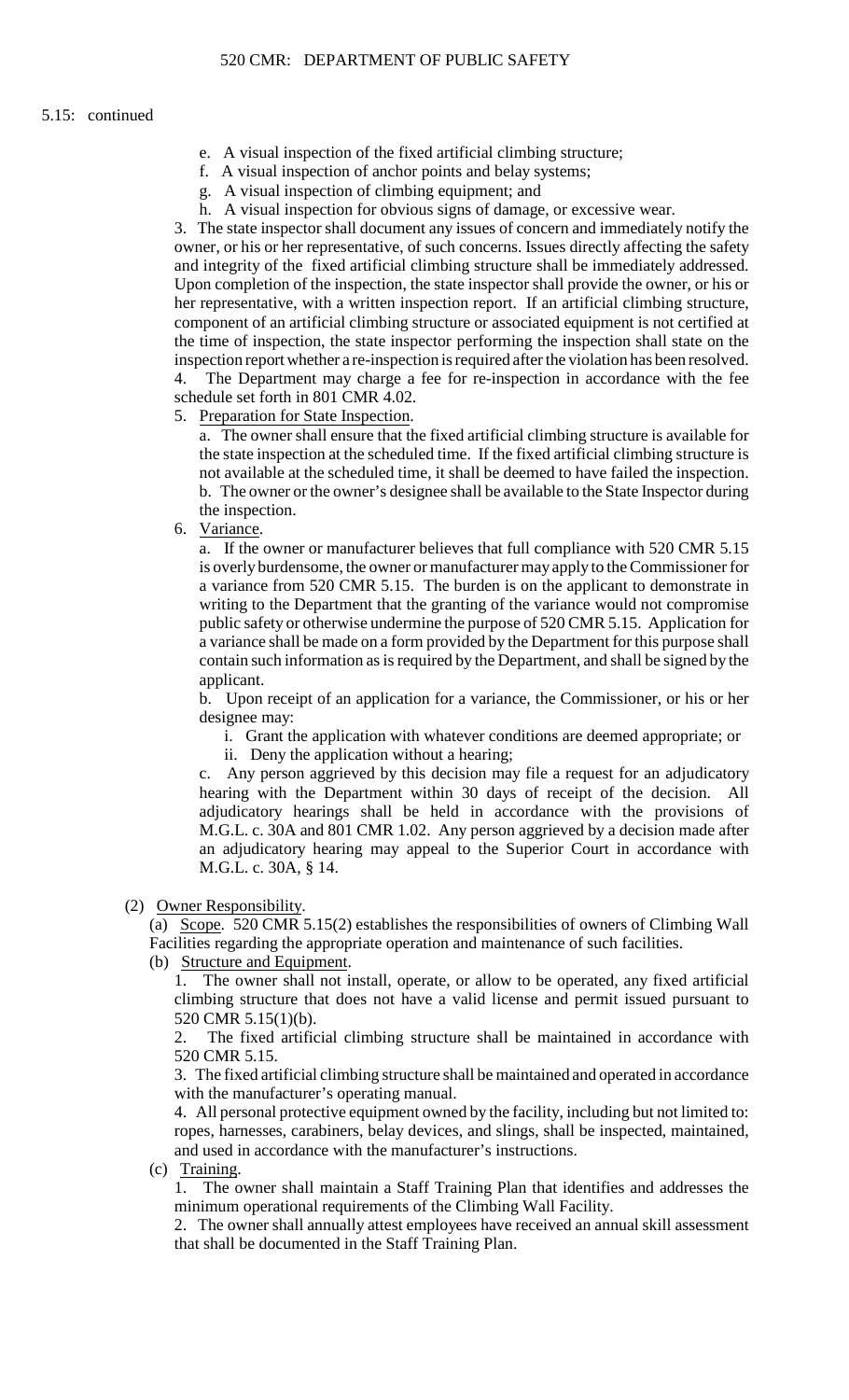3. The owner shall ensure that all employees are qualified to operate the fixed artificial climbing structure according to the ACS manufacturer's instructions as described in the manufacturer's operating manual, climbing equipment manufacturers' instructions, commonly accepted climbing practices, and Climbing Wall Association standards.

 4. The owner shall maintain documentation of training provided under the employee training program, including the date of the training, name of instructor, topics covered, and employee attendees.

(d) Records.

 1. Records shall be maintained by the owner for the life of the fixed artificial climbing structure, unless the artificial climbing structure is transferred to a new owner in accordance with 520 CMR 5.15(2)(l).

 recommendations, received by the owner, shall be forwarded to the Department within 2. Copies of all manufacturer bulletins, technical notices, or manufacturer's 30 days of receipt.

3. The manufacturer's operating manual for all fixed artificial climbing structures shall be kept by the owner or facility manager at a designated location and shall be available to the Department upon request.

4. A record of all maintenance, inspections, and tests for all fixed artificial climbing structures shall be documented and shall be available to the Department for the period of one year.

 5. A Staff Training Plan and documentation of training performed in accordance with Facility by the owner and shall include documentation of training including certificates the Staff Training Plan shall be maintained at the business address of the Climbing Wall verifying competency in technical skills for each Climbing Wall Facility staff. Certificates shall be added to the records as new Climbing Wall Facility Staff are employed, trained and deemed competent in technical skills.

 6. The owner shall provide a Climbing Wall Facility site plan to the Department at the time of application, a copy of which shall also be kept on site. All site plans shall include element numbers beginning with 01 and continuing sequentially until all elements are numbered.

 training documented in the Staff Training Plan. Additional attestations shall be filed promptlybythe owner following the employment and training of anynew Climbing Wall 7. The owner shall provide a list of Climbing Wall Facility Staff and an attestation signed by the owner that at the time of licensure the listed individuals have received the Facility Manager(s) in accordance with the Staff Training Plan.

(e) Climbing Wall Operating Manual. The owner shall maintain a climbing wall operating manual that addresses standards as adopted by this regulation for the operation of the Climbing Wall Facility.

 (f) Maintenance Repair Log. The Climbing Wall Facility Manager or Climbing Wall is performed on the artificial climbing structure. Maintenance does not include route setting. Facility Staff shall complete a Maintenance Repair Log each time maintenance, or a repair, The Maintenance Repair Log shall be signed. The Maintenance Repair Log shall include:

1. the date;

2. the artificial climbing structure or component of the artificial climbing structure on which maintenance or repair was performed;

3. detailed description of any maintenance or repair performed; and

 4. the legible name of the person who performed the maintenance and a copy of any licenses or certificates held by such persons.

(g) Daily Equipment Inspection Log.

1. A daily inspection of the Climbing Wall Facility shall be performed by Climbing Wall Facility Staff each day before allowing patrons into the facility for the day. The daily inspection log shall include:

a. the date of the inspection;

b. the facility being inspected;

c. a list of all structural components being checked, including but not limited to, a visual inspection of all belay anchors and anchor points;

d. a list of all climbing equipment checked, including but not limited to, a visual inspection of climbing ropes, carabiners, belay devices, and harnesses; and

e. the legible name and signature of the person completing the log.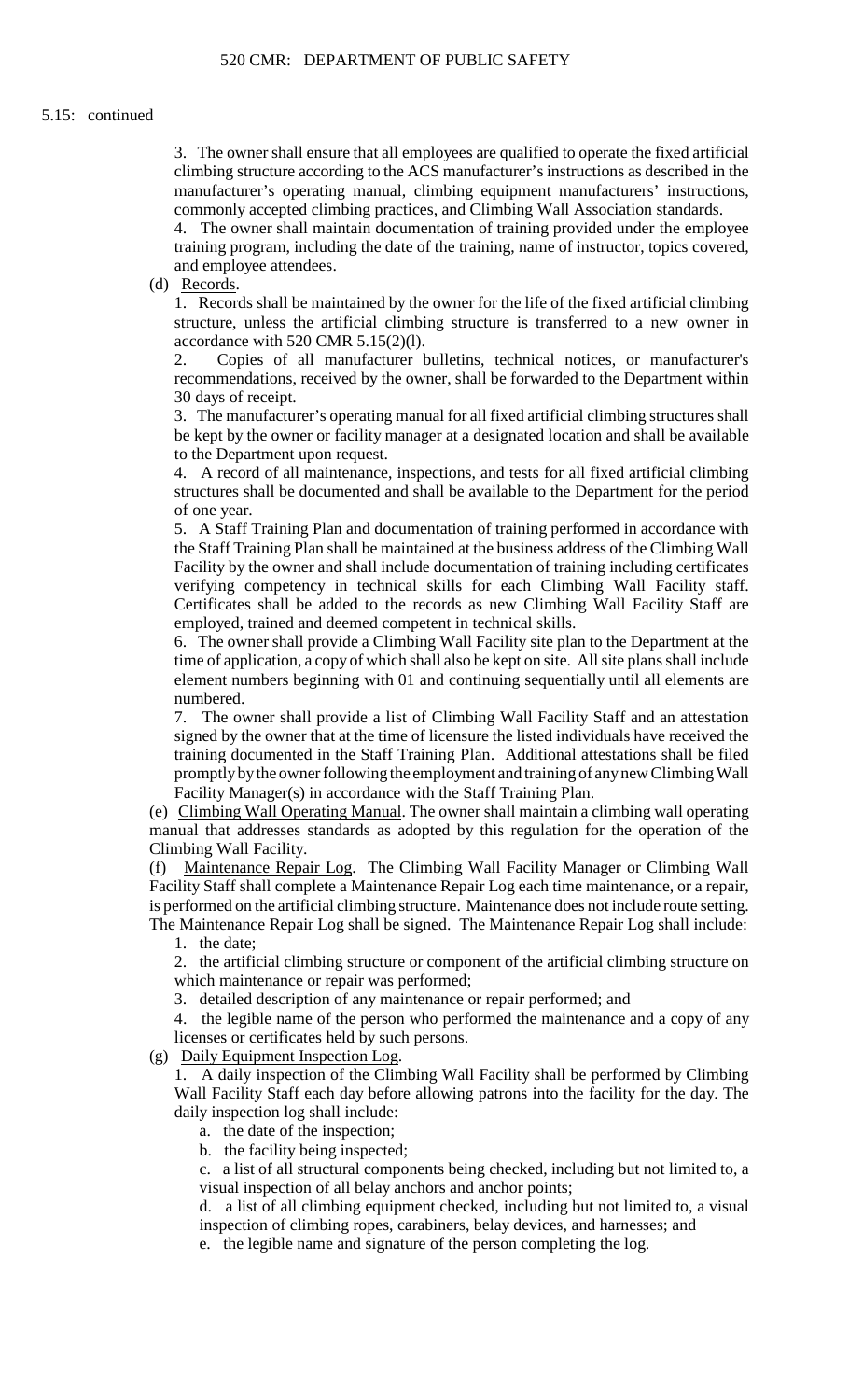(h) Itinerary.

 1. At least ten days prior to the first date of intended operation of a Climbing Wall Facility, the owner shall submit a complete itinerary to the Department on the form provided by the Department for this purpose. The itinerary shall:

- a. be in writing;
- b. identify the intended Climbing Wall Facility by the USID number;
- c. include requested time and date of inspection;
- d. state the date the facility is scheduled to begin operation; and

e. state the specific location including the municipality, street and street number, or block and lot.

 that location. Owners shall not rely on or use itineraries of other companies in order to 2. Owners shall not set up at a location unless they have submitted a proper itinerary for set up at a location. Each owner is responsible for submitting a proper and timely itinerary for its climbing facilities.

(i) Criminal History Inquiries.

 1. All owners shall submit to a CORI for the Department's review as a condition of their license.

2. All Owners shall submit for the Department's approval, a criminal history inquiry procedure as a condition of their license. At a minimum, the procedure must include the following provisions:

 age or older who are currently employed or seeking employment as a Climbing Wall a. The owner shall conduct a criminal history inquiry on all individuals 18 years of Facility Manager or Climbing Wall Facility Staff pursuant to M.G.L. c. 6, § 172(c). b. The owner will make all reasonable efforts to complete the inquiry prior to making an offer of employment.

c. The owner may offer provisional employment to an applicant not to exceed a period of 14 days, provided that the criminal history inquiry has been initiated and that the provisional employee is at all times under the direct supervision of an employee for whom a criminal history inquiry has been completed.

d. The owner will require that each applicant for employment provides consent to a CORI inquiry on a form provided by the DCJIS as part of his or her application for employment.

 e. The owner will inform the applicant that the CORI may be utilized by the owner in the determination of suitability for employment. The Department may periodically review the records of CORI inquiry requests made by owners to ensure compliance with M.G.L. c. 6, §§ 168 through 175.

f. The signature of the owner or the owner's designee certifying the licensee's intent to comply with the provisions included in the criminal history inquiry procedure submitted to the Department.

3. Owners may collect additional criminal offender information on employees for these positions provided that such information is lawfully obtained and that the procedure to collect such information is submitted to and approved by the Department prior to licensure of the owner.

 4. Owners shall comply with all terms outlined in the procedures submitted to the Department pursuant to 520 CMR 5.15(2)(i).

(j) Climbing Wall Facility Manager, Staff, and Staff Assistants.

 $1<sub>1</sub>$ The owner shall designate at least one person to be a Climbing Wall Facility Manager, to supervise the climbing facility.

2. Climbing Wall Facility Manager qualifications:

a. The person shall be 21 years of age or older;

 b. The person shall not supervise any facility while under the influence of drugs or alcohol;

c. The person shall have a thorough knowledge of the operating policies, procedures, and rules of the Climbing Wall Facility;

d. The person shall understand the manufacturer's instructions for the operation of the fixed ACS and, if applicable, any additional instructions or requirements of the owner;

 e. The person shall understand the equipment manufacturer's instructions for the use, care, maintenance, and inspection of any associated equipment such as ropes, harnesses, carabiners, belay devices, or automatic belay systems;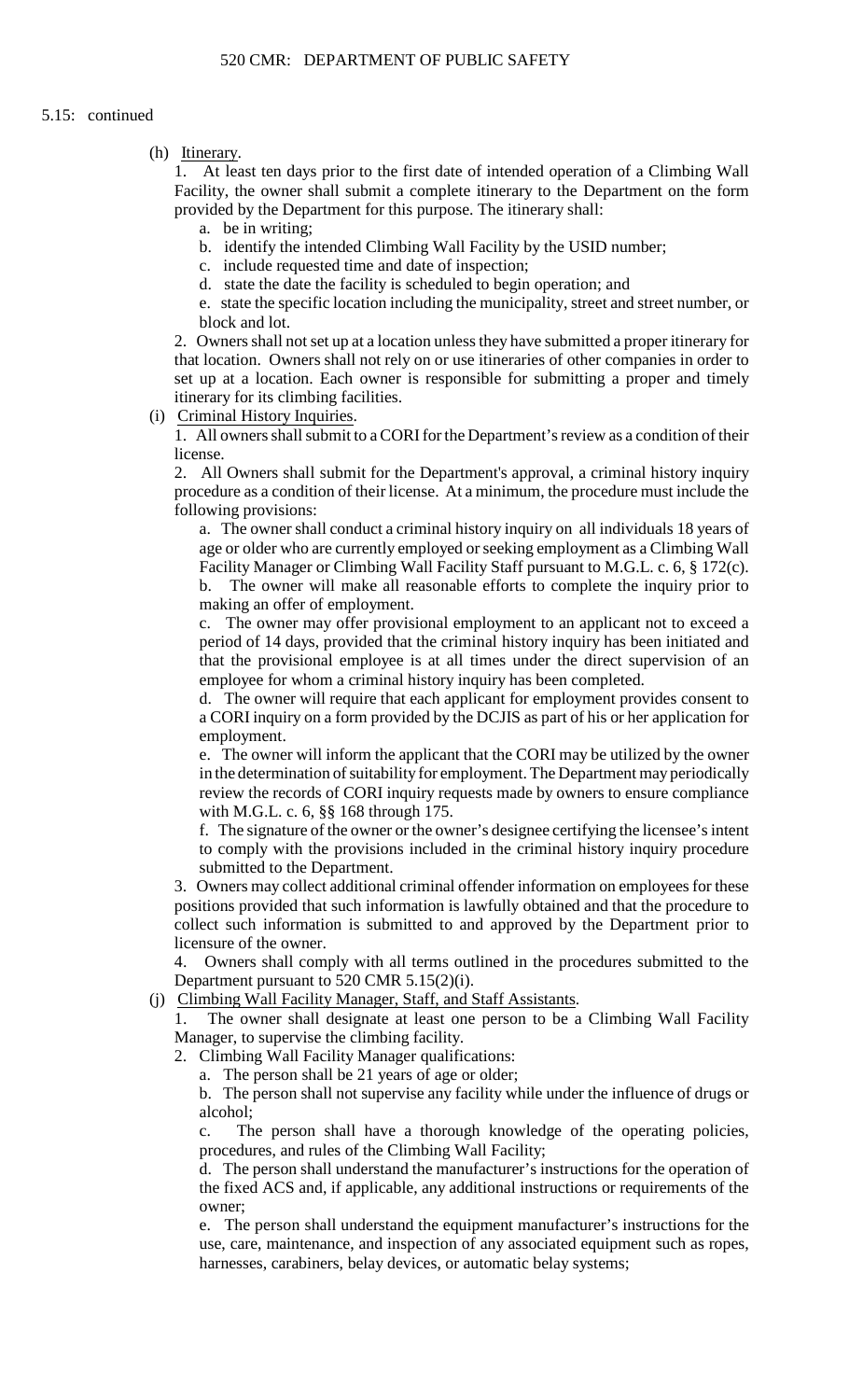f. The person shall understand the limitations of the fixed ACS, including age, height, weight, loading, or other requirements regarding whom or how many persons may use the artificial climbing structure at a given time; and

g. The person shall understand the owner's emergency procedures.

 assist the Climbing Wall Facility Manager in the operation of the climbing wall facility. 3. The owner may designate a person or persons as Climbing Wall Facility Staff to 4. Climbing Wall Facility Staff qualifications:

a. The person shall be at least 18 years of age;

b. The person shall understand the manufacturer's instructions for the operation of the site specific fixed artificial climbing structure and, if applicable, any additional instructions or requirements of the owner;

c. The person shall understand the equipment manufacturer's instructions for the use, care, maintenance, and inspection of any associated equipment such as ropes, harnesses, carabiners, belay devices, or automatic belay systems;

d. The person shall understand the limitations of the fixed artificial climbing structure, including age, height, weight, loading, or other requirements regarding whom or how many persons may use the artificial climbing structure at a given time; and

e. The person shall understand the owner/operator's emergency procedures.

 6. Climbing Wall Facility Staff Assistants shall participate in the operation of an 5. The owner may designate a person or persons as Climbing Wall Facility Staff Assistants to assist the Climbing Wall Facility Manager or Climbing Wall Facility Staff. Artificial Climbing Wall only while under the direct supervision of the Climbing Wall Facility Manager or the Climbing Wall Facility Staff.

7. The owner or Climbing Wall Facility Manager shall ensure that at least one Climbing Wall Facility Staff member is monitoring the facility and the activities on the climbing structure when patrons are present. Such Climbing Wall Facility Staff shall enforce the facility's policies, procedures, and rules for climbing activities.

 structure does not exceed the manufacturer's recommendations. The owner, Climbing Wall Manager, or Climbing Wall Staff shall reserve the exclusive right to limit the 8. All Climbing Wall Facility personnel shall ensure that the number of patrons on the number of patrons on the structure.

9. The personnel shall reserve the right to order patrons off of the ACS for any reason. (k) Serious Injury /Investigation.

 reported to the following telephone number 508-820-1444 within one hour from the time that the serious injury or mechanical malfunction occurred or was discovered. The 1. Notification. Any serious injury or mechanical malfunction at a facility must be artificial climbing structure, component of the artificial climbing structure, or associated equipment shall not be moved from the site of the serious injury until approval is granted by a state inspector. The only exception to this requirement is for preservation of life and property, the removal of injured persons or bodies, or to permit the flow of emergency vehicles. The artificial climbing structure and area surrounding the artificial climbing structure shall not be disturbed, cleaned, or altered in any way that will impede the investigation. The Department shall investigate the incident pursuant to M.G.L. c. 140, § 205A.

2. Investigation.

 injury incident scene or the artificial climbing structure, except to remove the submitted to the Department within 48 hours as required under M.G.L. c. 140, a. In the event that a serious injury or mechanical malfunction occurs as a result of a malfunction of an artificial climbing structure or a serious injury incident results in major damage to the artificial climbing structure or any of its component systems, the artificial climbing structure shall be immediately shut down and secured until a state inspector has completed an investigation. No person shall move or alter the serious victim(s), until the state inspector has determined that the structure is safe. If a serious injury incident occurs on an artificial climbing structure as the result of the malfunction of the structure or a serious injury results in major damage to the artificial climbing structure or any of its component systems, a report shall be § 205A.